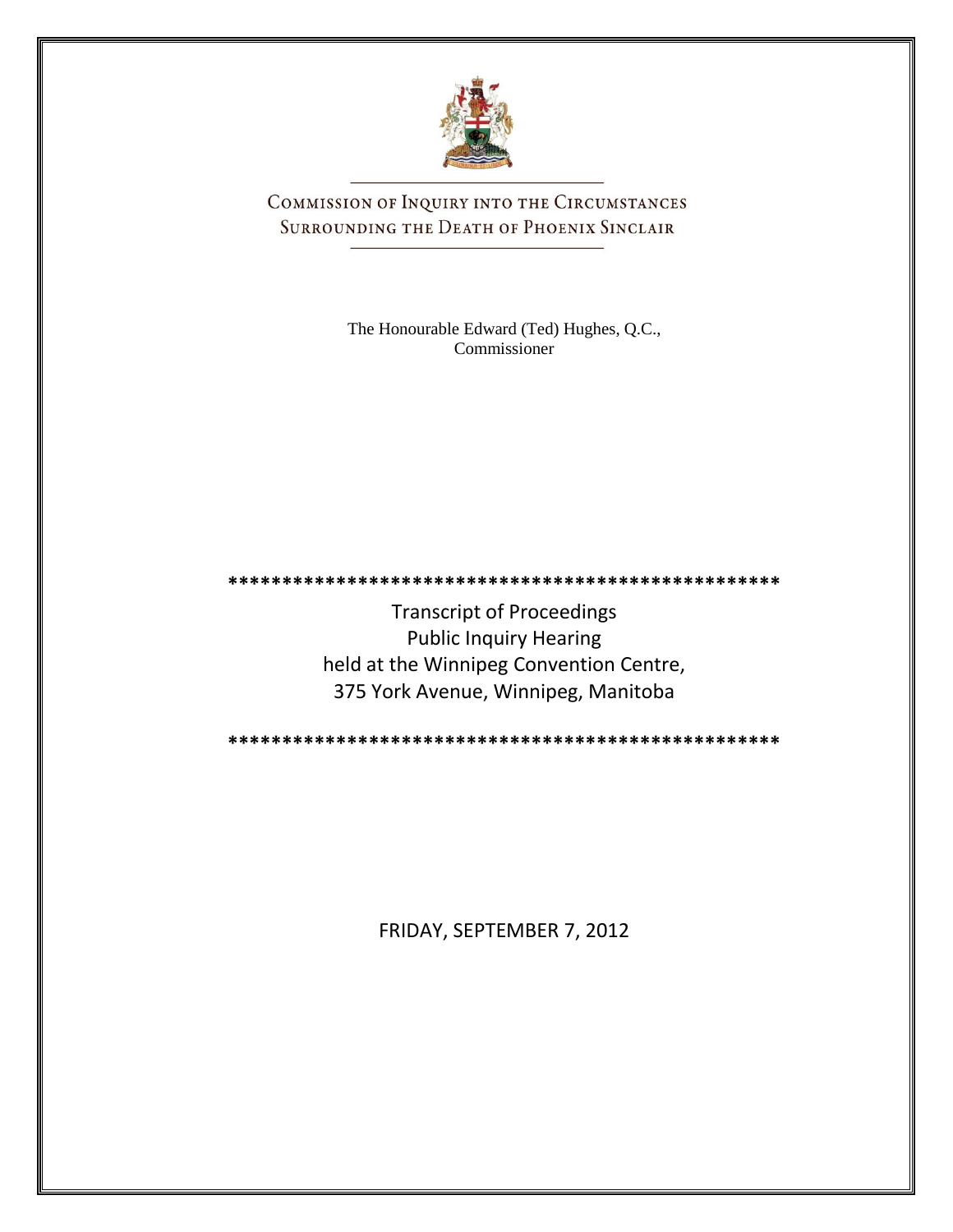### APPEARANCES

### **MS. S. WALSH** and **MR. D. OLSON**,

for the Phoenix Sinclair Inquiry Commission

### **MR. G. MCKINNON** and **MR. S. PAUL**,

for the Department of Family Services and Labour

### **MR. T. RAY**,

for the Manitoba Government and General Employees' Union

### **MR. H. KHAN** and **MR. J. BENSON**,

for Intertribal Child and Family Services

### **MR. K. SAXBERG** and **MR. H. COCHRANE**,

for the General Child and Family Services Authority (General Authority), First Nations of Northern Manitoba Child and Family Services Authority (Northern Authority), First Nations of Southern Manitoba Child and Family Services Authority (Southern Authority) and Child and Family All Nation Coordinated Response Network (ANCR)

### **MR. J. GINDIN** and **MR. D. IRELAND**,

for Mr. Steve Sinclair and Ms. Kimberly-Ann Edwards

### **MR. J. FUNKE** and **MS. J. SAUNDERS**,

for the Assembly of Manitoba Chiefs and Southern Chiefs' Organization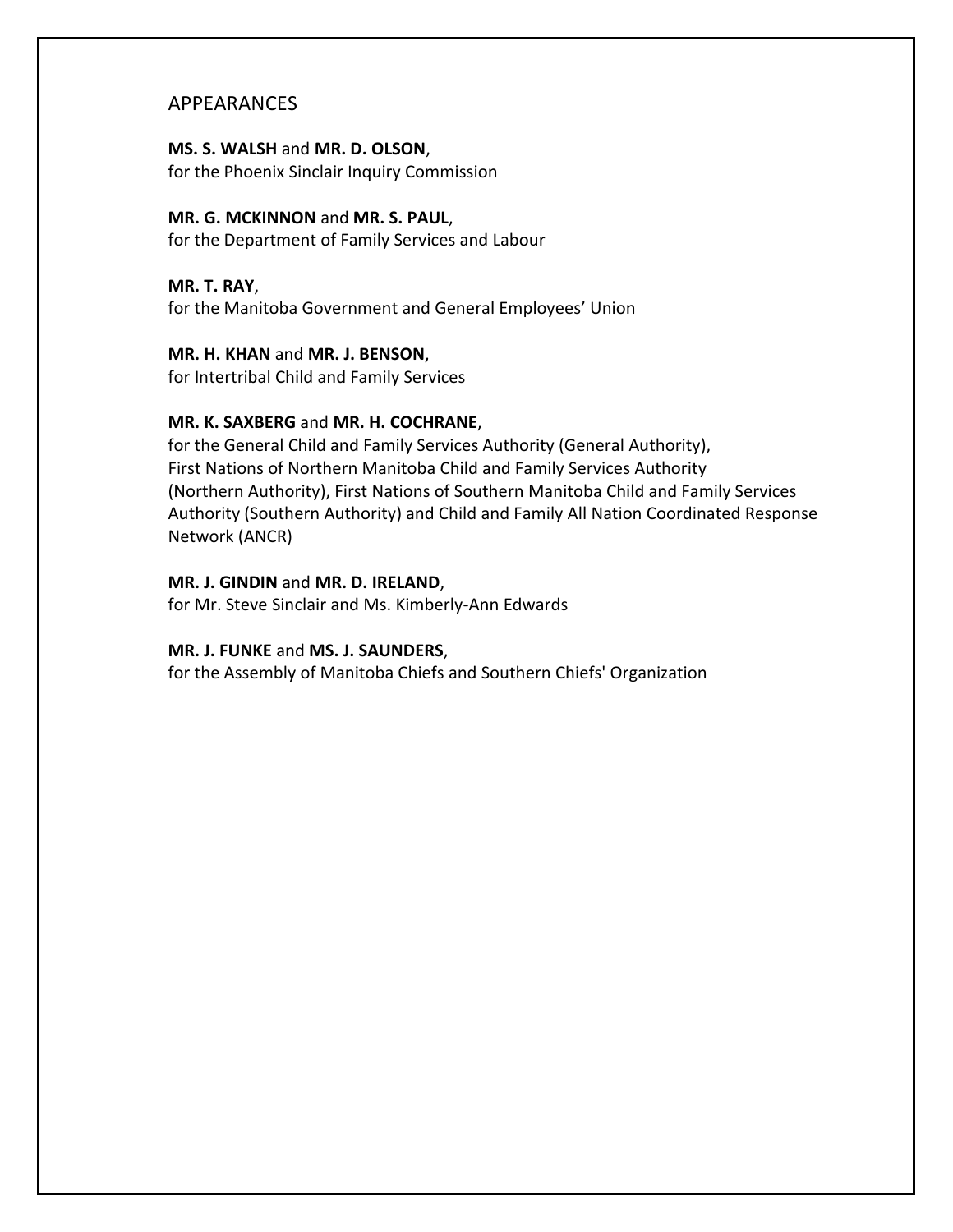## **INDEX**

# MARNIE SAUNDERSON Examination by Mr. Khan 11 Examination by Mr. Ray 19 Examination by Mr. Olson 41 Examination by Mr. Khan 52 Examination by Mr. Ray 53 ANDREW WALLY OROBKO Examination by Ms. Walsh 57

PROCEEDINGS 1

PROCEEDINGS 153

**WITNESSES**:

### **Page**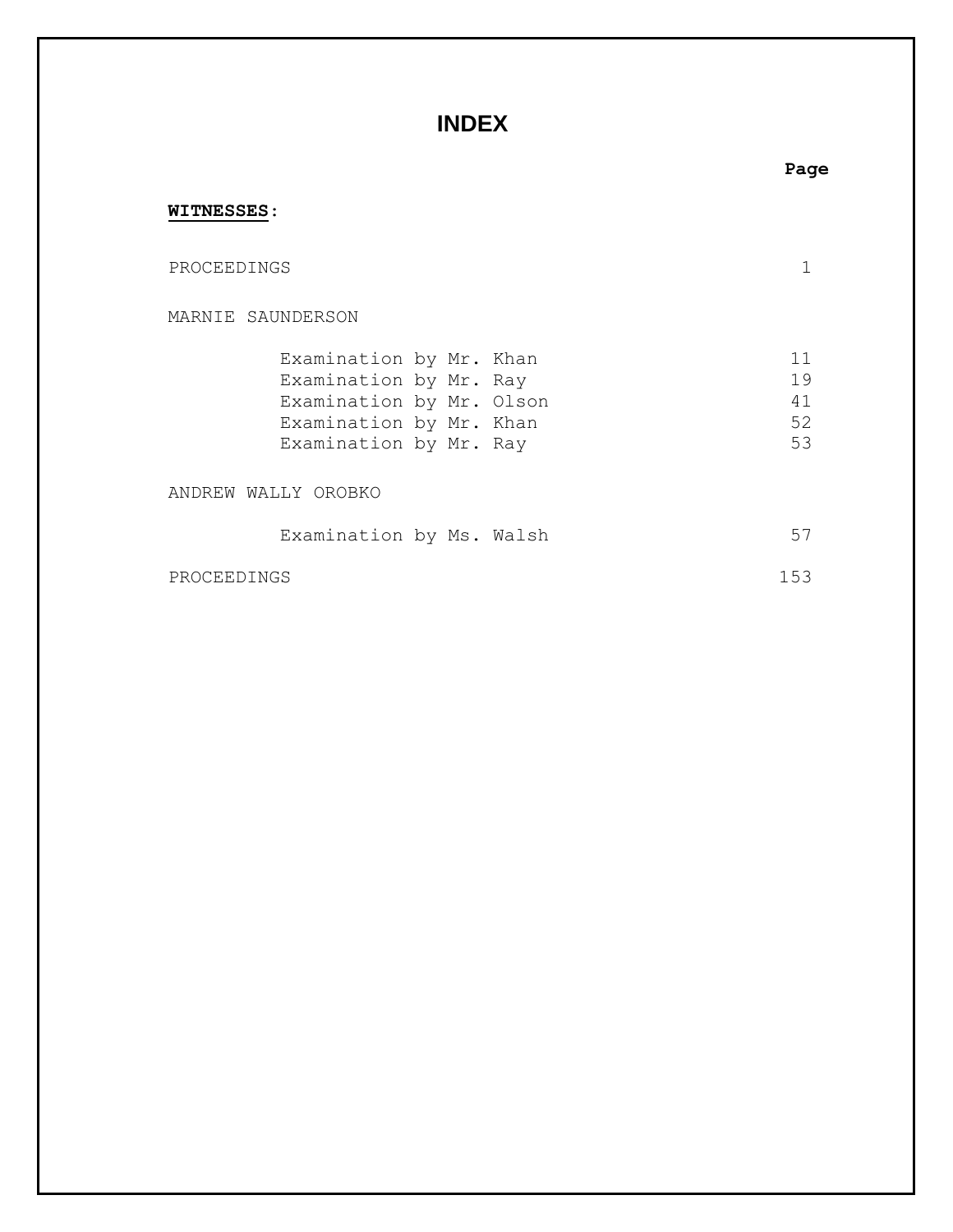SEPTEMBER 7, 2012 CONTINUED FROM SEPTEMBER 6, 2012 THE COMMISSIONER: Good morning. MS. WALSH: Good morning, Mr. Commissioner. Before we begin - I know Mr. Khan has questions - there are two procedural issues that I wanted to address, if I may. So, the first relates to the issue of documents and marking exhibits. We had some discussion about that yesterday. 12 THE COMMISSIONER: Yes, we did, and I'm glad we are going to get it clarified. MS. WALSH: So, by agreement, first with respect to documents and entering them into the public record, counsel have agreed that we can dispense with formal proof. 17 The next agreement that we had ... 18 THE COMMISSIONER: Dispense with formal proof. MS. WALSH: Right. We don't have to -- yes. THE COMMISSIONER: Okay. I just want to be sure I know what you said. MS. WALSH: Yes. Then any document which is included in our commission disclosure, that is, the disclosure that was distributed to counsel for parties and intervenors and number some 44,000 pages and representing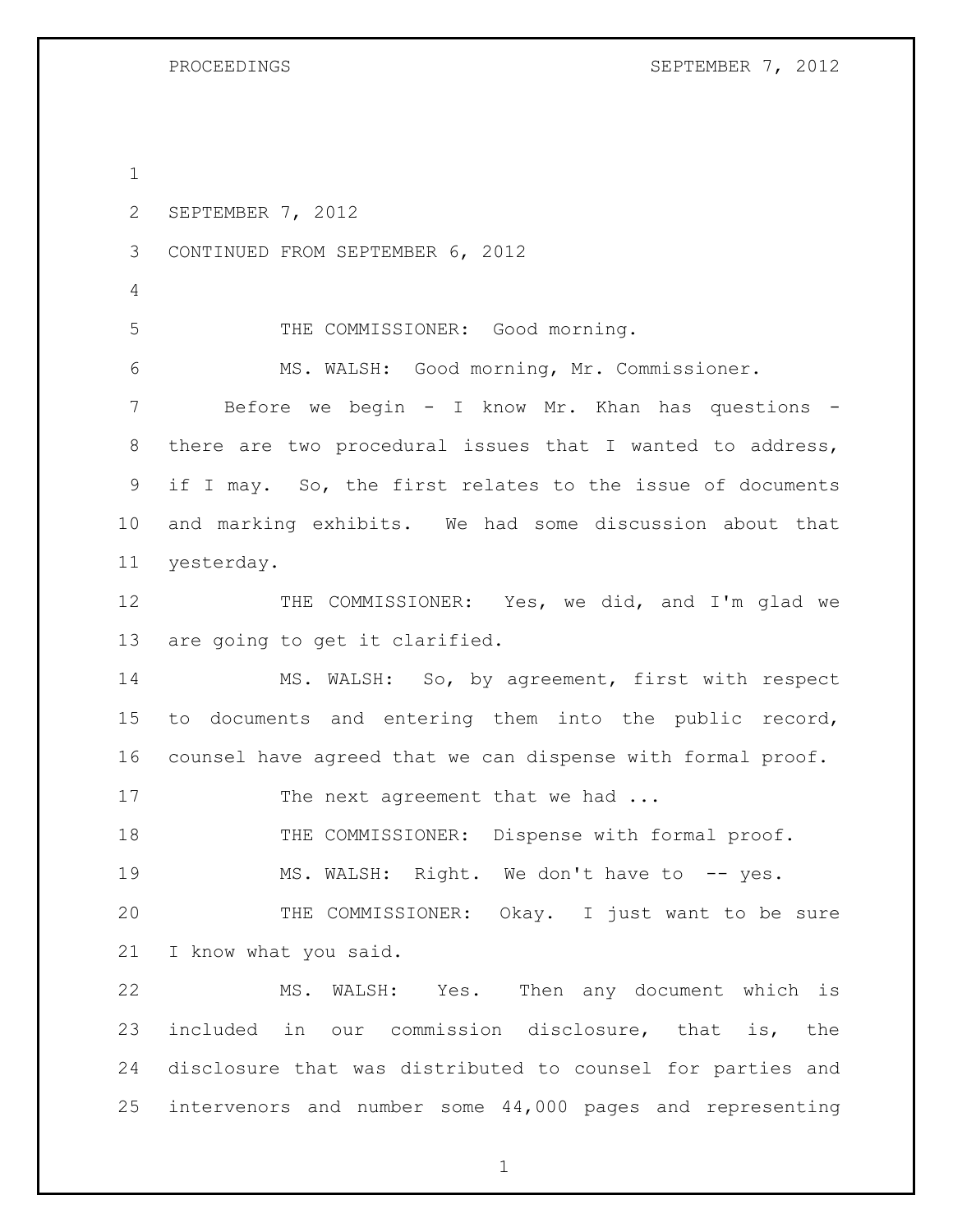some 2,000 documents, any document that's in our disclosure can be entered into the public record without formally marking it as an exhibit. What's important is that everyone knows which document is being referred to and especially the page number. The pages are numbered consecutively, starting at commission disclosure 1, all the way to the end. So, if you know the page number, we will always know which disclosure we are in. And certainly, for the purposes of when we are here in the hearing, that for the purposes of the person pulling the document up on the screen, the page number is important to hear. But when anyone is referring to a document, if they will identify the CD number and the page number, there's no need to mark it as an exhibit. It's entered into the public record and can be relied upon by any counsel and referred to by you, Mr. Commissioner.

 And if a document has not been entered into the public record, and I'm still just talking about our disclosure, you will not be referring to it or taking it into consideration, unless it has, has been -- has made its way into the public record.

 Now, any document which is not already part of commission disclosure but which counsel wants to have entered into the public record will then be marked as an exhibit, as we saw, for instance, on the first day of the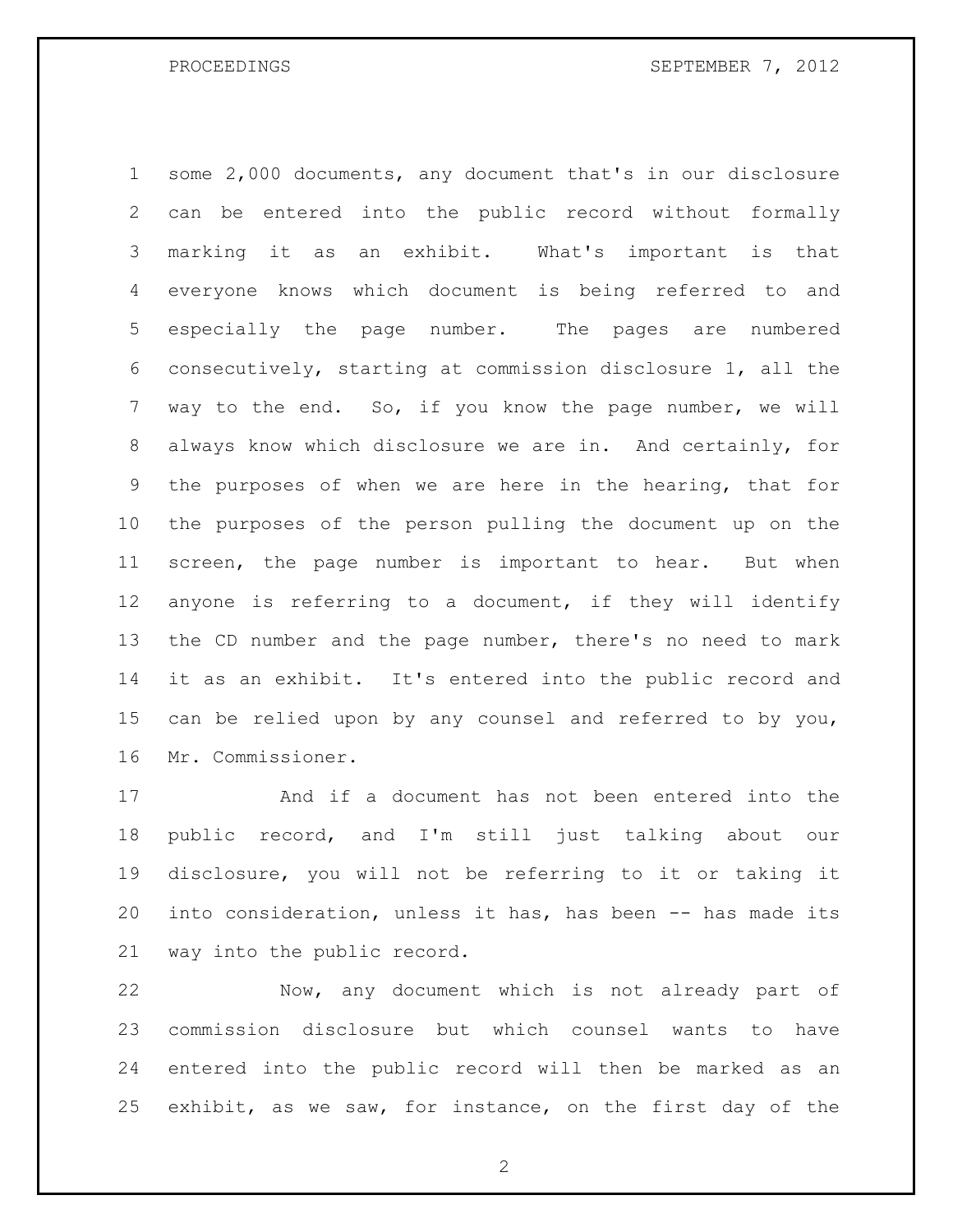hearings. Plus, if there are documents which are in commission disclosure but counsel, for whatever reason, feels it would be a good idea to have a hard copy available, in any event, then they can let our office know and we will make sure that the copies are available, and they can still mark those as an exhibit, and they would identify, in that case, that Exhibit 17 is a hard copy of CD number 3. And I think, in that way, it will be clear what we are referring to.

 On our website, the commission's website, there is a heading list of exhibits, and the intention is that all the exhibits will make their way onto the website. What the website will show, and I think you have to give us --

 THE COMMISSIONER: Does that include all of the documents that come into the public realm.

 MS. WALSH: Yes, so what I was going to say is what the website will show is, when you click on that, and it may not look like that until next week, you will see -- it will be entitled, List of Exhibits and Other Documents Entered into the Public Record. And so you will see one list that shows all the exhibits in their chronological order and one document that lists all of the pages and the CD numbers that have been entered into. And if --

25 THE COMMISSIONER: And the latter list is likely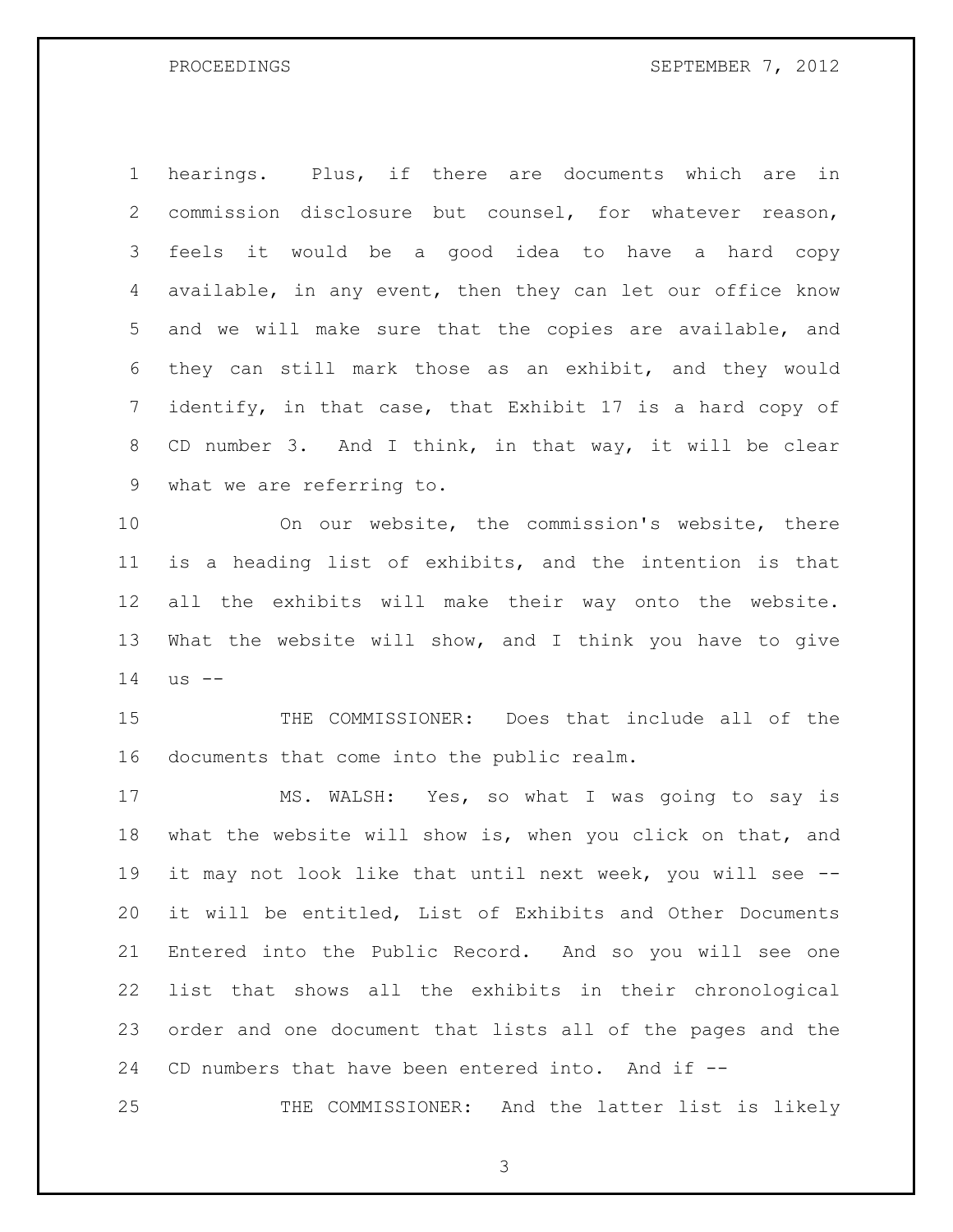to be a much longer list than the former.

 MS. WALSH: Exactly. And the only portion of a CD of commission disclosure document that will be in the public record will be the pages that are referred to. And so, just as an example, we've heard already a fair bit of reference to CD 1795, which is Ms. Kematch's protection file with Winnipeg Child and Family Services. And this is a hard copy of what that entire document looks like. So far, we've only referred to a few pages, and as the hearings proceed, we will, in chronological order, continue to refer to entries that were made by various workers in this disclosure. But the only portions that will be entered in the record and available for you and counsel to consider in terms of making final submissions and writing your report will be those that are actually put into the public record at the hearings. Does that sound appropriate?

18 THE COMMISSIONER: Yes, and that's understood and agreed by everyone, I gather.

All right.

21 MS. WALSH: One other ...

 THE COMMISSIONER: Before we leave that, the confusion that arose yesterday, I bear responsibility for it, in a sense. Counsel had explained to me previously about the use of the books and the screen and so on, I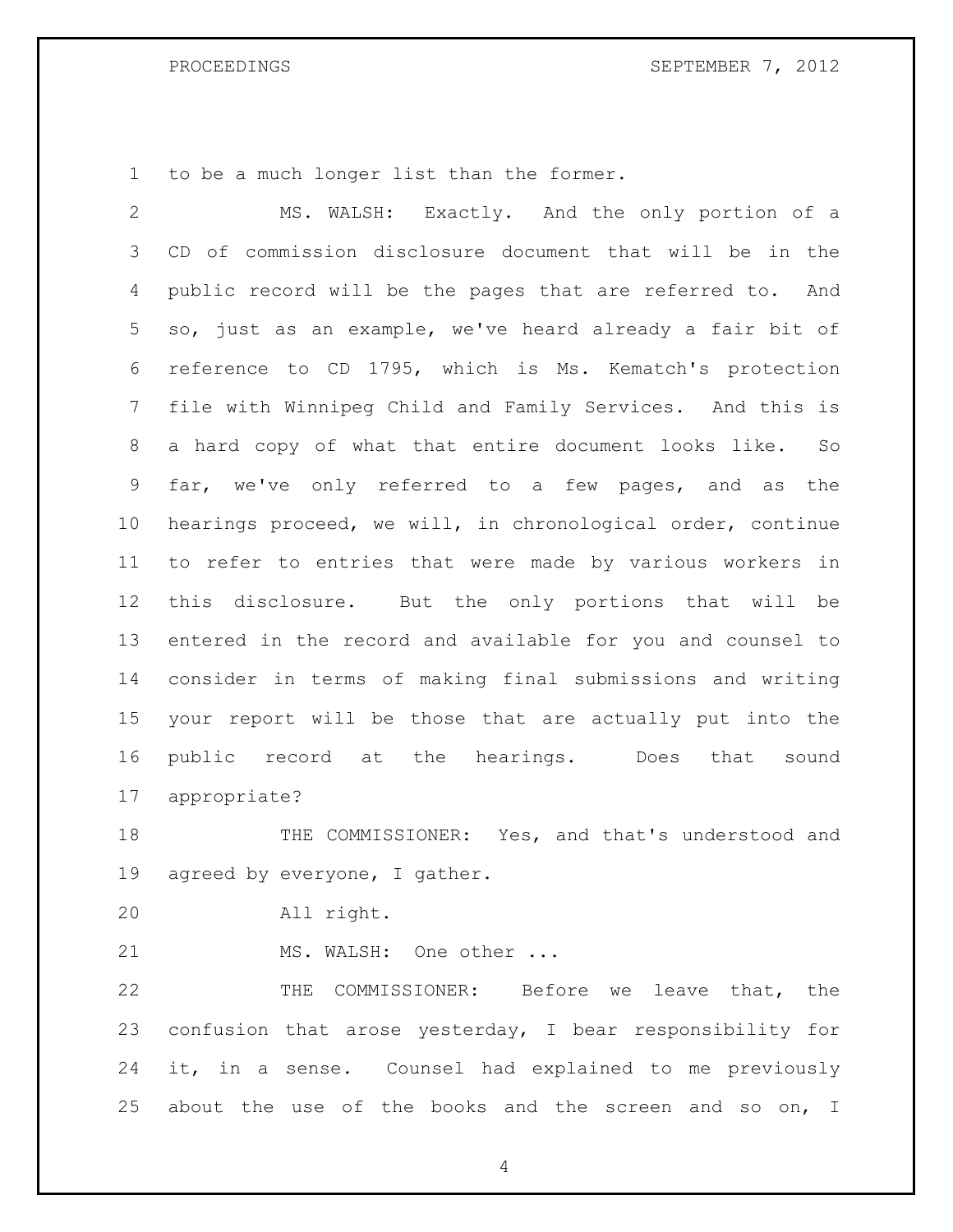hadn't got the point that we were not going to mark those documents. And I now understand. I don't, for a minute, dispute you didn't explain it to me, but to live it in the real world, as we did in the last couple of days, is a little different than the abstract.

 MS. WALSH: Well, I think we are all experiencing that, Mr. Commissioner.

8 THE COMMISSIONER: So, I fully understand and when the transcript comes out, I'm going to have a copy of your remarks that you just made available for me so that it is always in front of me, but I appreciate the clarification that you have made and presumably with -- in consultation with your colleagues yesterday afternoon.

 MS. WALSH: Thank you. And, and, you know, I'm not someone who is terribly technologically sophisticated, 16 but I have actually found, as we are sitting here this week, that following along on the screen is, is quite helpful. So, you will, you will see. You will have hard copies of any of the pages that we know we are going to be referring to, but it is simply impossible to predict what portions of disclosure might be referred to otherwise.

22 THE COMMISSIONER: I understand.

 MS. WALSH: The only other point that I wanted to make is one clarification relating to one of the rules that we included in our amended rules of procedure and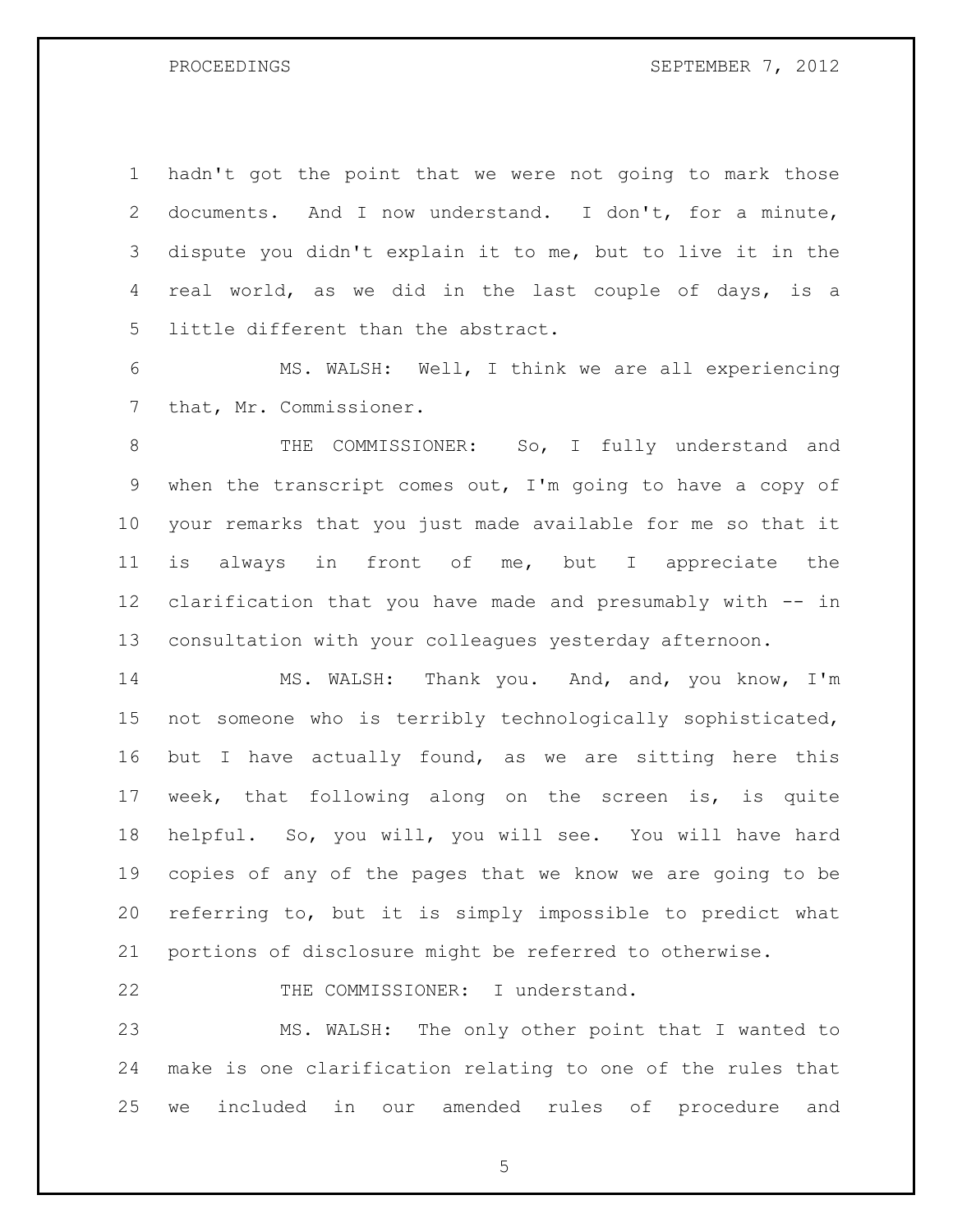practice ...

| 2              | THE COMMISSIONER: Yes.                                      |
|----------------|-------------------------------------------------------------|
| 3              | MS. WALSH: At Rule 37 - have you got those?                 |
| 4              | THE COMMISSIONER: Yes.                                      |
| 5              | MS. WALSH: Good.                                            |
| 6              | THE COMMISSIONER: I have it.                                |
| $7\phantom{.}$ | MS. WALSH: So, Rule 37 says that counsel will be            |
| 8              | governed by Section 4.04(2) of The Law Society of           |
| 9              | Manitoba's code of professional conduct regarding           |
| 10             | communication with witnesses giving evidence. And this was  |
| 11             | something that was discussed when we had a discussion about |
| 12             | the rules at the standing hearing, and it was suggested     |
| 13             | that we include this reference to the code, and that was    |
| 14             | done.                                                       |
| 15             | We've had, amongst ourselves, talking with                  |
| 16             | counsel, some discussion as to how that section of code     |
| 17             | actually relates to our rules of procedure in this case.    |
| 18             | So, 4.04(2) of the code, under the heading, Communication   |
| 19             | with Witnesses Giving Evidence, says:                       |
| 20             | Subject to the direction of the                             |
| 21             | tribunal, the lawyer must observe                           |
| 22             | the following<br>rules respecting                           |
| 23             | communication<br>with witnesses                             |
| 24             | giving evidence:                                            |
| 25             | during examination-in-chief,<br>(a)                         |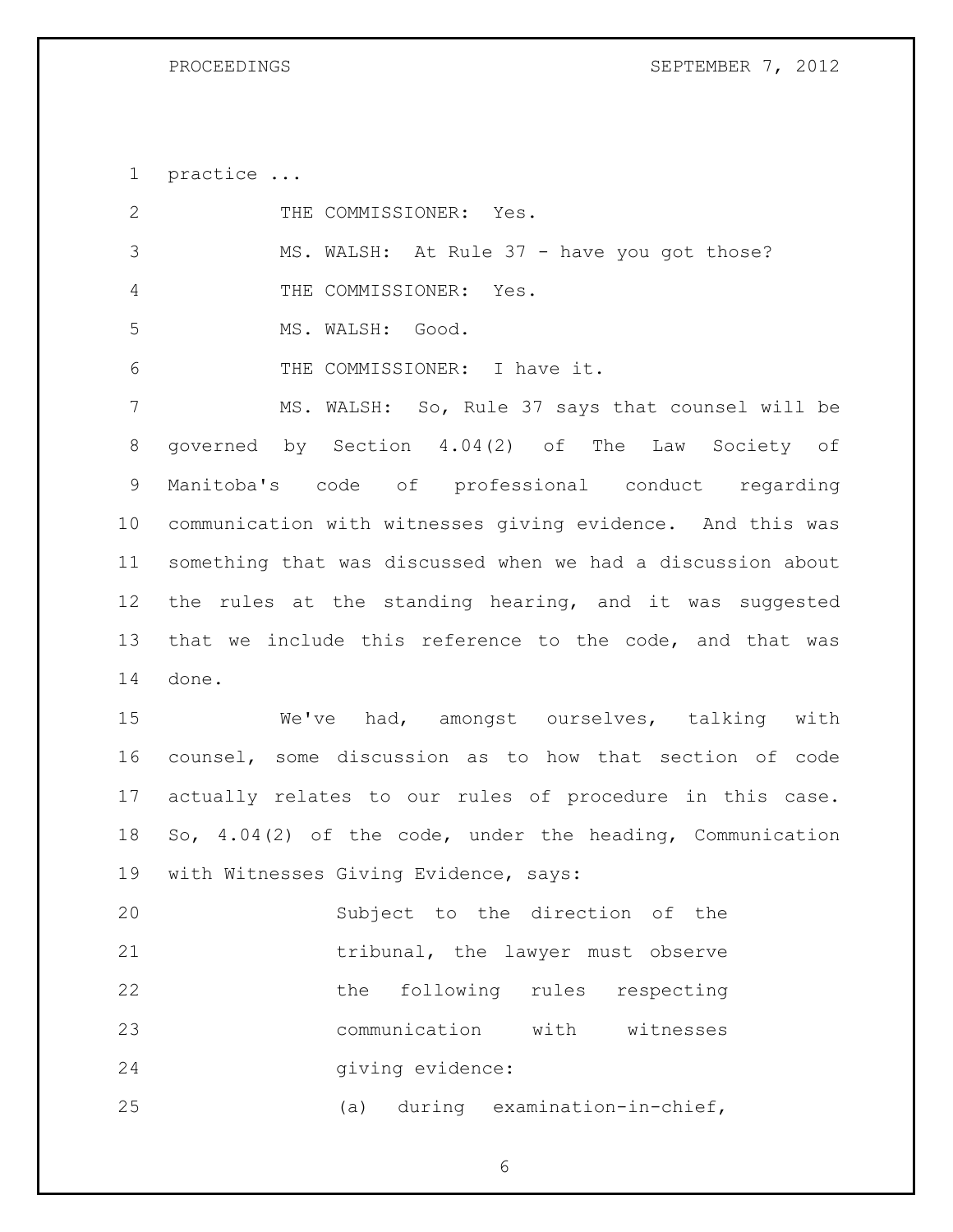| 1              | the examining lawyer may discuss                             |
|----------------|--------------------------------------------------------------|
| $\overline{2}$ | with the witness any matter;                                 |
| 3              | (b) during cross-examination of                              |
| $\overline{4}$ | the lawyer's own witness, the                                |
| 5              | lawyer must not discuss with the                             |
| 6              | witness the evidence given in-                               |
| 7              | chief, or relating to any matter                             |
| 8              | introduced or touched on during                              |
| 9              | the examination-in-chief; and                                |
| 10             | (c) upon the conclusion of cross-                            |
| 11             | examination and during any re-                               |
| 12             | examination, the lawyer<br>may                               |
| 13             | discuss with the witness, any                                |
| 14             | matter.                                                      |
| 15             | So, how that translates to our rules, our Rule 35            |
| 16             | deals with the examination of witnesses.                     |
| 17             | THE COMMISSIONER: Yes, and the order.                        |
| 18             | MS. WALSH: And the order, exactly. So it says:               |
| 19             | The order of examination of a witness will ordinarily be as  |
| 20             | follows, subject to paragraph 36, which is a paragraph which |
| 21             | allows counsel for a witness to examine first. So:           |
| 22             | (a) commission counsel will                                  |
| 23             | examine the witness. Except as                               |
| 24             | otherwise directed by the                                    |
| 25             | commissioner, commission counsel                             |
|                |                                                              |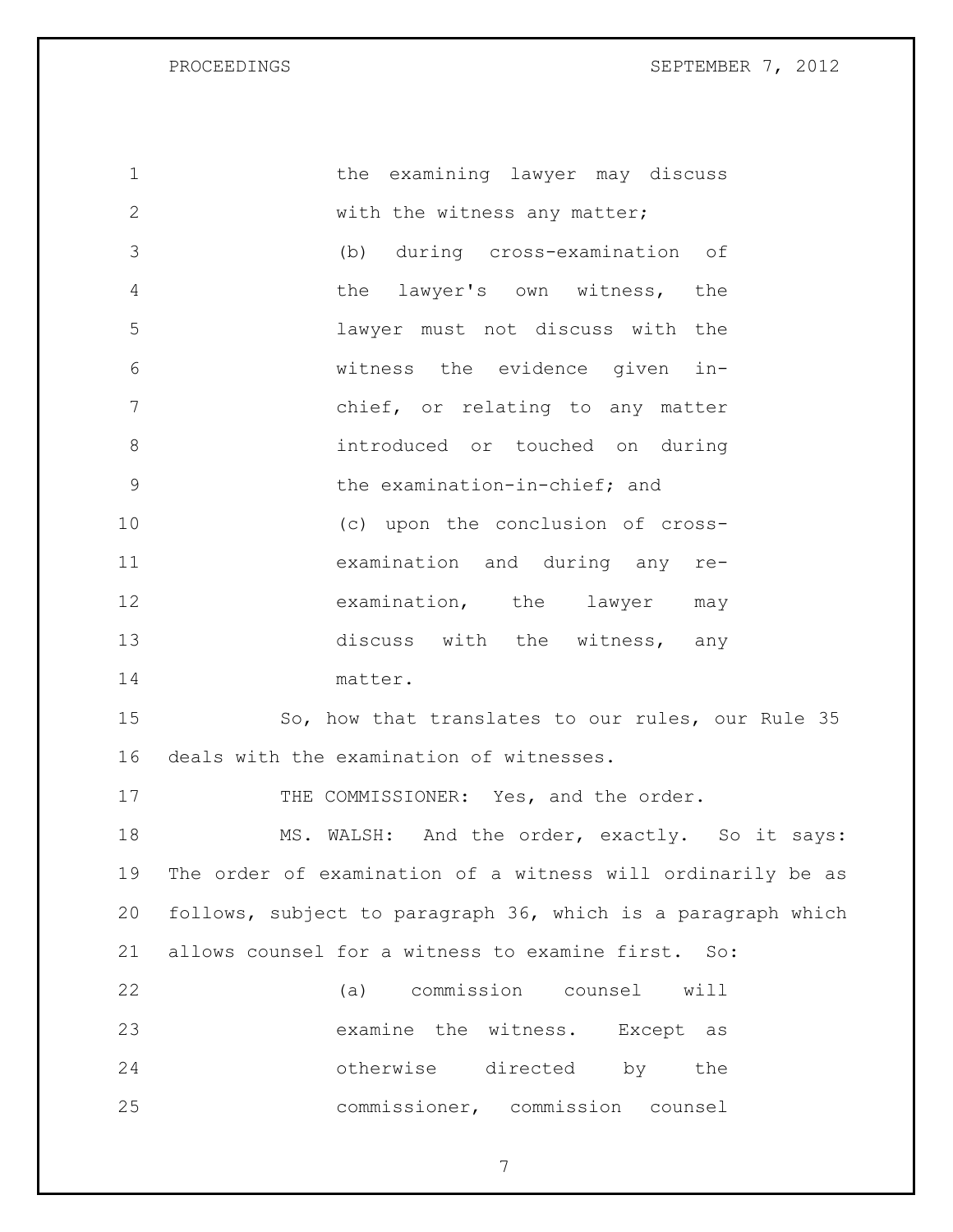may adduce evidence from a witness by way of both leading and non- leading questions; (b) the parties who have been granted standing to do so will then have an opportunity to cross- examine the witness to the extent 8 of their interest. If these parties are unable to agree on the 10 order of cross-examination, this will be determined by the commissioner. (c) subject to paragraph 36, counsel for the witness will 15 examine the witness last, regardless of whether or not counsel is also representing 18 another party; and (d) commission counsel will then have the right to re-examine the witness. Except as otherwise 22 directed by the commissioner, commission counsel may adduce evidence from a witness during re-examination by way of both leading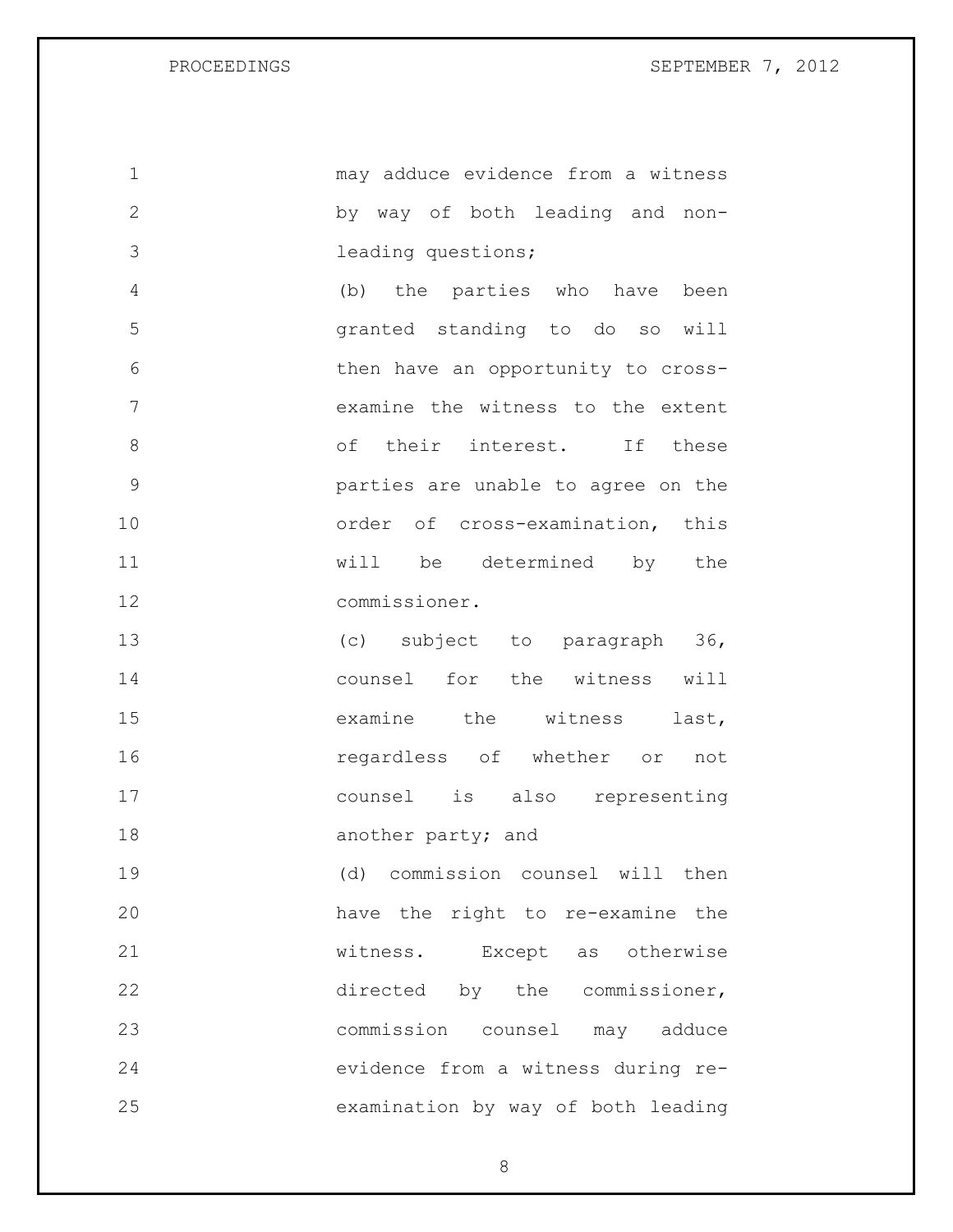and non-leading questions.

 So, in discussion with counsel yesterday, I believe what was determined was that when commission counsel is asking questions, that's the equivalent to an examination-in-chief as referenced in the Code. And so, in that case, commission counsel could speak, could communicate with the witness. Certainly, we would not do that without the witness' counsel being present.

 (b) is cross-examination, and during that point, counsel for the witness would not be able to communicate with their client.

 And then in terms of (c) when the witness -- counsel for the witness can examine their own witness, the discussion was: well, would it be appropriate for counsel to communicate with their client before they do that examination? And I believe that the thinking was that that examination would mostly cover matters that were raised for the very first time in cross-examination and in that case, that would be an appropriate subject for counsel to discuss with their client before doing their examination

 So, that's my understanding of how we interpreted when it would be appropriate for counsel to speak with their own witness. There may be some others who want to address that.

THE COMMISSIONER: Is there a consensus that what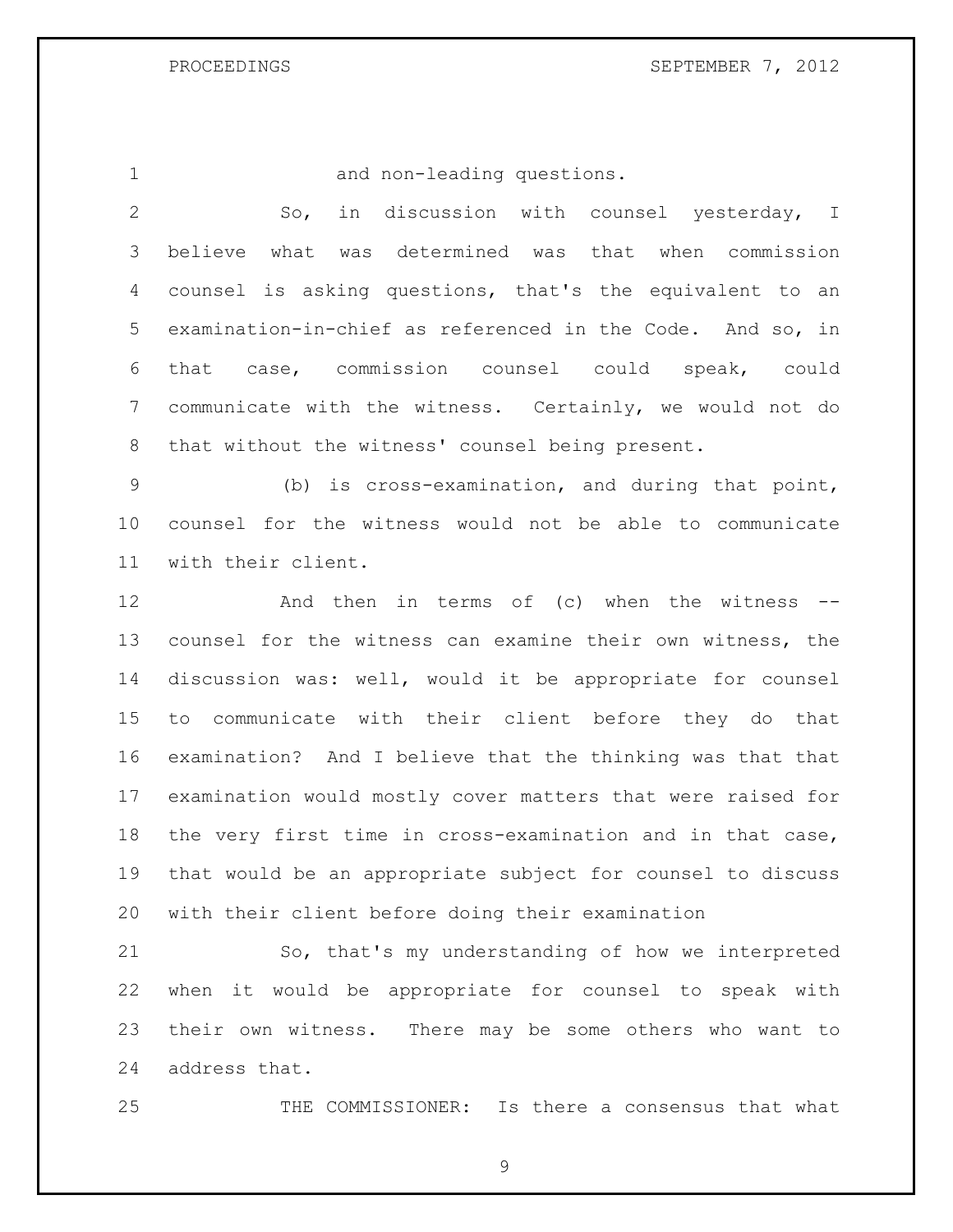Ms. Walsh has said that will be the rules by which we will run? It seems to be. That seems to be fair. MS. WALSH: Good. Thank you very much. THE COMMISSIONER: Thank you for clarifying those matters. Now we will have the witness return to the stand, please. And I appreciate the desk being turned. I just found the straight on -- this is more like a courtroom setting where the presiding person is able to see and hear the witness much better than the way we had it. **MARNIE SAUNDERSON**, previously 13 sworn, continued to testify as follows: THE MONITOR: Mr. Khan seems to be having some trouble with microphone. MR. KHAN: We are experiencing some technical difficulties. THE COMMISSIONER: Oh, all right. Take your time to work it out. MR. KHAN: I don't mind holding the microphone, but I think this might be an issue for other counsel as well, when they come to the -- THE COMMISSIONER: You shouldn't have to.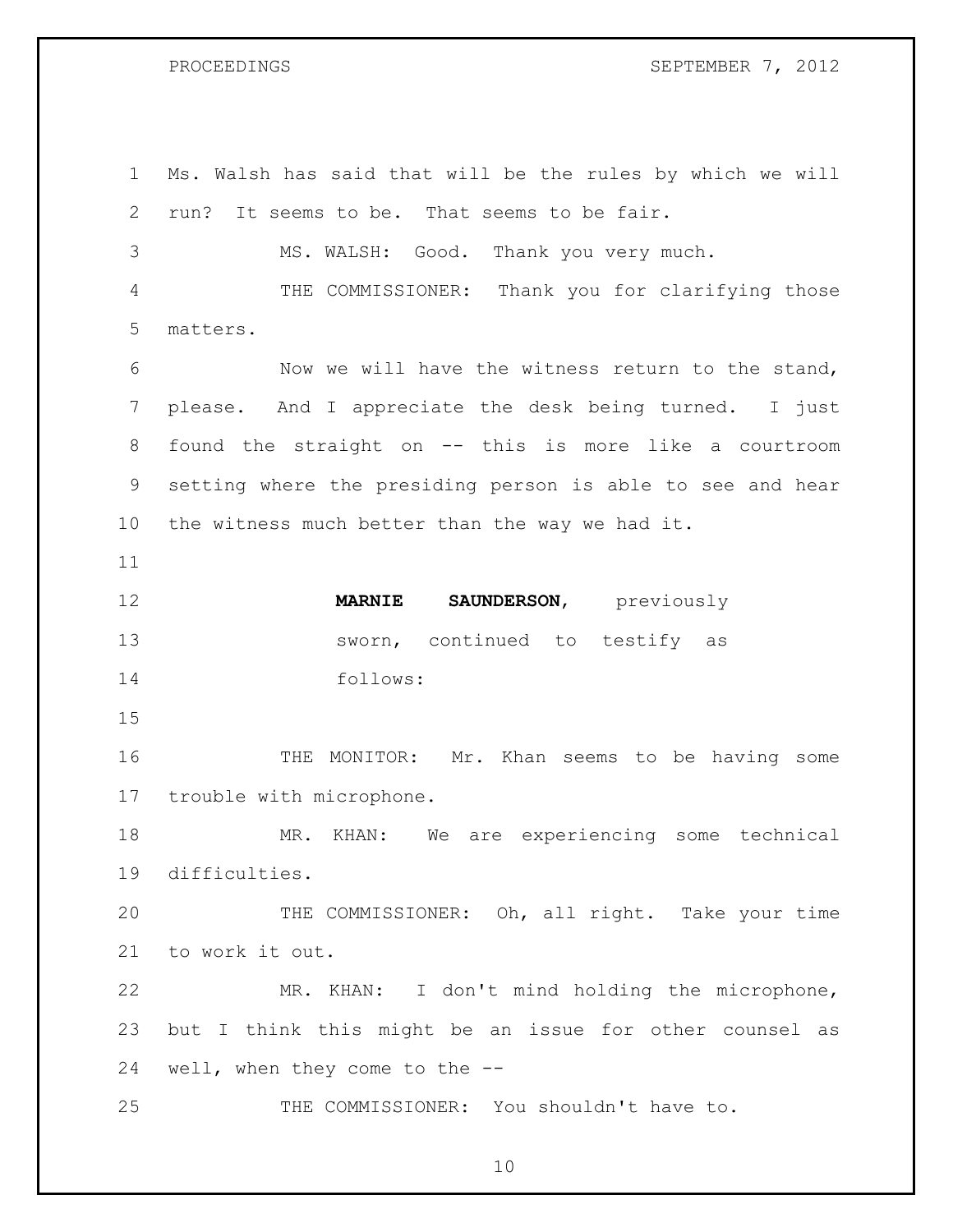MR. KHAN: Okay. Well, we'll give it a try. 2 THE COMMISSIONER: Is it working now? MR. KHAN: It is, but sometimes it seems to fall on its own. THE COMMISSIONER: Is this the problem you addressed earlier this morning? Oh, this is another one. Well, if you need five minutes to get it adjusted, we can 8 adjourn. Can we give it a try and ... 9 MR. KHAN: Let's give it a try and perhaps ... THE COMMISSIONER: If it fails, we'll stop for five minutes and get a technician on hand. 12 MR. KHAN: Thank you. EXAMINATION BY MR. KHAN: Q Ms. Saunderson, my name is Hafeez Khan. I am counsel for Intertribal Child and Family Services. A Good morning. Q Good morning. Thank you for coming back this morning. I'm sure there is other things you would rather do today. I just want to remind you that you are still under oath. From reviewing the Section 4 reports, and that is CD number 1, the report writer makes it clear that, you know, that you did your job properly and efficiently and everything was fine. I just wanted to -- just to make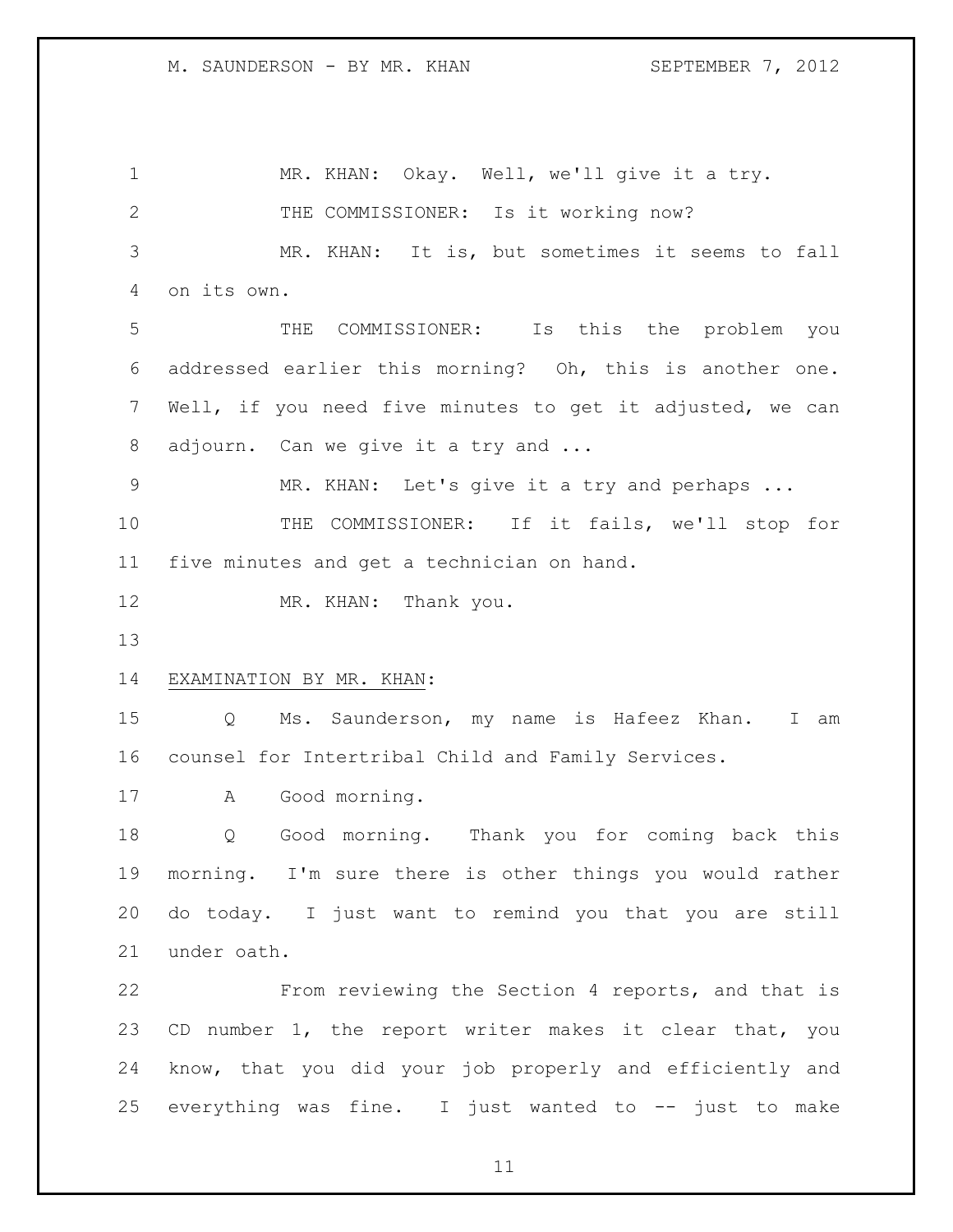M. SAUNDERSON - BY MR. KHAN SEPTEMBER 7, 2012

 sure, in retrospect, is there anything different that you would have done, or do you think you, in your view, you did things the proper way? A I can't say that I would have changed anything. Q And you were only involved for, for a few days, very short. A Yeah, less than a week, yeah. Q Now, you are currently seconded with ANCR -- to ANCR? A That's correct, until September 24th. Q Okay. And how long have you been there? A I've been with Winnipeg Child and Family Services for 20 years, and when ANCR came into existence, I became a permanent secondee there, and I've recently quit Winnipeg CFS and signed onto ANCR as of September 24th. Q And you haven't worked for any other agency? A No. Q No. So, you're not familiar with the operations of other agencies? A Not to any great extent, necessarily. Q Nothing that you can speak to personally. A Not having worked for another agency, no. Q So, you wouldn't be familiar with their respective policies and procedures and so on, their internal policies and procedures?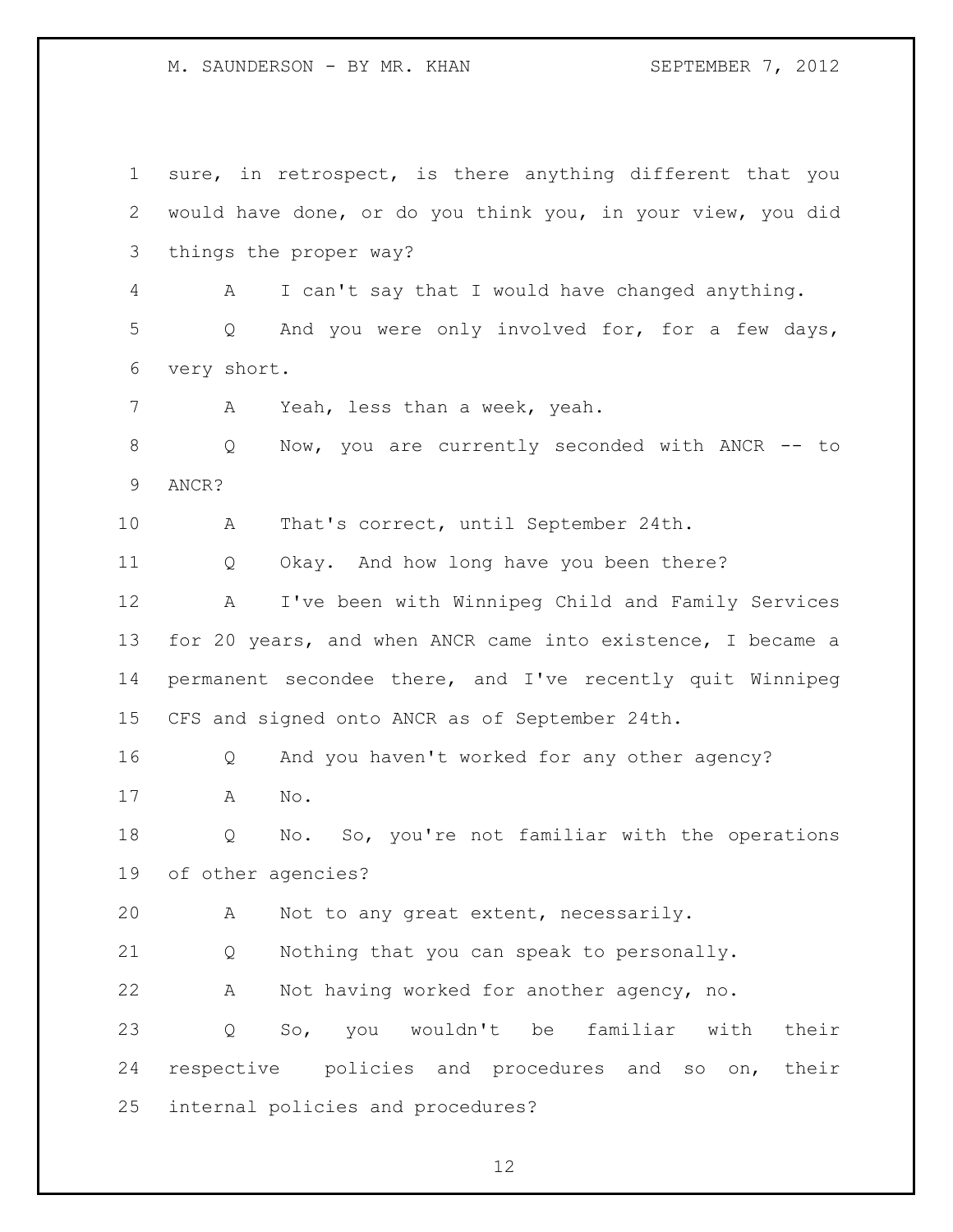A No.

 Q And I just want to clarify, because we're going to be talking a lot about CFSIS throughout the inquiry. Now, you were mentioning that you had heard various agencies had trouble with connection to CFSIS. A Yes, that's what I've heard. Q But you never experienced it yourself? A I've always worked in the City of Winnipeg so internet connection has not been a problem. Q So, everything you know is just from hearing from other people. 12 A My colleagues in other agencies, yes. Q Now, Mr. Gindin, yesterday, had asked you some questions about the practical importance of closing a file. A Yeah. Q And you explained that, to you, why the issues in not closing the file would be that a subsequent worker could make sort of the wrong presumptions; is that correct? A Yes, I think that was part of what I said. Q And when you say "presumptions" do you mean, for example, the presumption that the file -- that, that there's ongoing services to the family, even if there, if there are not? A That or that a particular issue with a family

took longer to address or there were more difficulties or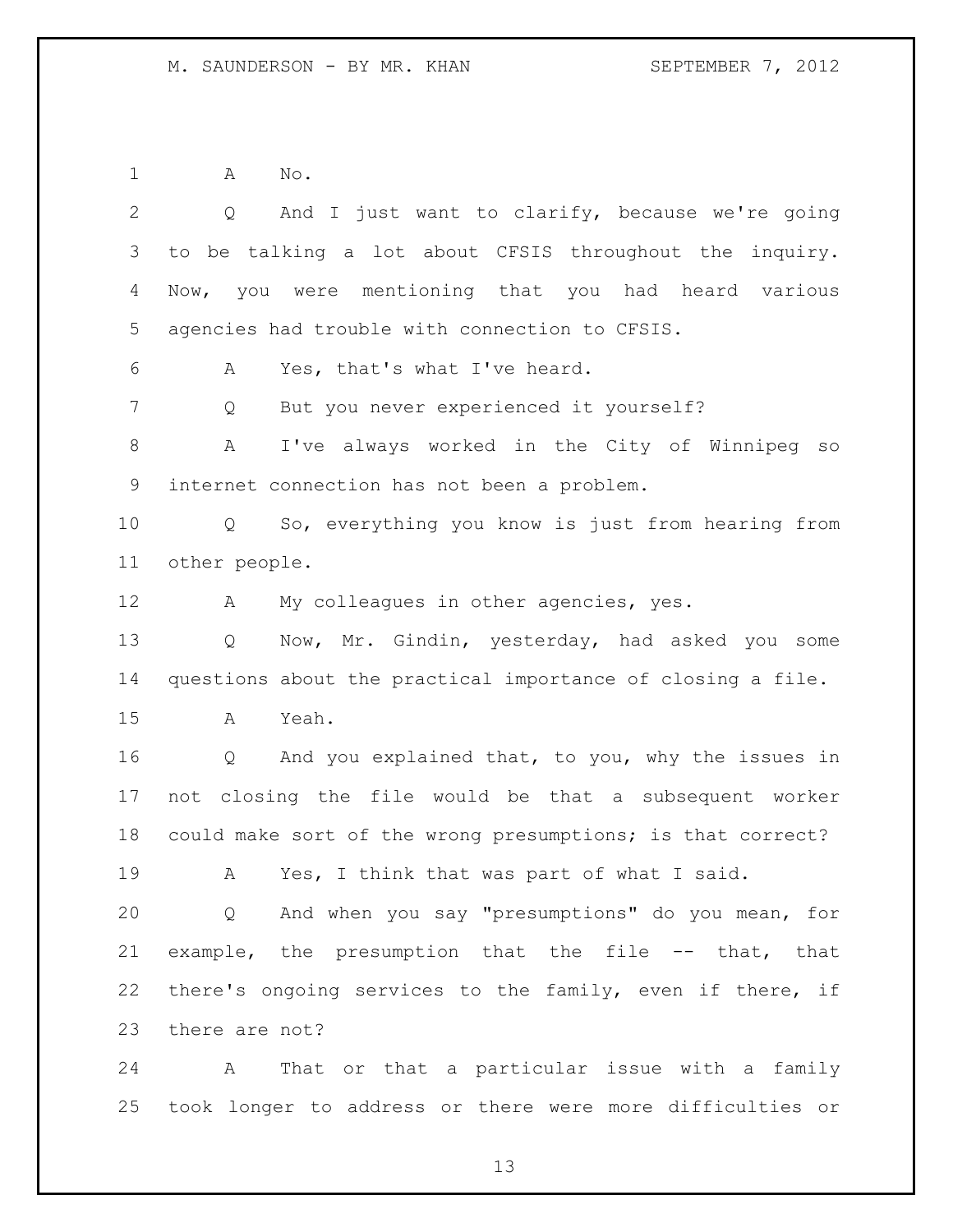M. SAUNDERSON - BY MR. KHAN SEPTEMBER 7, 2012

 perhaps a substantiation to an alleged threat to the children, if it was open for a longer period.

 Q And so, in that case, I guess in every case, the worker, new worker would have to look into the file to make sure they are not making any, any wrong assumptions/presumptions.

 A That's correct. It's important to thoroughly read the history.

 Q Now, on April 27th, 2000, you spoke with Ms. McKay from Cree Nation to get further information on Ms. Kematch; is that correct?

A Yes, it is.

 Q And in your discussions with her, she gave you some information over the phone; that's right?

A Yes.

 Q And then she also said to you that she would fax what she had to you with respect to Samantha on her first child.

A That's correct.

 Q And then that same day she sent you that information; is that correct?

 A I think it came the following day, actually. I think it was dated the 27th, but the fax transmission indicates that it came through on the 28th.

Q Okay. So, the next day, it came through.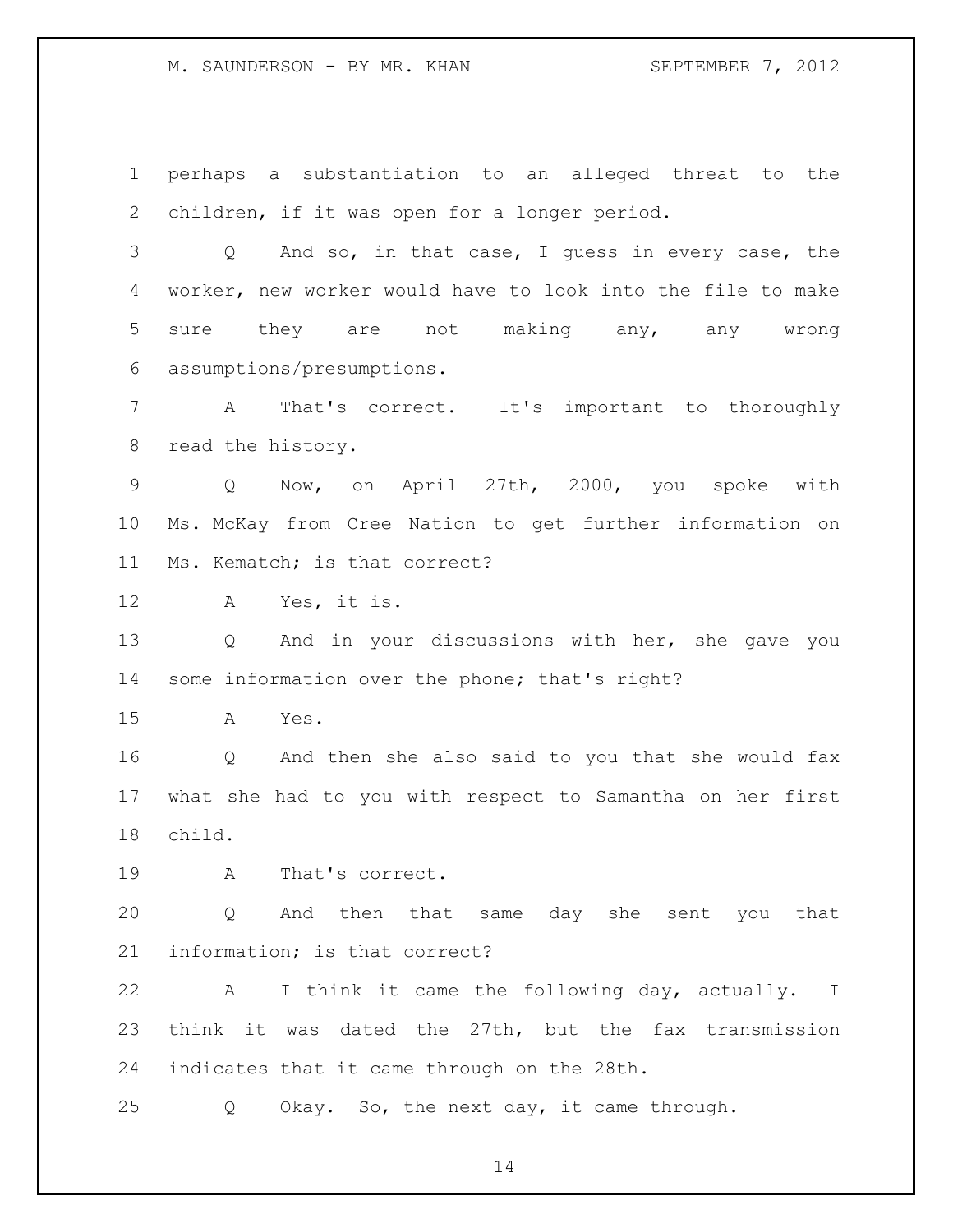A Yes.

| $\mathbf{2}$ | And it was common at that time, as I am sure it<br>Q              |
|--------------|-------------------------------------------------------------------|
| 3            | is now, for agencies to contact each other for information?       |
| 4            | That's correct.<br>A                                              |
| 5            | And so, in 2000, when you spoke with Cree Nation,<br>Q            |
| 6            | they were helpful?                                                |
| 7            | А<br>Very.                                                        |
| $8\,$        | They didn't refuse to provide information?<br>Q                   |
| 9            | A<br>No.                                                          |
| 10           | No? So, no problems with -- in terms of<br>Q                      |
| 11           | communication with Cree Nation?                                   |
| 12           | A<br>None.                                                        |
| 13           | And you testified that the information that you<br>$\mathsf{Q}^-$ |
| 14           | did receive wasn't really the information you were, you           |
| 15           | were seeking; that's correct?                                     |
| 16           | I specifically asked for the protection file with<br>A            |
| 17           | regard to Ms. Kematch and her first child, correct.               |
| 18           | Okay. So, even though it wasn't the information<br>Q              |
| 19           | were seeking, there was still some<br>value to<br>you<br>it,      |
| 20           | although you, you explained to Mr. Olson that it was of           |
| 21           | limited value, but still some value.                              |
| 22           | Yes, I did include some of the things that I<br>A                 |
| 23           | found on the child in care filed within the assessment that       |
| 24           | I did.                                                            |
| 25           | And correct me if I'm wrong, but I recall that,<br>Q              |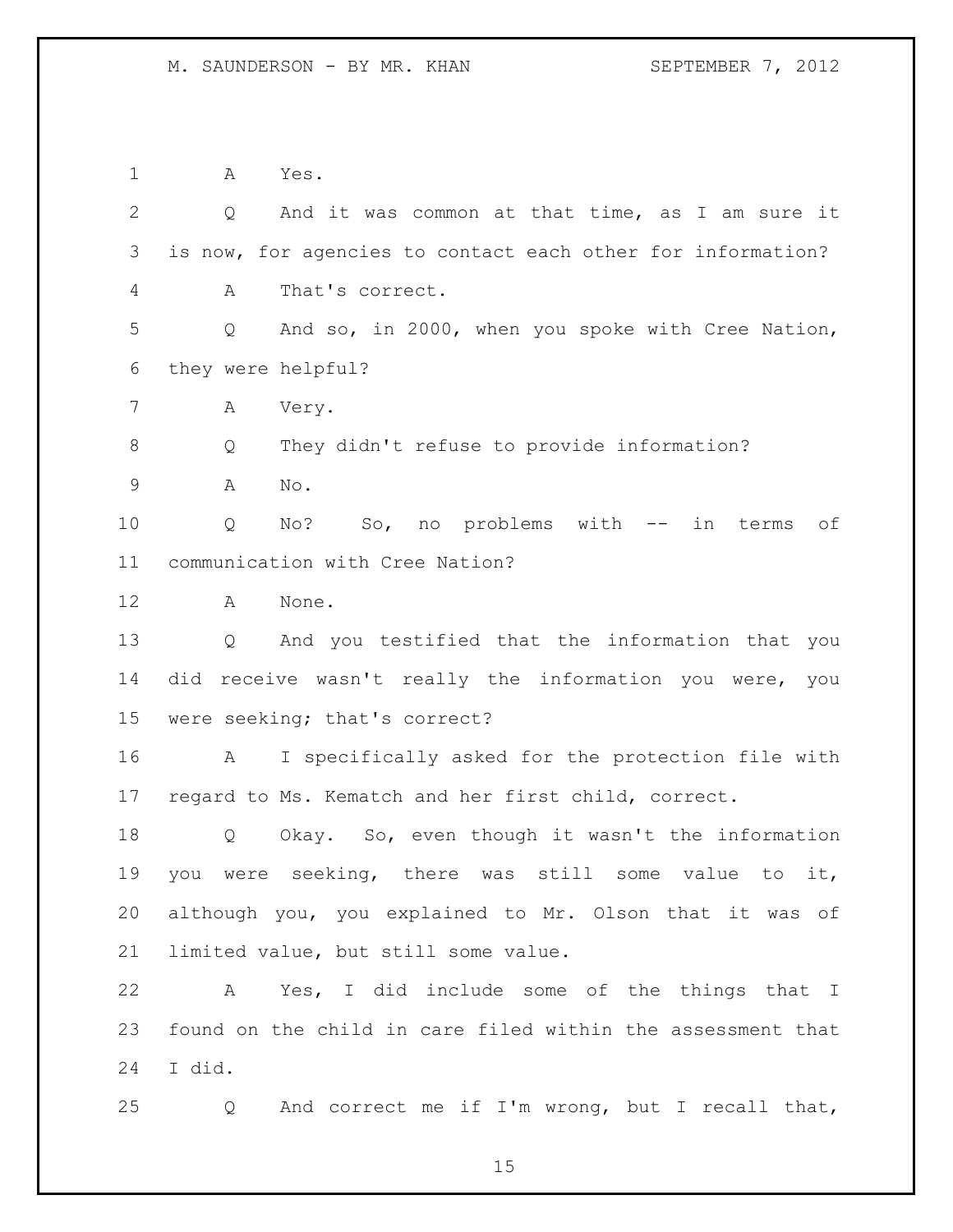M. SAUNDERSON - BY MR. KHAN SEPTEMBER 7, 2012

 that you said that an important factor to you in assessing risk is, is whether there's a history of neglect or abuse of the parent, in the parent's youth; is that correct?

 A Well, the current risk tool that we're using, yes, that is one of the questions and that is a factor in looking at possible harm to that person's children in the future.

 Q And the information that was provided to you from Cree Nation did include information with respect to abuse and neglect suffered by Ms. Kematch in her youth; is that correct?

A Yes, it did.

 Q And, of course, you included that in your assessment. That part was important.

 A That was important and had been indicated right at the beginning from Ms. Kematch herself.

 Q Now, you also mentioned that you -- and was it -- in your opinion the information that was sent, was sent inadvertently.

A Yes, I guess it was sent inadvertently.

Q And that's what you thought at the time?

 A Yes, because I made a subsequent phone call to ask for the information that I really needed.

 Q Right. So you spoke with Ms. McKay on the 28th, the day after you received this information.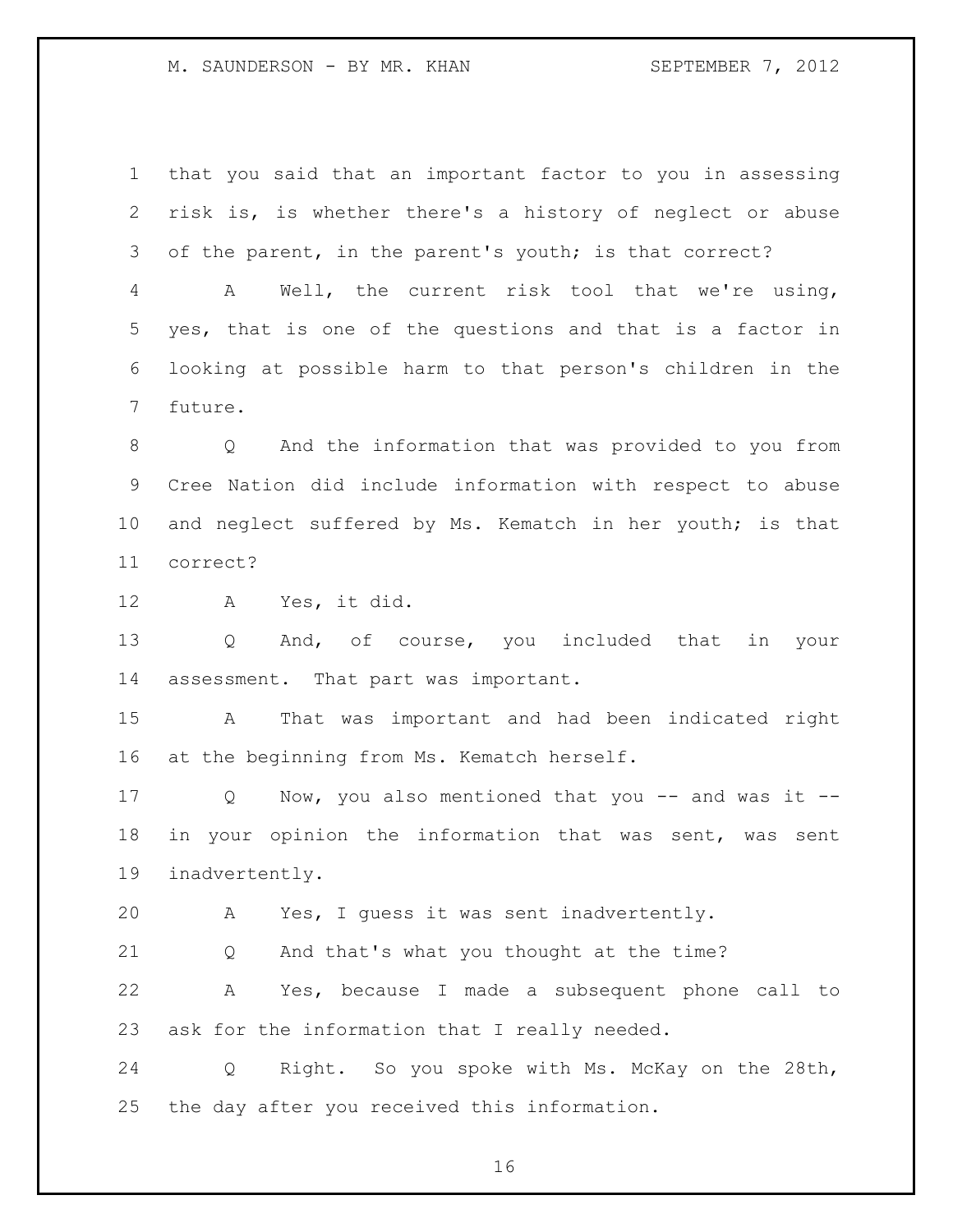A I think it was the 27th that I spoke to her and asked for the protection file for Ms. Kematch. Q And she said she would look for it and send it to you; is that correct? A That's correct. Q Now, Mr. Saxberg mentioned -- brought to your attention a few of the provisions or sub-clauses of the, of the Section 76 of the Child and Family Services Act. A Yes. Q Right? And you're somewhat familiar with how to access sealed records. A Somewhat, yes. Q And your understanding was that typically, you would need the consent of the person to access the records. A Yes. Q But you also understand now that there's other circumstances where the records can be obtained, correct? A Yes. 19 0 Mr. McKinnon, for example, showed to you a policy the year after -- no, in 2001, but a policy that exists with Winnipeg Child and Family Services whereby sealed records can be accessed too. A Yes, for children that are in care of Winnipeg CFS. Q Winnipeg CFS. And you were -- you're not sure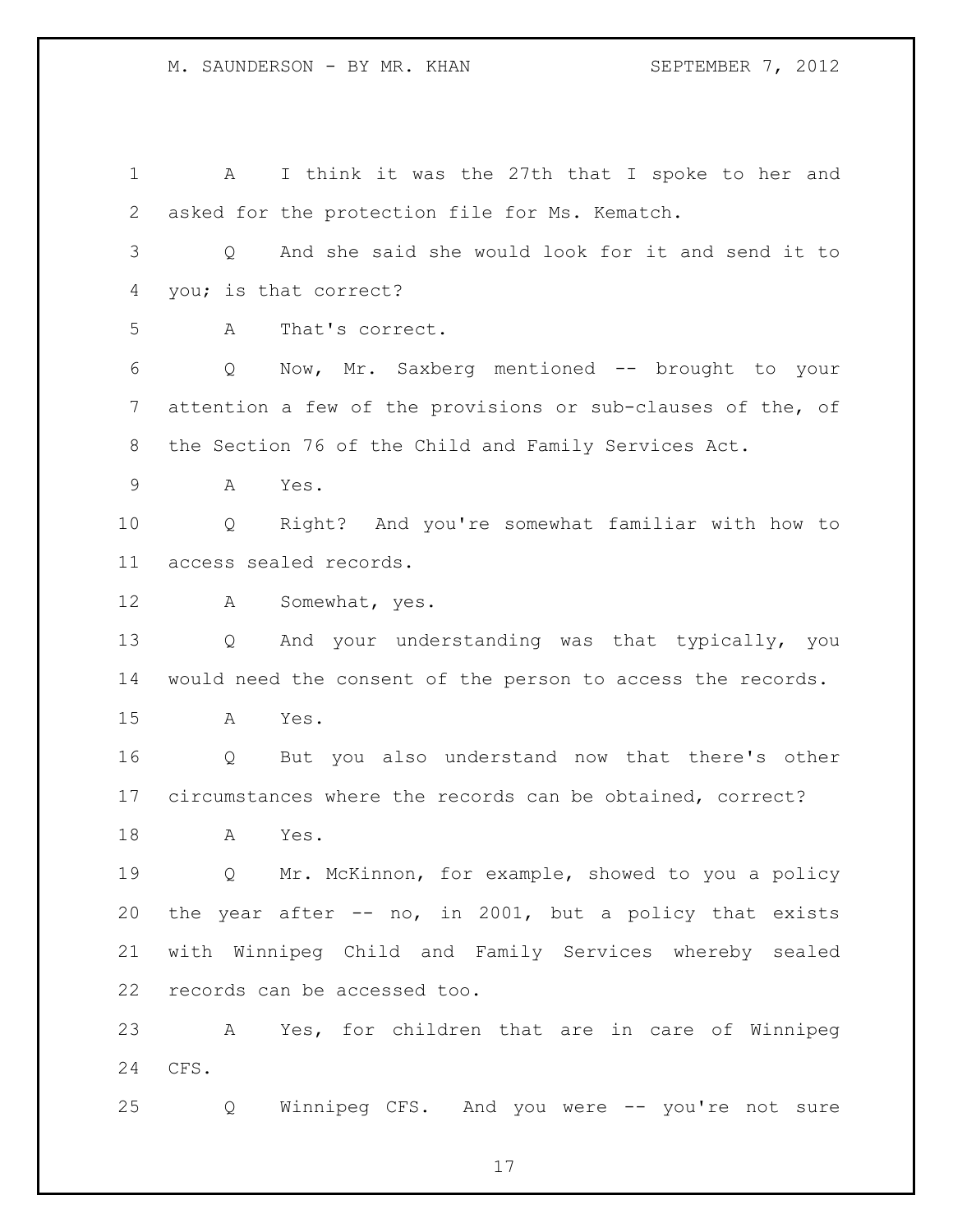M. SAUNDERSON - BY MR. KHAN SEPTEMBER 7, 2012

 whether other agencies have similar policies in terms of accessing files. A I wouldn't know specifically. Q So, at that time, you weren't sure whether or not Cree Nation, you know, followed any internal policies in deciding to release that information to you. A I hadn't asked about their policies, no. 8 Q So, you were -- so, you didn't know. A No. Q So, would it be fair to say that you don't know if, if they sent that inadvertently, that information? A I don't exactly know their intent in sending it, no. Q And you wouldn't be in a position to say whether or not that was a mistake, would you? A No. 17 MR. KHAN: Thank you. 18 Those are my questions. THE COMMISSIONER: Thank you, Mr. Khan. All right, Mr. Ray. MR. RAY: Good morning. Thank you, Mr. Commissioner. EXAMINATION BY MR. RAY: Q Ms. Saunderson, for the record, I am Trevor Ray.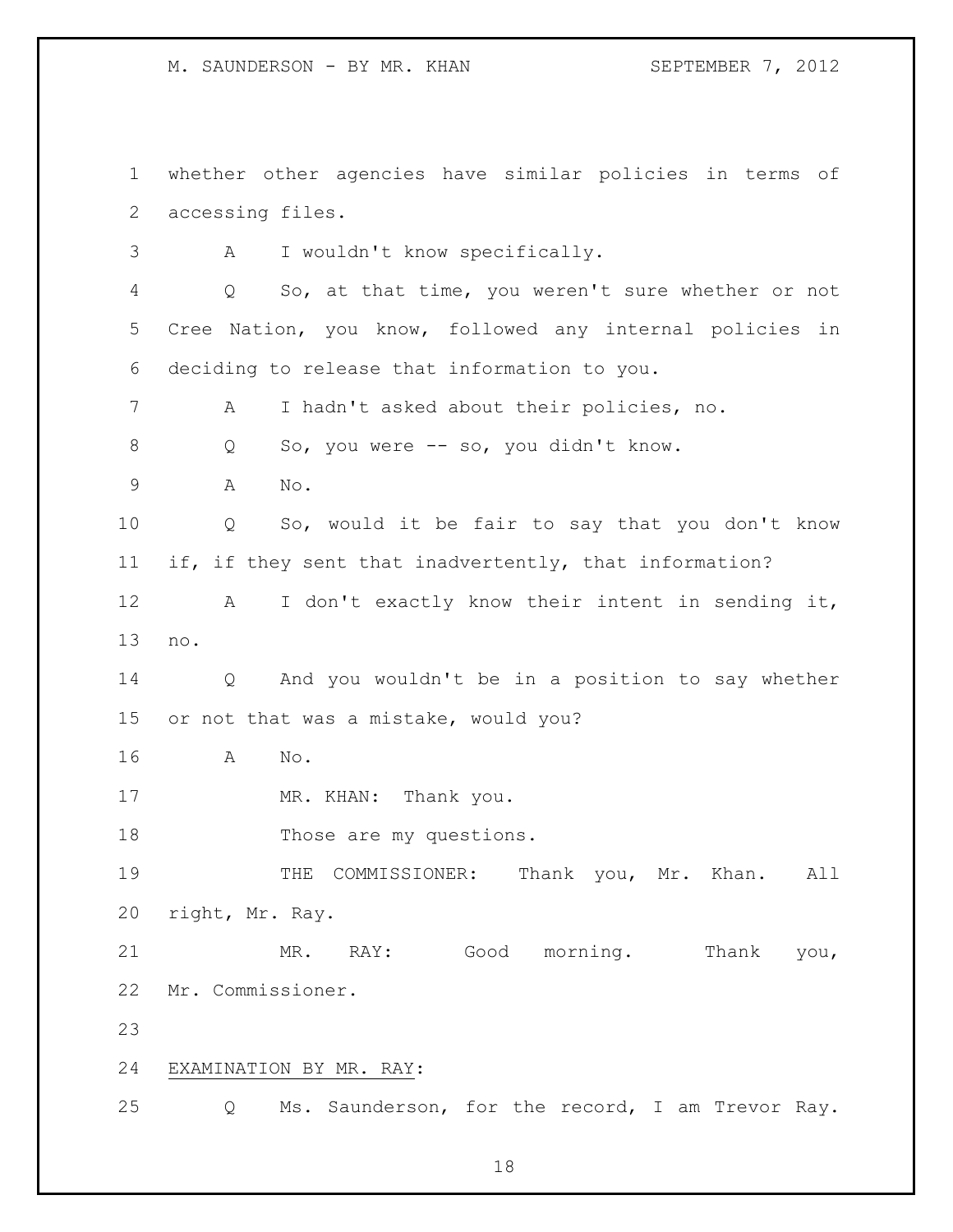I am your lawyer, for purposes of introductions, in case you didn't understand that.

 I just want to touch quickly on something Mr. Khan was asking you and I have a number of questions for you. Mr. Khan was canvassing with you some questions that were asked of you by Mr. Gindin the other day, and it related to the importance of closing a file. And Mr. Khan asked you whether another worker would make wrong presumptions about that file, and I think there was some discussion about that. Let me ask you: if you have a file, and it is -- you've done everything you are supposed to do with a file, and it's closed by you but it is awaiting closure in administration, and a new referral comes in on that family or children covered by the family, what is your expectation as to how that new referral would be treated?

 A With respect to action taken or who would take the action?

Q Both.

 A Okay. If a file is open to me, as a social worker, on my case list and I have closed -- done a closing summary, completed all the interventions but it has technically not been closed off by my supervisor or my admin staff person, it is considered open to me. So, it would be treated as any open file to a social worker would be in that I would immediately have to go, investigate, do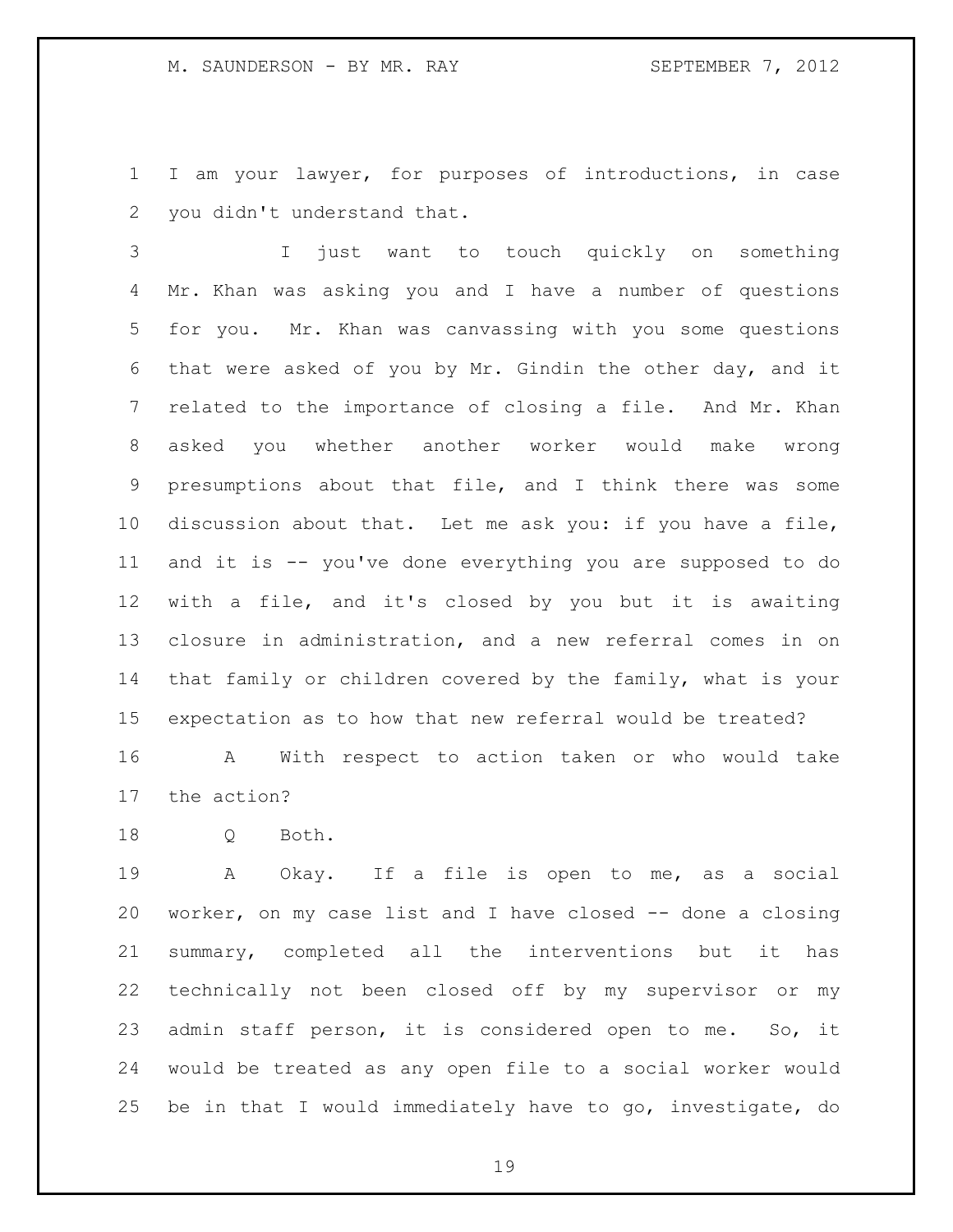M. SAUNDERSON - BY MR. RAY SEPTEMBER 7, 2012

 an assessment, ensure the safety and wellbeing of the children.

 Q So, it's not as though the file has disappeared and is in limbo.

 A It technically remains an open file to me on my caseload.

 Q Thank you. You were put -- Mr. McKinnon put a policy to you yesterday and Mr. Khan just pointed out that it was a 2001 policy. Do you have any knowledge as to whether there was a similar policy in place in 2000, at the time, in terms of how -- forms are filled out and whether, whether you could access CIC files?

A I don't remember.

 Q And Mr. Khan asked you -- you didn't know whether 15 or not, for sure, Cree Nation -- you didn't know what their intent was, whether it was inadvertently sent or sent in error, Ms. Kematch's child in care file. Let's be clear. Is that the file you requested of them?

A No, it was not.

 Q Just in terms of -- we heard a lot about training yesterday, and you had mentioned that you had received various types of training from Winnipeg CFS at the time you started and thereafter. What about your university education? To what extent, if at all, did it prepare you to do protection work?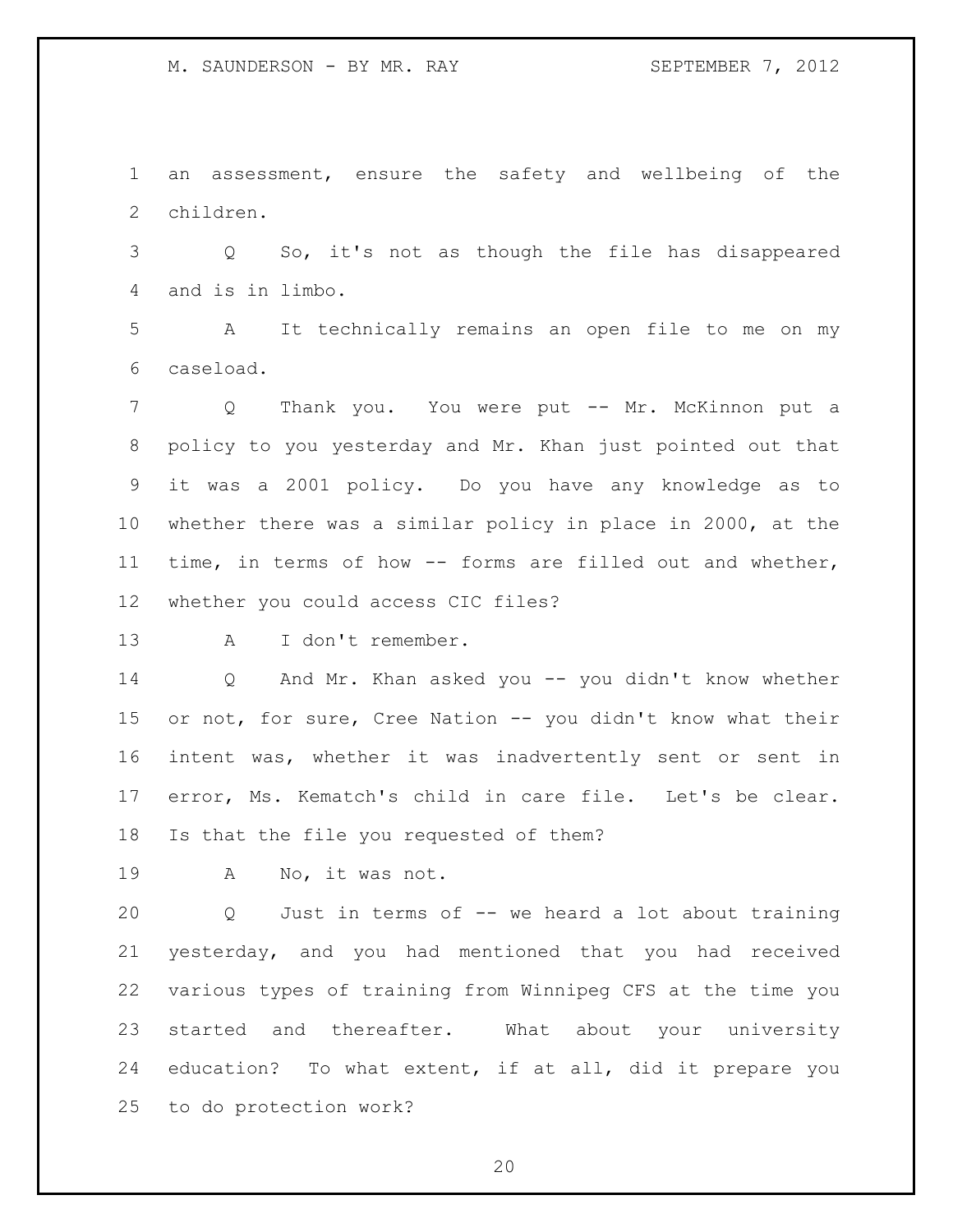A At the time I graduated from the bachelor of social work program at the U of M was in 1992, there were no specific classes at that time on child welfare. So, I suppose some of the theoretical pieces may have been what I brought to the job, things like child and adolescent development has helped me with my job, different theories about how to work with families, family therapy, perhaps some mediation stuff with parent/teen conflict, maybe attachment theories about parents and children, the children, how they manage in care. But did it prepare me for child welfare? Not really.

 Q And we heard a lot, obviously, about workload yesterday, and you used two different terms. You commented -- one of your comments was related to workload and also caseload. Are they distinct in terms of your environment at work?

17 THE COMMISSIONER: Caseload and what?

18 MR. RAY: And workload.

 THE WITNESS: Well, specifically, your caseload would be the families that are open to you, the families that you are working with, the intakes that you receive, if you're an intake worker. I would see workload as being over and above your caseload. There are many expectations, as in any career and any occupation that go beyond the scope of my caseload. There are expectations to attend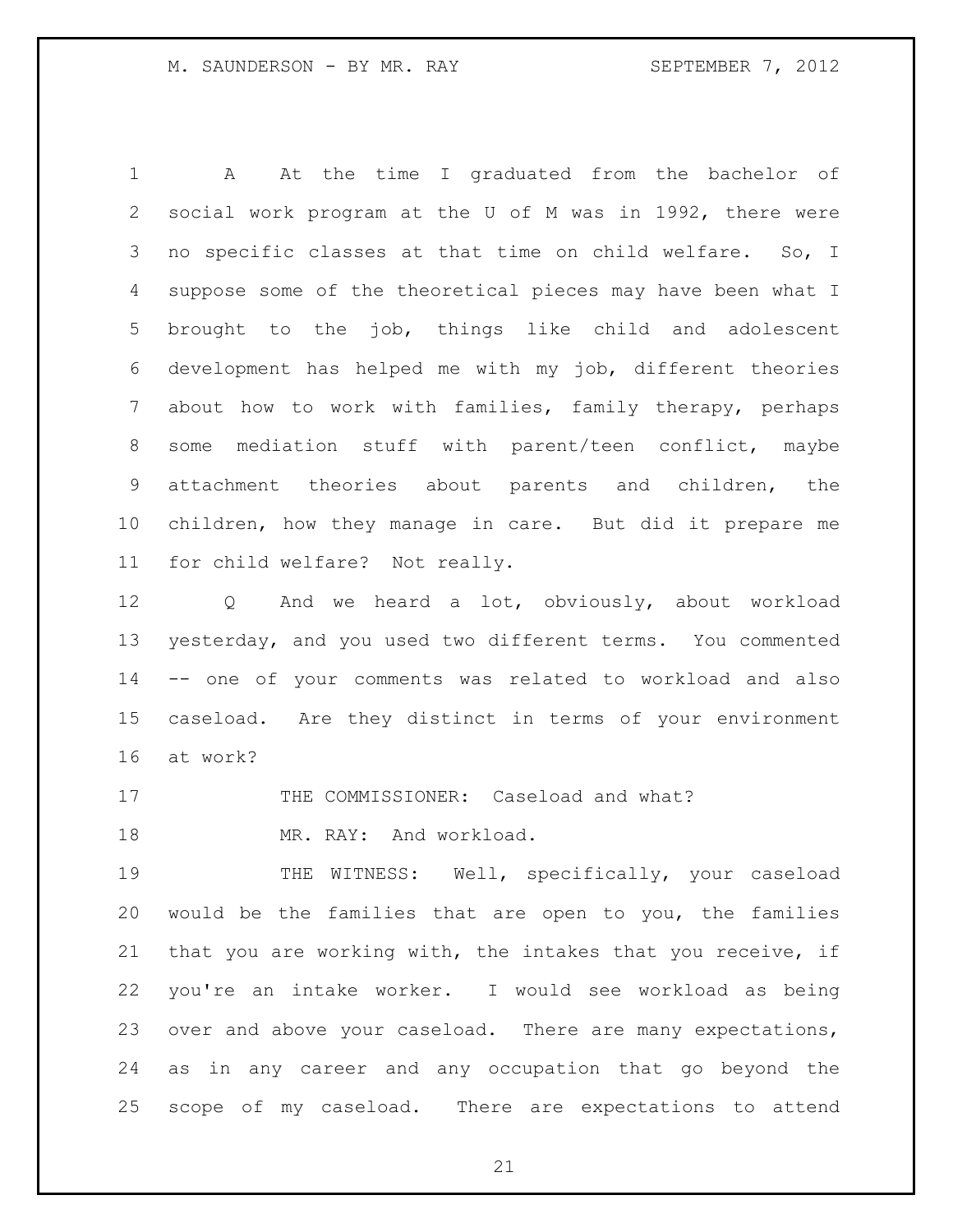M. SAUNDERSON - BY MR. RAY SEPTEMBER 7, 2012

 certain mandatory trainings, attend certain meetings, attend court, testify, those kinds of things, over and above the actual caseload that I would consider workload. 

BY MR. RAY:

 Q So, does a reasonably low or moderate caseload necessarily translate into a reasonably low or moderate workload?

 A No, because it's not just based on the numbers. It's also based on the complexity of the family situation. There are many cases that may be worth their weight of five cases, due to the heavy nature of the family situation, the chronic, chronic issues.

 Q You were, you were asked yesterday if you felt your caseload was manageable, and I think you said that you managed, but you were not able to always meet standards. In your view, what, what is a manageable caseload and, and there's two parts to that. First, I'd ask you -- ask is related to intake, as an intake worker, and secondly, as a family service worker.

 A Well, I can only speak to my own experience with this. There have been times that I've had 30 intakes open to me at one time, 30 to 40 intakes open to me. I don't consider that particularly manageable. It is very difficult to see all the children in the home. Some of the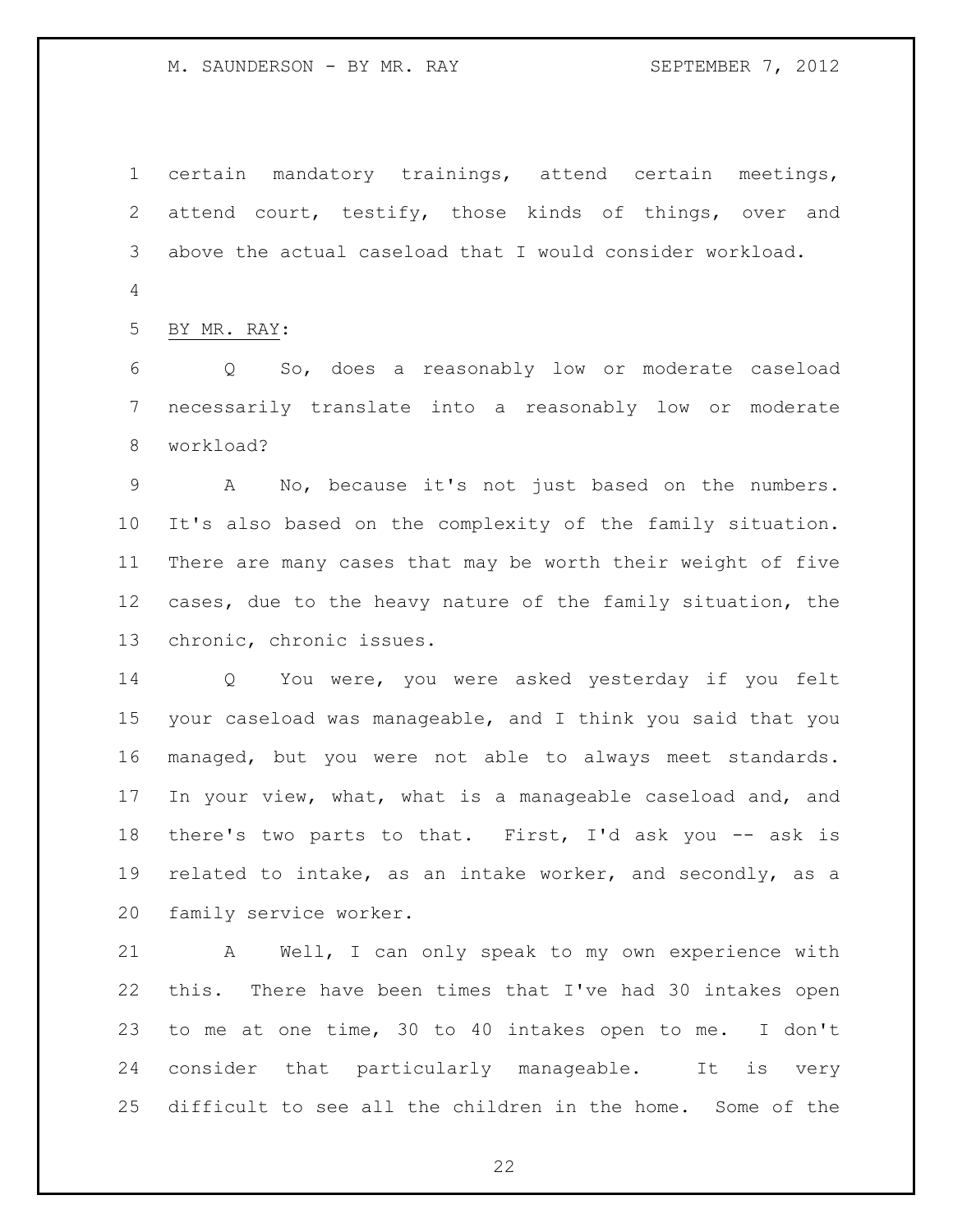M. SAUNDERSON - BY MR. RAY SEPTEMBER 7, 2012

| families have six to eight children. All, all of the       |
|------------------------------------------------------------|
|                                                            |
| children need to be seen. I would say to have 15 intakes   |
| open to you is much more manageable. Realistically, you    |
| can actually get out to see those families, interview the  |
| children, see them in their home environment and begin to  |
| put a plan together with the family. So, I would say 15    |
| would probably be a reasonable amount of intakes, from my  |
| personal experience.                                       |
| THE COMMISSIONER: 15 families?                             |
| THE WITNESS: 15 families, yeah.                            |
| When you are talking about the family services             |
| department, again I think I spoke to having something like |
| 40 family service files when I walked into the caseload in |
| 1994. That is not manageable. You are not able to get to   |
| where you need to be with that kind of a caseload. I would |
| say 20 or under would be much more reasonable.             |
|                                                            |
| BY MR. RAY:                                                |
|                                                            |

 Q And with your caseload and workload, what types, what types of primary social worker tasks were impacted and how were they impacted?

A Can you ask that again, Mr. Ray?

 Q Given, given your caseload or your workload, whether as an intake worker or a family service worker, what types of primary social worker tasks, the primary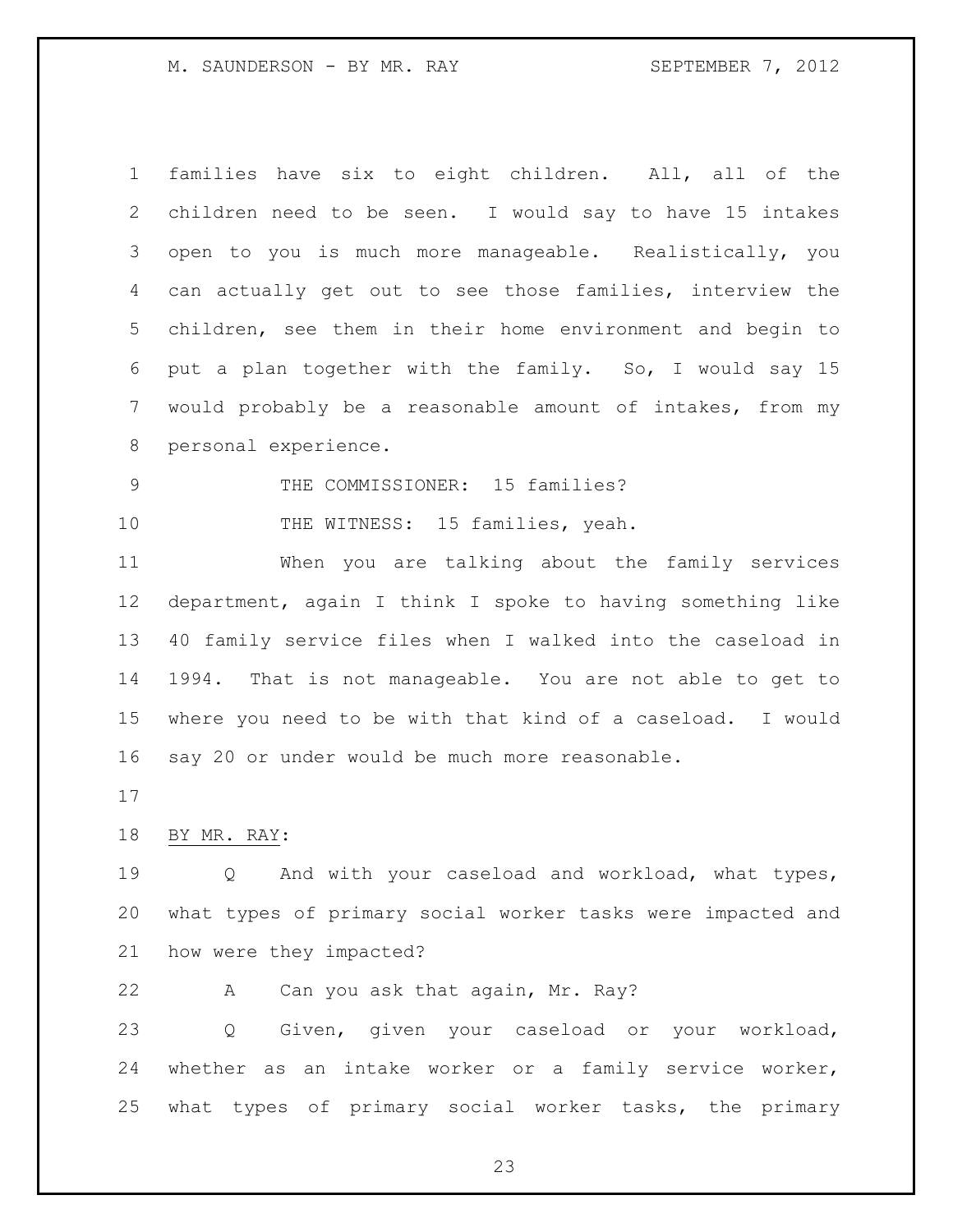duties you do on a file on a day-to-day basis or are expected to do on a file on a day-to-day basis, what types of those duties, how are they impacted and what duties are they?

 A First and foremost, the most important part of a social worker's job and child protection is that you must get out to see the families, and you must see the children. Most importantly, it's in the home environment. Secondary to that, if you need to meet with children in a kind of non-intrusive way, sometimes we often go to the schools and interview children. What you are looking for are safety threats and risk threats to the children. Oftentimes, families are struggling, so you do an awful lot of talking and meeting with families, sometimes to mediate between the families and their children. Oftentimes, getting to the crux of what some of the strengths are with the families, what some of their needs are and then helping with the families find a place to begin to meet some of those needs, whether that's within the agency, some to be transferred for longer term service or looking at an outside resource that perhaps the family could be hooked up with.

 In addition to that, there are paperwork expectations. There is a lot of paperwork that comes along with handling a file. As you can expect, one needs to keep up on their day-to-day notes. These are important things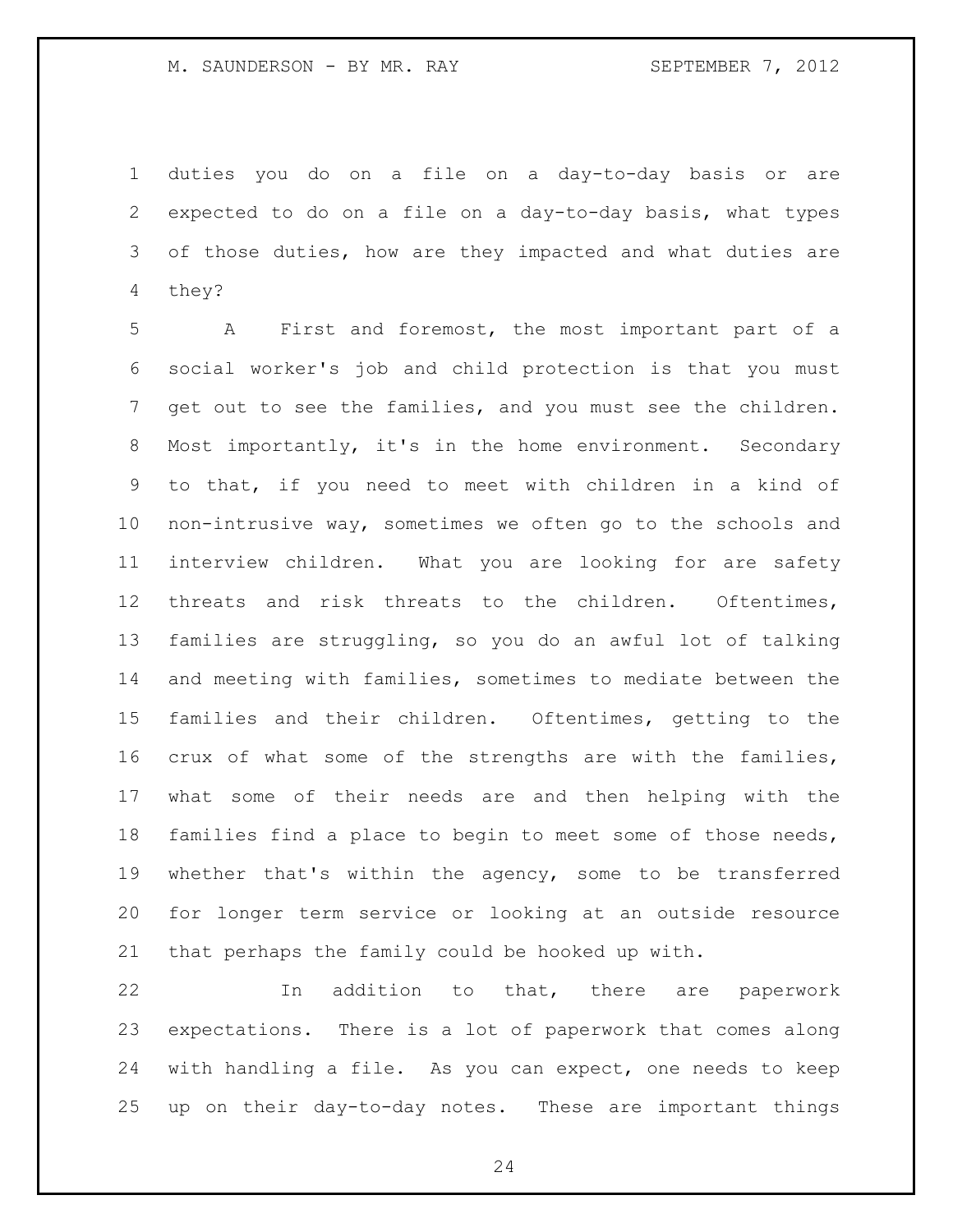that we are doing with families. They need to be written down in a timely fashion. It's not just a matter of writing your notes as per the facts; there's an assessment that needs to occur as well, including all of the factors of the family and the children.

 Within the last couple of months I think I mentioned the system has undergone a change where we are using the structured decision-making tools.

 At ANCR we made a decision to use those tools to assess families. There is a safety tool that is part of the intake module where there are a number of factors to ensure that children are safe in the home, in the here and now, within the next one to two days.

 There's a probability of future harm tool, which is a number of risk factors that need to be considered and asked of the family and collaterals to determine an overall risk to the children in the home, of maltreatment within the next one to two years.

 And then there's a more thorough comprehensive assessment, called the caregiver and children's strengths and needs.

 All of the caregivers in the home, and sometimes there's more than two, need to be assessed through that tool and all the children in the home need to be assessed. In order assess children, their safety and risk,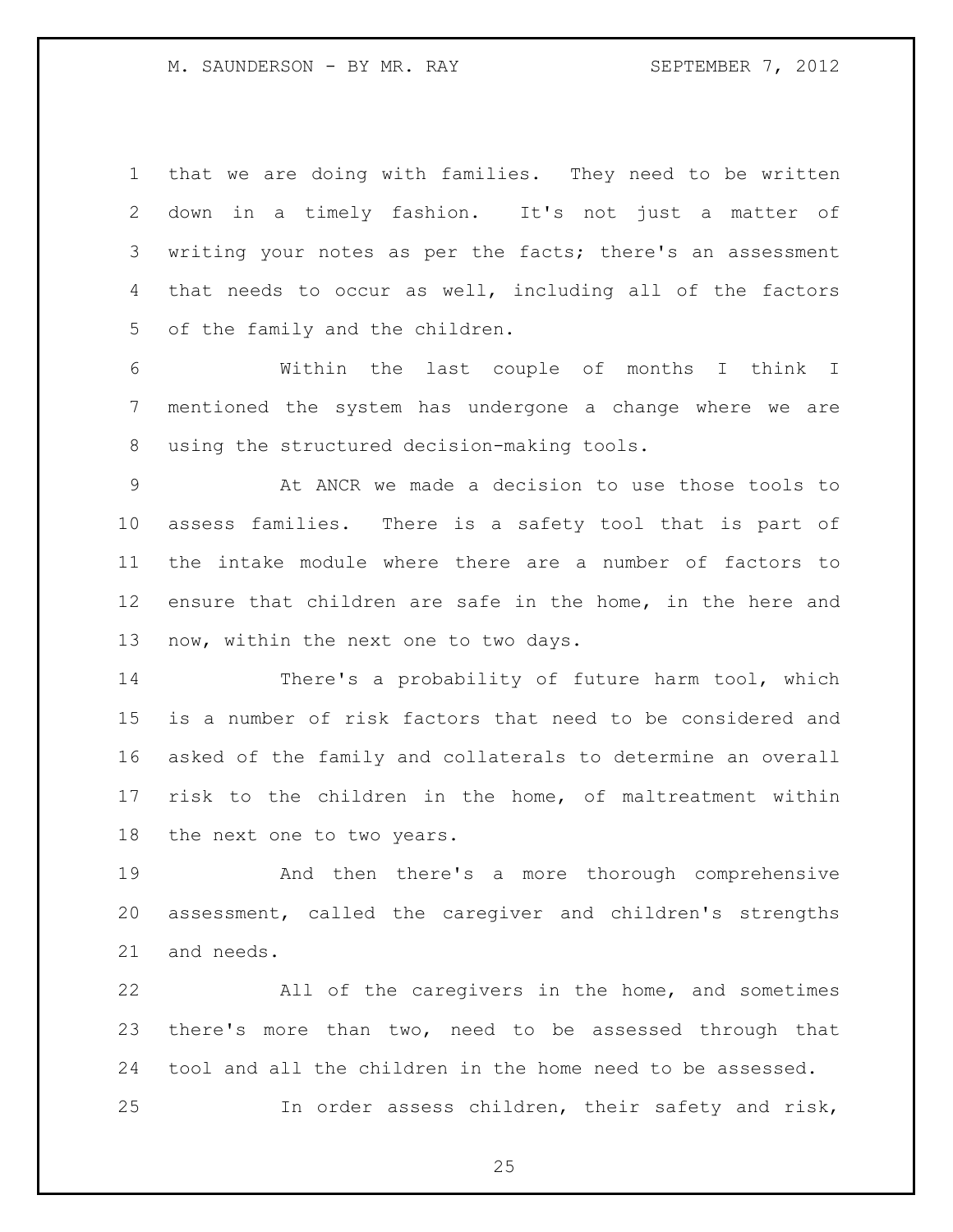### M. SAUNDERSON - BY MR. RAY SEPTEMBER 7, 2012

you need to see them all.

 The children's strengths and needs often -- it asks many questions that involve criminal behaviour of the children, their development, any issues or deficits that they might have physically, mentally. So often you have to talk to a physician or a school.

 Once you have completed those tools, you need to write it up in a formal social work assessment.

 There are families calling you every day, asking for help. That's a part of our job. It's an expectation that if a family is seeking the agency out for assistance, we need to provide it.

 There are expectations to write reports for court. If we have apprehended a child, we need to write court particulars. We need to make sure that every party has been served, in the proceedings, including children over the age of 12.

 If you have apprehended a child on your case list, the expectation is that you are acting as their guardian until the case is transferred to the culturally appropriate agency. That may mean attending school conferences, meeting with teachers, writing reports for schools, getting extra funding so that they could perhaps get a teaching assistant at the school, signing documents for the children, as any guardian would for their own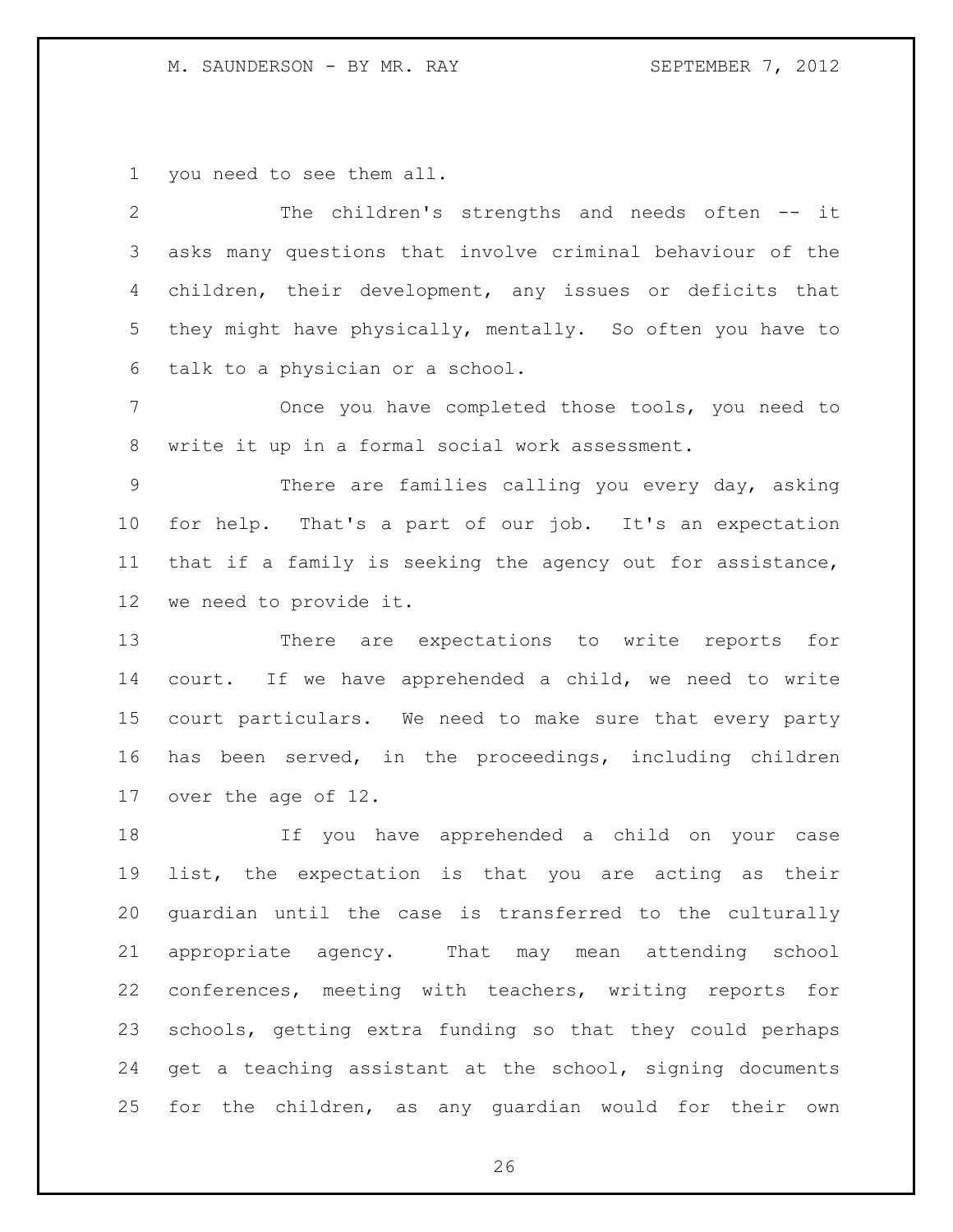child.

| $\mathbf{2}$ | There are internal expectations to attend unit              |
|--------------|-------------------------------------------------------------|
| 3            | meetings, to attend program meetings, to perhaps sit on     |
| 4            | committees. There are Workplace Health and Safety, certain  |
| 5            | sub-committees to develop procedures within the agency, any |
| 6            | number of internal expectations, including<br>monthly       |
| 7            | supervision with your supervisor now.                       |
| 8            | At any given time, you may be expected -- we work           |
| 9            | in partnerships often at the agency. There are a lot of     |
| 10           | safety threats to social workers out there in the community |
| 11           | at this time. So, many people call on a partner to come     |
| 12           | with them. So, while you are out helping your partner on    |
| 13           | their cases to ensure that nobody gets hurt and that        |
| 14           | everything goes smoothly, your caseload is sitting there    |
| 15           | waiting for you.                                            |
| 16           | I may have missed some things, but                          |
| 17           | There was a lot of discussion yesterday about CIC<br>Q      |
| 18           | files, in particular CIC files which are sealed and, in     |
| 19           | particular, Ms. Kematch's sealed CIC file. And this         |
| 20           | morning, Mr. Khan asked you a question about the types of   |
| 21           | things that you take into account and how they bear as a    |
|              |                                                             |

 thing that is a factor for you to consider and what you advised this morning and yesterday was that -- I believe 25 you said that it's  $a$ , it's a factor and it has  $a$  -- is a

predictor of abuse and neglect, you answered were -- one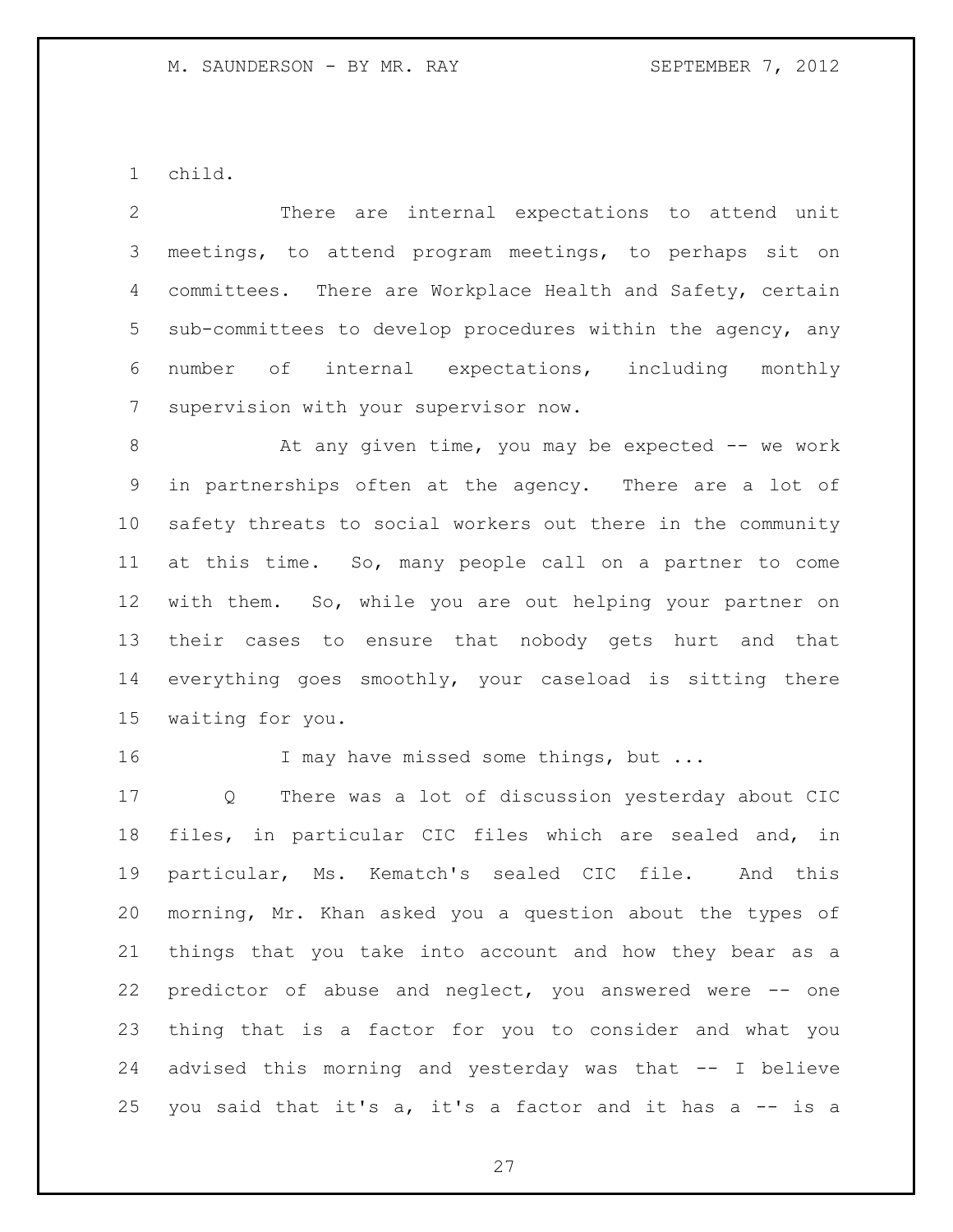predictor of a slight chance of probability that a parent will abuse their own child. Are you able to -- is that measurable in any way, and where and how is that a factor and how do you, how do you know that it's a slight factor as opposed to a significant factor?

 A You're testing me pretty good here. The probability of future harm is a research-based tool. It's based on actuarial risk research. So, if memory serves, and I don't maybe have some of the exact numbers, but the risk factors that are included in that tool are all in combination with one another. So, it would not be the presence of the facts that a caregiver had been abused or neglected as a child. That, alone, would not give that person a higher risk. It would be that factor in combination with a number of other factors that would, at the end of the day, give a risk rating for that family. So, on that tool, there are low risk, moderate or medium risk, high risk, and very high risk families.

 I think the research indicates that a caregiver who might be at very high risk to abuse or neglect their child within the next 18 to 24 months is about 50 percent higher for that caregiver than the normal mean population.

 Q Mr. Saxberg asked you yesterday about your general practice, and you stated it was not your regular practice to ask to see a CIC file. As an intake or after-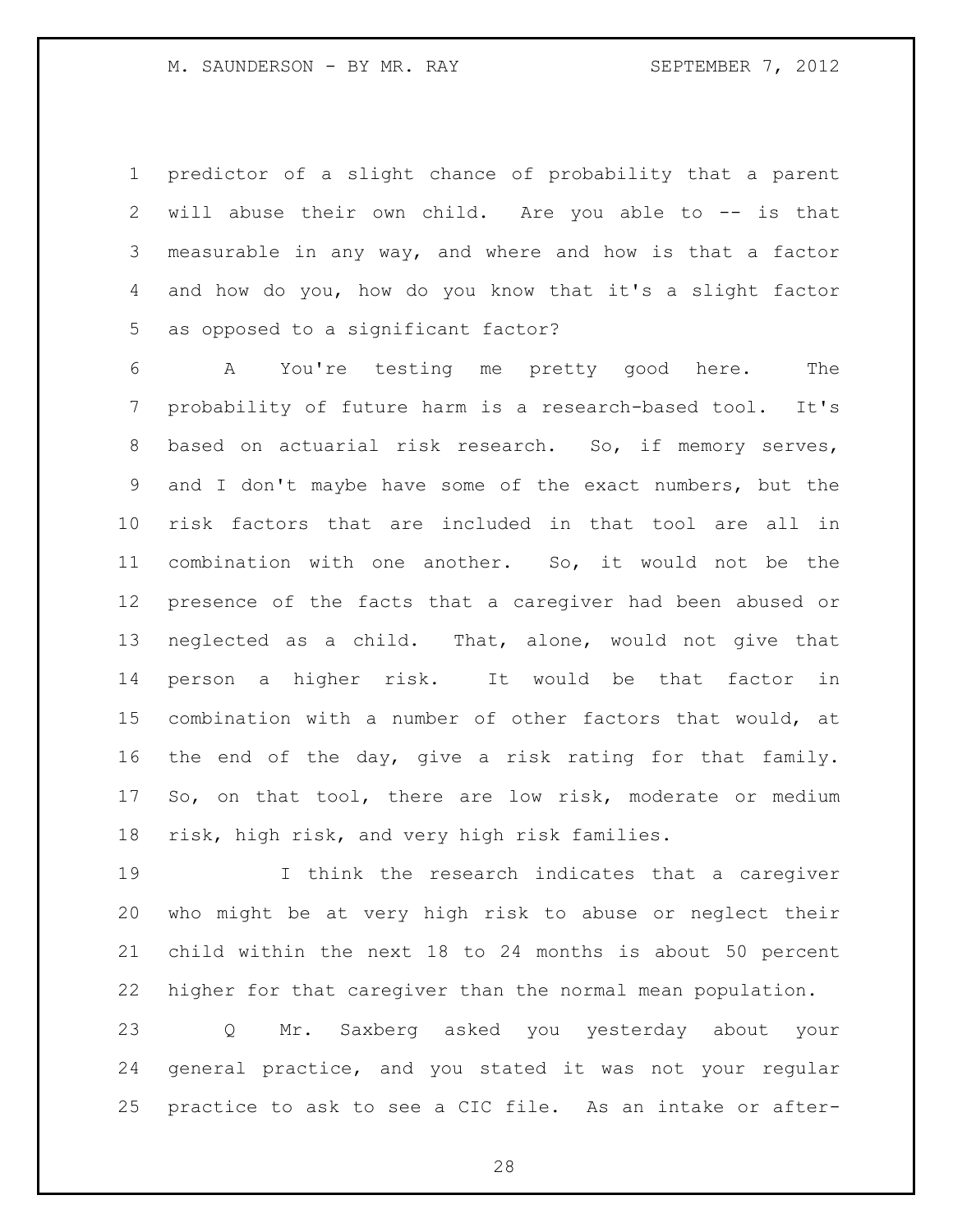M. SAUNDERSON - BY MR. RAY SEPTEMBER 7, 2012

 hours worker, do you recall if you ever had a need to ask to see or to unseal a CIC file?

A Not to my knowledge, ever.

 Q And there was some discussion about various ways you can access a CIC file. You can fill out a form and make the request and that form goes up the chain of command. You can apply to court seeking an order to have the file unsealed. As an intake worker or an after-hours worker or a CRU worker, first of all, do you have the time to do those things, given you need the information immediately?

 A The whole idea of intake is to be able to gather as much information as you can, as quickly as you can and move the file on. Again, I think I mentioned yesterday some of the possible dispositions are that the case can be closed. You can do a brief service or a brief intervention and close the file. You can move the file to a preventative stream or to ongoing protection. There are many people touching a case in our system. The more quickly an intake worker or a CRU worker can gather the information and move it on with the most thorough assessment as they can, the better, so that that family can have some continuity and a social worker that they can get to know and gather some rapport.

The other point I'd like to make with that intake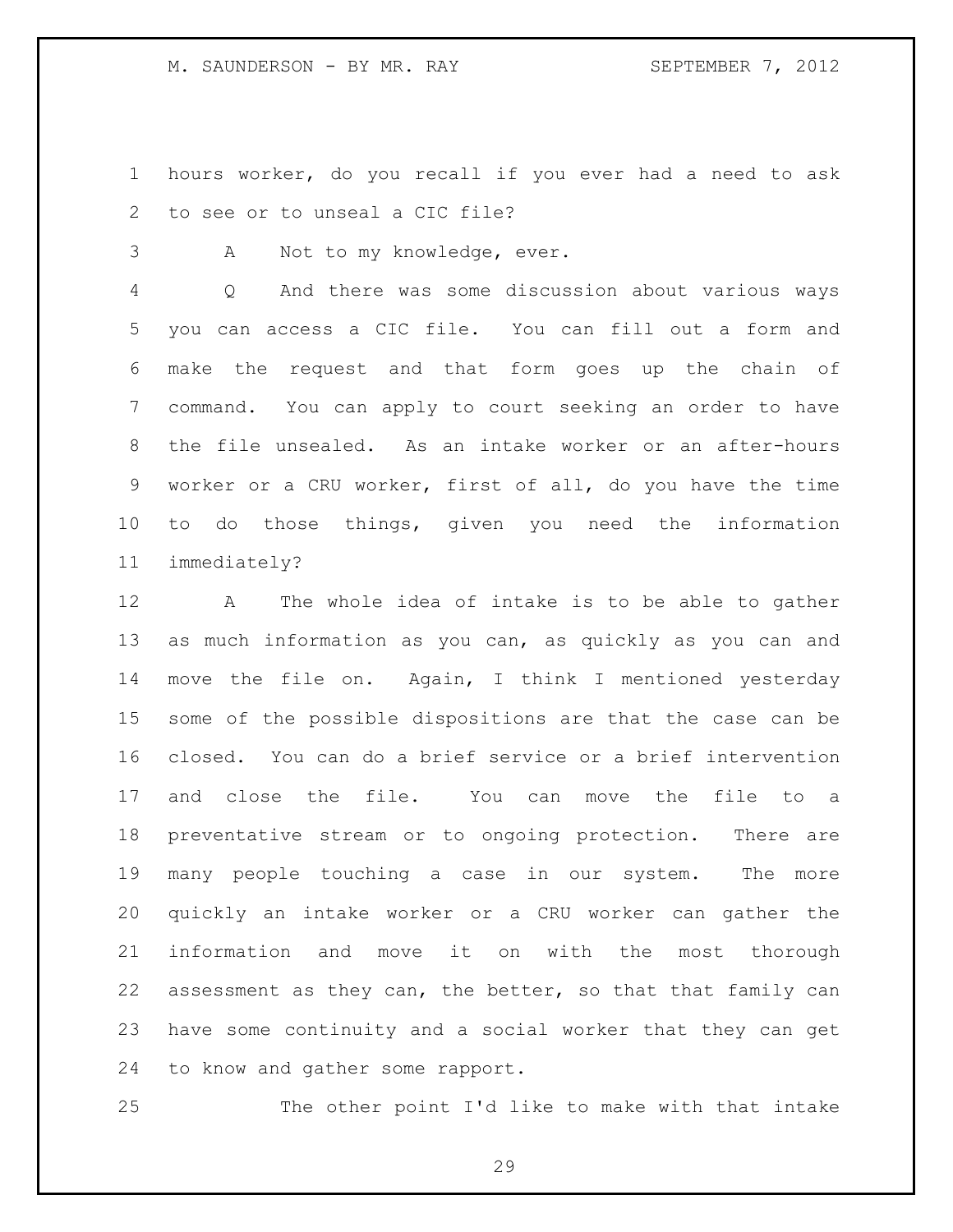is supposed to have the case really no more than 30 days. So, what you can gather in that time is what you can gather.

 The other point that I'd like to make about having child in care files and the different ways that you can get that information, as I mentioned to you, I've never had to do that. I've never found it necessary. I'm a social worker. Generally, I ask the families. That is a part of a conversation that we have with families about their own upbringing and their experiences. I find that as a social worker, that's much more useful information than the CIC file.

 Q Is it safe to assume you've seen many CIC files in 20 years as a social worker?

A Yes.

 Q We know you received Ms. Kematch's CIC file. You reviewed it and you incorporated some of it into your transfer summary. How do the concerns that were presented in, presented in Ms. Kematch's CIC file compare to other CIC files you may have seen? Maybe let me rephrase it. Was, was Ms. Kematch's CIC file particularly unique compared to other CIC files?

 A No. Ms. Kematch's child in care file read as a very terribly sad story and, unfortunately, she's probably not alone in that. Also, children who have been raised in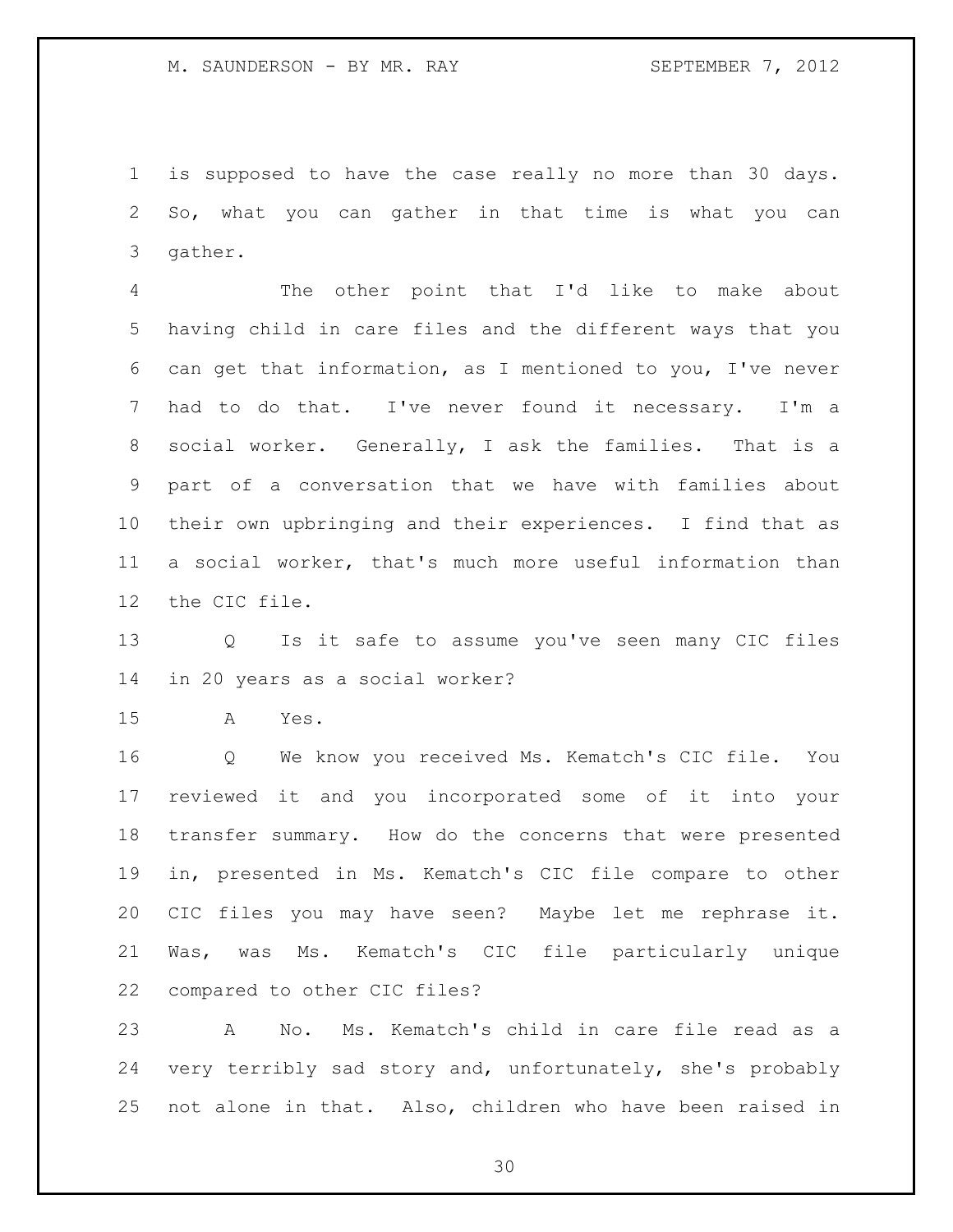M. SAUNDERSON - BY MR. RAY SEPTEMBER 7, 2012

| $\mathbf 1$ | care after experiencing loss and victimization and some of             |
|-------------|------------------------------------------------------------------------|
| 2           | the brutal things that we heard yesterday, often those                 |
| 3           | children turn out to be fairly angry teenagers or people               |
| 4           | who are struggling with their emotions. And so I would say             |
| 5           | Ms. Kematch's child in care file, sadly, is fairly typical.            |
| 6           | I just want to direct you to the after-hours unit<br>$Q \qquad \qquad$ |
| 7           | report that you received from Ms. Murdoch or that formed               |
| 8           | part of your assessment. That's page 37107. Sorry, I                   |
| 9           | don't happen to know the CD number off                                 |
| 10          | MS. WALSH: 1795.                                                       |
| 11          | MR. RAY: 1795. Thank you.                                              |
| 12          | MS. WALSH: Sorry to interrupt, but for the                             |
| 13          | benefit of everyone following on the screen, the page                  |
| 14          | numbers of the documents are at the very top, along the                |
| 15          | bar. You can actually see the page numbers. You don't                  |
| 16          | have to look at the bottom of the document to find it.                 |
| 17          |                                                                        |
| 18          | BY MR. RAY:                                                            |
| 19          | Q So, I understand from your evidence that you                         |
| 20          | received that document first. That's what essentially                  |
| 21          | starts you on your way to start conducting your assessment.            |
| 22          | At some later point in time is when you then received                  |
| 23          | Ms. Kematch's sealed CIC file. If you look at the CRU                  |

 report -- or excuse me, the after-hours report at 37107, there's the heading there. If you could just scroll up,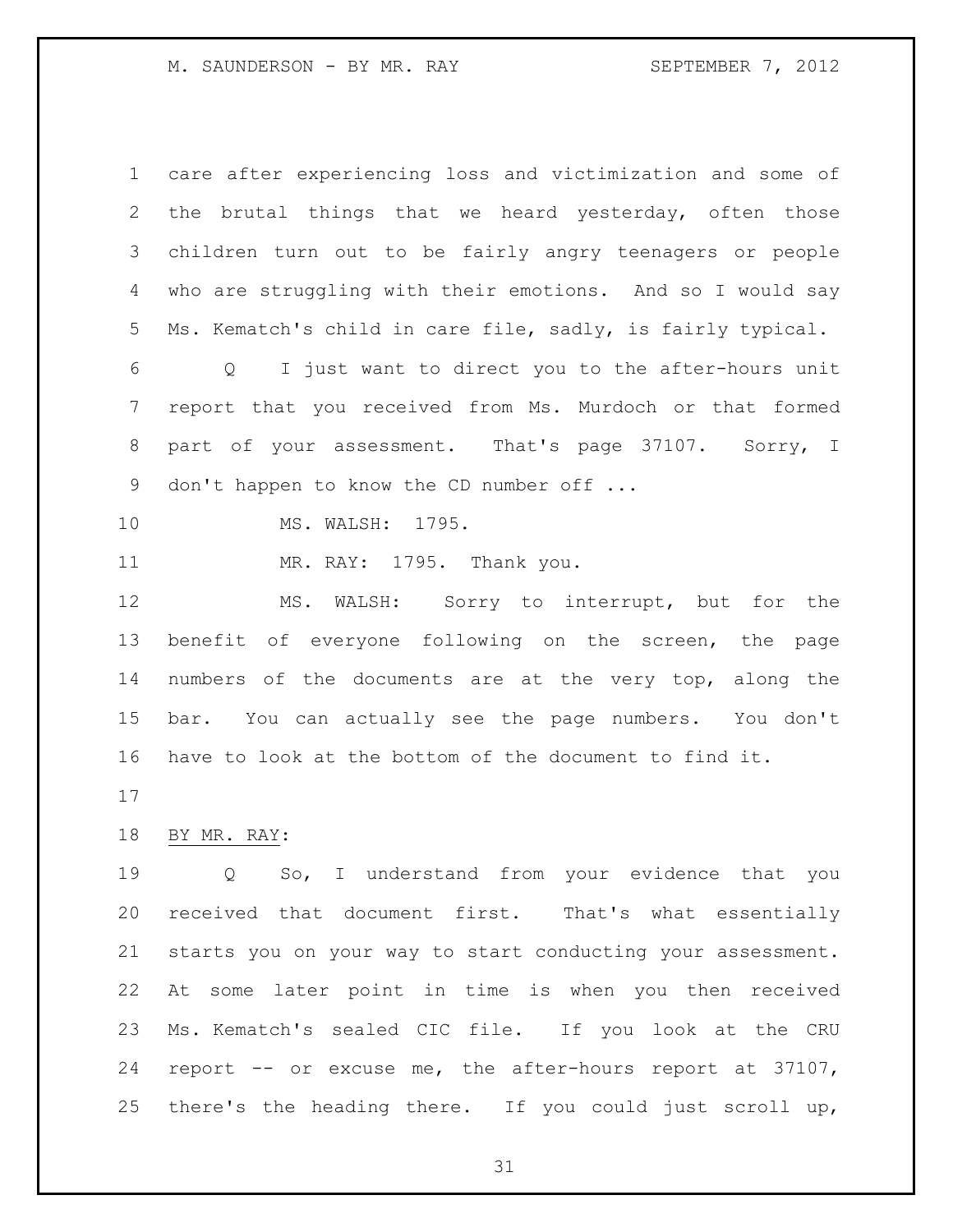please. Presenting problem and intervention, which continues to the next page. How do you characterize that presenting problem or history as to whether or not it's a unique situation facing social workers?

 A Are you asking me if this was a particularly unique or standout presenting issue that we would have had to deal with?

Q Yes.

A Not particularly, no.

 Q And is that type of referral and the issues that are presented to you in that referral, one that would normally result in you requesting to see a sealed CIC file, assuming you knew one existed?

A No.

 Q You described your background and many of the things that you've done for CFS and you described, essentially, at one point, having a mixed bag of files, and I believe that was when you were talking about your time as a family services worker. Are certain types of files and when I say "certain types" I mean adoption versus protection, are certain types of files more difficult or more time consuming than other types of files?

 A If you are characterizing the different types of files, protection versus voluntary family service versus an adoption file or a family preservation file, I think that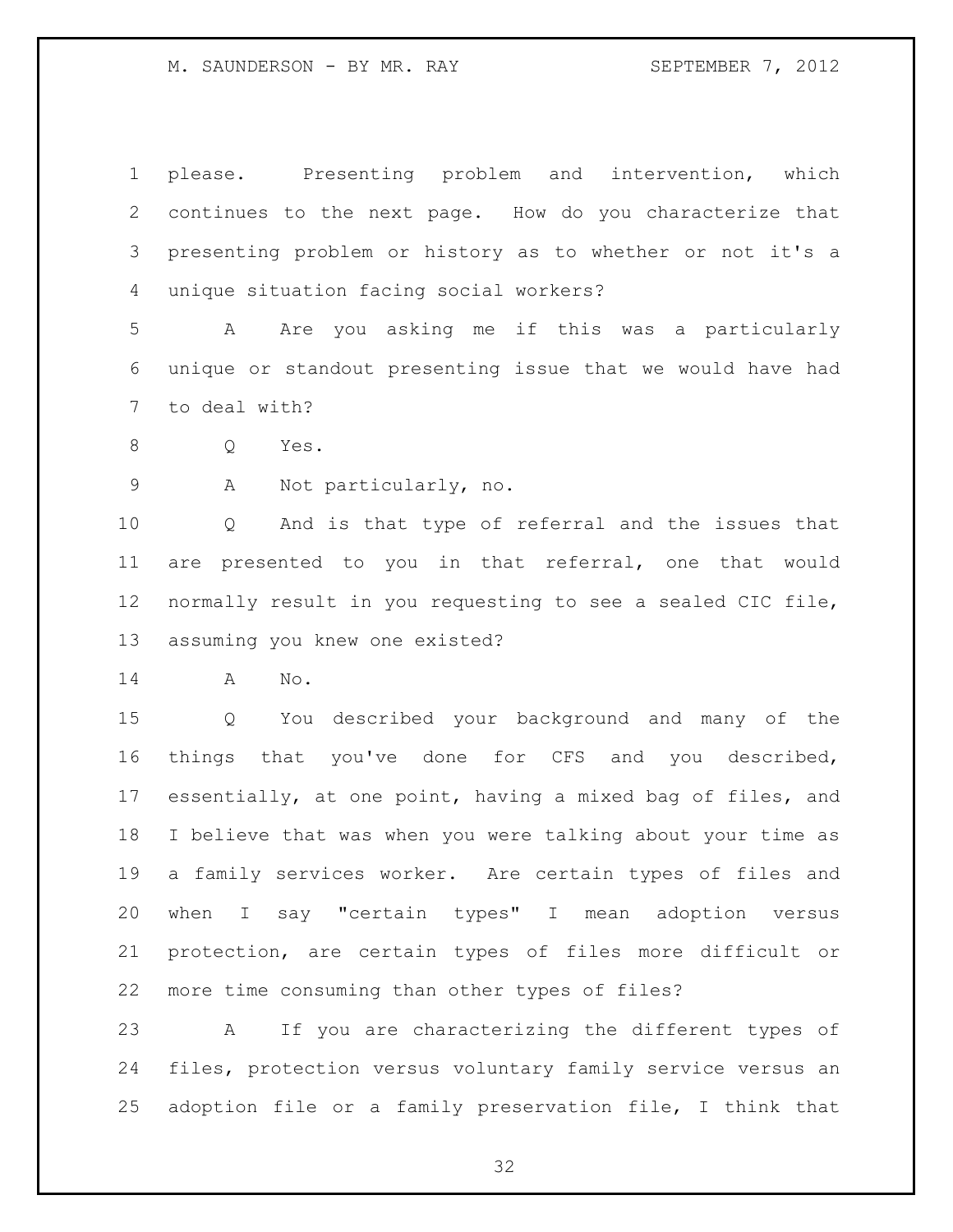M. SAUNDERSON - BY MR. RAY SEPTEMBER 7, 2012

 they all have their challenges. I think that, in general, this is not easy work and that all of the different kinds of files have their own skill set that a worker needs to, to help the families, which I think was eventually why our system began to specialize a bit. So, instead of having a generic caseload with all of the different kinds of cases, we got a little bit more specific in later years. I think they are all difficult in their own right. However, if you're asking me to compare one protection file to another --

Q No.

A No? Okay.

 Q Just let's turn to the issue of your involvement in the apprehension, for a moment. CFS apprehended Phoenix based on the file as it presented at that time and we heard your evidence on that. You went to pick Phoenix up, and 17 that was your role, and the parents, at that time, indicated that they had changed, changed their mind. Okay? You, of course, advised them that, you know, it's kind of too late for that and that Phoenix was already under apprehension and that you would be taking Phoenix. Mr. Gindin suggested to you that that course of action in apprehending Phoenix was fairly, a fairly obvious thing to 24 do at that time. In your view, at the time the apprehension was made, was it intended to be a permanent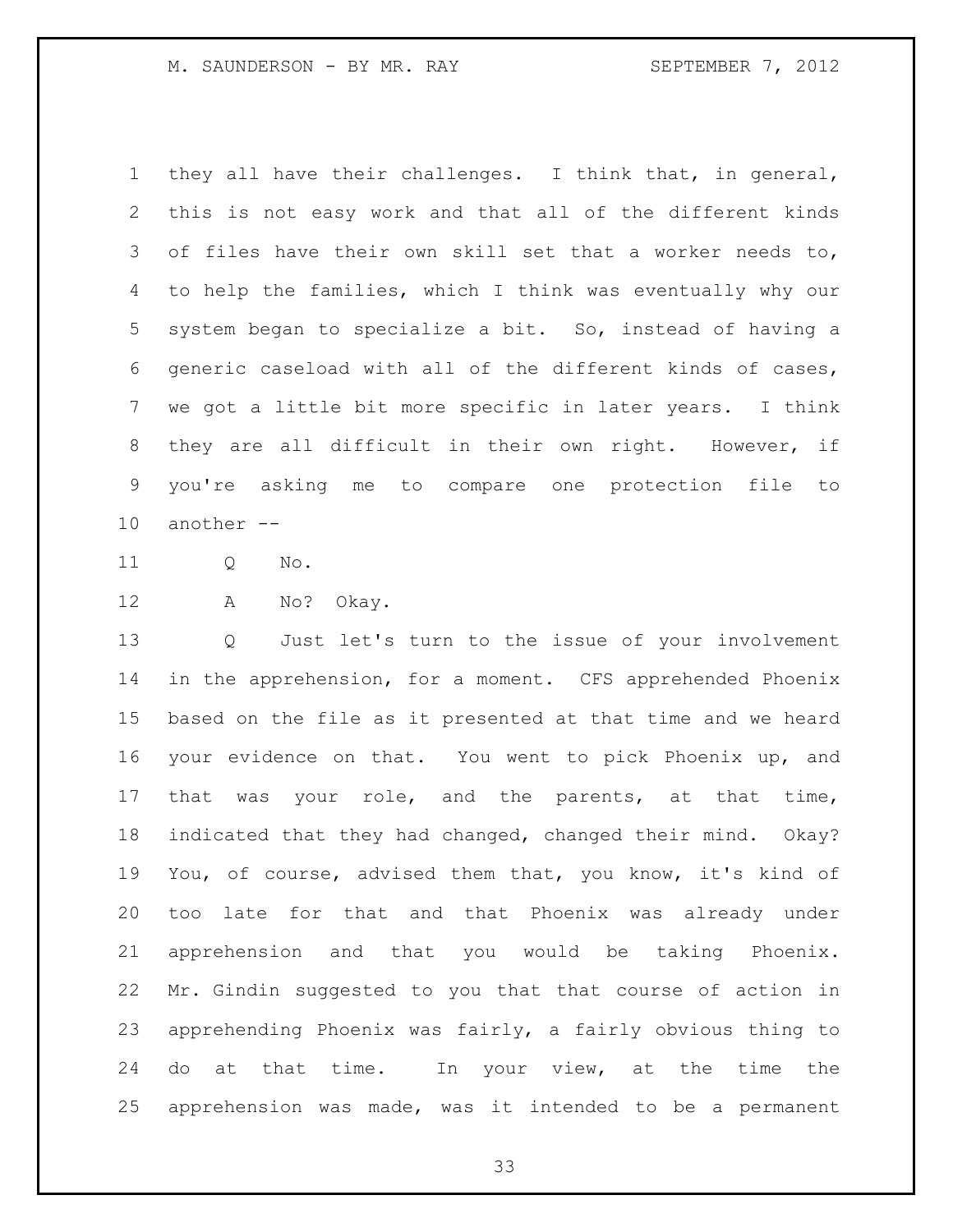apprehension with, with no chance of Phoenix being returned to her family?

 A No, I think it's very rare that a social worker would assume that the moment of apprehension at birth of a baby, those parents would likely never get that child back. We're a bit in the business of hope and the idea that people can get help for some of the issues that may plague them and at some point some of the cycles can be broken, that we can help people to be their best and to perhaps give a shot at parenting at some point, with the right supports.

 Q From a legal perspective, did you feel you would have had grounds to successfully apply for a permanent ward apprehension at that point in time, based on what presented to you at the time

A Probably not.

 Q And given the concerns that you were presented with at the time, if the parents took appropriate steps to address those concerns, what do you expect would have happened with Phoenix?

 A Part of the responsibility of a social worker is to work with the family and assess to find out what needs to be worked on, what would make it safe for that child to go home with those parents. If parents or caregivers were able to successfully work on some of the issues that had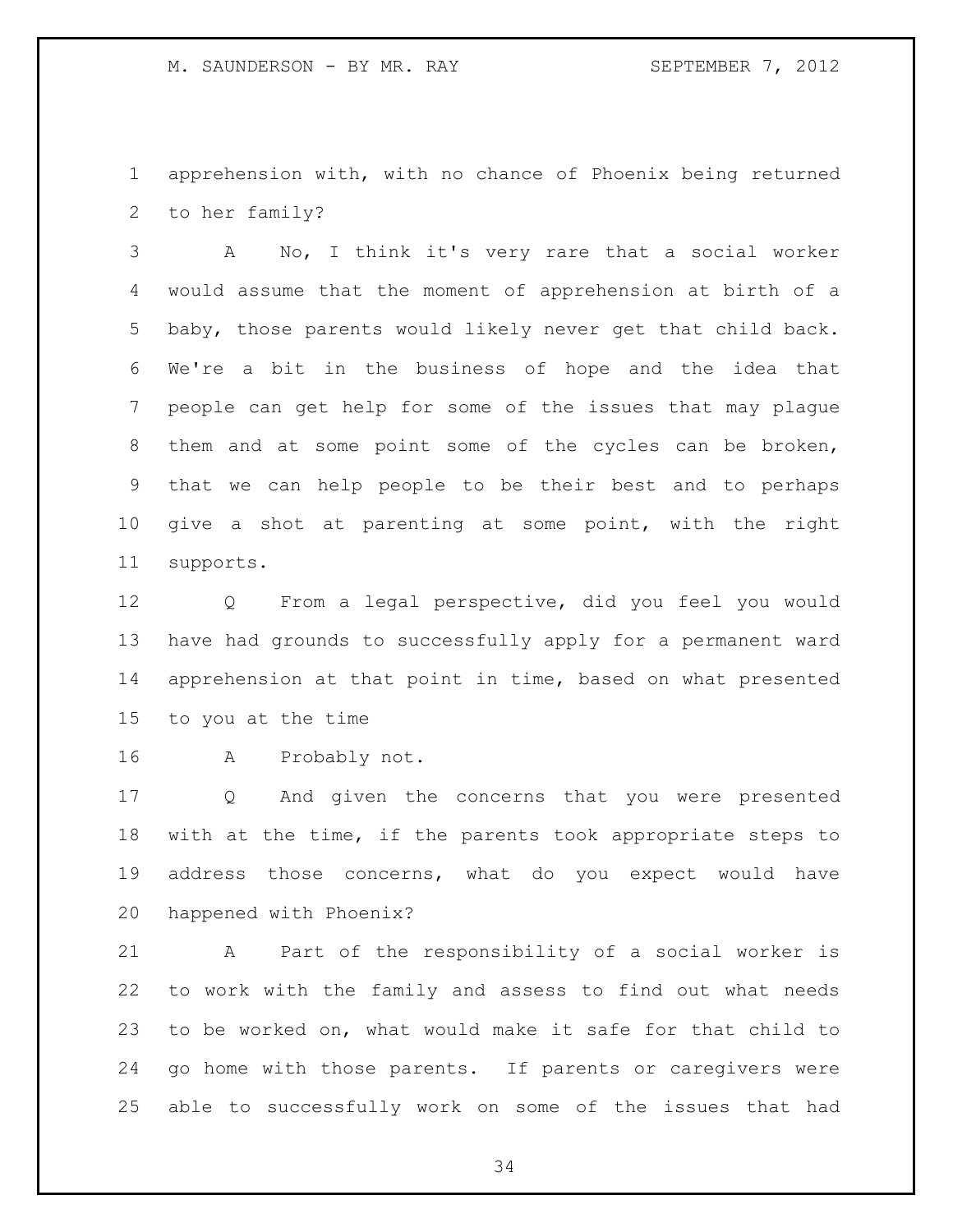been identified as needs, then I would assume that takes them closer to being a safe caregiver for that child.

 Q Mr. Olson asked you some questions as to whether certain information in Ms. Kematch's CIC file and the after-hours report would have been important for the next worker to consider, and you said, Yes. And those, those issues were, you know, Samantha's attitude, the fact that the parents seemed to be disinterested in parenting, that they were unprepared for parenting and her relative lack of emotion, and you qualified your answer by saying, Yes, if Ms. Kematch continued to show no interest, what if her or perhaps Steven or both do show an interest and a changed attitude?

 A Then I think the agency has a responsibility to work with those parents and, again, figure out what would make it safe for that child to be at home, and what would begin to mitigate some of the risk factors.

 Q Your, your transfer summary, and you don't need to turn to it, but you had the heading, Assessment, and Mr. Olson asked you whether that, that assessment is something that you would expect the next worker to rely upon, and you said, Yes. Is the next worker obligated to defer to your assessment?

 A No. I think I mentioned yesterday, any social worker who is involved in a case at any level at any point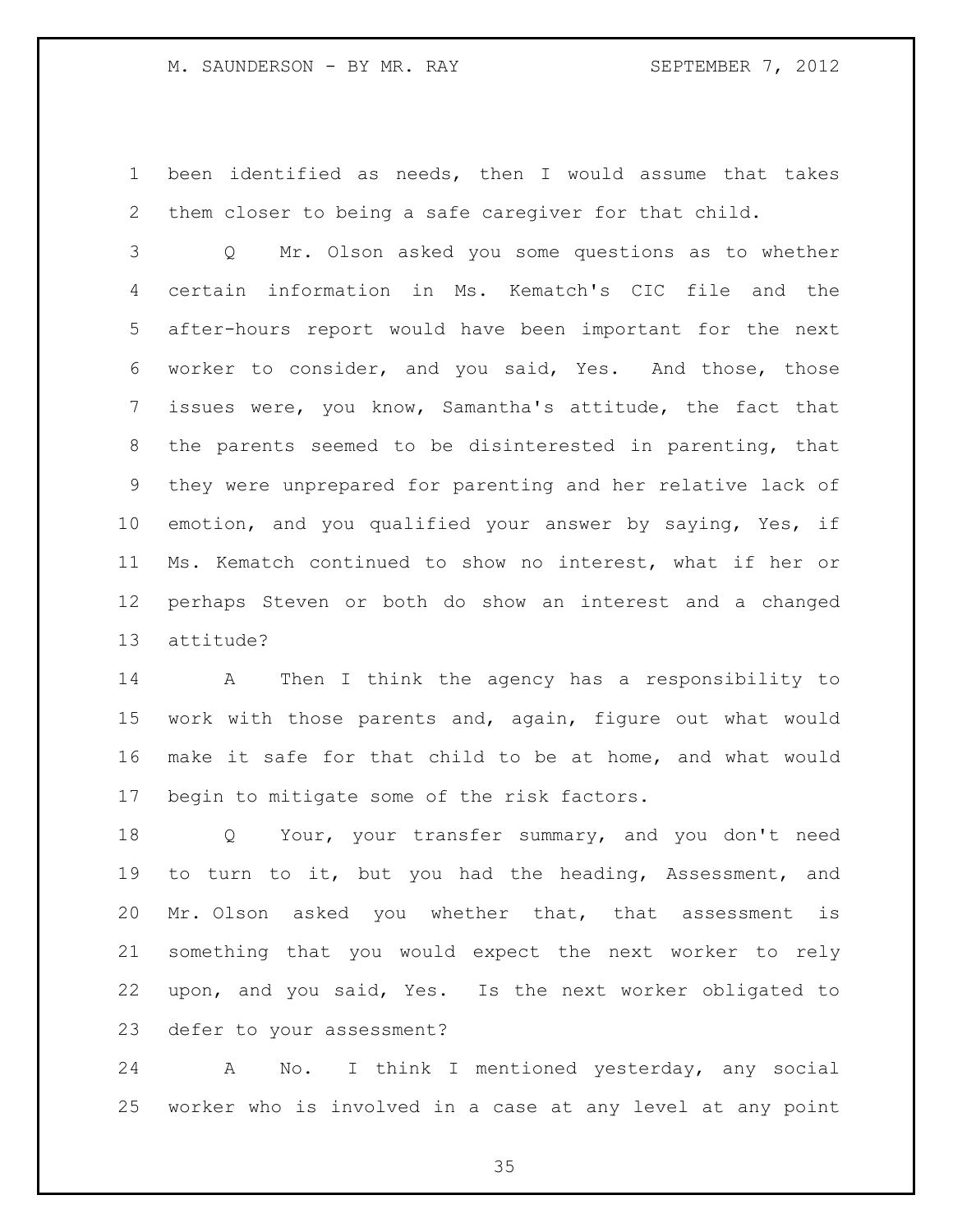in the system, whether it be after-hours, intake, family service, assessment is an ongoing thing. Certainly, there is professional respect. We're all doing the same job. I've assessed it based on a certain set of factors and a certain time that I've spent with the family and based on some history, but they are not obliged to be married to my assessment because things change and often they change quickly in families.

 Q Mr. Olson also asked you about how it was you were able -- in your opinion, how was it you were able to do such a thorough job on this file, and one of your responses was that perhaps you had a light caseload at the time. Do you have any recollection of how much attention or an idea how much attention you would have been able to give your other files while dealing with this particular file? If you don't recall, that's fine.

17 THE COMMISSIONER: Well, do you remember what those other files were?

 THE WITNESS: I would not have any memory of my other files, but just from reading my report --

BY MR. RAY:

 Q Let me put it -- maybe put it this way: how time consuming do you think it would have been in those three days that you had that particular file, how much time would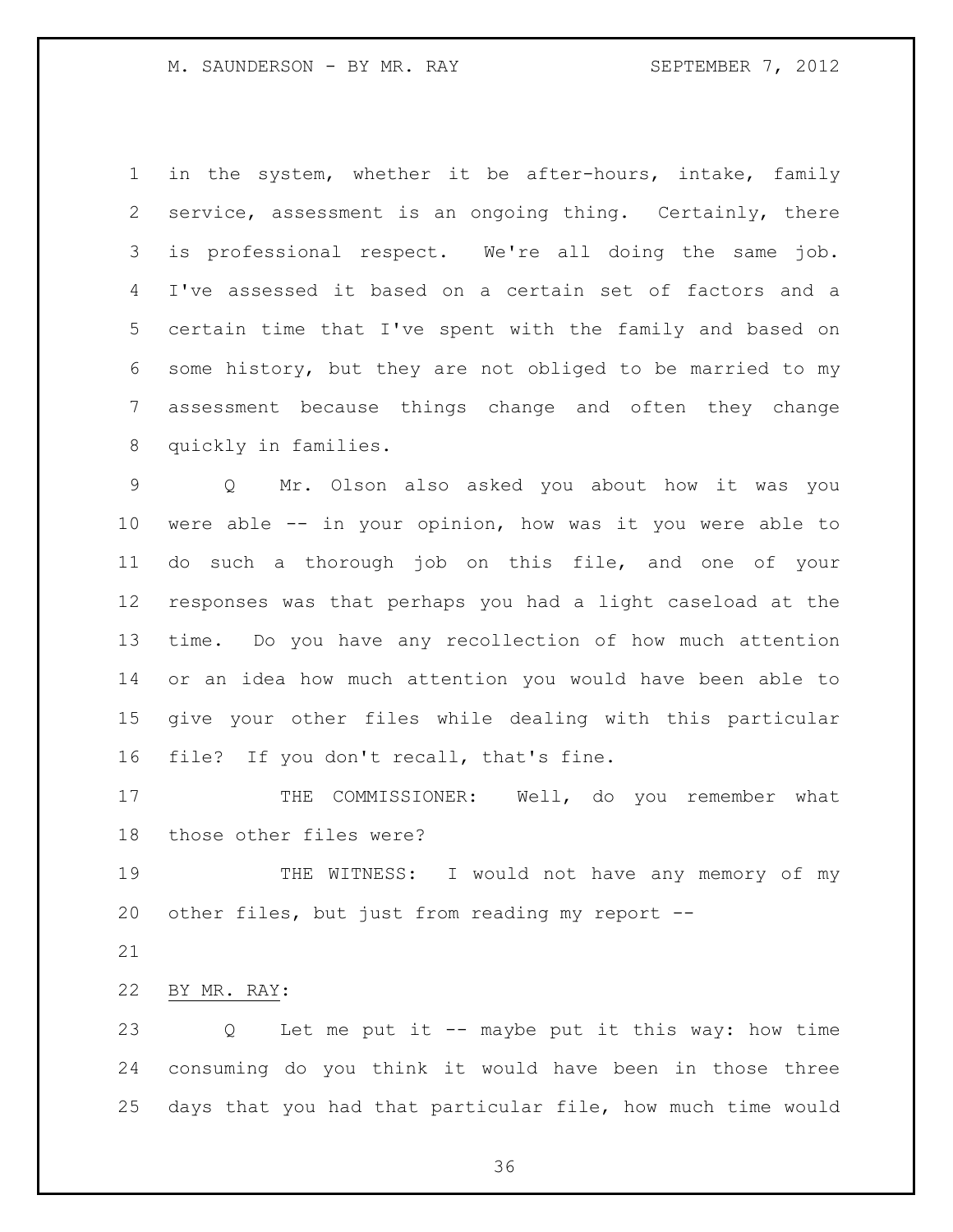### M. SAUNDERSON - BY MR. RAY SEPTEMBER 7, 2012

that have taken up, relative to --

 A Just from reading it and seeing the fields that I did and the tasks that I did, it probably was the better part of one to two days that it took me to work this file in a three-day span. So, I'm not sure I would have been working on other files while I did this.

 Q And just in terms of some of the socio systemic issues, you testified that child welfare is difficult and there's lots of factors that impact your work and the work of social workers, can you describe for us some of the socio systemic problems that are often inherent in child welfare and how that impacts your ability to provide services?

 A First and foremost, I don't think it's a surprise to anybody, but we live in a province where a number of people live in extreme debilitating poverty. Many of the families that we go to see struggle to feed themselves and their children, have a decent roof over their head and put proper clothing on their children, send a good lunch to school. So, I would say first and foremost and overall, and generally, poverty is a very, very large issue.

 THE COMMISSIONER: And is that poverty localized or province-wide, or ...

 THE WITNESS: I would say province-wide. I've had opportunity to go to some of the First Nation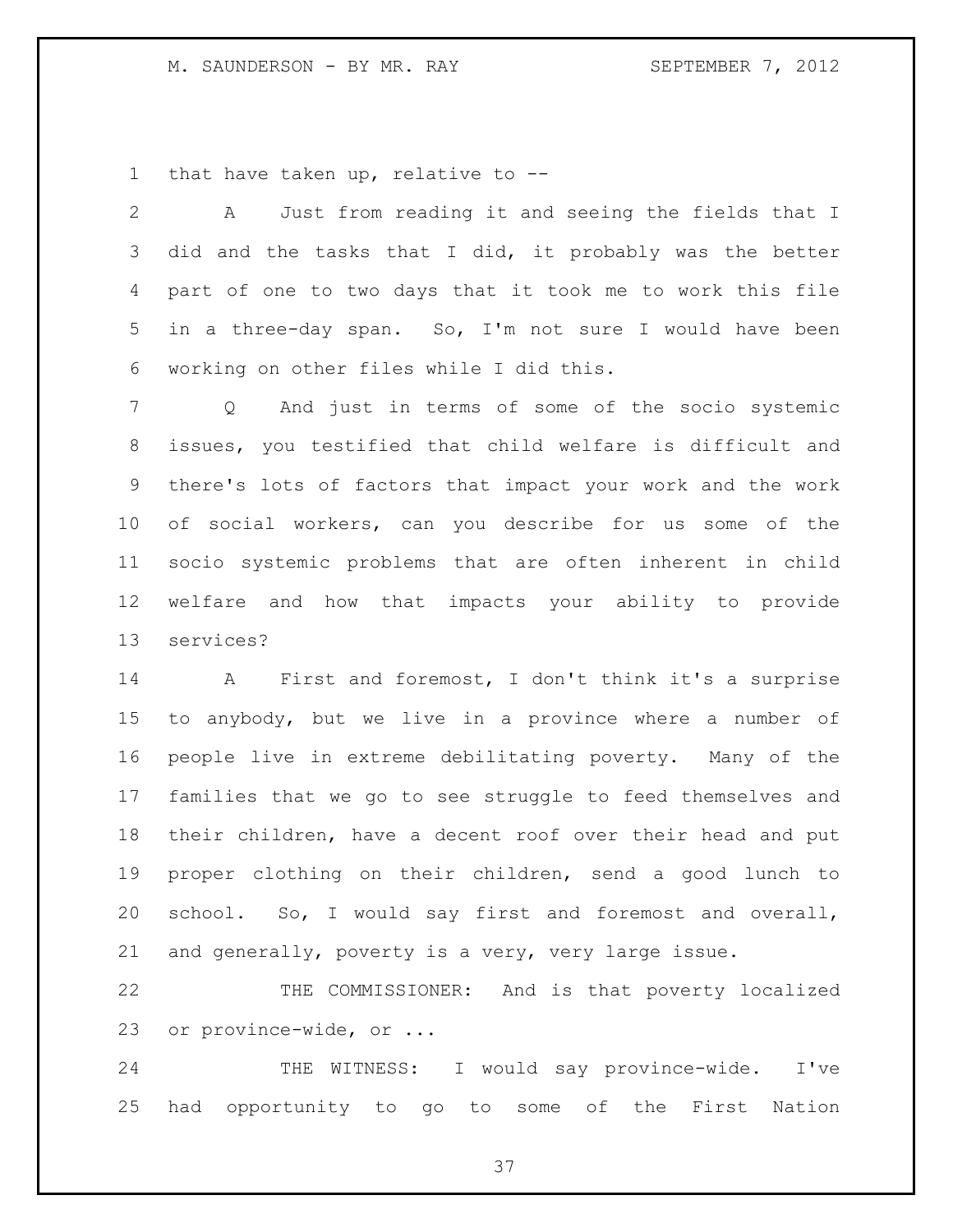M. SAUNDERSON - BY MR. RAY SEPTEMBER 7, 2012

 communities and meet with families, as well, in my career and many of those communities don't even have drinking water, which is a human right for children and families. 4 THE COMMISSIONER: And do you find -- are you saying that the poverty you find to exist is more prevalent in First Nation communities than other parts of the province? 8 THE WITNESS: I would say so, yes. Many of the families that come from First Nation communities to Winnipeg don't have much when they come here, and they've often left their support behind in their community. In addition to poverty or along with poverty comes -- BY MR. RAY: Q Sorry, sorry to interrupt. Just before you move 17 on to another factor, how does, how does poverty impact you as a social worker in terms of your ability to provide services and the experience with families? A Well, just maybe use a simple explanation here. If you have a family and one of the needs that they have is they have substance abuse problems and they've indicated that they would be willing to go for treatment. They have small children at home, all under the age of five. We are saying that the fact that they are misusing substances is a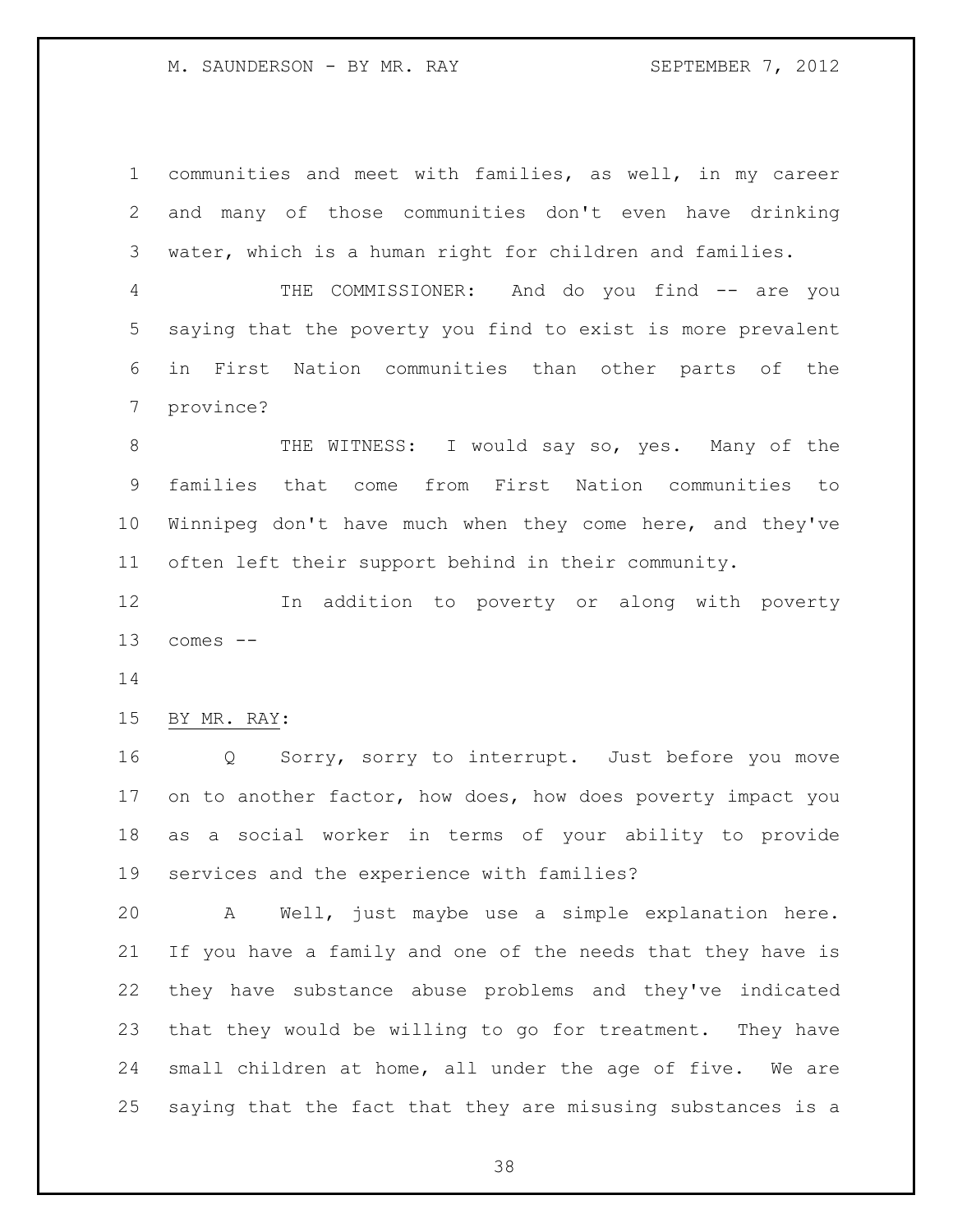problem and needs to be fixed. They live in the south end of the city. They can't get to the treatment centres which are downtown or in the north end. They don't have extra money for bus tickets. The agency provides it. Things like babysitting services. Who takes care of their children when they go to AFM? What if they need in-house treatment? What if the mother needs to go to River House for two months? Who will take care of the children? She's a single parent. So, something as simple as that.

10 I think more importantly, poverty and that kind of -- the life that people have to struggle through, the bottom line is it breeds hopelessness for the people and helplessness. And I think that's probably the biggest struggle. It's really hard to help a family or caregivers work on issues when they can't feed their children.

 So, the basic needs aren't being met and therefore, it's really difficult for people to get healthier emotionally, mentally, physically and be better caregivers.

 Q You were going to be moving into some other factors, or I thought you were before I interrupted you.

 A I was just saying sometimes with that hopelessness and helplessness comes things like an increase in mental health difficulties for families, a reliance on substances. Perhaps people fall into gangs because of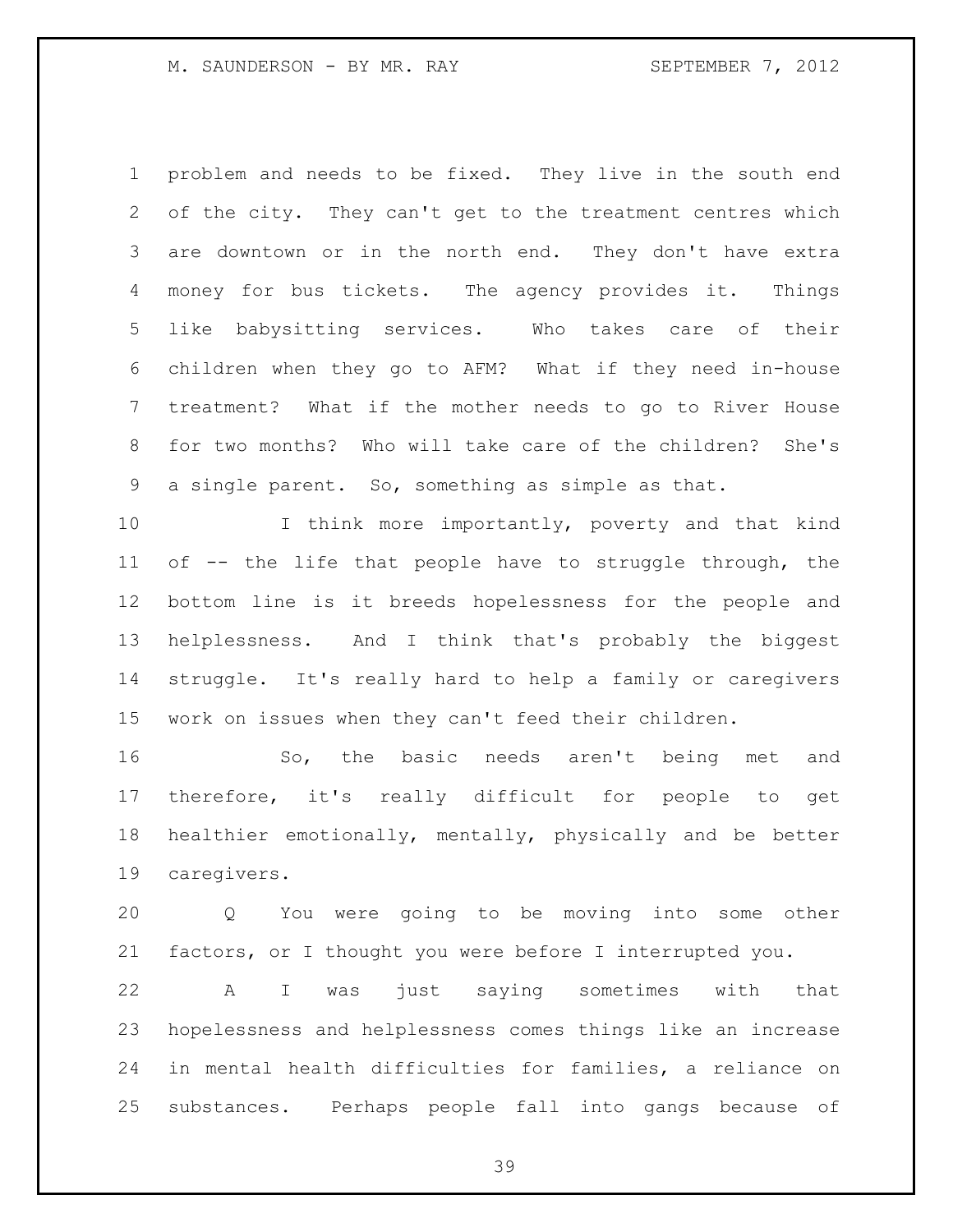M. SAUNDERSON - BY MR. RAY SEPTEMBER 7, 2012

 their own isolation and lack of family. People were often not parented themselves, so didn't learn the very basic skills of parenting and that may be because they were in a number of group homes, that may be residual effects of residential school. The cycle just continues.

 THE COMMISSIONER: What do you mean, "the cycle continues"?

8 THE WITNESS: If a grandparent didn't learn how to be a parent and subsequently was unable to properly parent their children, then those children didn't learn to properly parent and so the cycle continues, similar to addiction issues. Often we find if a mother had lots of difficulties with drinking or with drug use, for example, and that was commonplace in the home, often the children rely upon alcohol in their later years, as well.

 Q From the perspective of a social worker, do you have any suggestions as to how the system could be improved to address many of the difficulties that either yourself perhaps -- and less selfish basis families that you serve as a social worker?

 A This is just a wish list, from my personal opinion. There needs to be more social workers. There are not enough social workers to do the job, in my opinion. Also, I think outside resources, preventative measures, ways that people can intervene with families before they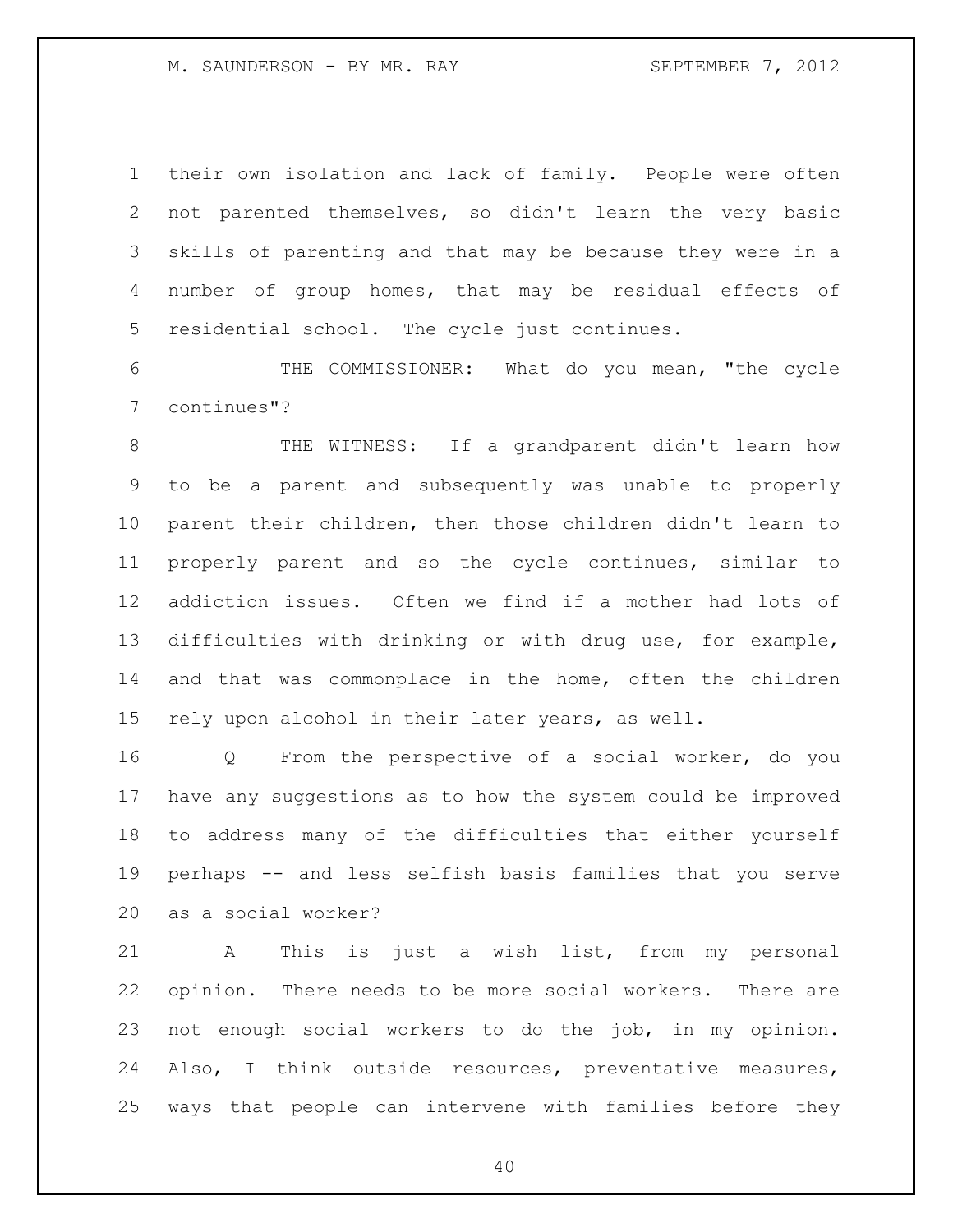M. SAUNDERSON - BY MR. OLSON SEPTEMBER 7, 2012

 get into our system would be very helpful. Not having to wait a year to get a family help with a certain resource so that they don't have to come through the front doors of Child and Family Services. I think that would go a long way to helping.

 MR. RAY: Those are my questions for you, Ms. Saunderson. Thank you.

8 THE WITNESS: Thank you.

 THE COMMISSIONER: Thank you, Mr. Ray. Mr. Olson?

## EXAMINATION BY MR. OLSON:

 Q I just have a few questions for you and then we'll will let you go. One of the things you mentioned to Mr. Ray is that with respect to Phoenix, you wouldn't expect that the apprehension would be permanent and that with -- I think you said with the rights of courts you would hope Phoenix could be returned. What did you mean by "rights of courts"?

 A Well, I think, again, when we are looking at some of the needs of Ms. Kematch and Mr. Sinclair at the time, again, I had the case for three days. So, after a more thorough assessment, maybe that could be more specifically -- their needs could be more specifically looked at to try 25 to figure out if there was some assistance that they could,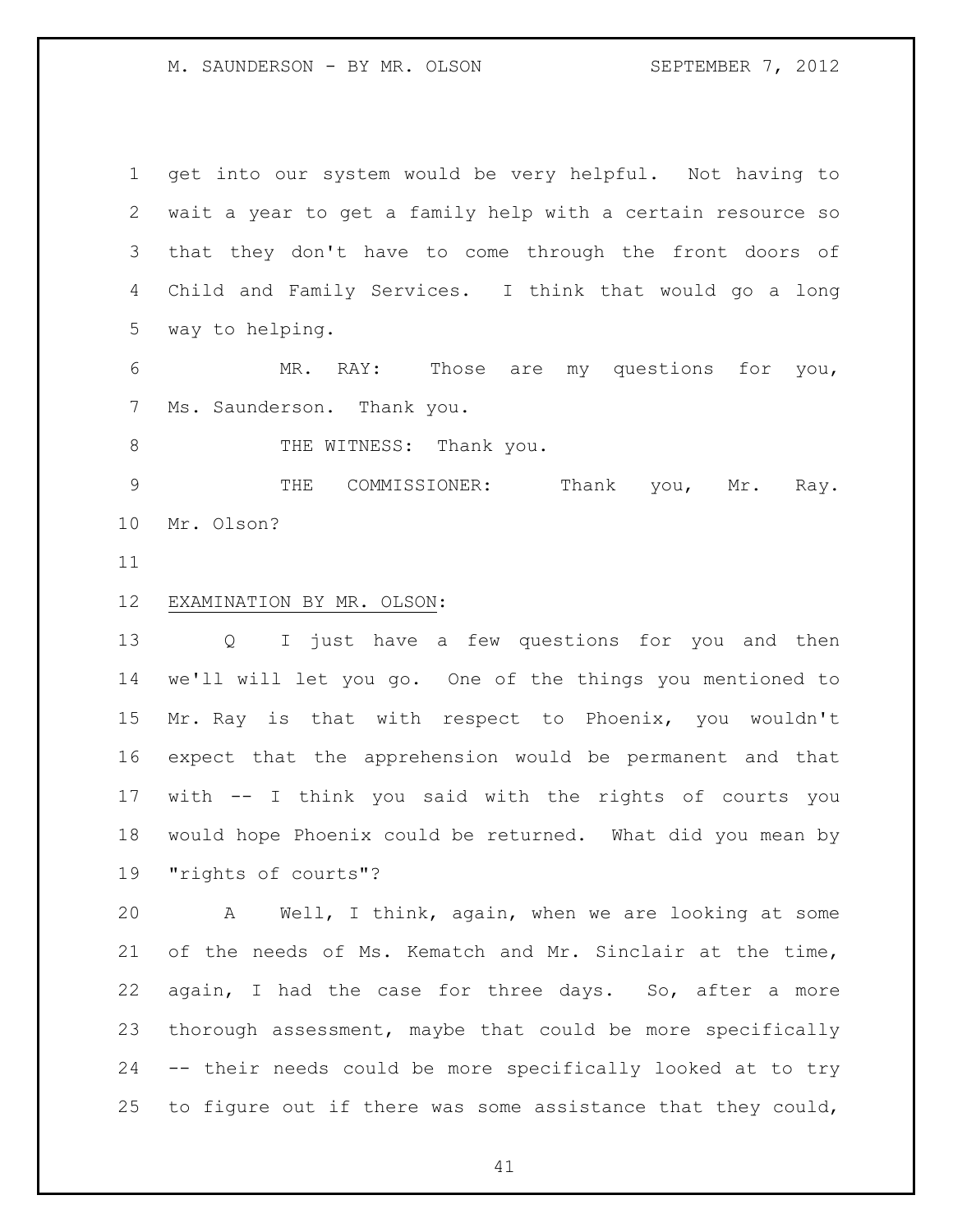could get to help them be better parents. We often do supports very technically in our agency. We have support workers. We have people who will go right in the home and help people parent, help them with the very basic tasks of parenting, show them how to play with children, show them how to bond with children, those kinds of things. From my vague recollection of the family, there didn't seem to be a lot of family supports for Ms. Kematch and Mr. Sinclair. So, the idea is to be able to maybe build some of those within the family, maybe not necessarily formal supports. Maybe they had them right there in front of them and just to help them to develop. That's what I meant.

13 Q Okay. For example, supports -- we know that there was Nikki Taylor from Ma Mawi that was mentioned. So, that would be -- would that be an example of an outside support that might be working towards that?

17 A Yes, that's one example.

 Q Is the idea, in the end, that the risk factors that brought Phoenix into care in the first place would somehow be addressed to an extent that when she was returned, those risk factors would be sort of mitigated?

A Yes, that's the idea.

 Q Okay. And if, if those, if the supports that are put in place don't seem to be having that effect, would, would you then expect the child wouldn't be put back with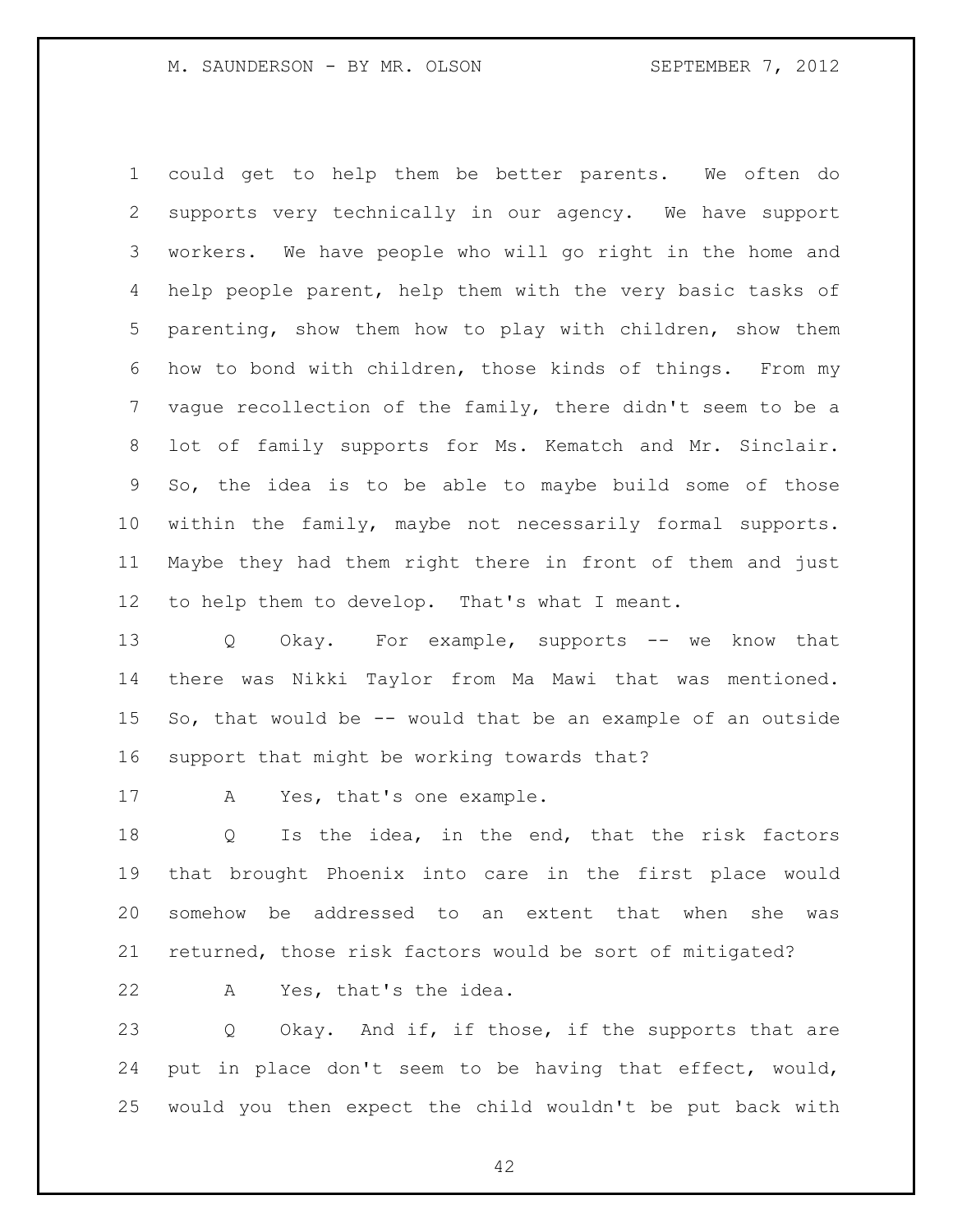### M. SAUNDERSON - BY MR. OLSON SEPTEMBER 7, 2012

the parents or the caregiver?

 A From my experience, and I can speak to my experience in the family service unit, typically what we would -- it's never quite black and -- as black and white as that.

Q Right.

 A There's many, many shades of grey in this profession. More likely would be an incremental move to a permanent order.

Q Yes.

 A So, you may move from a three-month temporary order and where you begin to work on some of the issues with the parents, should the parents, you know, may be making a few steps towards being healthier or mitigating some of their risks. It may need longer. You may need to go for a six-month temporary order. I would say there are circumstances where you would immediately apprehend a child at birth and seek a permanent order. I would say those are not that -- it wouldn't be that often that that would happen. I would say that the agency has an obligation and responsibility to work with the parents to get them to a place where they can hopefully parent with less risk.

 Ultimately, and I think the law even says there's a certain amount of time that a child can stay in care temporarily before a more permanent plan needs to be made.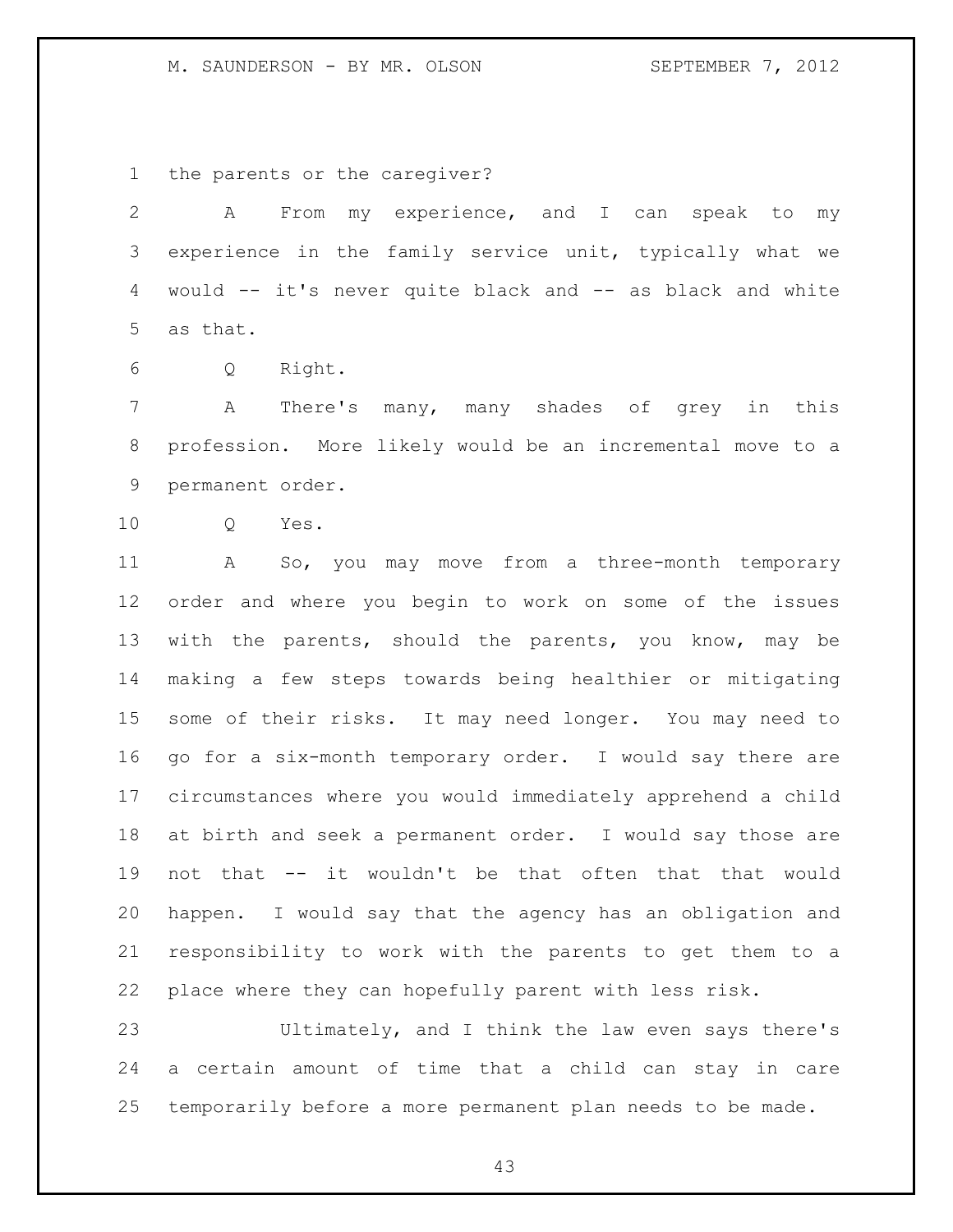At a certain point of working with family and perhaps see no gain, perhaps seeing more risks identified in their lives, it's also an alternate responsibility of the agency to seek a permanent kind of plan for that child, whether that be with other family members or permanently in care or placed for adoption.

 Q Where there is some gain, but maybe not enough where all the risks have been addressed, would you expect the agency to stay involved with the family?

 A It depends on the level of risk. Part of the role of Child and Family Services is again to build in some of those supports so that the sole support is not Child and Family Services. One would hope that they have family of their own that we can look to. The idea is to have families be able to be safe and in control of themselves and good parents and safe parents without agency intervention.

 Q Right. Ultimately, when a worker is looking at determining whether or not to place a child back with the family, what, what's the number one consideration, in your view, for the worker?

 A Well, number one consideration is always the immediate safety of children. Will they be safe in that home? Will they be at any immediate risk of harm - physically, emotionally, sexually.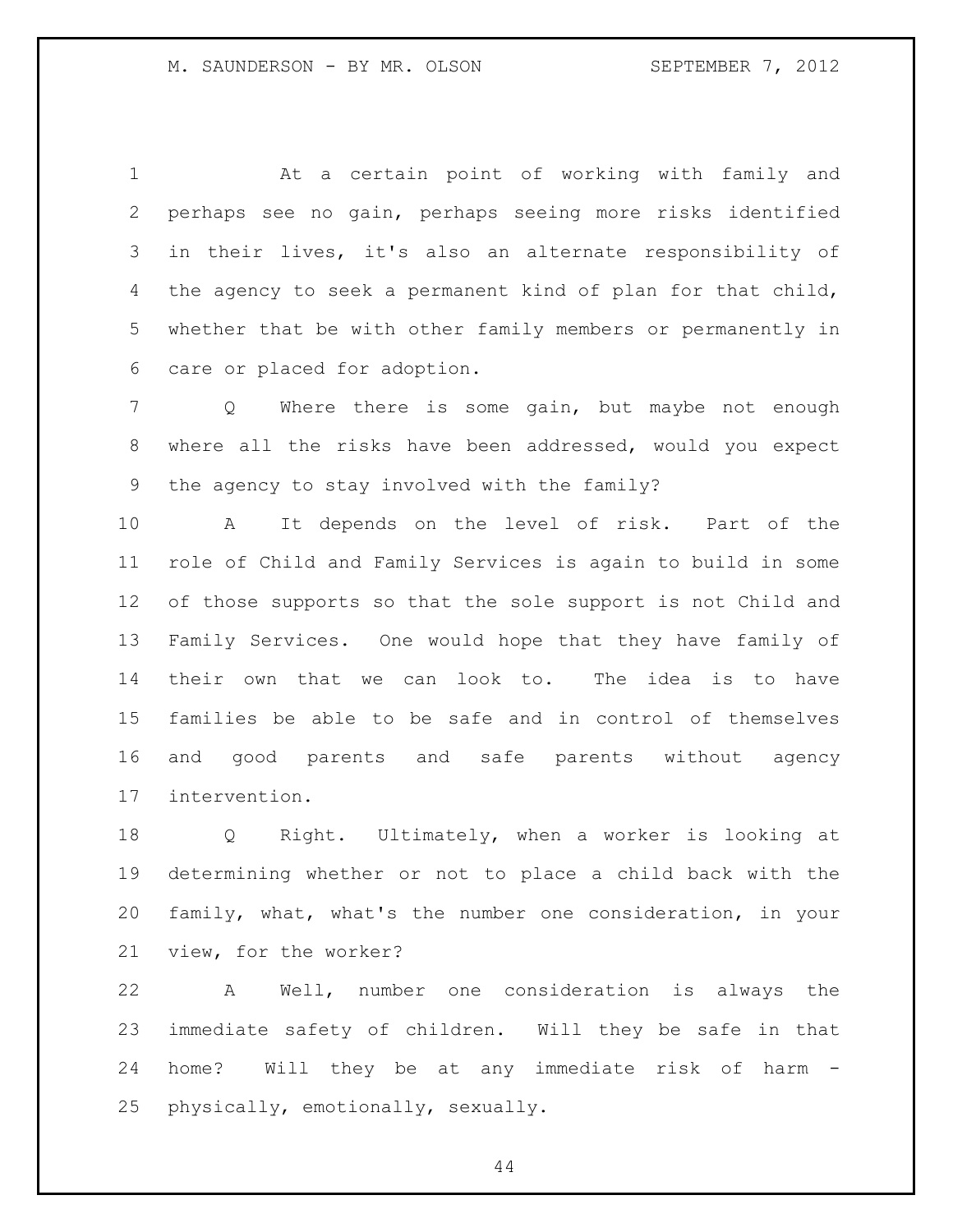Number two consideration is the risks. Have any of the risks been mitigated? Has -- have the risks lowered by virtue of the family doing some really good work? Were supports being put in place?

 Thirdly, and I mean overall -- not thirdly. Overall, a child's best interests emotionally have to be considered as well.

 Q Just, just to follow up on another topic that Mr. Ray asked you about. He asked you what the primary tasks were for you as a, as a worker, and you said the number one thing was to see children and families in the home. And I think you also said it's important to see all the children in the home. Do I -- is that right?

14 A Yes, that's what I said.

 Q And was that as true in 2000 as it is today? A That's been the mandate of Child and Family Services since I started working there 20 years ago.

 Q So, that's nothing new, then, for social workers? A No.

 Q And when you, when you talk about seeing the children in the home, why is that important? Why is that the number one thing?

 A Seeing children or seeing children in their home? Q Well, I guess seeing children would be the most important thing.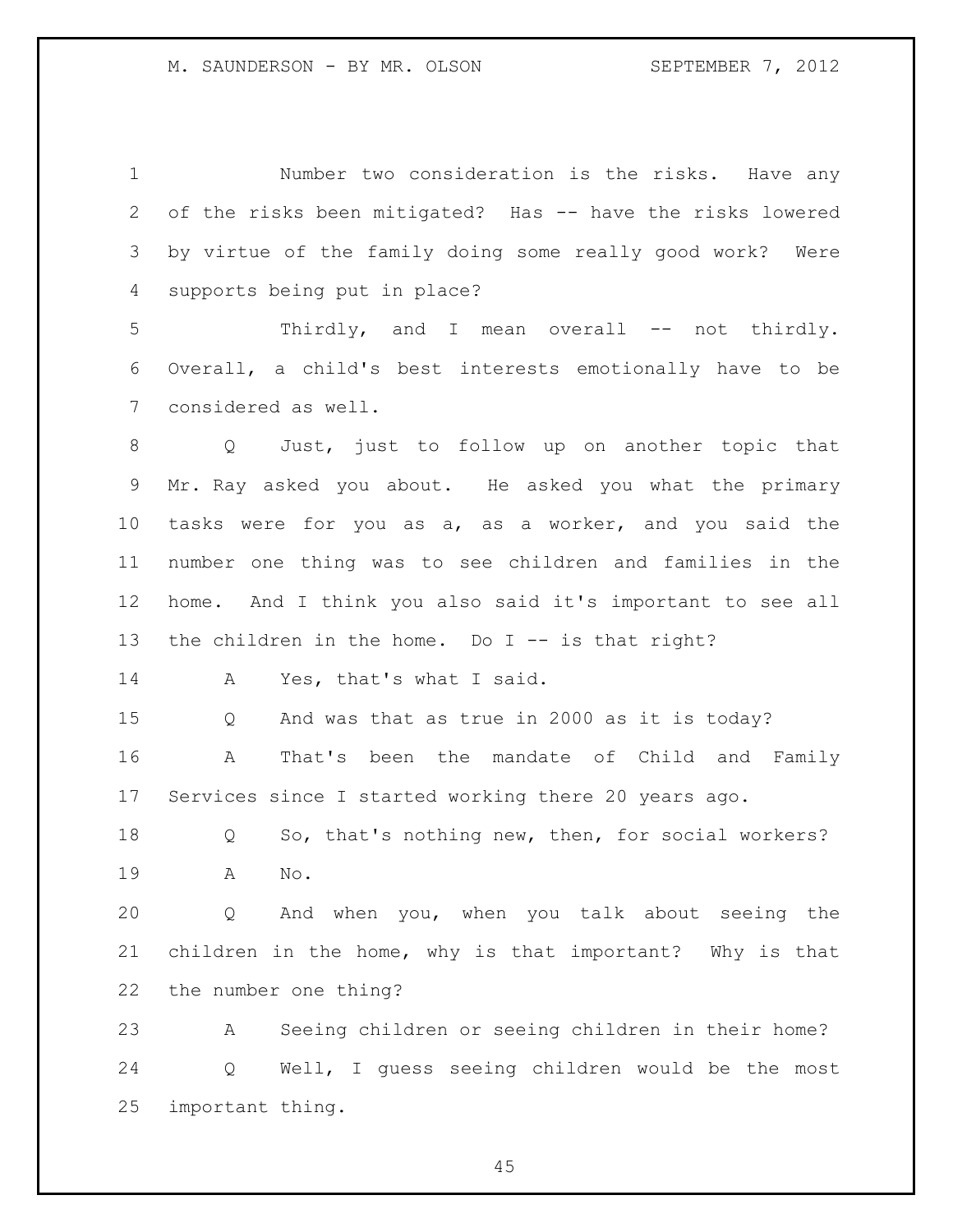| $\mathbf 1$    | A Our job is to assess whether children are safe or         |
|----------------|-------------------------------------------------------------|
| $\overline{2}$ | whether there are any risks and whether they are in harm's  |
| 3              | way. I think most times it is very difficult to make that   |
| 4              | kind of an assessment without seeing the children.          |
| 5              | Q And if you have a specific concern about a                |
| 6              | specific child in the home, do you need to see that child   |
| 7              | to assess whether there is, in fact, risk?                  |
| 8              | I think you should.<br>A                                    |
| $\mathsf 9$    | And is it, is it just seeing the child, or is<br>Q          |
| 10             | there something more to it than, than that? I mean, do you  |
| 11             | have to -- do you spend time with the child or              |
| 12             | It depends on the allegation. It depends on the<br>A        |
| 13             | concern that's been brought forward. If there's a concern   |
| 14             | that there's bruising on the child's body, it would need to |
| 15             | be, obviously, a little bit more involved than just seeing  |
| 16             | them. Sometimes it involves having them medically seen.     |
| 17             | It often involves interviewing the child or speaking to     |
| 18             | them or having some level of conversation with them about   |
| 19             | what's going on in their life. Obviously, if they are       |
| 20             | under the age of three and non-verbal, seeing them would    |
| 21             | likely be enough. And often, we rely on other, other        |
| 22             | people involved in the child's life. If they are school     |
| 23             | age, we try to talk to the people involved with them.       |
| 24             | Okay.<br>Q                                                  |

A If they are in a daycare, same thing.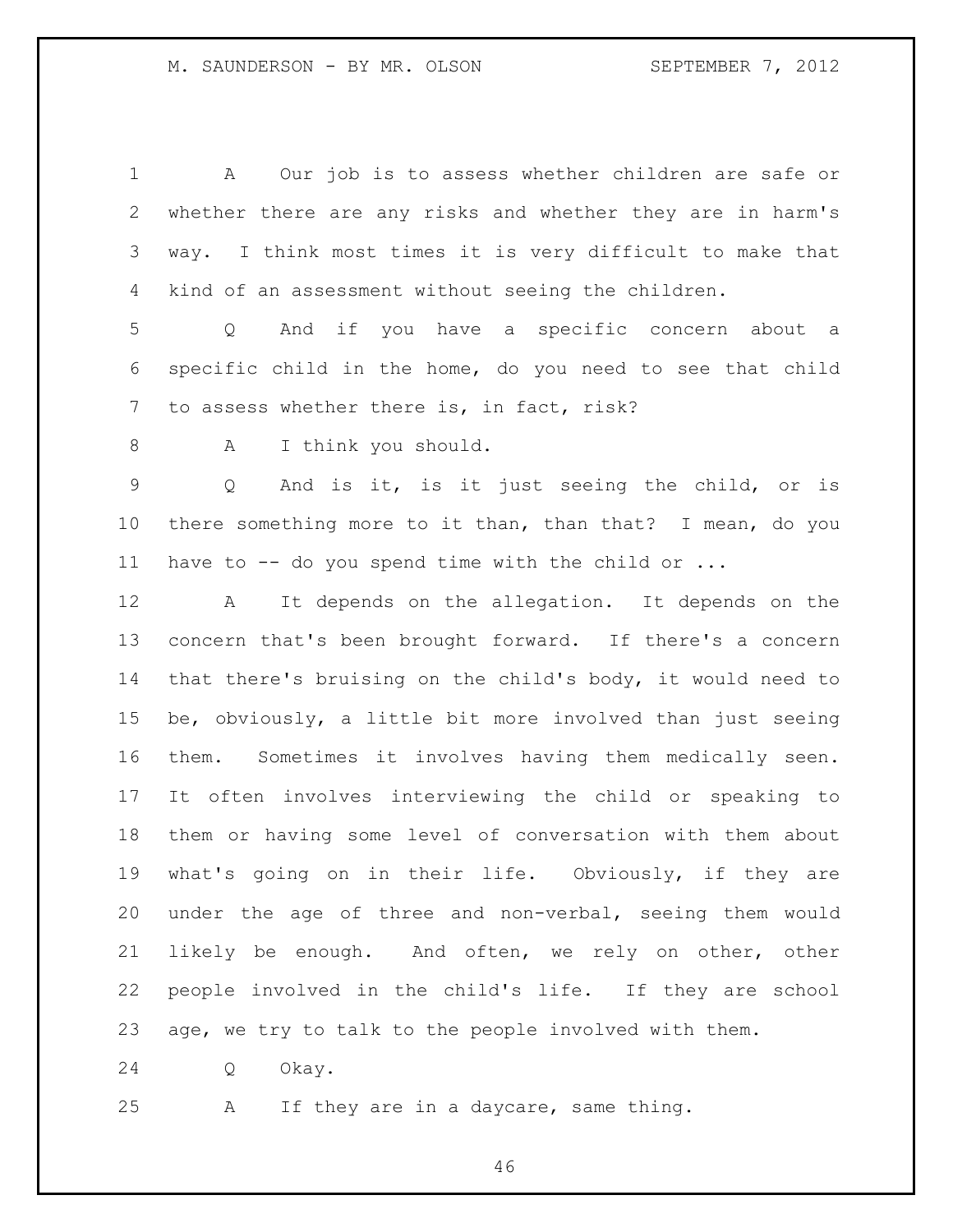Q And something you touched on, I was going to ask you about next was, was there -- you mention a three-year- old child. We've been talking about children sort of generally. Is there a difference between a three-year-old child and maybe a 15-year-old child in terms of how often you need to see them or their own ability?

 A I don't think you can make it quite that black and white. It depends on what's going on for that child. It depends on what the allegations are. Children who are non-verbal or who can't, you know, walk to a neighbour's and ask for help independently of their parents are usually seen to be quite vulnerable. If there are -- I mean, generally, children over the age of 12 are seen to be a little bit more independent. They usually have a social network. They are usually able to use their feet to go get help or a phone or something like that. However, I wouldn't want to make that blanket statement either. There are children who are 15 that have developmental difficulties who can't speak for themselves. There are also children at varying ages who have their own difficulties, maybe fetal alcohol syndrome, maybe physical health problems, maybe things that are putting them at a higher risk, so age wouldn't be the only factor. There would be other vulnerabilities we would look at.

Q You -- and I know we'll hear more about this in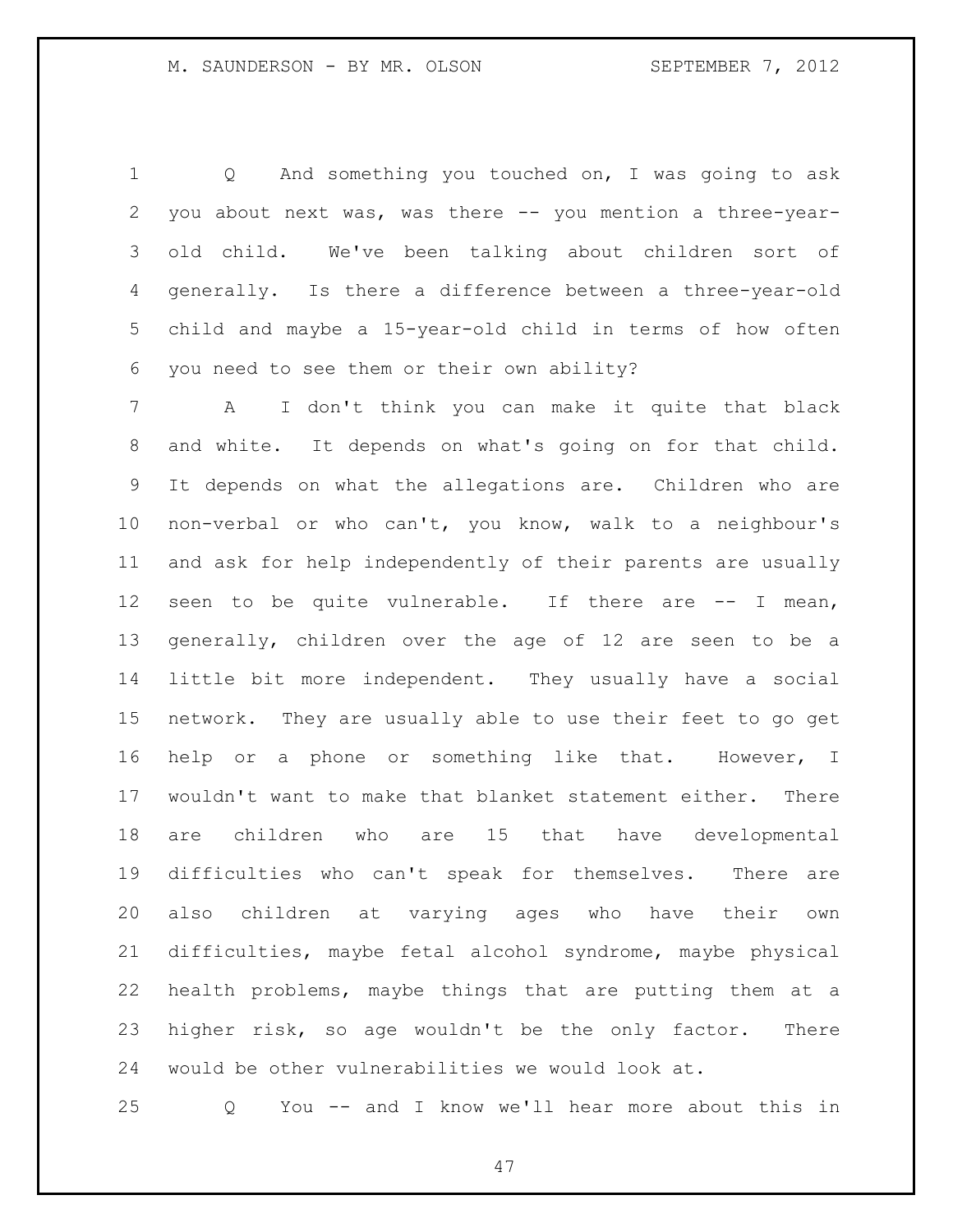M. SAUNDERSON - BY MR. OLSON SEPTEMBER 7, 2012

 phase 2 of the inquiry, but you mentioned the structure decision-making tool and the actuarial factors and that sort of thing. Is, is the age of the child, for example, children under five, does that, does that increase the risk to that child in terms of when you're doing a risk assessment?

 A Yes, that's one of the factors, in combination with others that would increase the risk.

 Q Okay. Is -- do you know -- can you say whether or not it's a significant factor or I'm not sure if it works that way, but ...

 A Each, each question or each factor is worthy of one point. It's a combination of points that comes out whether a risk -- so on one of -- on the abuse scale, I believe it takes five points to become a high risk to your children.

 Q Okay. And just, forgetting the moment about the SDM tool, prior to that was the age of a child, the young child, maybe pre-verbal or up to the age five, was that a known risk factor for you as a social worker?

21 A Always.

Q Always, so throughout your career.

A Yes.

 Q Okay. And that would be something you would take into account, then, when looking at the level of risk to an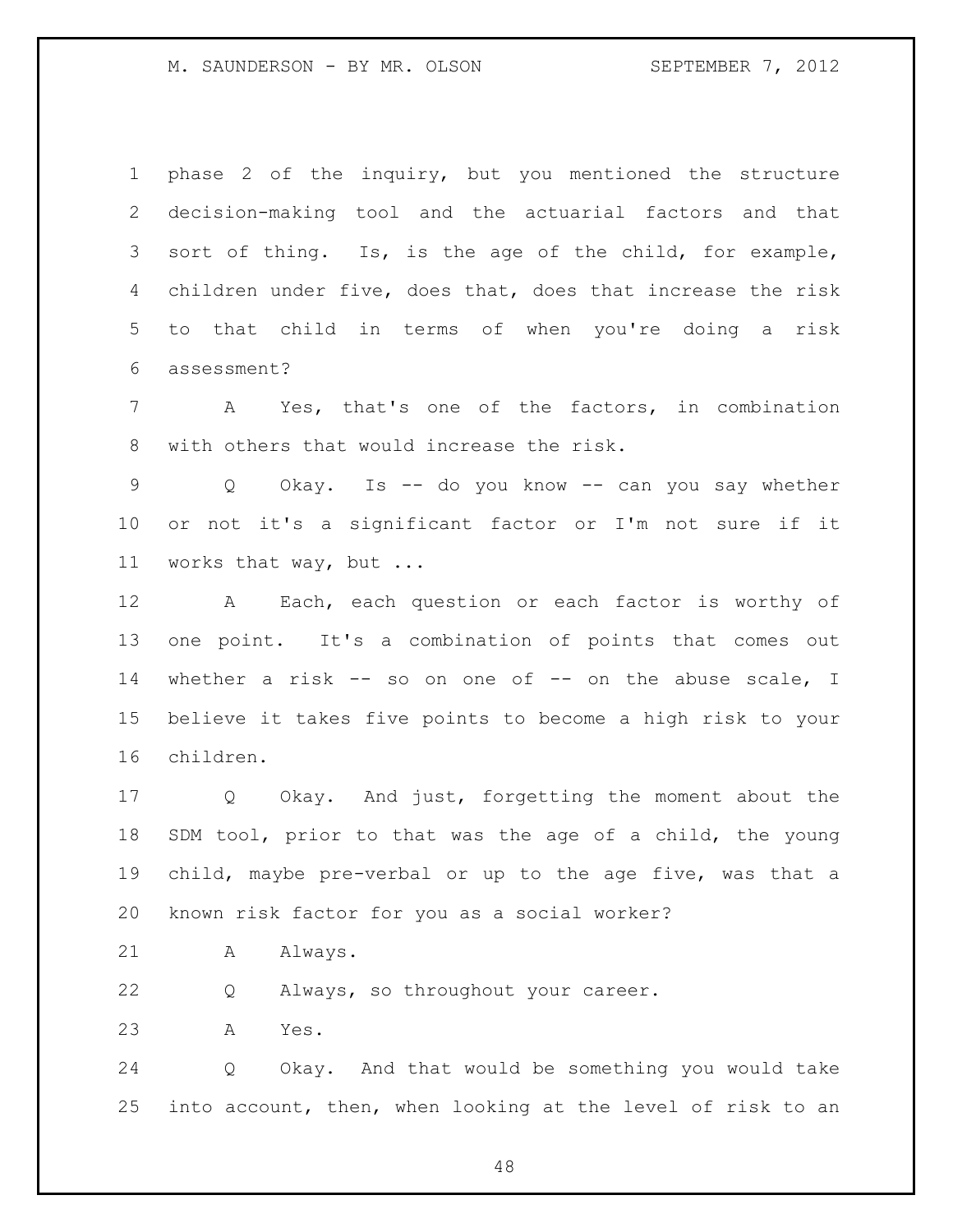infant.

A Yes.

 Q And then just going back to often -- seeing children in the home, how often would that be? Was there a standard or a requirement that you're aware of?

 A I think the standards speak to dependent on risk is how often one would need to see the children. So, I think, if memory serves, if it was a high risk case where children were imminently at risk, you would likely need to see them -- well, for sure, within 24 hours, but if that case remained a high risk, once a week. Sort of if it was a medium risk, maybe once every two weeks and if it was a lower-risk family, maybe once a month, if memory serves.

 MR. RAY: I just want to interrupt. I understand how we got down a certain route with respect to the questions Mr. Olson is asking, but I think we're going into areas now that are fairly new and could have or should have been asked of Ms. Saunderson by Mr. Olson when he conducted her direct exam. So, not that the questions being not necessarily relevant, but it puts myself and it puts other parties at a bit of a disadvantage because they are not allowed now to essentially canvass what is now new material with Ms. Saunderson.

24 THE COMMISSIONER: All right. I, I think, generally, you opened the door to some of this line of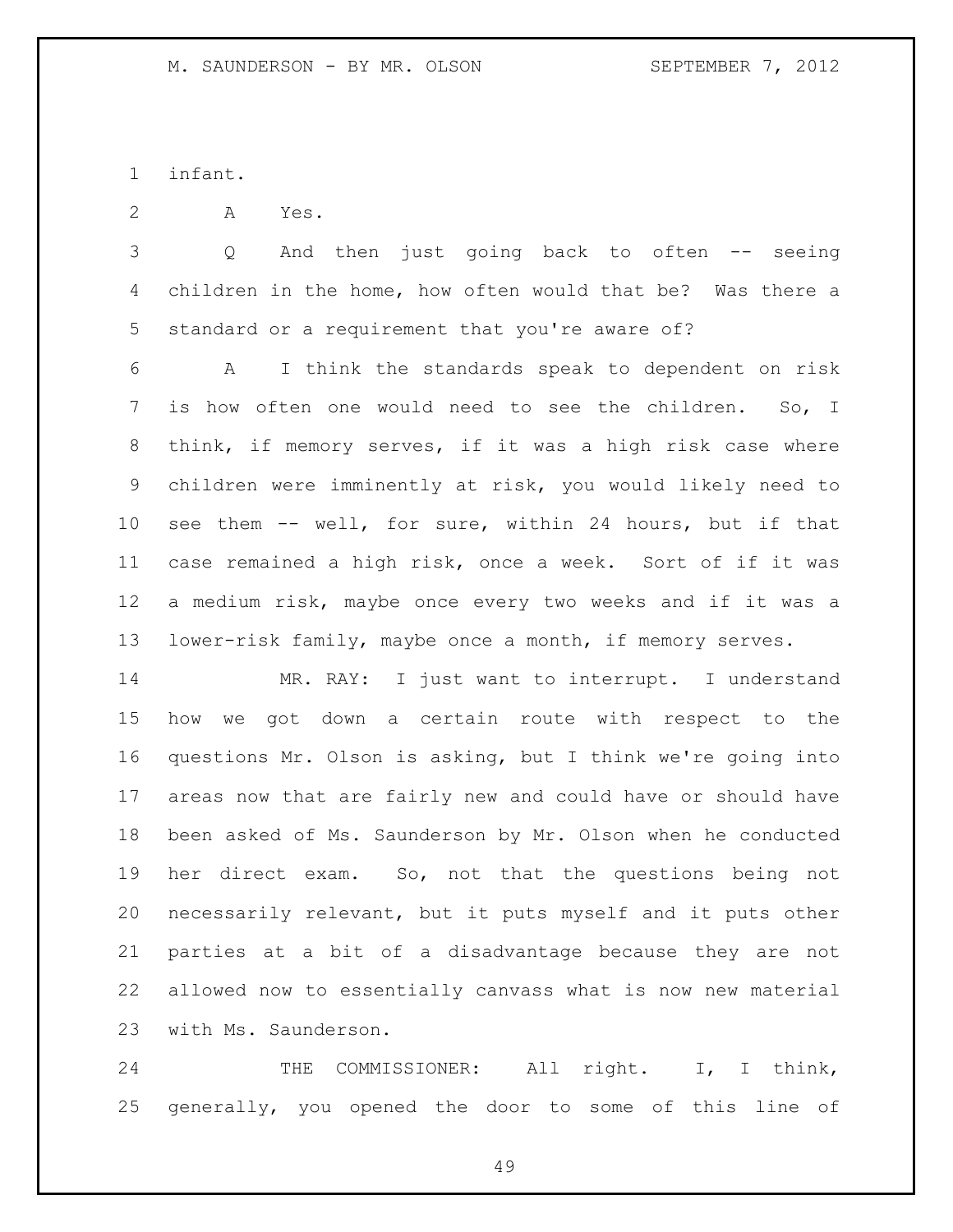M. SAUNDERSON - BY MR. OLSON SEPTEMBER 7, 2012

 questioning, Mr. Ray, but I am going to ask Mr. Olson how much further he plans to go. MR. OLSON: That was, in fact, my last question for the witness, Mr. Commissioner. THE COMMISSIONER: All right. Did you have some re-examination you want to do as a result of that? 7 MR. RAY: With your indulgence, Mr. Commissioner, I'd like to meet with other counsel. Perhaps we could take the morning break and then come back and then advise you as to what our position will be on that. 11 THE COMMISSIONER: All right. All right, we will take the 15 minute mid-morning break at this point. 13 MR. RAY: Thank you. (BRIEF RECESS) 17 THE COMMISSIONER: I see you at the microphone, Mr. Khan. MR. KHAN: Yes, Mr. Commissioner, I just have two questions, and I'm not sure if we are going to address this now or after the witness stands down. THE COMMISSIONER: Well, how much -- who all wants to ask questions? MR. KHAN: I think I'm the only one. MR. OLSON: I believe it's just Mr. Khan and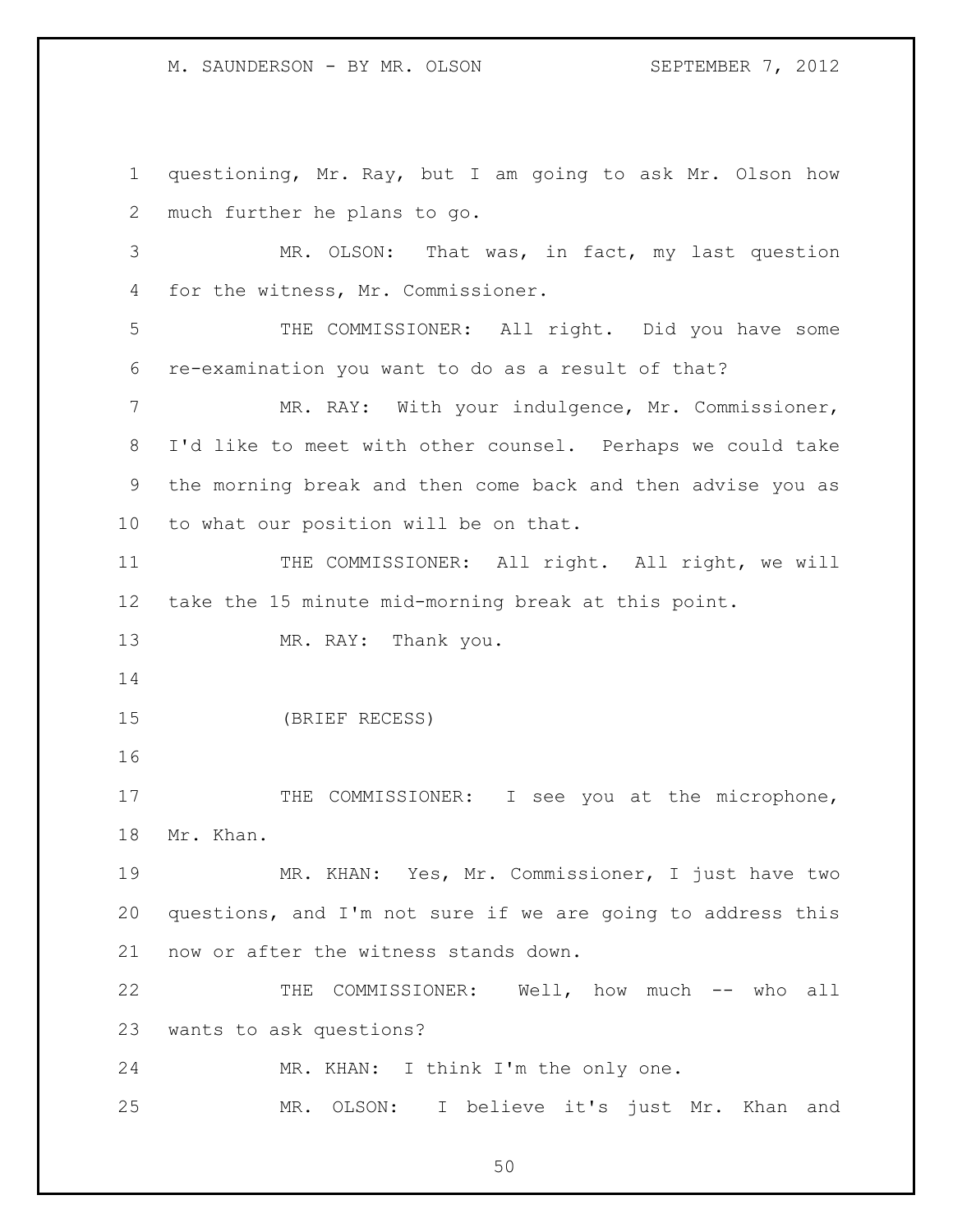Trevor, Trevor Ray.

 THE COMMISSIONER: Well, we are treading into re- re-examination. I gave the matter thought over the break. I don't think that the questioning by commission counsel was out of line. I think it was in order and was appropriate considering the cross-examinations that had occurred. I want to be reasonable and fair and flexible, but there's a limit, but I will allow re-re-examination and I'm hopefully not setting a precedent that this is going to go on indefinitely, but I will allow this to occur here and hopefully, we are in early stages and we can get this thing settled down where it can run more smoothly. And I know counsel were in consultation, obviously, for the last half hour or so or close to it and likely endeavoured to resolve some of these problems. But we are in our first week and we are getting our procedure worked out gradually and satisfactorily.

 So, Mr. Khan, I'll let you ask your questions and then Mr. Ray, but we'll look at whether this is going to become a precedent. We will look at that in due course, but I will allow you to proceed this morning.

 MR. KHAN: Thank you, Mr. Commissioner. And just to, just to let you know, my two questions arise from something Mr. Ray brought up with the witness and not something that Mr. Olson raised.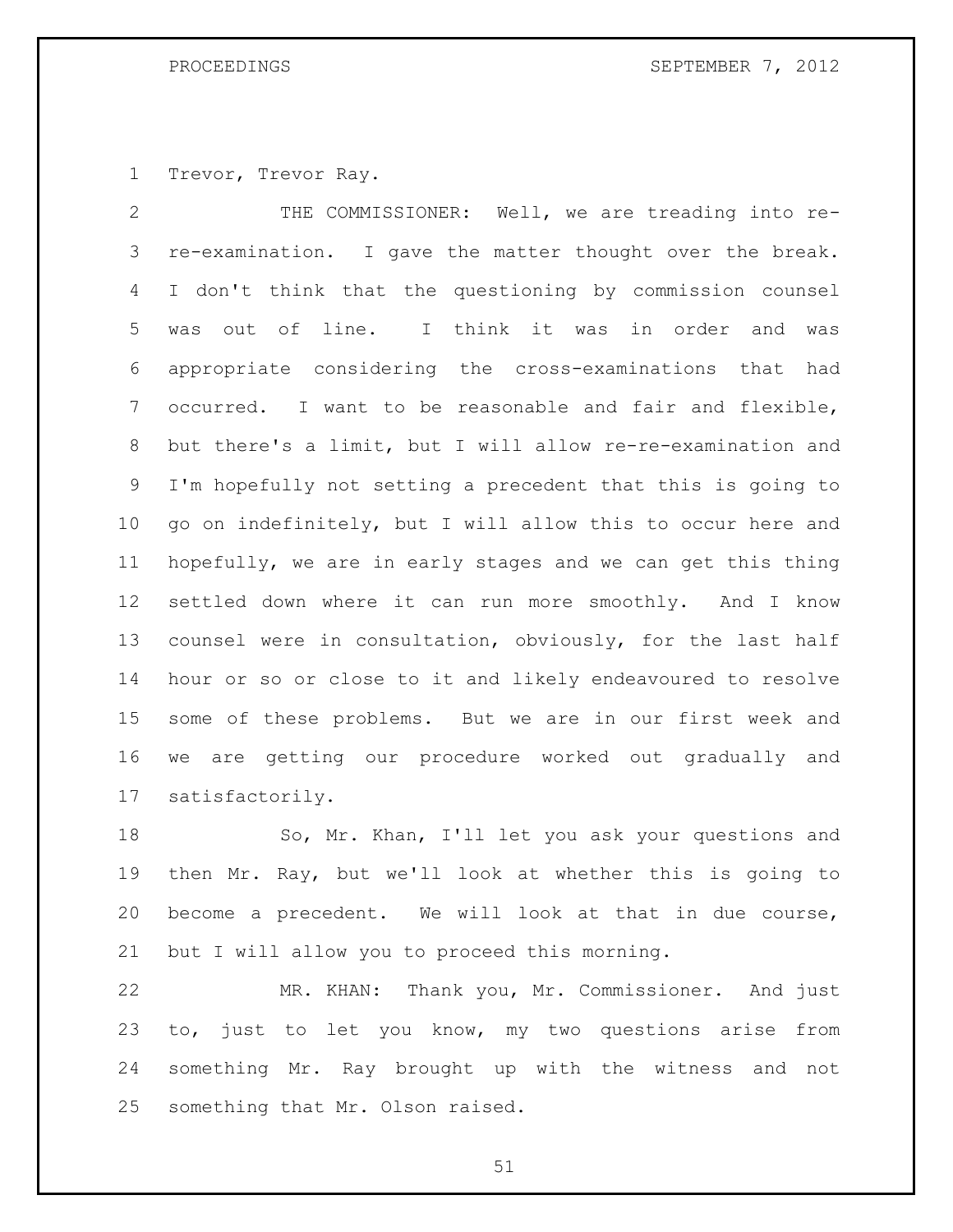### M. SAUNDERSON - BY MR. KHAN SEPTEMBER 7, 2012

## EXAMINATION BY MR. KHAN:

 Q Thank you, Ms. Saunderson. You mentioned that you have experience and have had contact with persons who have come from reserves and moved to the city?

A That's correct.

 Q In your, in your personal experience, the issues that those individuals have had, did they have those issues before moving to the city or do you think they developed after moving into the city?

 A Well, I think if we're talking about something specific to poverty or difficulties with substance abuse or those types of things, it really depends on the case. I'm not sure. I'm speaking in generalities here. But what I do often see is families who move from a First Nation community who may have experienced, let's say poverty in their home community, they come to Winnipeg, what is now missing is many of the supports that they had in their home community: family, friends, relatives. So often families move here and find themselves feeling somewhat isolated away from their families.

MR. KHAN: Okay. Thank you.

23 THE WITNESS: Thank you.

MR. KHAN: Thank you, Mr. Commissioner.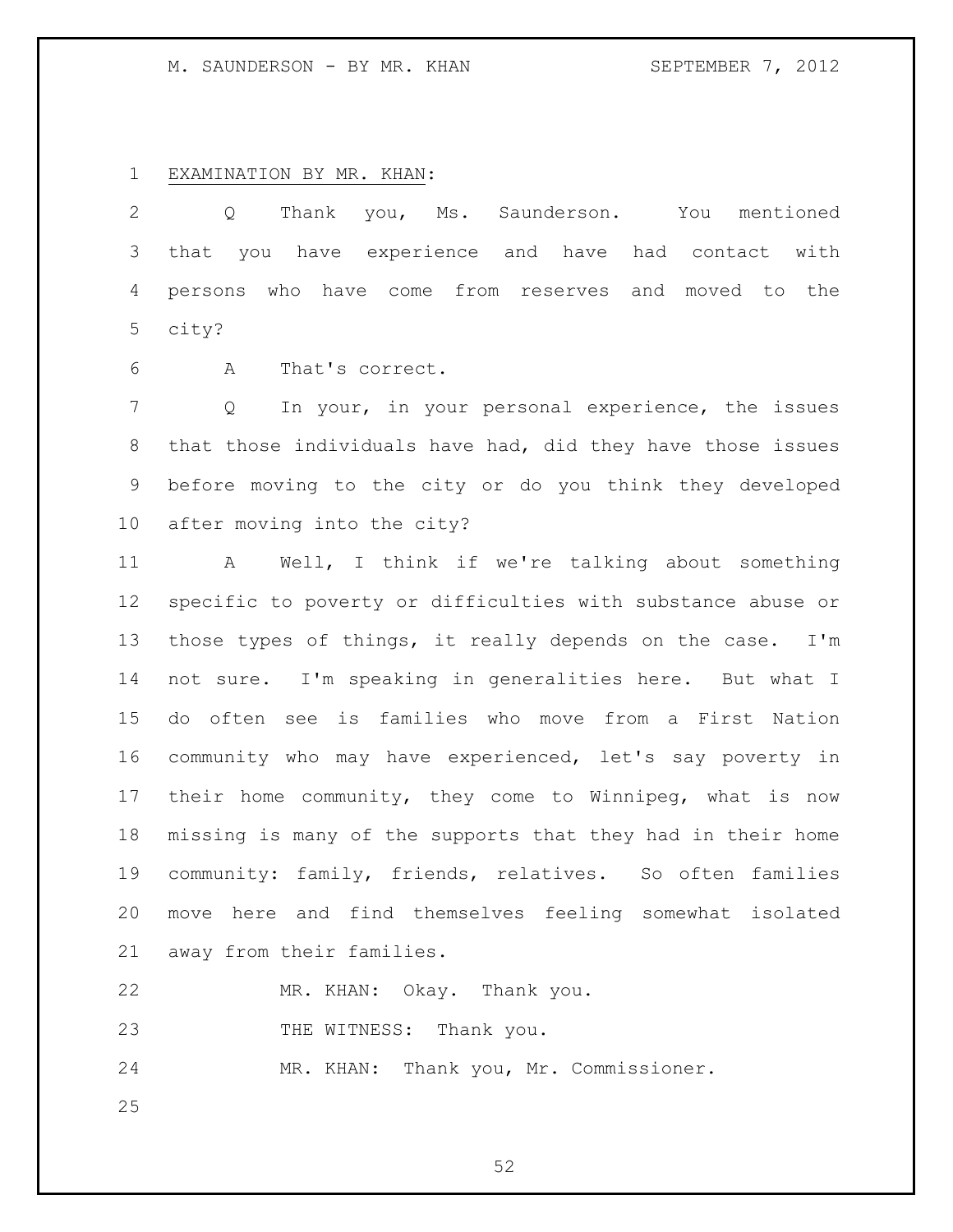### M. SAUNDERSON - BY MR. RAY SEPTEMBER 7, 2012

# EXAMINATION BY MR. RAY:

 Q Ms. Saunderson, I just have a couple of questions that flow from Mr. Olson's questions.

 You mentioned that you would always want -- kind of a general statement that you always want to see a child when you are providing service. To your knowledge, did the standard change in 2008 as it relates to the obligation of social workers to see children and do you now teach that as a best practice to social workers?

 A Yes, I believe the standard became clearer about face-to-face contact with children. I think when I spoke and when I gave my answer, I was speaking about in general, best practice. If you are going to be able to ensure the safety of children, likely seeing them is important. I can't say that I saw every child that was on my case list through the 20 years. I think you do your very best, so there might be a situation where an allegation is regarding some of the smaller kids in the home, you go out and the teenagers are out with friends, so I may not have seen kids in other -- in that particular situation. In other cases, there may have been times when we relied upon another professional to see the children on our behalf, perhaps the school or police or something of that nature.

 Is it the best thing to shoot for? Yes, I believe that. Have I tried very hard in my career to do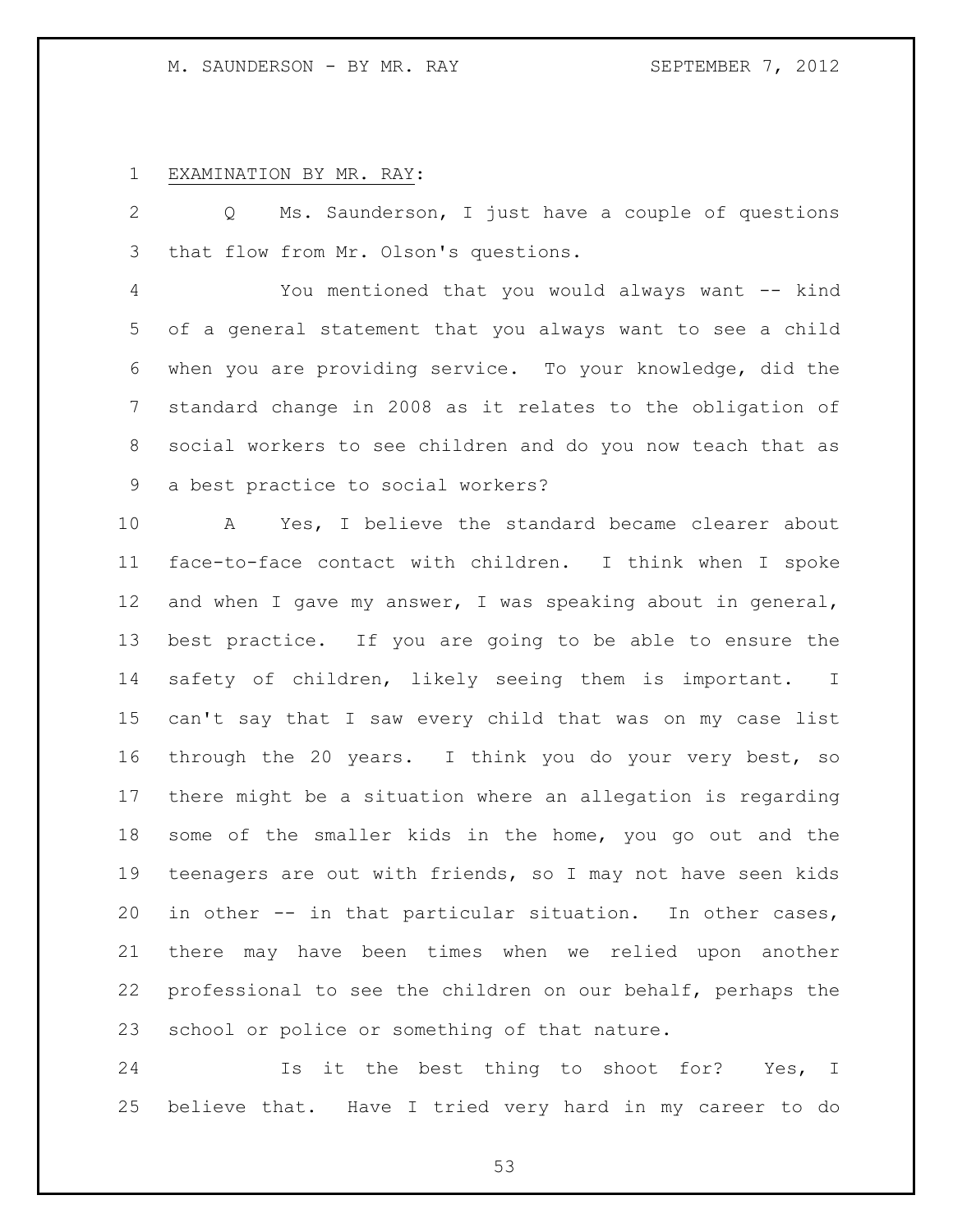M. SAUNDERSON - BY MR. RAY SEPTEMBER 7, 2012

that? Yes. Have I always been able to? No.

| $\mathbf{2}$ | Would that I quess ideal desire, would it differ<br>Q       |
|--------------|-------------------------------------------------------------|
| 3            | depending on whether you have a situation as a CRU worker   |
| 4            | or as an after-hours worker or as a family services worker, |
| 5            | would the ability to go out and do that and the need to go  |
| 6            | out and do that change, depending on the circumstances and  |
| 7            | those positions?                                            |
| $8\,$        | Oh, yes, it would.<br>A                                     |
| $\mathsf 9$  | MR. RAY: Thank you. Those are my questions.                 |
| 10           | THE WITNESS: Thank you.                                     |
| 11           | THE COMMISSIONER: All right, Witness, thank you             |
| 12           | very much. You're through.                                  |
| 13           | THE WITNESS: Thank you.                                     |
| 14           |                                                             |
| 15           | (WITNESS EXCUSED)                                           |
| 16           |                                                             |
| 17           | MS. WALSH: So, Mr. Commissioner, just in terms              |
| 18           | of, of the concerns that you've raised, and we are, I       |
| 19           | agree, just in the first week and sorting ourselves out.    |
| 20           | One thing that counsel considered and perhaps you can think |
| 21           | about this over the noon break is that we alter the order,  |
| 22           | from the order of examining witnesses, from the order       |
| 23           | that's in our rules. So, the order would be commission      |
| 24           | counsel, followed by counsel for the witness, followed by   |
| 25           | cross-examination and then counsel for the witness could    |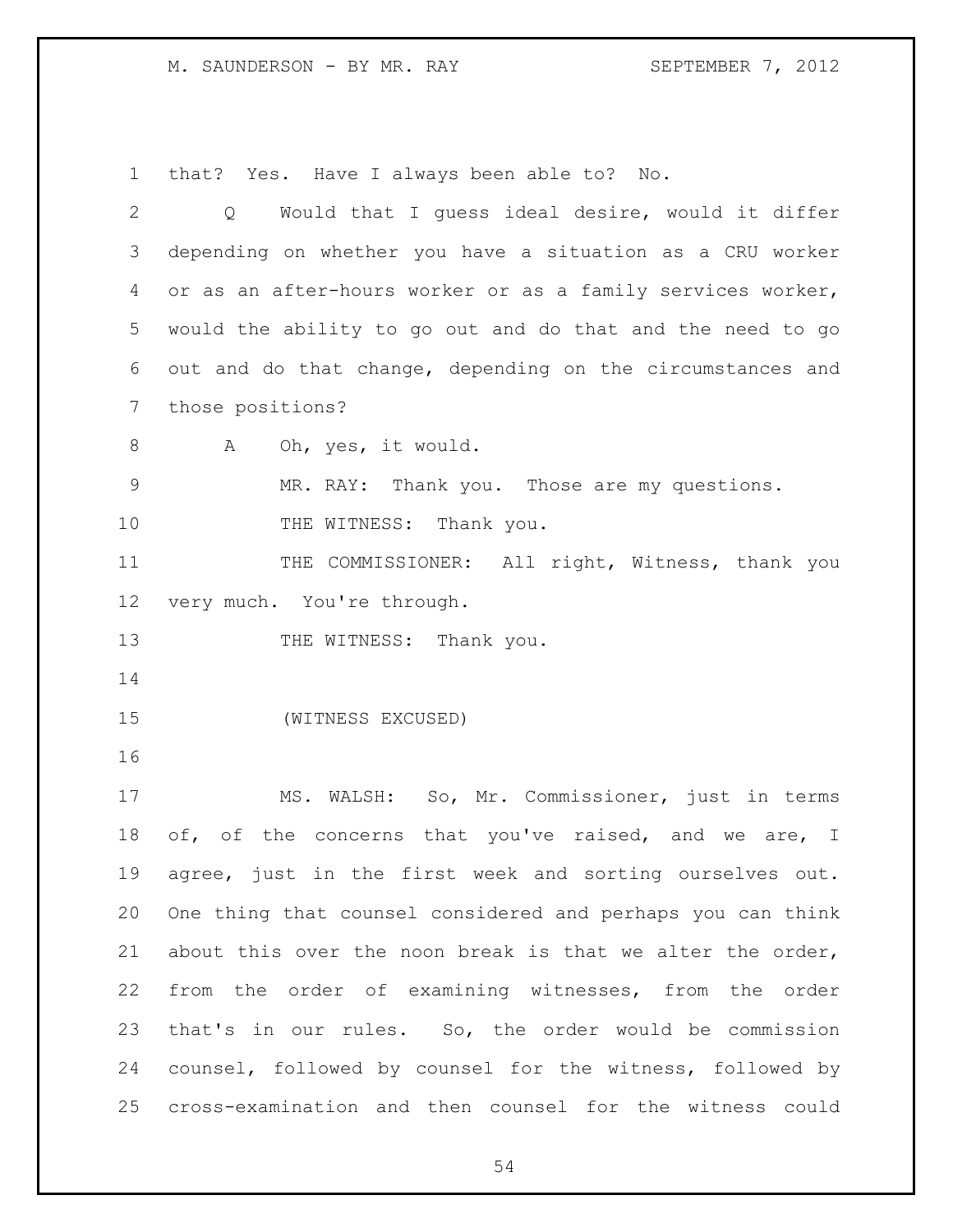PROCEEDINGS SEPTEMBER 7, 2012

 ask questions that are strictly in the true nature of re- examination, something that just came up during cross- examination and then commission counsel again. And that might address the problem that we saw arise here today where, after hearing from counsel for the witness, there were further questions on cross-examination that counsel wanted to ask. 8 THE COMMISSIONER: Commission counsel. 9 MS. WALSH: Well, and other counsel, commission counsel and other counsel, yes. 11 THE COMMISSIONER: So, give me that sequence again. MS. WALSH: So, it would be commission counsel and still, according to our rules, we're permitted to ask leading and non-leading questions. 16 THE COMMISSIONER: Exactly. MS. WALSH: It is just altering the order. So, commission counsel, followed by counsel for the witness, followed by counsel who are cross-examining, according to the interest they represent. 21 THE COMMISSIONER: Yes. MS. WALSH: Sorry. 23 THE COMMISSIONER: Yes. MS. WALSH: Followed by counsel for the witness again, on pure limited re-examinations, something that came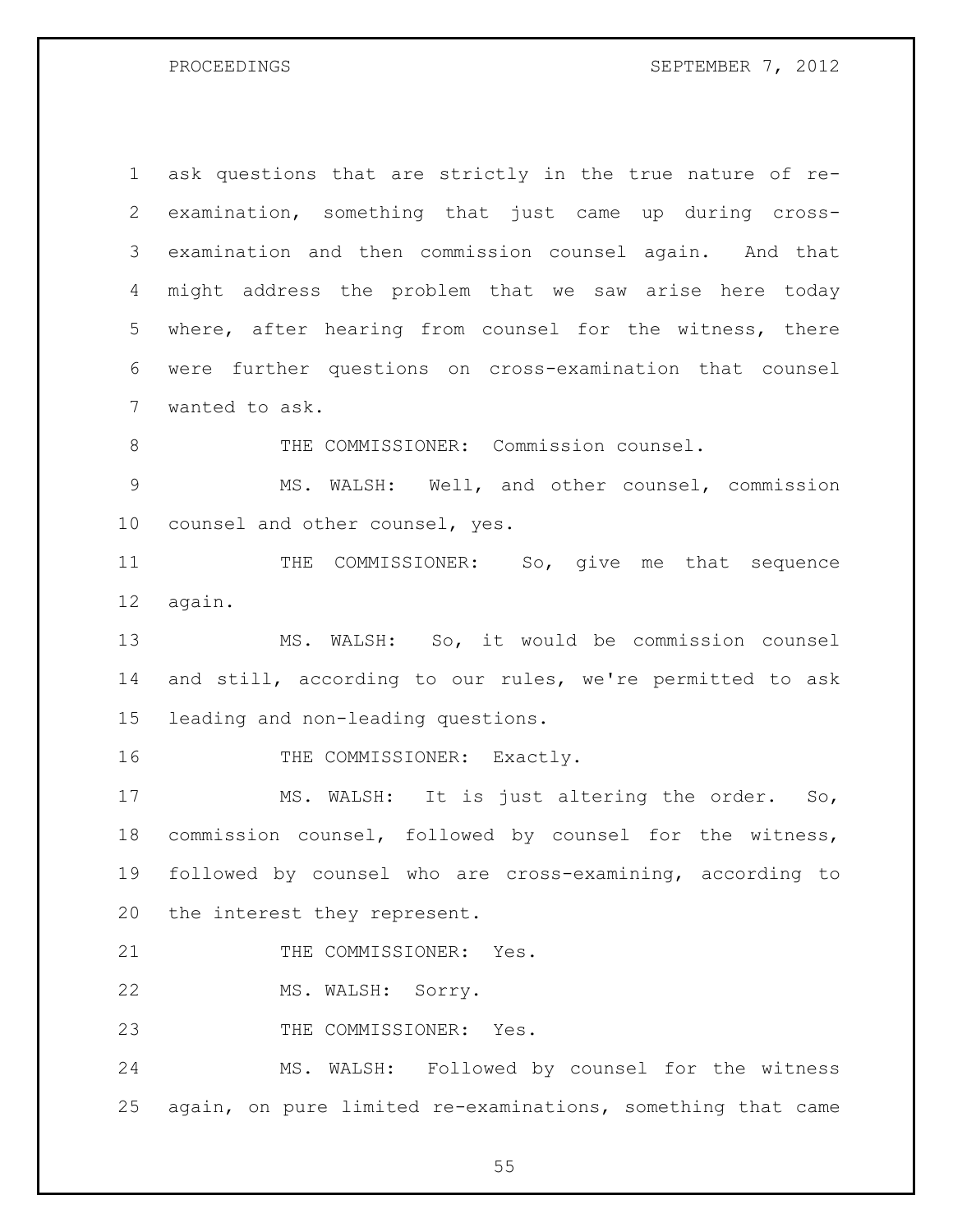PROCEEDINGS SEPTEMBER 7, 2012

up for the first time in cross.

2 THE COMMISSIONER: Yes.

 MS. WALSH: And then commission counsel again. So, if you wouldn't mind considering that.

 THE COMMISSIONER: Does that meet with approval from all counsel?

 MS. WALSH: Yes. We're thinking we should at least give it a try and see if that streamlines the examinations.

10 THE COMMISSIONER: Well, if, if -- as you say, we ran into a little problem this morning. If that looks like a sensible solution, I'm certainly prepared to go along with it.

14 MS. WALSH: Okay.

 THE COMMISSIONER: I do want to say that I don't think commission counsel, in doing re-examination, was out of line at all, considering the contents of Rule 35(d), but I understand the point that was raised and if this is a resolution that meets everybody's approval and we will to abide it and re-examination will be limited to new matters that have come forward in the cross-examination, and when the witness' lawyer re-examines, if that's understood, then I would be quite prepared to give that a try.

 MS. WALSH: Okay. Then we will try it. THE COMMISSIONER: Commencing with the next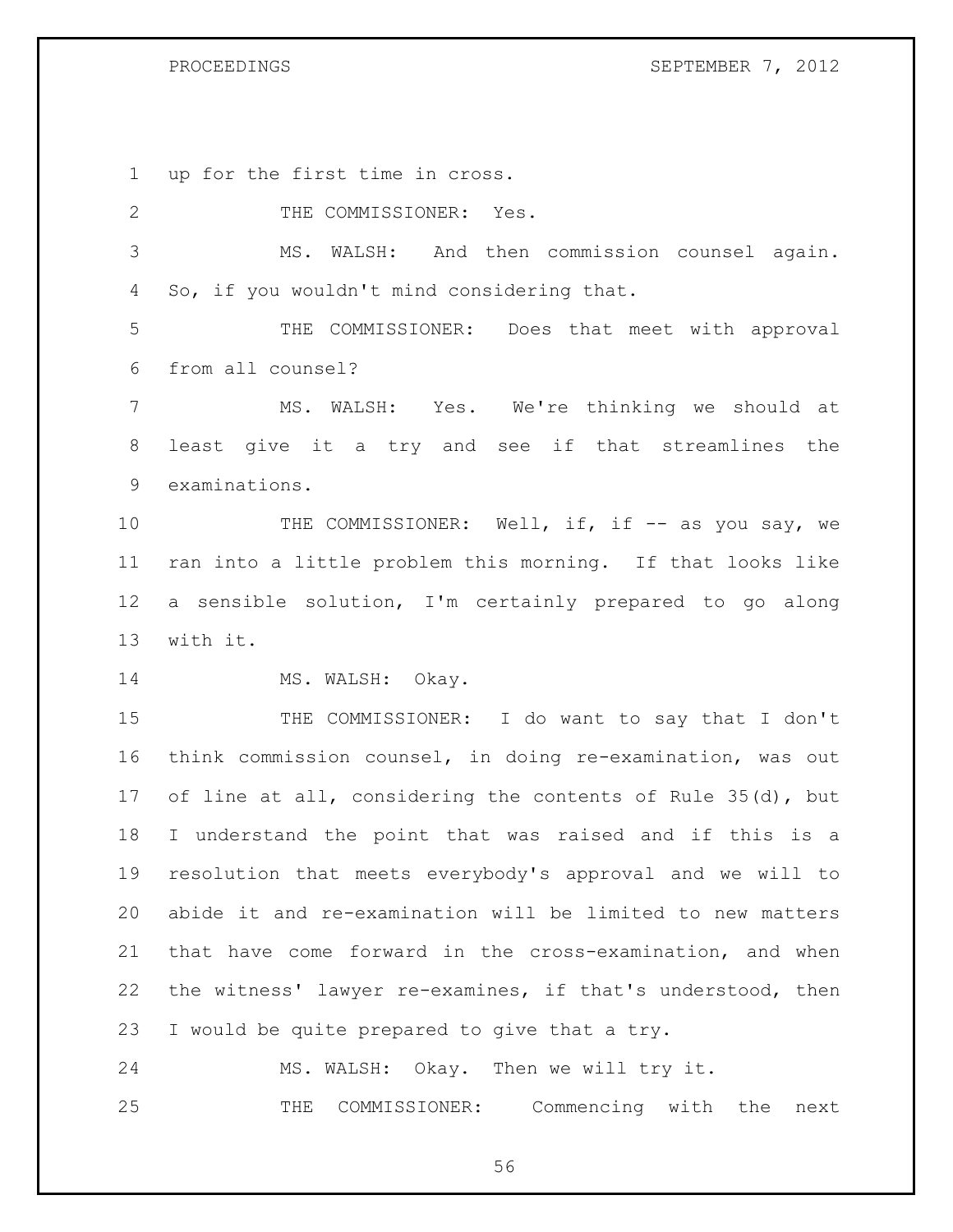witness. MS. WALSH: Certainly. Thank you. So, shall we start the next witness? THE COMMISSIONER: Yes. MS. WALSH: Okay. Thank you. So, the next witness is Mr. Andrew Orobko. 7 THE MONITOR: State your full name for the court. 8 THE WITNESS: Andrew Wally Orobko. THE MONITOR: And spell me your first name, please. 11 THE WITNESS: First name, A-N-D-R-E-W. 12 THE MONITOR: Middle name, please. 13 THE WITNESS: W-A-L-L-Y. 14 THE MONITOR: And your last name, please. 15 THE WITNESS: O-R-O-B-K-O. **ANDREW WALLY OROBKO,** sworn, 18 testified as follows: THE WITNESS: Good morning, Commissioner Hughes. 21 THE COMMISSIONER: Good morning. THE WITNESS: Good morning, Ms. Walsh. EXAMINATION BY MS. WALSH: Q Good morning, Mr. Orobko. Let's start with some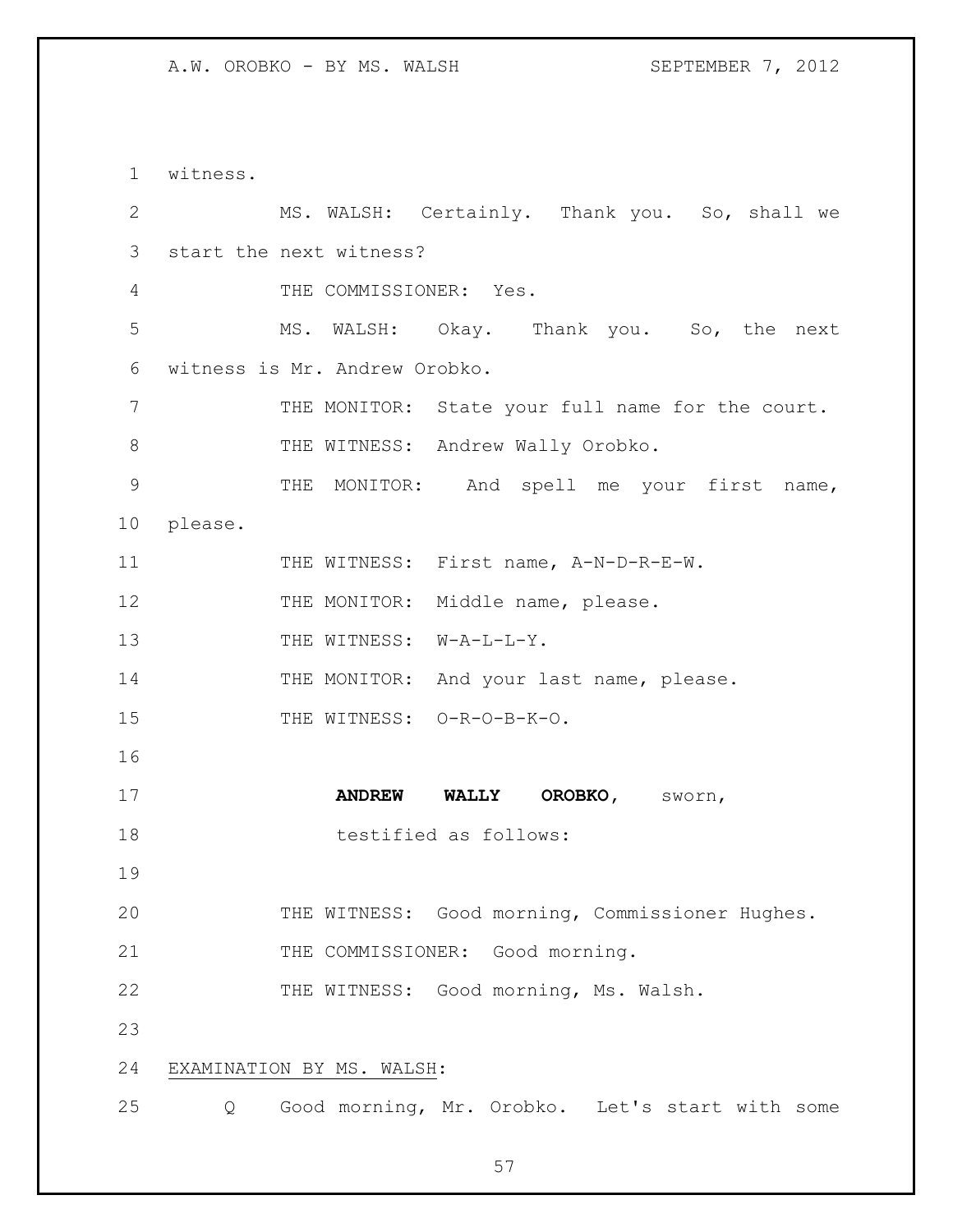background questions. Where are you currently employed?

 A I am currently employed, employed by the Province of Manitoba. I serve as the program manager for the provincial special needs program.

Q Okay. And I understand --

 A Would you like a description of my current duties?

8 Q Sure.

 A The provincial special needs program is a, is a fairly unique initiative that is governed, funded and administered by the Departments of Family Services, Justice and Health. My program is responsible for providing community-based support and supervision to adult Manitobans who are living in the community with some form of mental disorder or some form of mental disability and who pose substantive criminal risk to the community, essentially in the areas of sexual offending, random violence, car theft and the like.

Q And what is your educational background?

 A In 1983 I graduated from the University of Manitoba with a bachelor of arts degree, my majors in criminology and my minors in psychology.

 From 1986 through 1989 I was a graduate student at the University of Manitoba, working on my master's degree in criminology. During that time I completed the --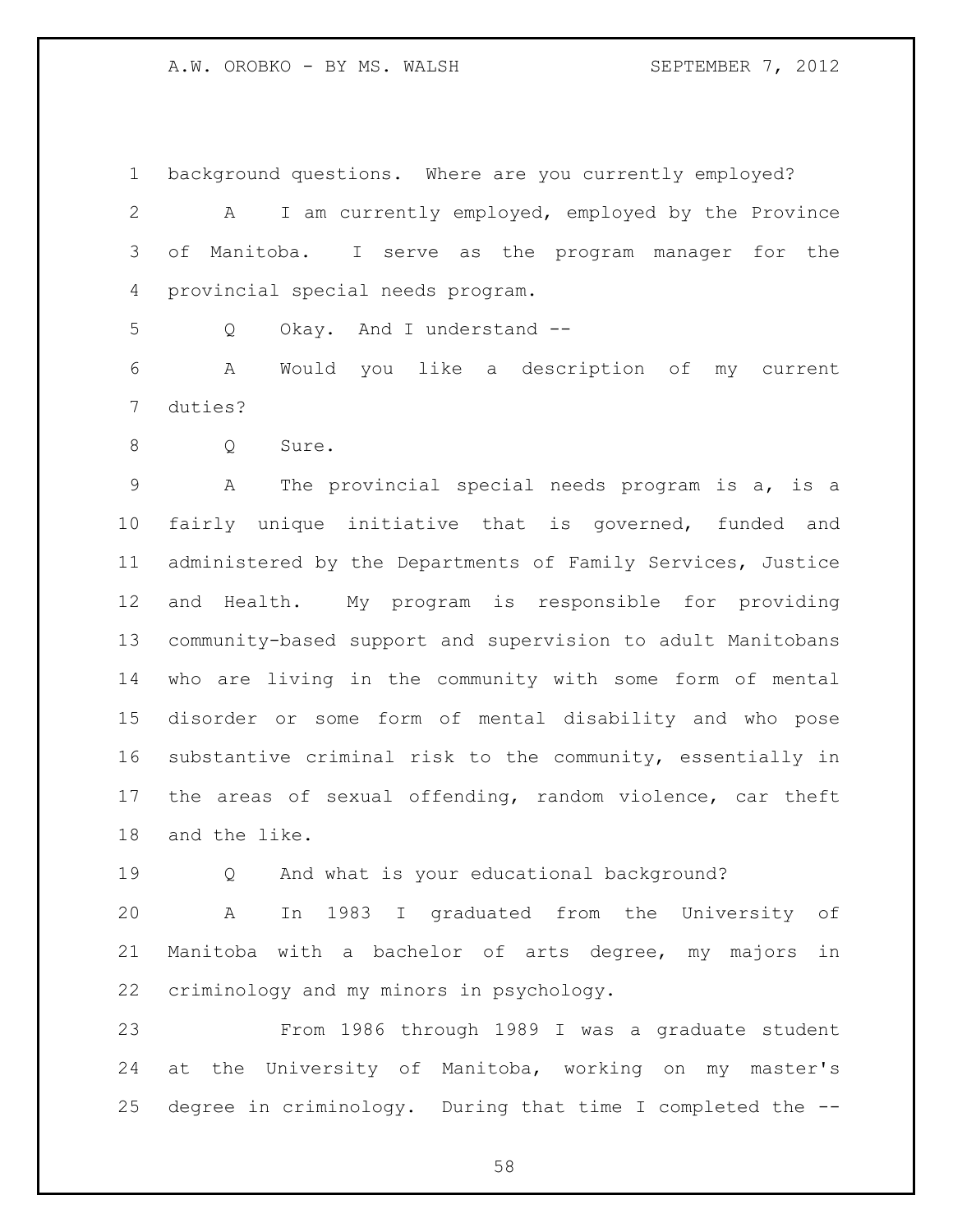A.W. OROBKO - BY MS. WALSH SEPTEMBER 7, 2012

 all required course work and -- but life got in the way and I am a thesis short of my graduate degree. But my 3 daughter, who is actually here today with -- recently graduated with her own B.A. in criminal justice, I have a pact with her that we will both go back and get graduate degrees at the same time. Q All right. I understand you began working in child welfare in 1989, in the City of Winnipeg. A That's correct. Q And that was with the agency known as Northwest Child and Family Services? A That's correct. Q And you worked with that agency until 1992? A Would you like me just to lay out my work history, Ms. Walsh? Q Pardon me? A Would you just like me to lay out my work history? Q I think, I think if we do it this way, I'm comfortable with that. A Okay, ma'am. I started in 1989. I was hired as an intake worker with the now, the now defunct Northwest Child and Family Services, which was one of the regional stand-alone community-based child welfare agencies at the time.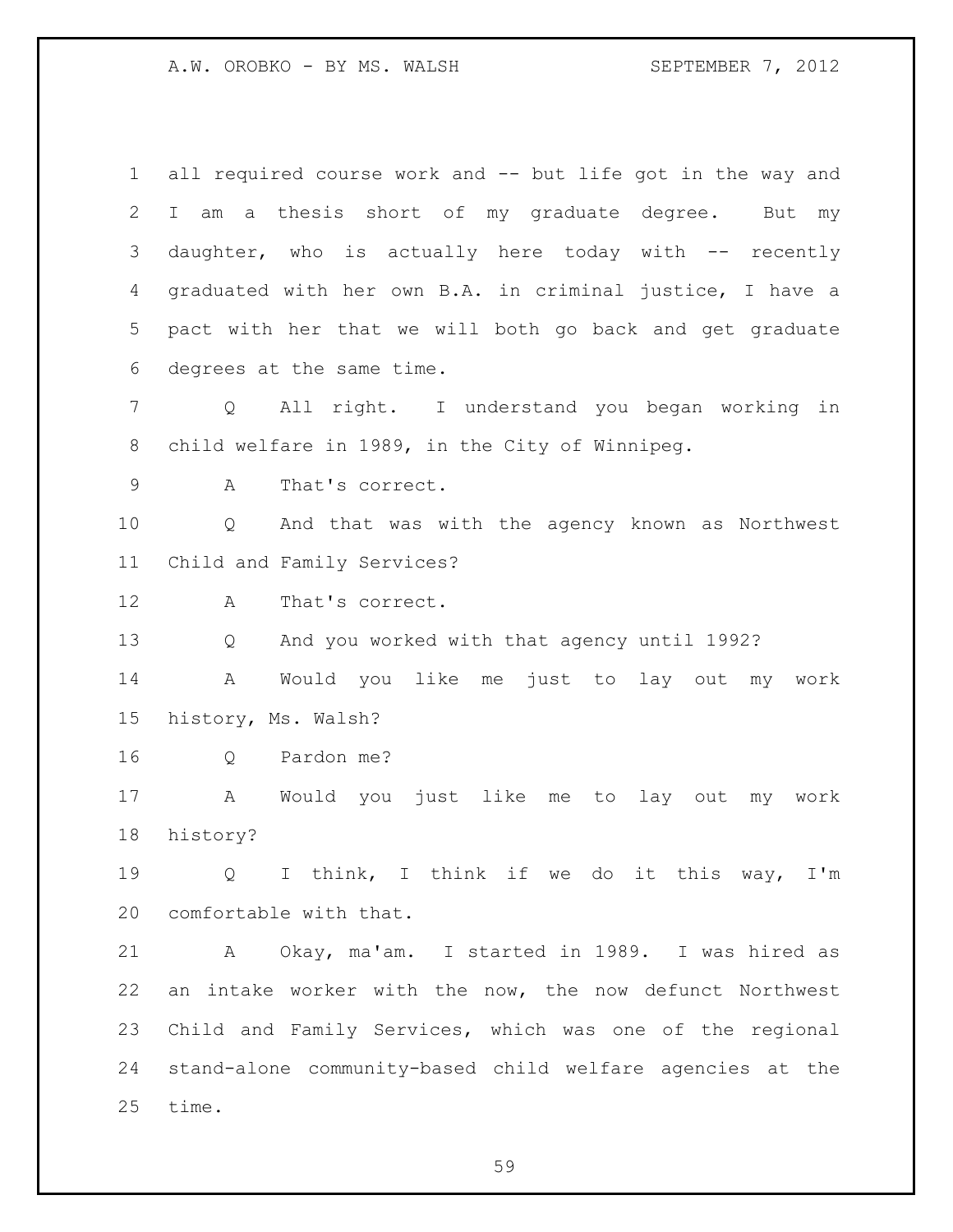Q Okay. And then I understand that you worked as an after-hours supervisor for both the Northwest and Central Winnipeg Child and Family Services agencies?

 A That's correct. From 1989 through 1992 I was employed as an intake worker with the Northwest Child and Family Service agency. Concurrent to that, I was also a casual worker with the after-hours unit. In 1992, I became the supervisor for the after-hours service for the combined Northwest Child and Family Service agency and the Child and Family Services of Central Winnipeg. Those two regional agencies had a combined after-hours service, and I came to be its supervisor in 1992.

Q And you stayed in that role until 1997?

14 A That's correct, until 1997.

 Q And then you became a supervisor for the Central Winnipeg intake unit?

 A That's correct. By 19 -- by that time, the regional-based agencies had all been -- essentially came to an end and the central agency, the Winnipeg Child and Family Service agency was -- arose in the ashes of the regional agencies. So, I became the supervisor for the Central Winnipeg intake unit in 1997.

 Q And then two years later, in 1999, you became the supervisor for the North Winnipeg Child and Family Services intake unit.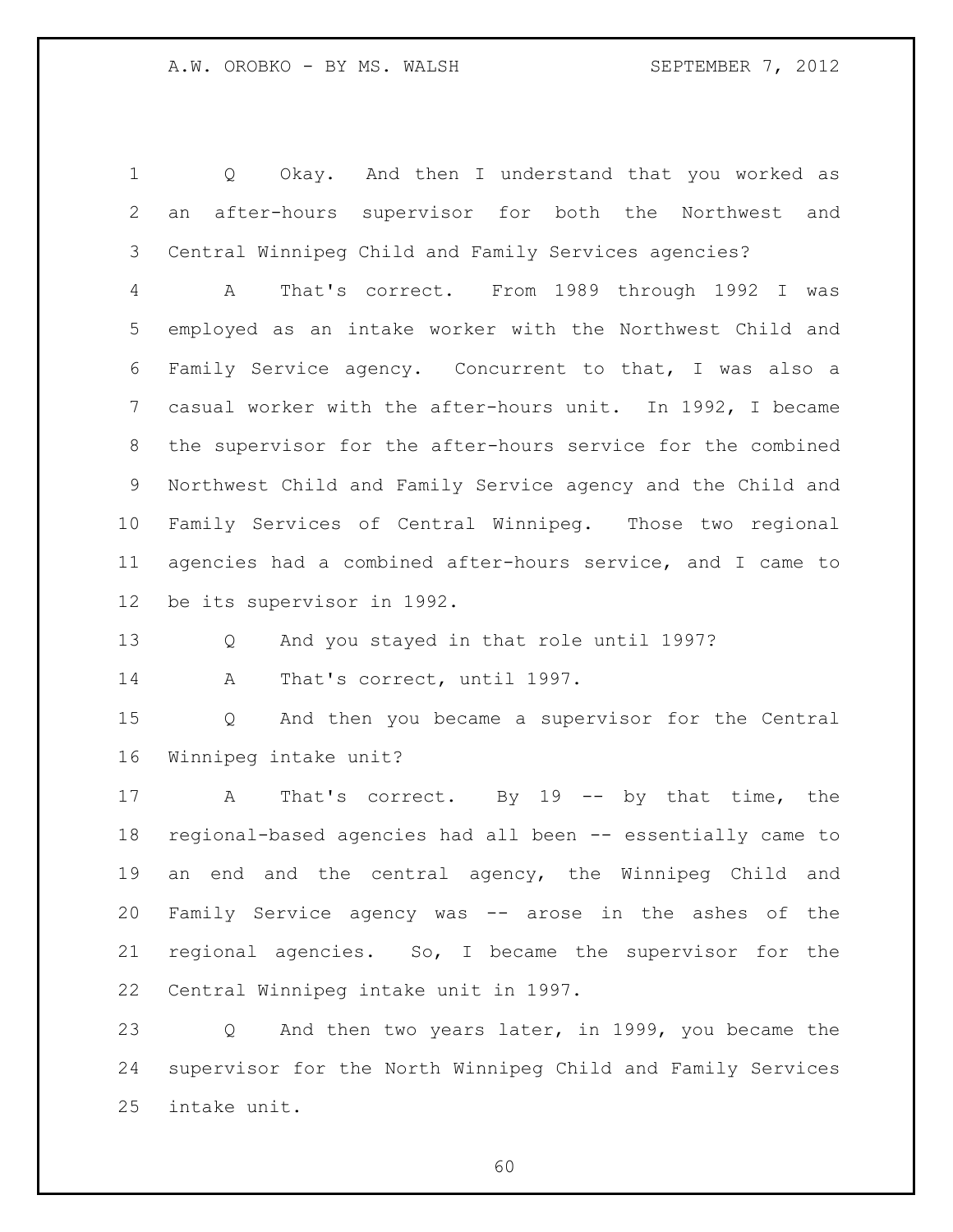A That's correct. In 19 -- by 1999, Winnipeg Child and Family had made the decision to move to a centralized intake model at 831 Portage, and in 1999 I assumed supervisory duties for the North Winnipeg intake unit. Q Okay. And you stayed in that position as an intake supervisor until 2005? A That is correct. Q And then why did you -- did you leave that position? A Well, I was, like hundreds of my colleagues, there were many of us, who because of the tragically or ironically named devolution, were no longer able to maintain our employment in -- THE COMMISSIONER: The what? The what? I missed what you said. 16 THE WITNESS: Devolution. 17 THE COMMISSIONER: Oh, devolution. Okay. THE WITNESS: As a result of devolution, I was one of a couple hundred of Winnipeg Child and Family Services employees who were no longer able to maintain employment with that agency. And -- but because of -- that was after 17 years of child welfare service, but the Province of Manitoba had a responsibility, an obligation to offer me some other job opportunity, and that became the provincial special needs supervisor role, which I still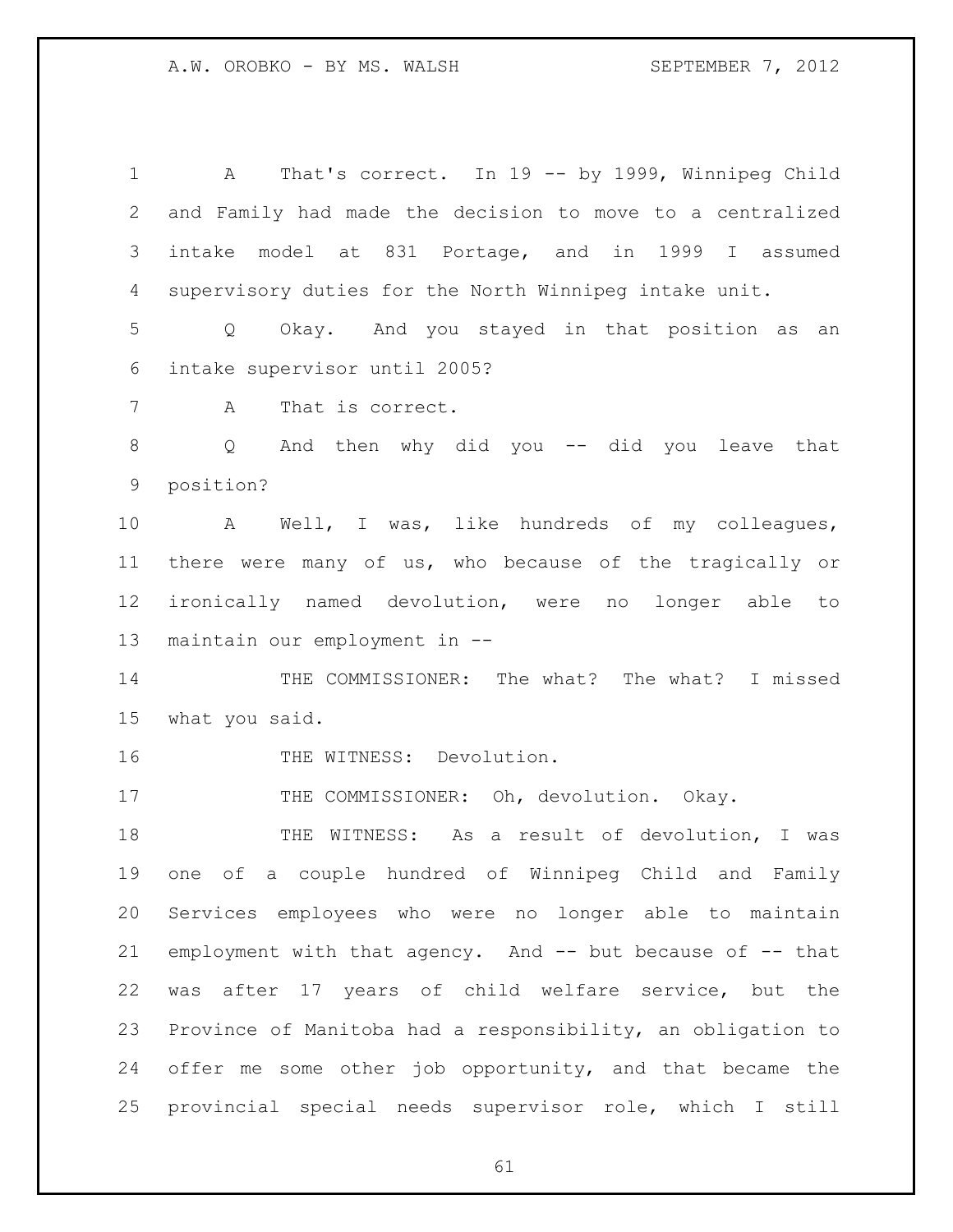maintain to this date.

BY MS WALSH:

 Q So, in the year 2000, you were the intake supervisor for North Winnipeg CFS.

 A For the north intake unit of Winnipeg Child and Family Services.

 Q Okay. And what was that unit responsible for doing in 2000?

 A The -- we were responsible for providing all intake service to the northwest quadrant of the City of Winnipeg. Essentially, that is the geographical area 13 defined by the Assiniboine -- oh, sorry, by the CPR tracks 14 on the southern boundary, by the Red River on the eastern boundary, the northernmost boundary was essentially the Rural Municipality of West St. Paul and our westernmost boundary, I believe, was the Rural Municipality of Rockwood. So, essentially, it was the entire northwest quadrant of the City of Winnipeg. So, we had all intake responsibility for that, that community.

 Having said that, the large majority of our work was contained to an area that I'll just use a colloquial reference to the north end. And that geographical community is essentially that which is bound by the CPR tracks on the south, the Red River on the east, the Inkster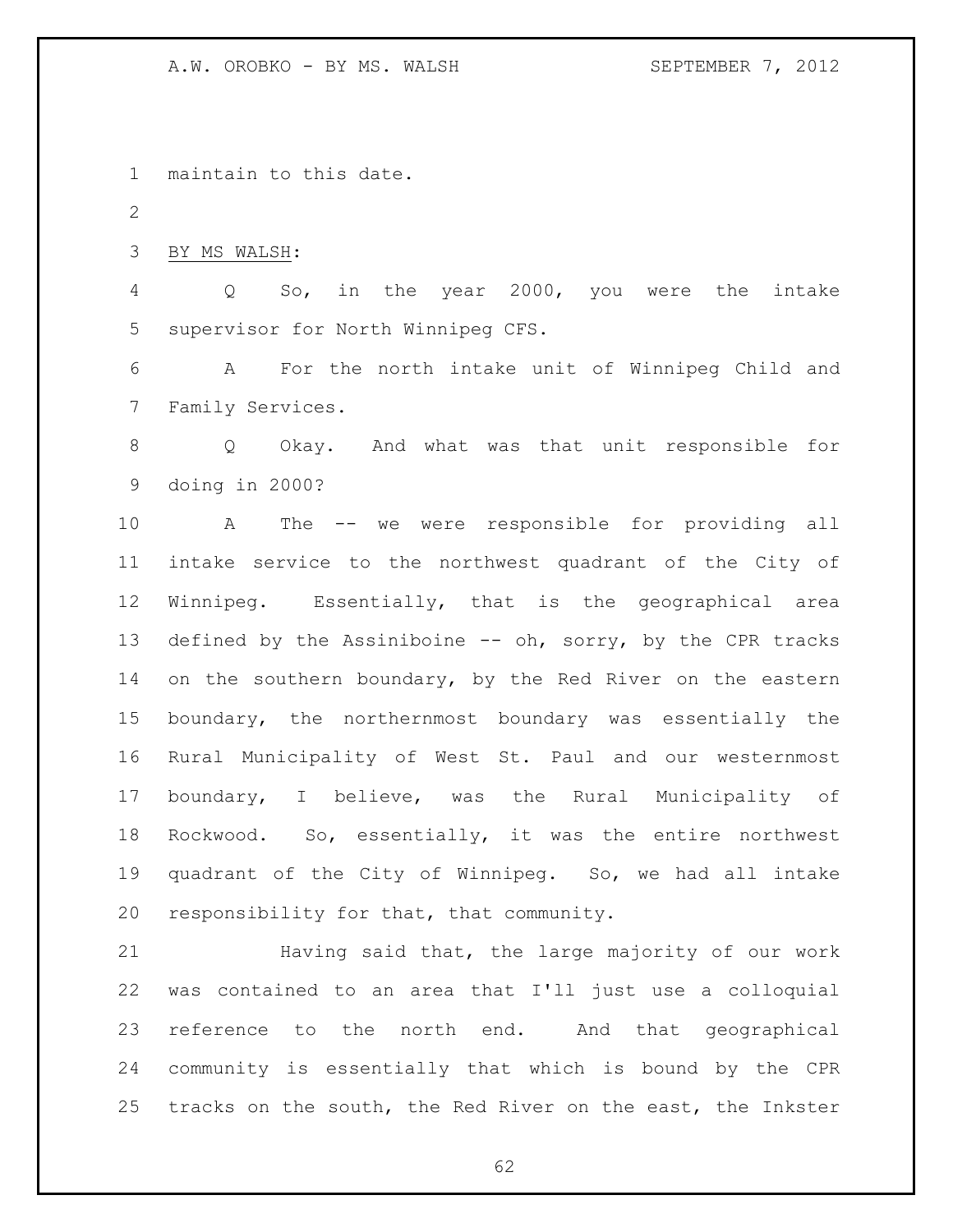Avenue on the north and McPhillips Street on the west. So, that relatively small geographic community, again colloquially known as the north end, we practised the large majority of our work in that community.

 Q Okay. And so that's the geographic area that you mostly serviced. What was the service that your unit provided?

 A As an intake unit we were responsible for assessing, investigating and responding to any community concerns or any community allegations regarding child maltreatment. So, if community concerns arose regarding the neglect of a child, abandonment, the inappropriate caregivers, domestic violence, the inappropriate use of physical discipline, those are -- those would probably be the main categories, our primary responsibility was to assess those concerns and then provide some sort of disposition to the matter. The disposition, of course, being as Ms. Saunderson indicated, the disposition could very well have been that we, we close off the matter after we had assessed and we had deemed that it was safe to do so. We might have maintained the file for a short period of time within our own hands to provide some short-term 23 service to the family to, to rectify the concerns, or, if necessary, if the family required long-term intervention, we would forward that matter over to one of the family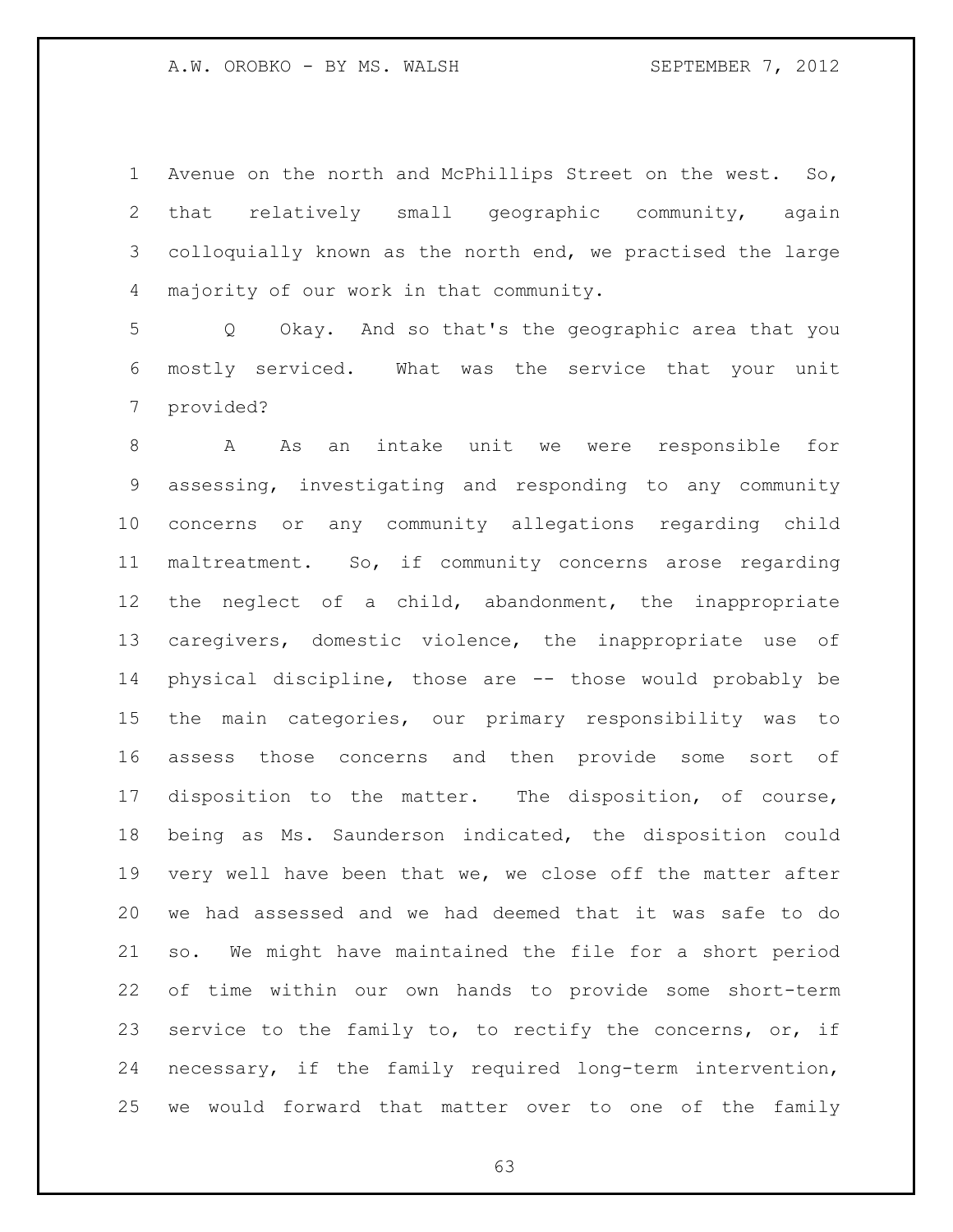service units in North Winnipeg.

 Q Okay. And where was your unit physically located?

 A We were physically located on the second floor. At that time it was 831 Portage. That was the correct mailing address. They moved the doors and re-addressed it, but it was a 831 Portage. Subsequent years, it was re-addressed to 835 Portage, but physically the same building.

 Q And were there other services located in that building in 2000?

 A Yes, in 2000, when the decision was made to -- for Winnipeg Child and Family Services to move from, from a regional-based delivery model of service, the agency re- organized itself and moved towards a program-based delivery of service. So, prior to, prior to -- well, 1999, actually, prior to 1999 community -- intake was practised within the communities themselves. There was, there was regionally-based intake units and intake workers dispersed throughout the community. The decision was made that intake was going to become a centralized program and become a centralized function, and in 1999, after a series of work groups and meetings, many of which I was a part of, all of the intake functions came to be housed at 835.

24 THE COMMISSIONER: With respect to what area? 25 THE WITNESS: For the entire City of Winnipeg,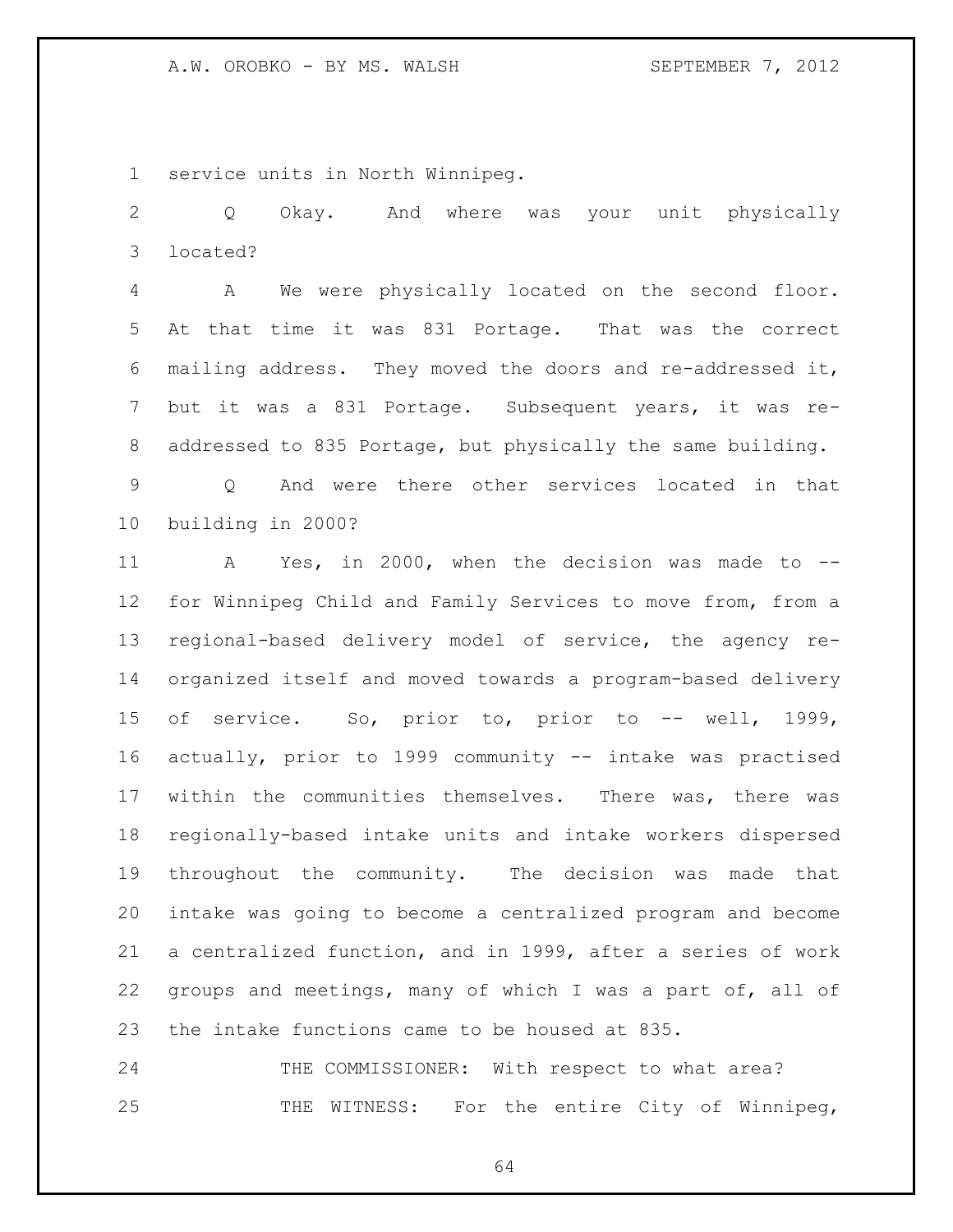Commissioner.

 THE COMMISSIONER: For the entire city. THE WITNESS: That's correct. The, the primary 4 or the specific services that were offered there, the, the -- the after-hours service for Child and Family Services was moved from 1076 Main Street, and that was moved over to 835 Portage. There were four stand-alone intake teams, one 8 of which I was a supervisor for, and there were three other intake teams, each of that had a geographic jurisdiction that they were responsible for. There were also two stand- alone dedicated abuse teams that were charged primarily with the investigation of what appeared to be confirmed or real child abuse. In the -- all of the agency's files all came to be housed at 835 Portage Avenue, as well. And after sort of an initial trial period of trying to, you know, screen calls or answer phone calls within our own, within our own units in 2000, two other units came to be, and those were the CRU units or crisis response units, and those two units came to be in the year 2000. BY MS. WALSH:

 Q Actually, I think the evidence we heard yesterday was 2001.

 A Oh, I'm sorry, 2001. You're correct, yes. Q So, as of 2000, how would a file make its way to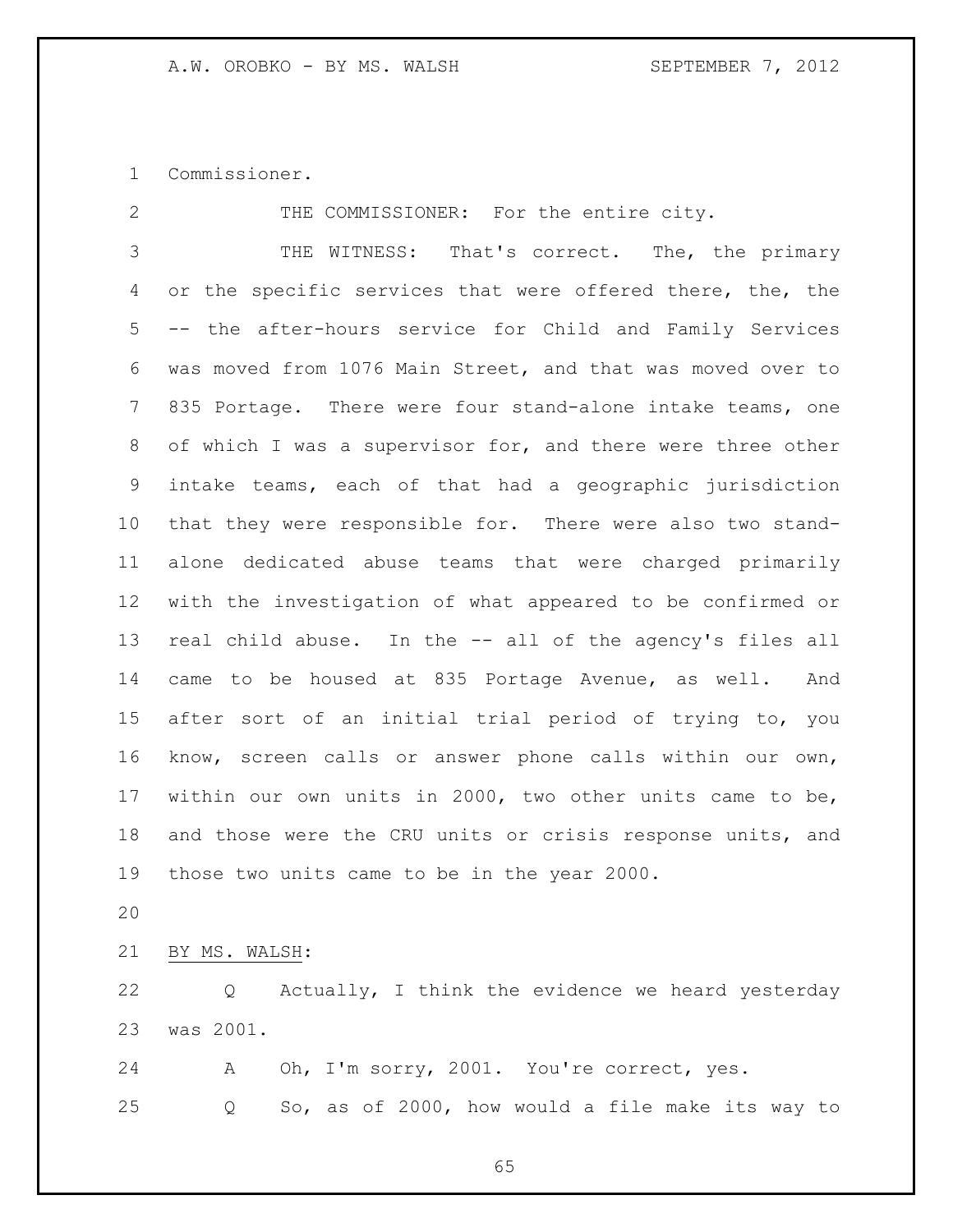intake, to the unit that you supervised?

 A A file would come to my attention in one of two manners. In the year 2000, we were still working within a model where all calls for service or requests for service from the community were being handled in-house, by my own staff, and we had a designated staff person who -- that was her primary responsibility. She screened all incoming requests for service from the community. And if she, after screening and triaging that call for service, felt that there was a valid child welfare matter, it would be -- the matter would be written up, and she would give it to me for me to assign to one of my staff. So, that was the first manner how, how matters came to my attention.

 The second was through our after-hours service. So, if during the course of the after-hours period they had become aware of -- or if they had received a request for service from the community and they went out and assessed and, and believed there to be a need for further follow-up, they would forward that to my attention the next working day, and again, I would have it ready for assignment to one of my staff.

 Q Okay. And we'll, we'll go through that process in a minute. So, that's as of 2000, and then as of 2001, when CRU was created, does that change how a matter might come to intake's attention?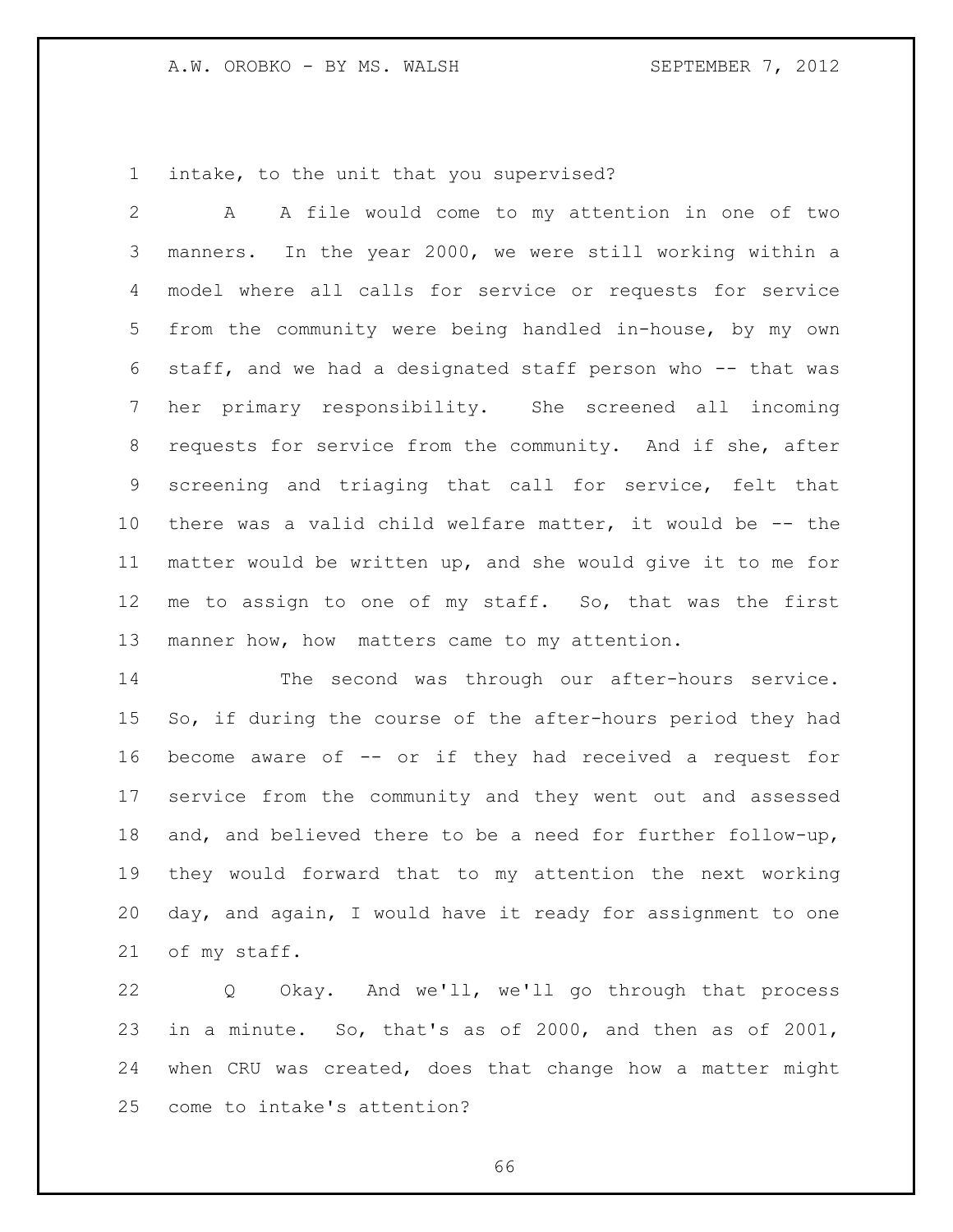1 A It did. The -- essentially, the CRU units, each became a working unit of, I believe, five to six social workers and each one had their own supervisory, their own supervisor maintaining -- sort of, you know, maintaining the program.

 Those two units came to be housed downstairs at 835 Portage Avenue. Some fairly extensive renovations occurred and working area and working space were, were developed for, for those two CRU units.

 That, then, became, during the daytime hours, in terms of working hours, that became the sole, single point of entry for the community should they wish to bring a request for service or raise a child welfare concern with us.

15 So, so, we, again we went from this model where calls were being screened by, you know, in the four different units on a, on a daily basis to a where things were now all being streamlined into one number and this one function that were screening, assessing and triaging all those calls.

 Q And is it fair to say that CRU or after-hours was doing triaging?

A That is correct.

 Q Okay. So, before a file came up to intake and to a unit that you were supervising, it would have to have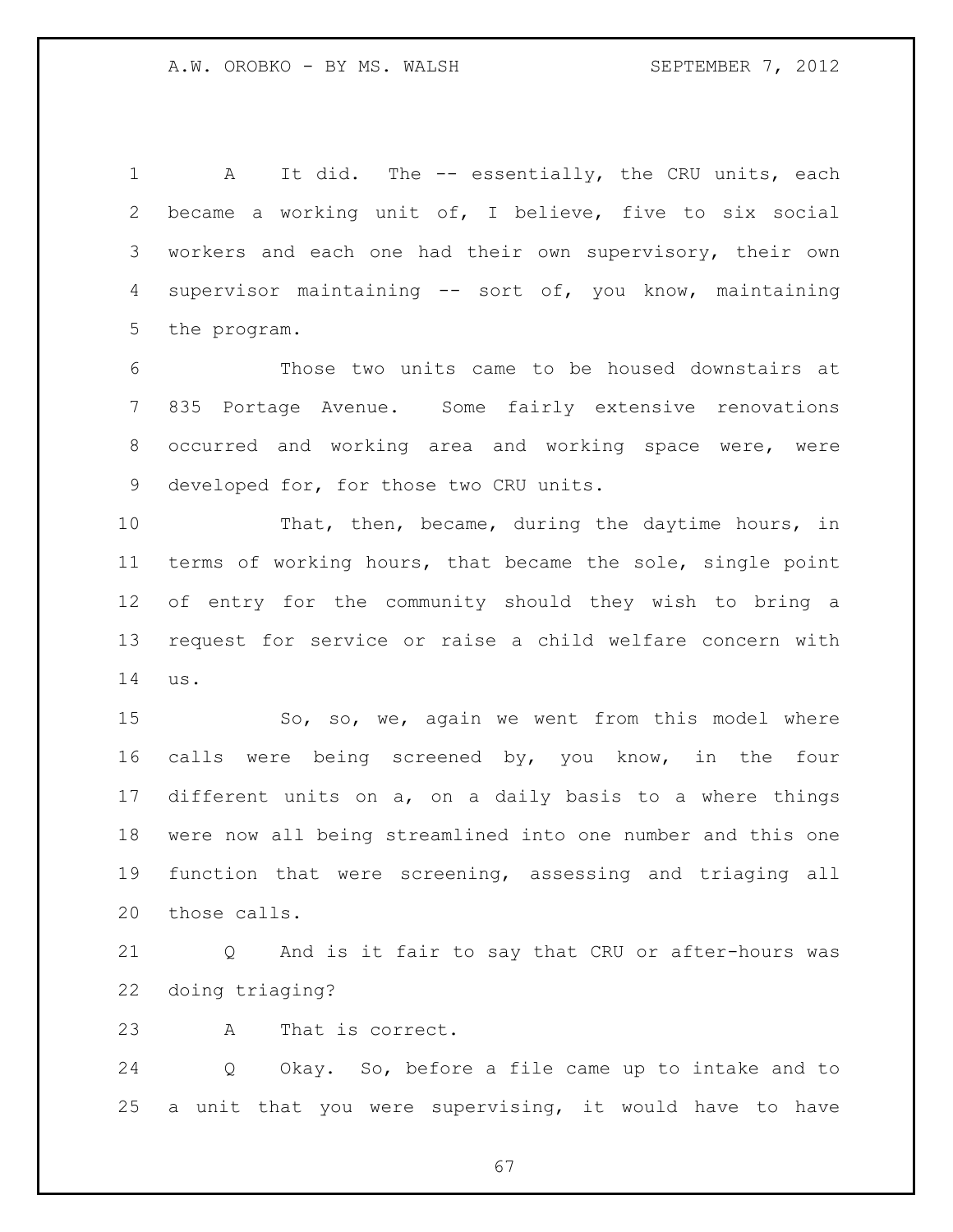A.W. OROBKO - BY MS. WALSH SEPTEMBER 7, 2012

gone through after-hours or CRU first?

| $\overline{2}$ | Certainly from 2001 onwards, absolutely correct.<br>А       |
|----------------|-------------------------------------------------------------|
| $\mathfrak{Z}$ | Right. Before, before 2001, CRU didn't exist.<br>Q          |
| 4              | That's correct.<br>Α                                        |
| 5              | And how, physically, did that occur?<br>Q                   |
| 6              | Physically. The, the file -- the report that was<br>A       |
| 7              | generated and the closed file, if there was one, were       |
| 8              | physically brought to my office, brought to my attention.   |
| 9              | By who?<br>Q                                                |
| 10             | Are we talking, are we talking pre-CRU or post-<br>A        |
| 11             | CRU?                                                        |
| 12             | Well, let's start with pre-CRU, so 2000.<br>Q               |
| 13             | Okay. Okay. So, in the pre-CRU era, it would be<br>Α        |
| 14             | my staff person. I believe it was Barb Klosch. She was      |
| 15             | our dedicated call screener. And so Barbara would -- you    |
| 16             | know, she would come to me and she'd, Okay, Andy, this is   |
| 17             | This is the information. She would have it<br>the call.     |
| 18             | written up in a, in a presenting format. She would have     |
| 19             | requested -- or, sorry, our admin support would have        |
| 20             | requested the closed file from downstairs, if there was     |
| 21             | one, and then Barb would have physically brought those to   |
| 22             | And that's --<br>me.                                        |
| 23             | Q So, you would physically receive the CRU report           |
| 24             | -- or sorry, the intake report, because we are talking pre- |
| 25             | CRU, and the physical file.                                 |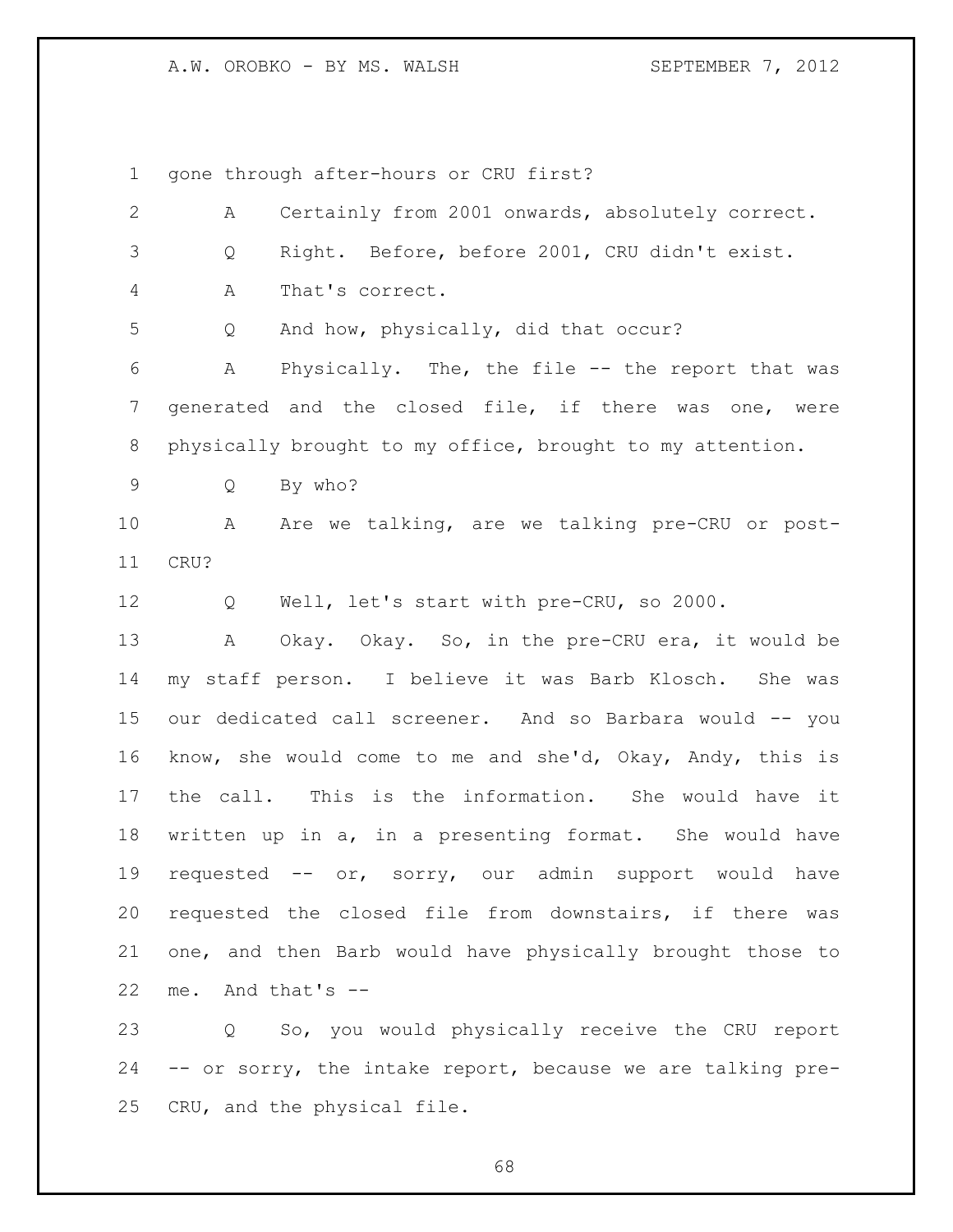A That's correct.

 Q Okay. And then once CRU came into existence, how did you physically receive a file from CRU?

 A Well, functionally, exactly the same way. When the call came into the CRU unit, they screened it, triaged it, did a preliminary assessment, wrote up the information in sort of a presenting problem format. That would go to the CRU supervisor. The request would be made downstairs for the file, on most occasions, and then the CRU supervisor would essentially walk the matter, walk the matter up to me, or their admin support person would walk the matter up to me. So, they functionally came to me in the same way.

 Q Okay. So, then the -- who was it that you understood made the decision whether a file would make its way up to intake?

17 A In the, in the CRU era?

Q Okay.

 A Well, in the CRU era, the supervisor downstairs had --

Q The CRU supervisor.

 A The CRU. The CRU supervisor had some, some options. They had the ability to look at the matter and deem that it was not a child welfare matter and take no further action. So, that was one of their options.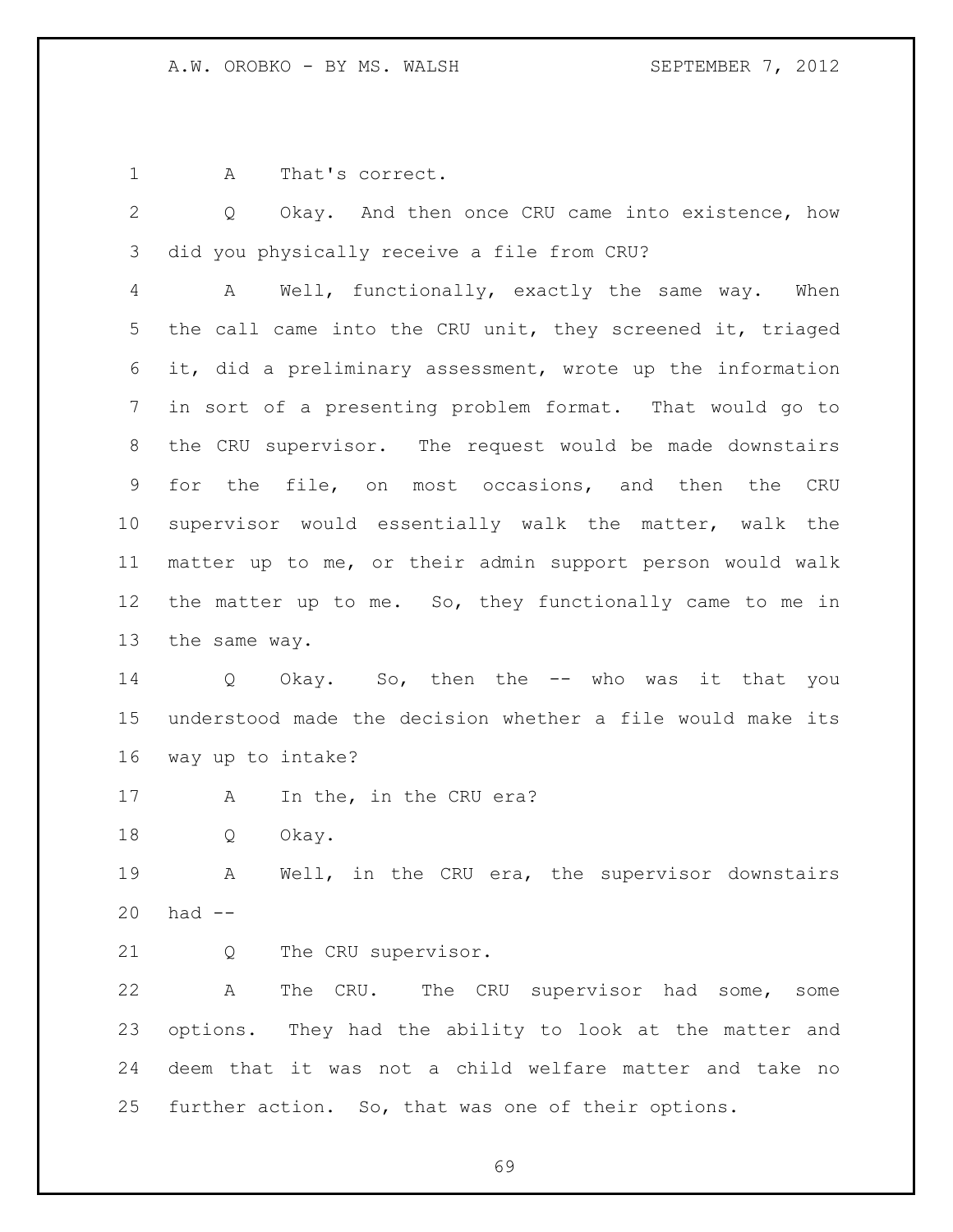| $\mathbf 1$    | Their second option was if there was any way that           |
|----------------|-------------------------------------------------------------|
| $\mathbf{2}$   | even the briefest amount of service could possibly be       |
| 3              | provided and rectify the matter, then they had the ability  |
| 4              | to do that, as well.                                        |
| 5              | To keep, to keep it with the CRU unit?<br>Q                 |
| 6              | To keep it with the CR -- but again, that was<br>A          |
| $\overline{7}$ | only for the briefest period of time, or perhaps there was  |
| 8              | a telephone intervention that might be able to suffice.     |
| 9              | But the CRU, they were also charged with the                |
| 10             | responsibility of emergency response. So, in the pre-CRU    |
| 11             | era, for example, if a call came into even my screener, who |
| 12             | was sitting on the second floor, and it was an emergency,   |
| 13             | then one of my staff would need to go out and deal with it. |
| 14             | So, the CRU units, again, so the screening and              |
| 15             | triaging responsibility, the briefest of intervention, if   |
| 16             | possible, to dispose of the matter, but underlying all that |
| 17             | was they were, they were the initial point of response for  |
| 18             | any emergencies that came to our attention.                 |
| 19             | Okay. And so, you were giving the options of<br>Q           |
| 20             | what a CRU supervisor would -- could determine with a file. |
| 21             | So, you said they could -- if they could rectify the        |
| 22             | matter, I think was your word, in the briefest response,    |
| 23             | having determined it was a child welfare matter, they       |
| 24             | would. And if not, what would happen?                       |
| 25             | Or the third option, of course, is that they<br>A           |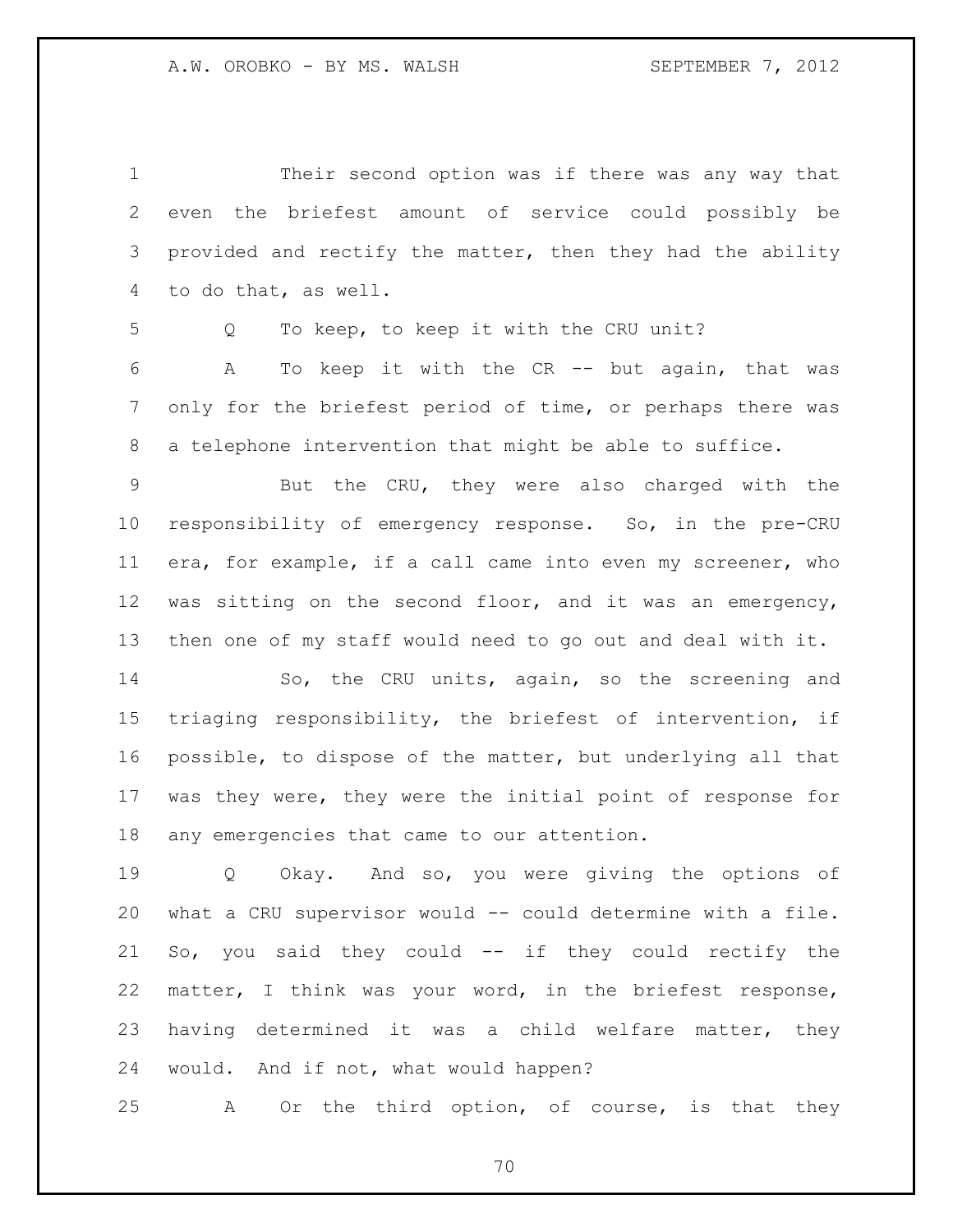A.W. OROBKO - BY MS. WALSH SEPTEMBER 7, 2012

 would look at the matter and deem that it wasn't a child welfare matter that needed further attention and just close the matter off downstairs.

 Q But if it was a child welfare matter and it couldn't be rectified in the briefest response, then what would happen?

 A Then it would come up to the appropriate intake unit or the appropriate abuse unit, up on the second floor.

 Q Okay. And would the files go to you as supervisor first?

 A Once a determination had been made downstairs as 12 to how is the matter going to be processed, yes, they would bring the physical file to me. It would come to my attention and the presenting intake with the presenting problem would come to my attention.

 Q And then what would you do with the file, say in 2000?

 A Generally, in 2000, I would review the presenting problem. I would review the closed file and then I would make a subsequent level of determination as to how was this matter going to be dealt with. And I had some -- I had, I guess, a few options open to me. Depending on the severity 23 of the matter, depending on the nature of the risk, I always had the first option of immediately walking it over to one of my six social workers and assigning it to them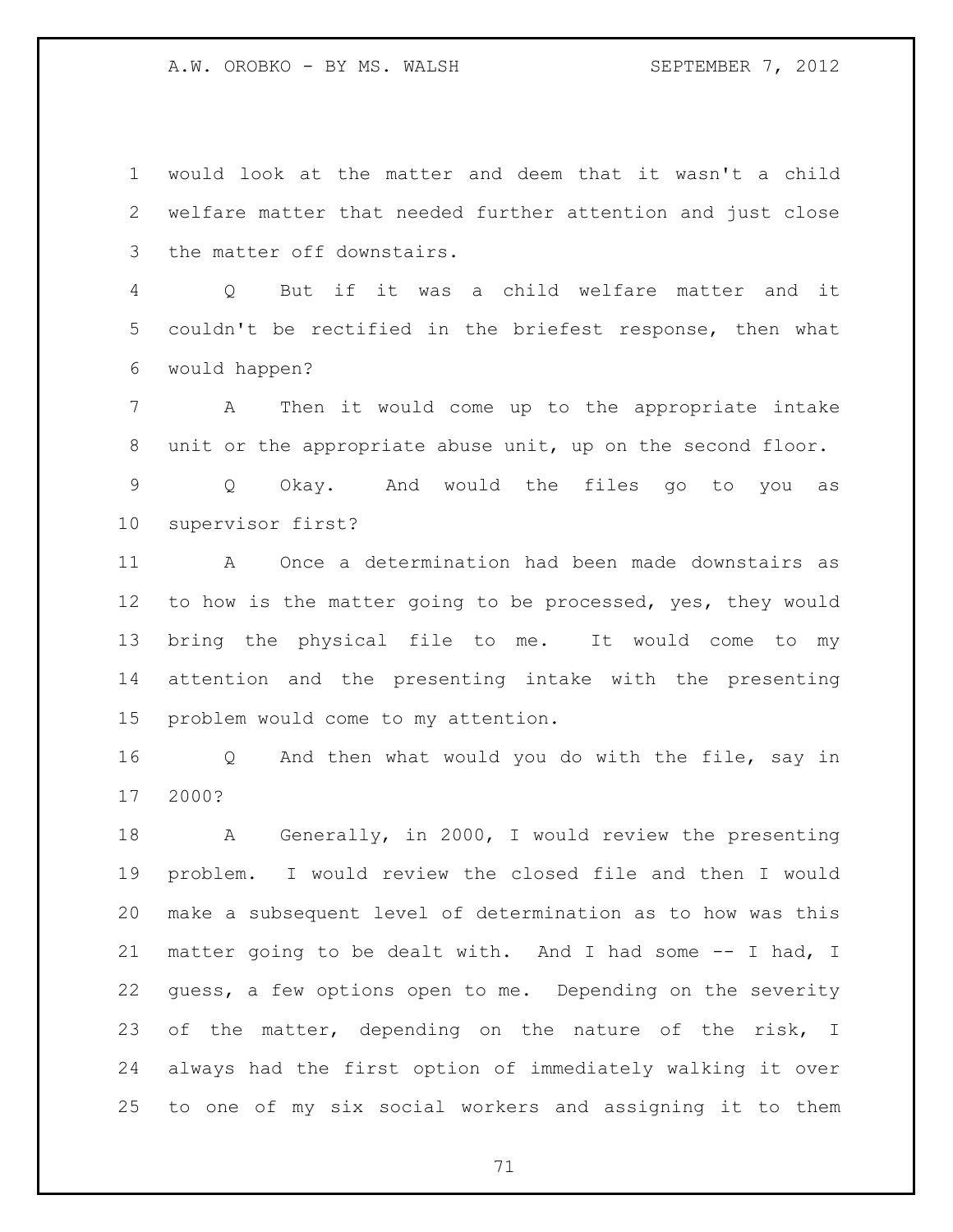and then charging them with further follow-up.

 I also had the option, and this was -- maybe I'm getting ahead of myself, but as, as the years were going on there and as caseloads and workload were becoming such, such staggering concerns for us, one of the options that developed over time was that I simply maintained the file 7 and I dealt with the matter. And in my -- all my years as being a supervisor, I've always been a working supervisor, partly out of necessity, partly out of choice, because I love the work. But in 1999 through 2005, I was a very robust working supervisor, and so to provide some relief to my staff, I had the option if, again, if it was something that I could possibly deal with in a, in a short period of time, maybe not requiring an overabundance of my absence from the office to go into the community, then I always had the option of dealing with it myself. And that was one of the workload, or one of the volume management strategies that, that I developed there.

 My third option was, was to hold the matter until such time as I had human resources available to assign it, and what that would require me to do would be to review the presenting problem, review the closed file and if I felt it was professionally acceptable to hold that matter in my office until capacity developed within my unit for somebody to deal with it, I would hold the matter in my office.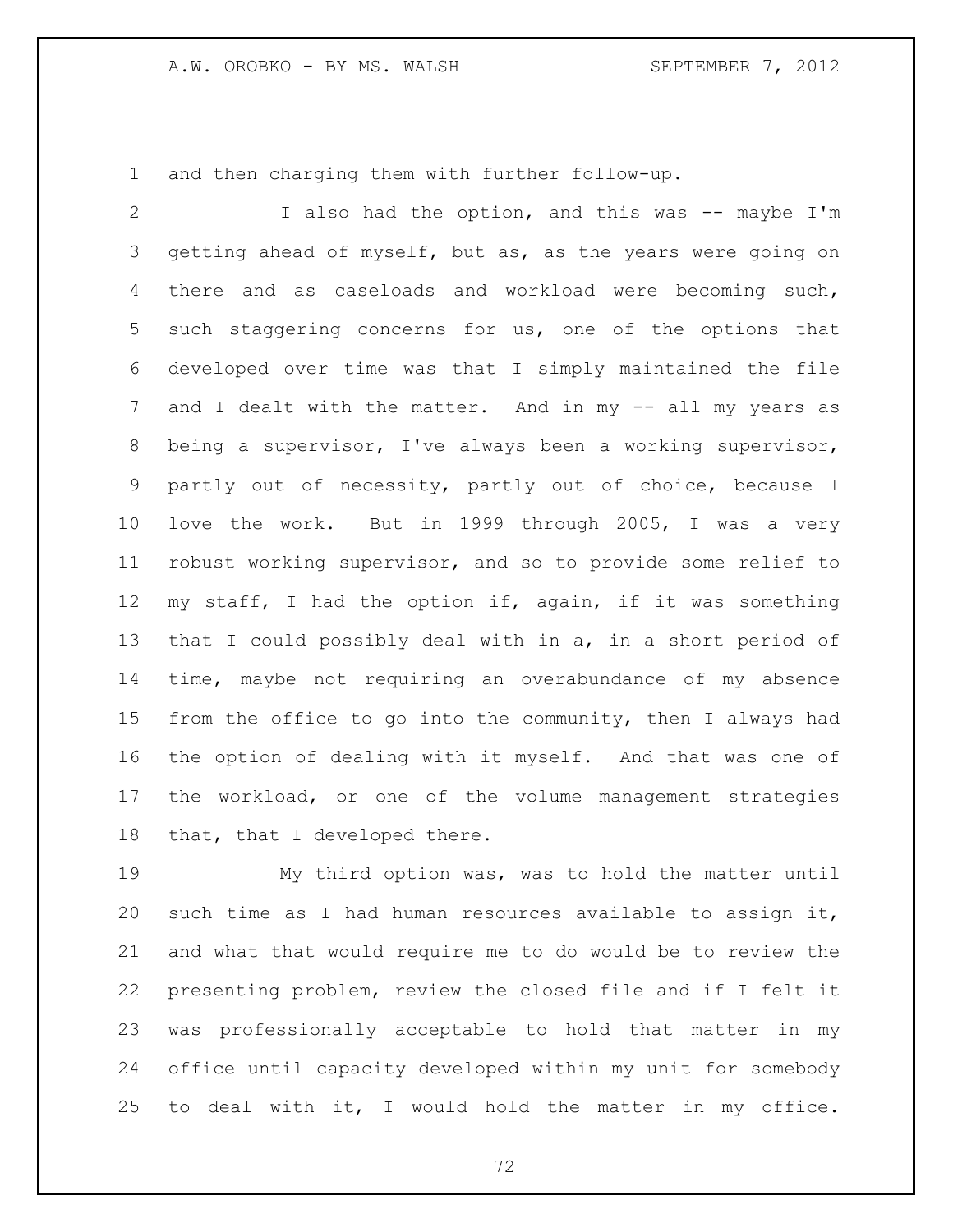Call it sequestering, call it marshalling, call it what you will, but during times where the, where the workload was just beyond our, our human capacity, I would maintain those things in my office until such time as the human resource capacity became, became available.

 Q And my question to you had been what would you do with a file when you got it from CRU or AHU and I confined it to the period of 2000, but does your answer apply all the way through to 2005?

 A It does. It does. That answer is from the period of 1999 through 2005, those were standard operating practices that I had.

 Q Okay. So, let's just go back through some of the things you said. You said you would review the file. What, in the file, would you review?

 A Primarily, the, the closed -- the history, the history that the file contained. There would be a social history of the family, its makeup, its family members, its issues, so social history and, and there would also be a corresponding history of what has previous agency involvement been. So, essentially, those are the two components within a closed file - what's the family social history and what has been the history of agency response.

 THE COMMISSIONER: You're discussing about a closed file, are you?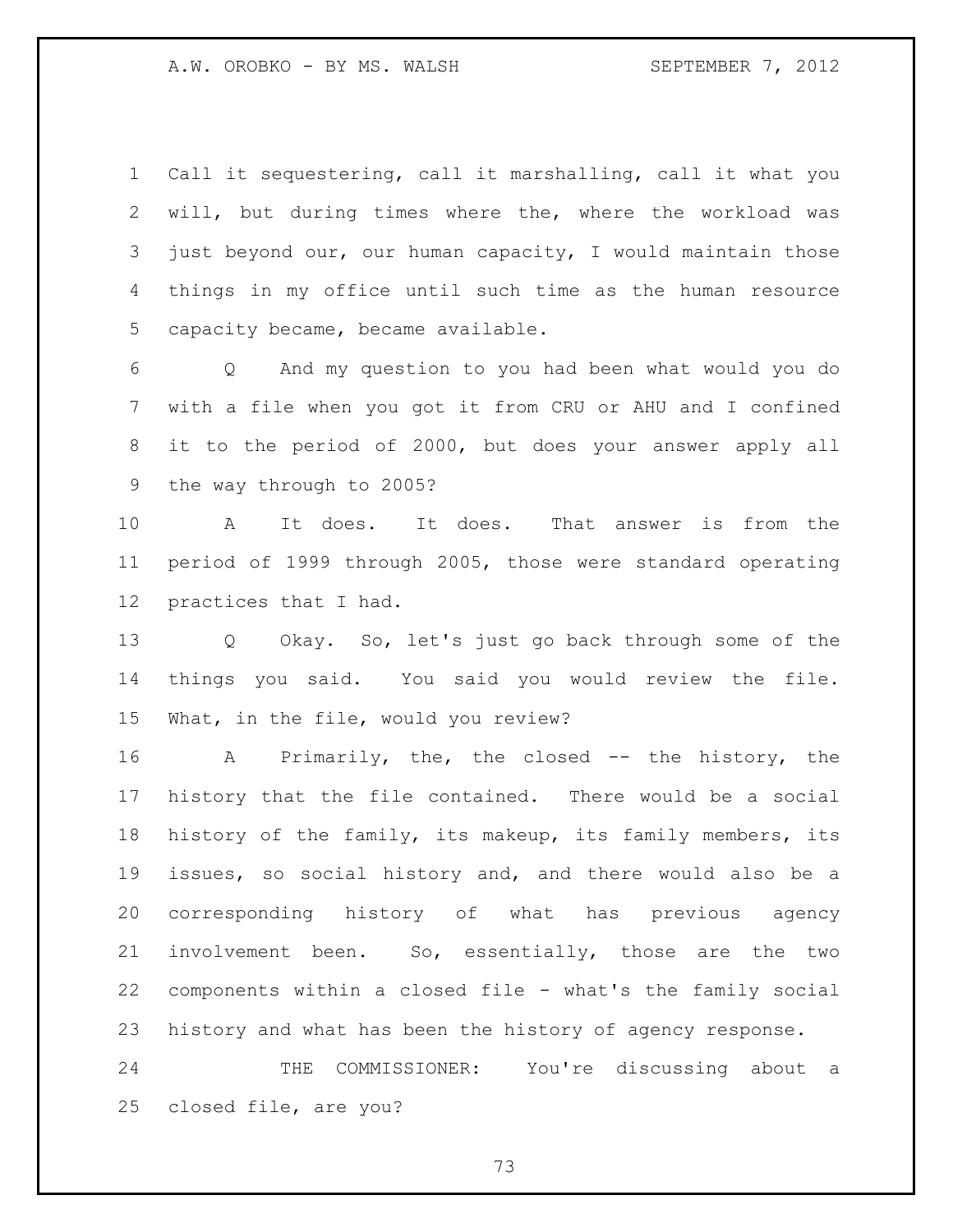THE WITNESS: Yes, that's correct, Commissioner. When -- things would only come to the intake department if there was no active social worker assigned to it, so those, those would have been closed matters and the file, the physical file would have been sitting down in our file room in the basement. So, now, of course, it's now become an active matter because it's been, you know, opened up and brought to my attention, but the closed file is what's critical for me to review. Again, family social history and the history of agency intervention.

 THE COMMISSIONER: But in every reference that came to you, was there always a closed file?

13 THE WITNESS: No, there were occasions where families were absolutely brand new to us.

15 THE COMMISSIONER: Yeah, well, that's --

16 THE WITNESS: It was, it was rare but there were situations when that occurred.

18 THE COMMISSIONER: I, I --

 THE WITNESS: Possibly a family had relocated from another jurisdiction, a young parent maybe had just reached the age of majority, but there were times when that did occur, yes.

 THE COMMISSIONER: Well, if, if that was rare, where did families experiencing a problem and needing the services of your department go initially? Would they come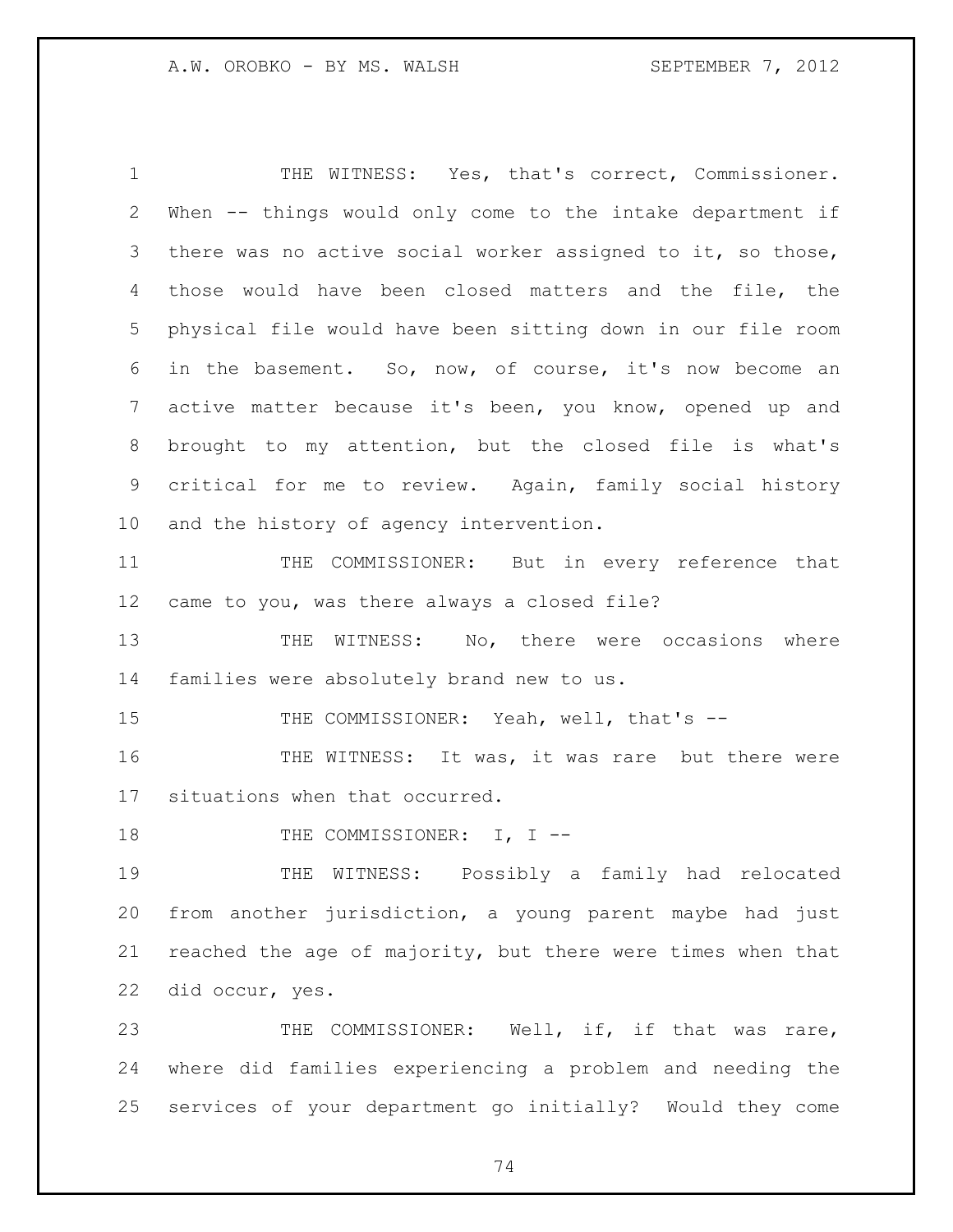to you?

 THE WITNESS: Yes, in those days, you, you needed to think of intake as the absolute entry point into the child welfare system. THE COMMISSIONER: Yes. THE WITNESS: For not only screening and triaging purposes, but assessment and a determination of some kind of service or response to the family. THE COMMISSIONER: But the way you found it, the majority of your work related to families who had already had a file that was closed. 12 THE WITNESS: That's correct, Commissioner. THE COMMISSIONER: But new families that appeared with a problem and needed the services and assistance of the department would be in the line, too. 17 THE WITNESS: They would be in the mix, Commissioner. 19 THE COMMISSIONER: Yeah. THE WITNESS: Correct. Numerically or statistically, they were few, but there were families that were totally brand new to us, yes. But generally, had relocated from another province, maybe moved from a rural community into the city.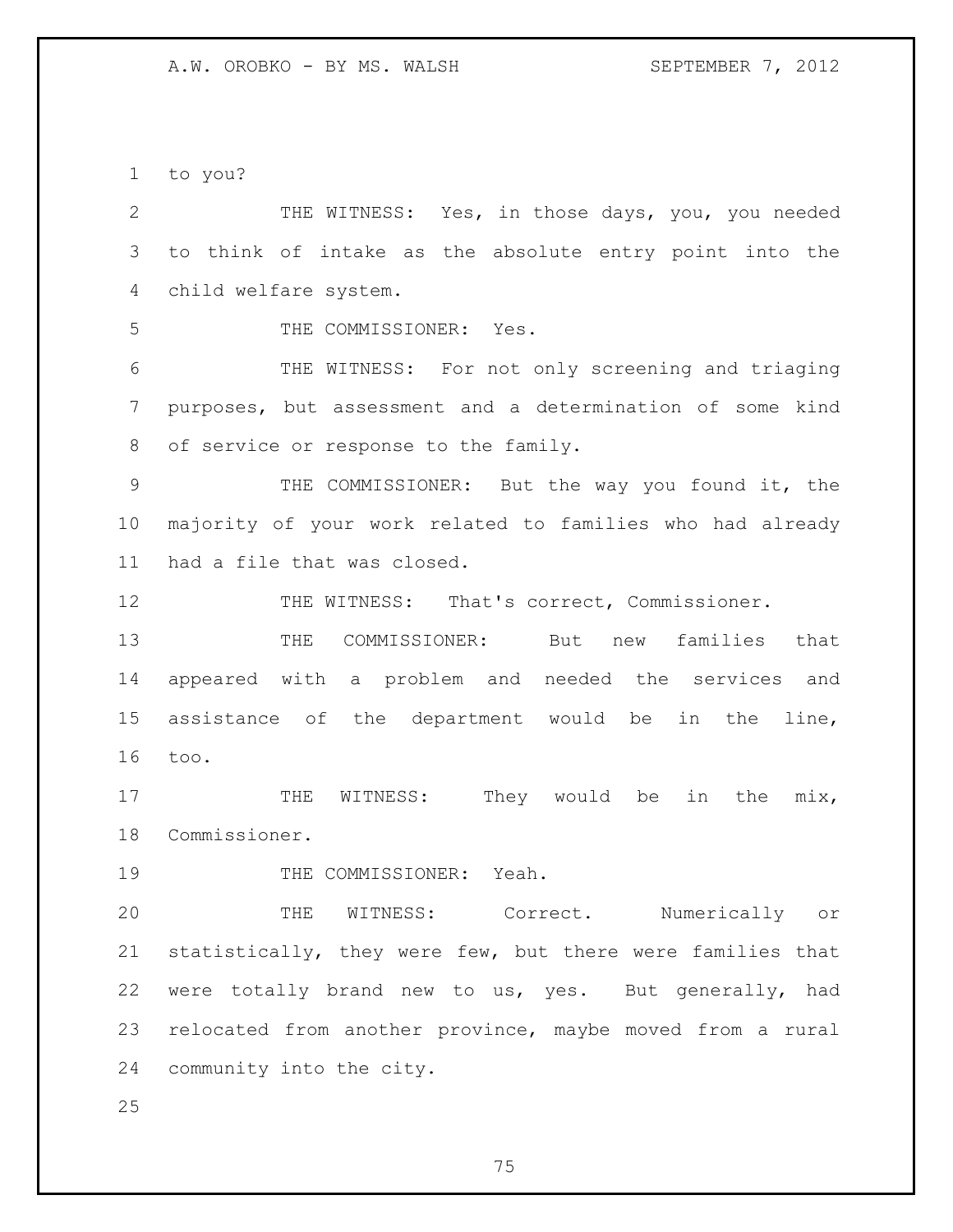BY MS. WALSH:

 Q And so, once the file came to your attention, it then -- if it had previously been closed, it would now be open. A That's correct. It would have been opened downstairs by the CRU supervisor. Q Okay. And you said that you would look at the history that's on the file, the social history and the history of involvement with the system? A That's correct. Q Why would you look at that? A The, the best predictive tool that was available to us then, and I believe still available to child welfare now (I've been away for several years, but even within the work I do now) the best predictive tool that we have for family's future behaviour is past behaviour. So, the information that's contained within a closed agency file is, is, is a valuable predictive tool to help us not only understand historically what were the family's concerns, strengths, deficits, you know, traumas, but again past human behaviour is the best predictor of future behaviour. So, first and foremost, there was a great value in it as a,

as a risk assessment tool.

 Secondly, files, I think, have a great value in that it gave the worker, whichever worker is in charge of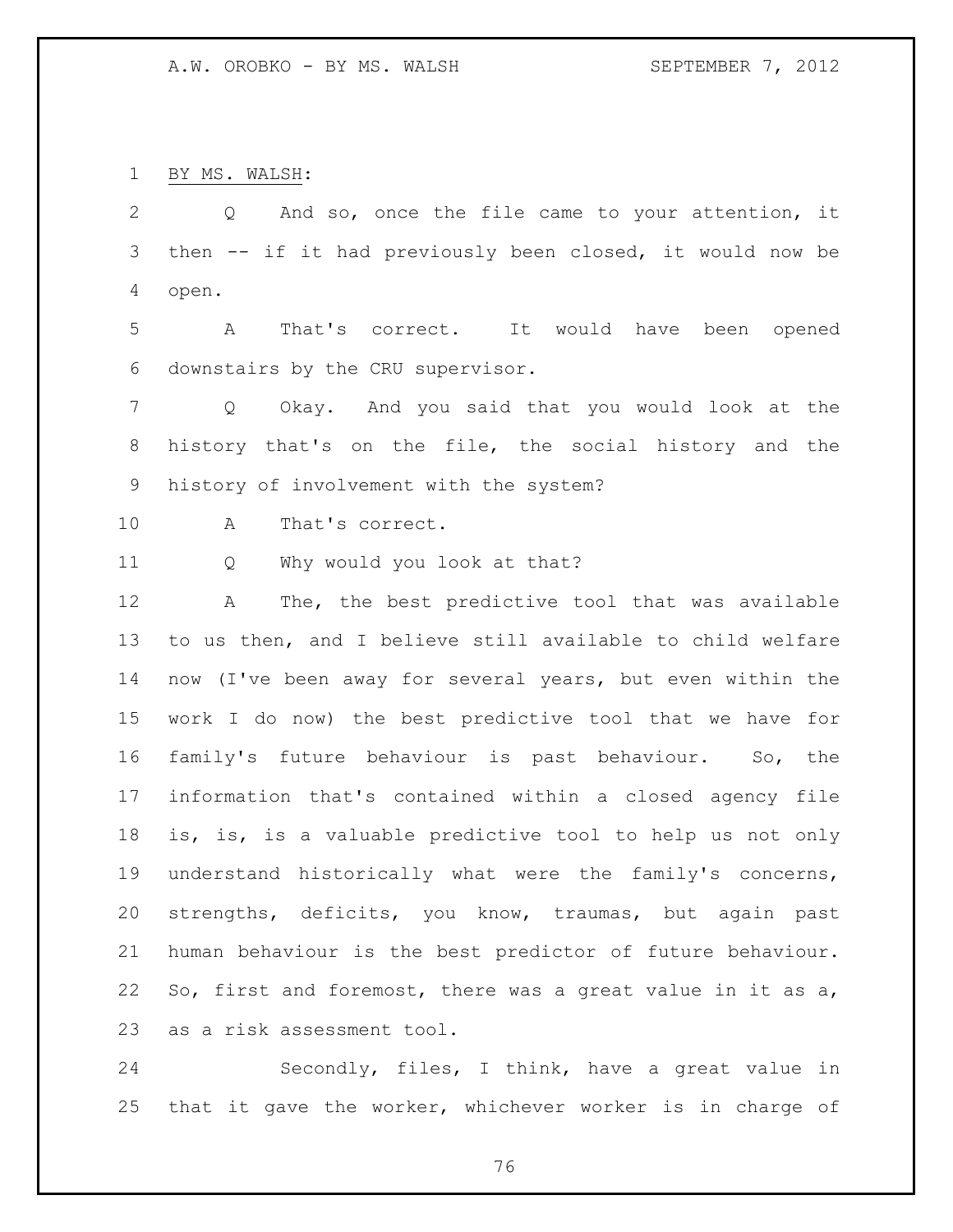that file, it gave them a sense as to maybe what strategies have worked previously with the family, what were areas of 3 strength for the family, what were areas that we now perhaps needed to cultivate. It could be a warehouse of information for identifying maybe family members or other supports or other collateral agencies that had previously served to support that family. So, the closed file was a very valuable tool to us.

 Q Okay. Would you read anything other than the histories that you have just described?

11 A When a file would come up to us and, again, after 17 years and after having read thousands of files, a file could be wafer thin, as one can imagine, or I could have a small child's wagon brought into my office carrying the family's history. In either case, we had to rely on the worker who last touched the file, and we had to rely on their file notation. So, the standard of the day and the standard that I suspect has continued is that when a worker was finished involvement with the family, there had to be sound, detailed and thorough scenario recording of what happened and what was the family's history. None of us had the ability or the time to take three hours out of my morning to go through three volumes of a family's history. So, the last recording was where we would invariably turn to and, and always hoping that there was a good closing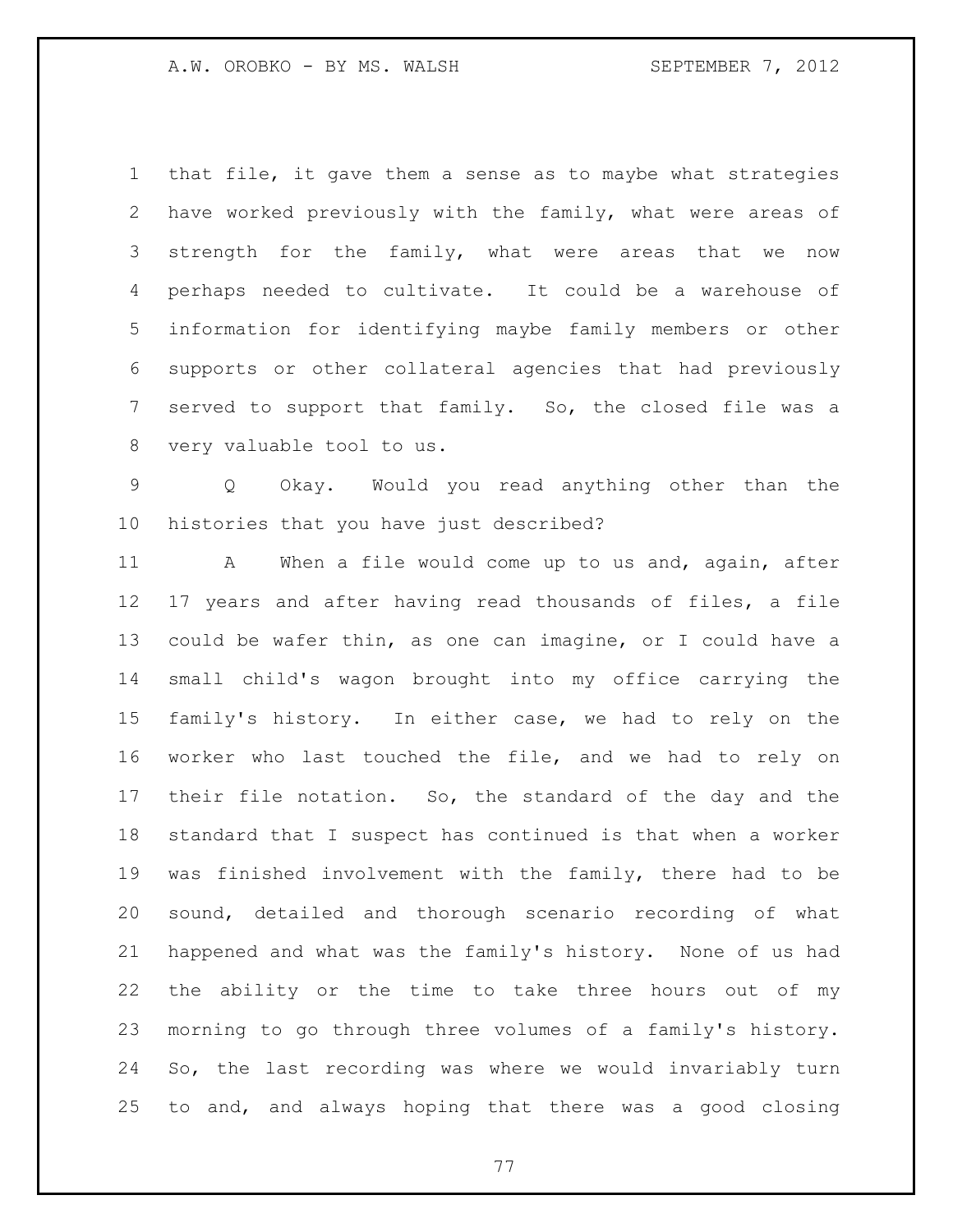A.W. OROBKO - BY MS. WALSH SEPTEMBER 7, 2012

 summary that the preceding worker had left for us, and that would be our starting point.

 Q Okay. So, you would look at the document that was called the closing summary, right?

A That's correct.

 Q And that document included a section relating to history.

A Yes.

 Q Okay. Would you look at the CFSIS file for the people involved in the referral?

 A My, my time in child welfare ended before the intake module. I was transitioning out of child welfare and the intake module was transitioning in. So, that particular tool was never available to me.

 CFSIS, again, those -- CFSIS was a work in progress. There was, there was technological enhancements that were continually being made. There was applications and formats and all kinds of enhancements. So, you know, you know what, while I used it as a, as a -- I would use it as an auxiliary tool, but my first point of reference was always the closed file. And maybe I'm a product of my generation or maybe I didn't have the greatest confidence in CFSIS, I had a greater confidence that the paper file would be, would be valid and accurate and would be there. Q Okay. And how long would you spend reviewing the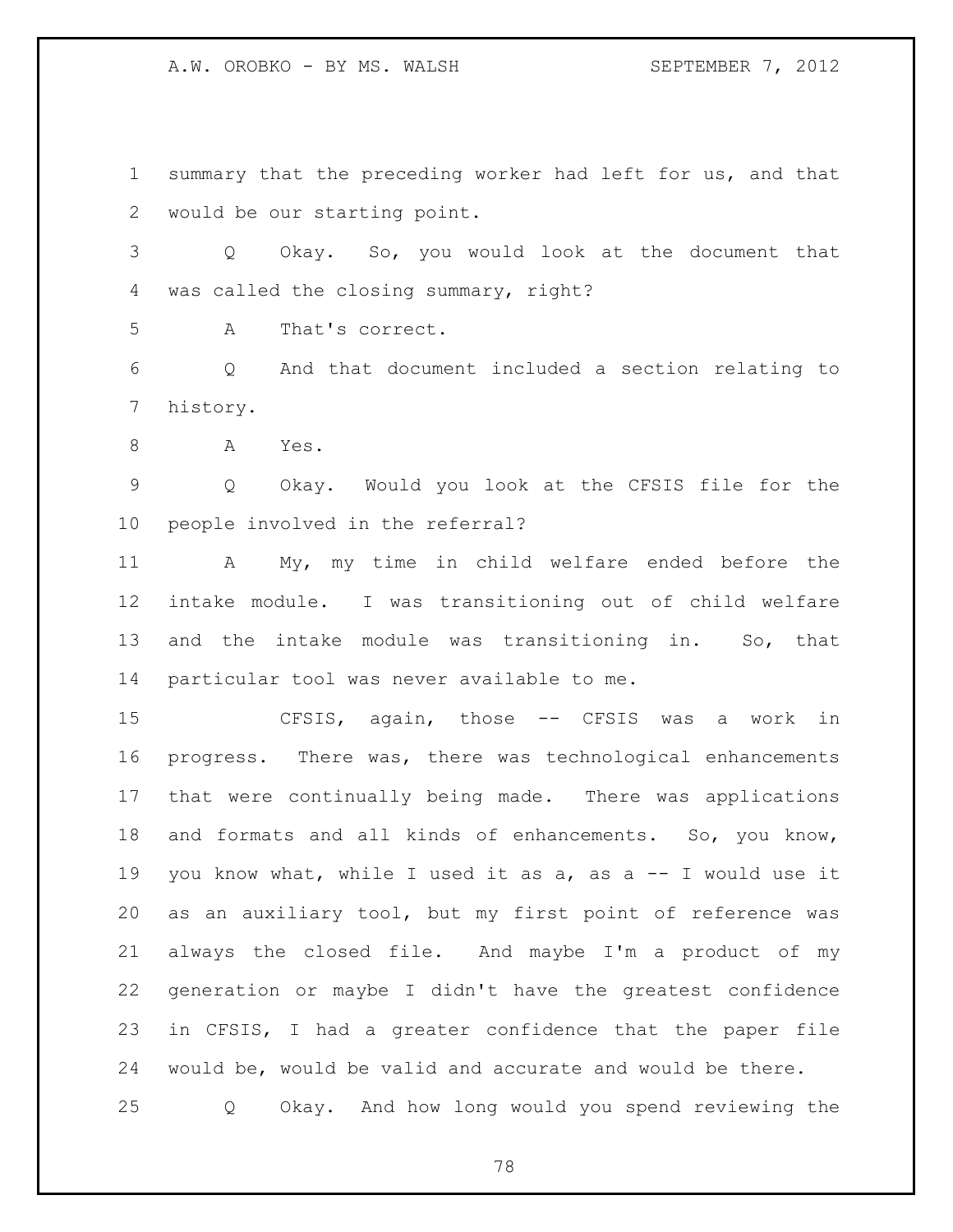file before you would transfer it to someone else, assuming you weren't doing the work yourself?

 A You know, just whatever time it took. Again, a well-done, a well-done closing summary could probably have read within ten/fifteen minutes, even sooner than that.

 Q Okay. And so then what were your options for dealing with the file, once you had reviewed it?

 A Okay. So, as mentioned, I had the option of immediately or soon after walking it out to one of my staff and assigning it to them and charging them with the, with the, you know, continued assessment. I had the option of maintaining the file in my own charge and dealing with the matter, again, trying to spell relief to my staff and not having to, to burden them with it. And my third option, 15 there were times during our, our tenure there where I simply held the file, and I held it until capacity developed or somebody to be able to deal with it.

 Q And how often did that happen, that last option? A During my time, 1999 through -- and this is the period I am referring to, 1999 through 2005 I have distinct memory of three separate occasions where I was using the sequestering approach, where within my office I was physically holding and maintaining files that required attention and required some form of assessment, but I made the professional decision that, that, that there was no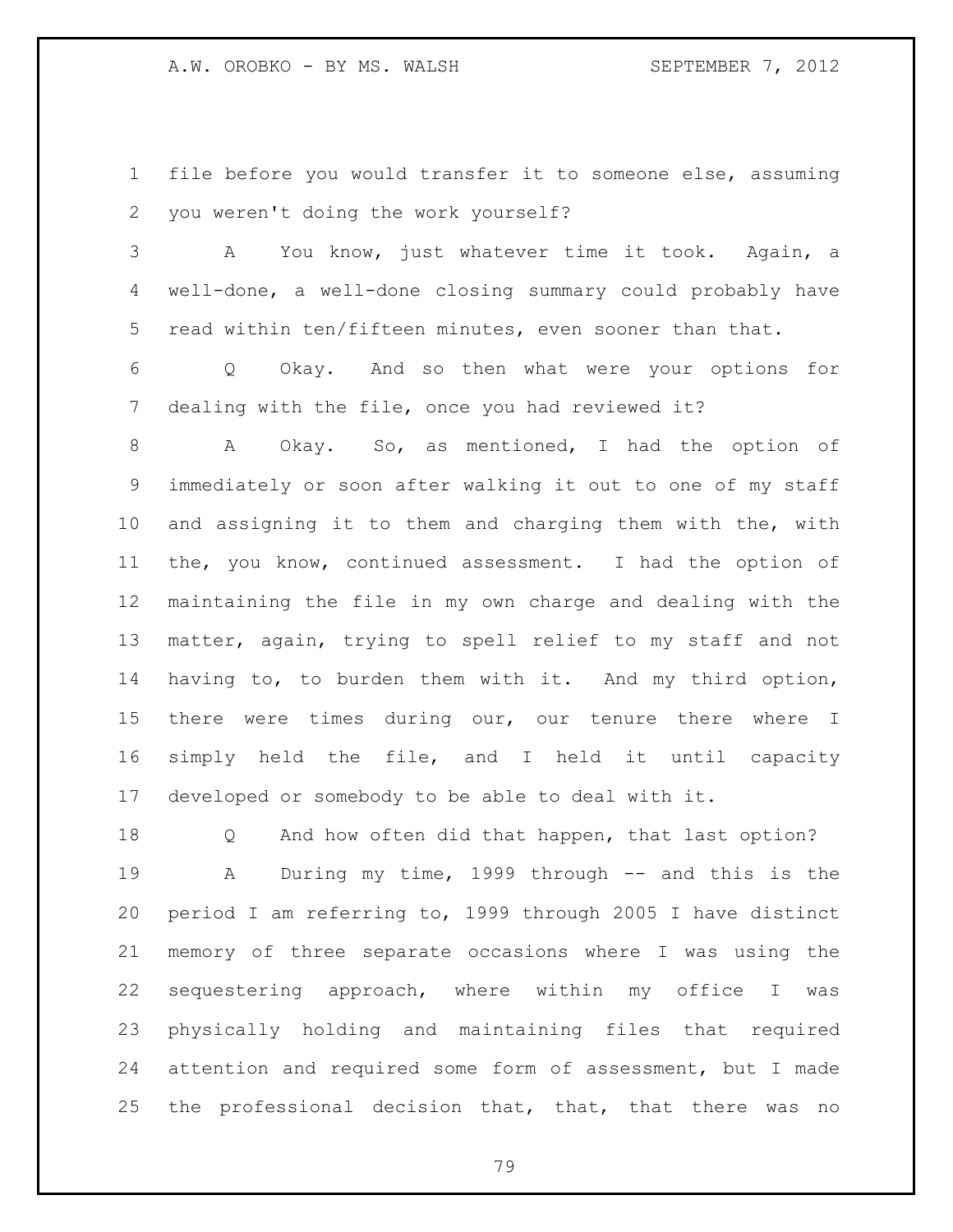A.W. OROBKO - BY MS. WALSH SEPTEMBER 7, 2012

 unacceptable level of risk being posed at that point, and I maintained the files there until some capacity developed for me to move it on.

 Q And did you use that practice with respect to Phoenix Sinclair and her family?

 A No. In the, in the two dealings that my intake unit had with the, with the family, with the Kematch/Sinclair family, both times the matters were, were -- it was seamless. It came up to me. It was reviewed, and immediately assigned out to, to either one -- well, in this case, Ms. Saunderson, subsequently Ms. Forrest.

12 THE COMMISSIONER: I wonder if this is an appropriate time to break for lunch. I'd like to carry on, but we do have a tentative time table. Yes?

 MS. WALSH: I think two more questions and I think it would be an excellent time to break.

17 THE COMMISSIONER: All right. Well, just -- I was putting my mind on when Phoenix' name came up, that it was -- we were going in a new area and it was time to break. Just review that last question. What, what --

 MS. WALSH: The witness had said that -- when I asked him what his options were once he received a file ...

23 THE COMMISSIONER: Yes.

MS. WALSH: And his third option was to --

25 THE COMMISSIONER: To hold, yes.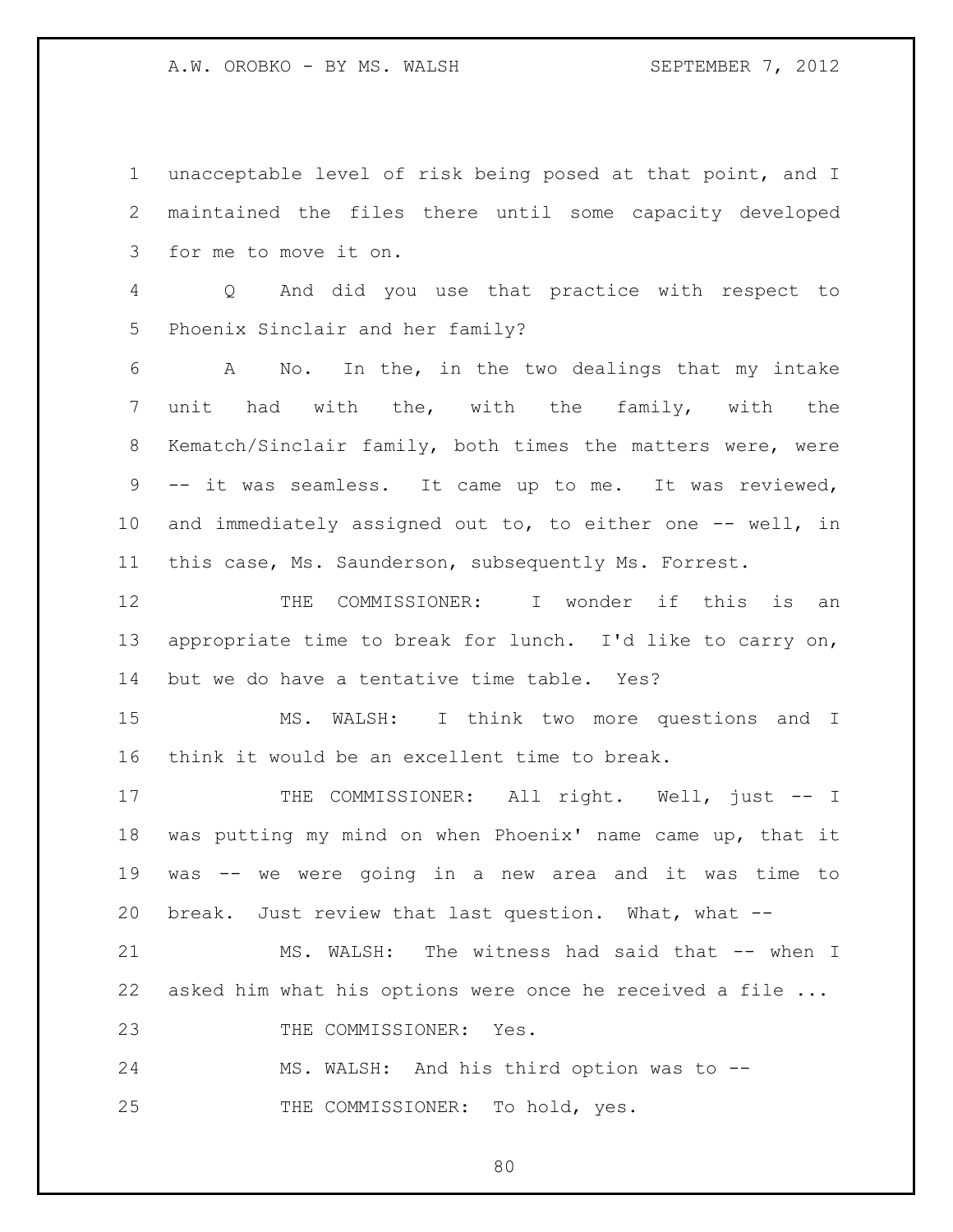MS. WALSH: -- he said, sequester or hold a file. 2 THE COMMISSIONER: Yes. MS. WALSH: And he said he did that on three occasions in the period '99 to 2005. THE COMMISSIONER: Yes. MS. WALSH: And I asked whether anyone of those three occasions related to services delivered to Phoenix and her family, and he said, No. THE COMMISSIONER: Okay. Carry on. BY MS. WALSH: Q And just on that, Mr. Orobko, you have identified that, in fact, your unit -- Phoenix' family and Phoenix came to your unit's attention on two occasions, right? A Two occasions, certainly. Probably a third, as well, but on the third occasion, that was actually -- I just realized that the matter had sort of been inadvertently sent to my attention and it belonged to another intake unit, and I redirected it. But two substantive involvments, yes. Q And so, for today's purposes, we are only going to deal with the involvement that took place in 2000. A That's correct.

Q And you've been kind enough to make yourself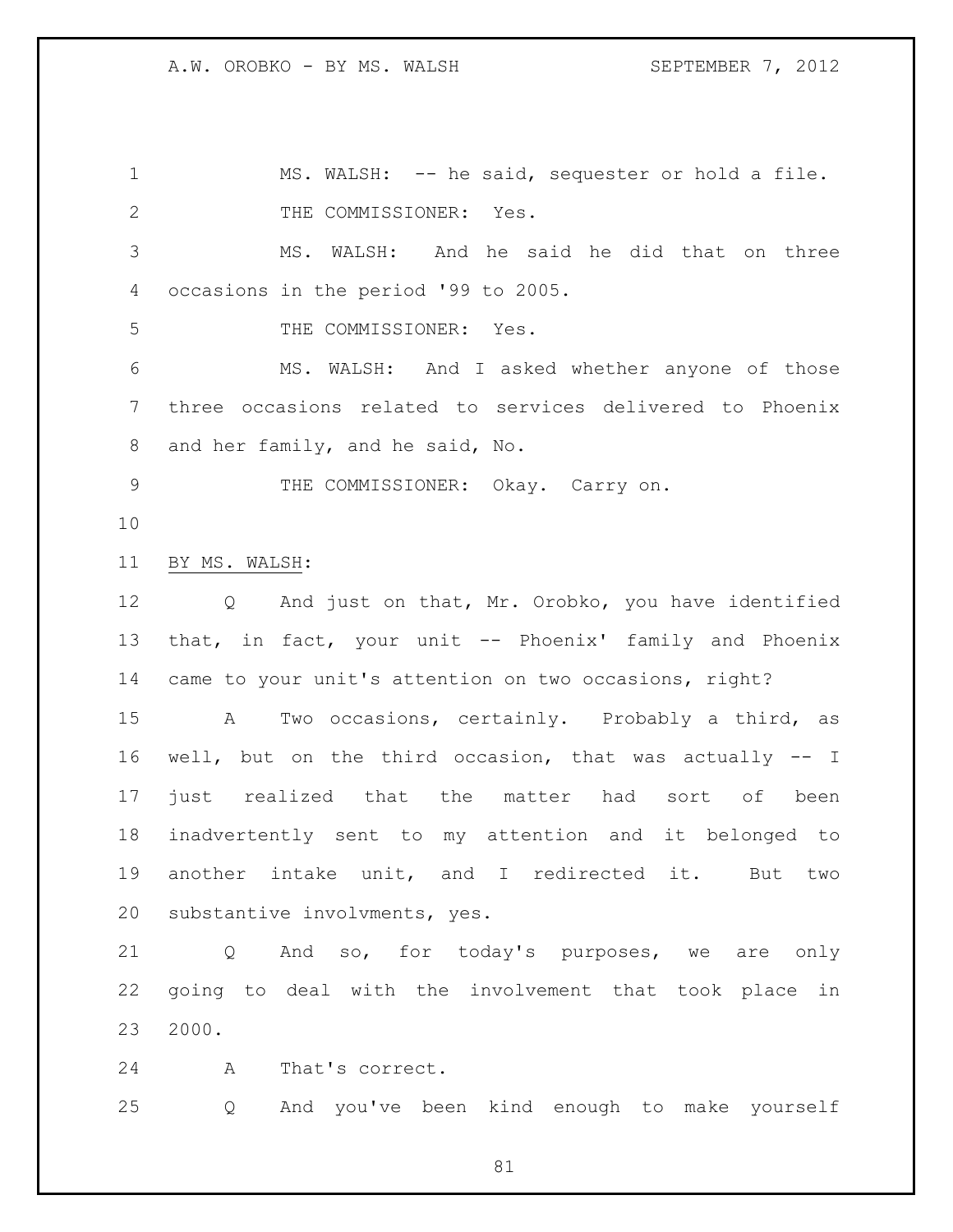A.W. OROBKO - BY MS. WALSH SEPTEMBER 7, 2012

 available later this month to come back, when we talk about the intervention in 2003. A Absolutely. Thank you. THE COMMISSIONER: So, that's when the two interventions were, 2000 and 2003. THE WITNESS: That's correct, Mr. Commissioner. BY MS. WALSH: Q How did you decide which social worker you would  $-$ 11 THE COMMISSIONER: Well, are we going to break, or ... 13 MS. WALSH: Well, you know what -- sure, we can break. I said two, but I think there could be three. 15 THE COMMISSIONER: If you are going to be through in the next five minutes, go ahead. MS. WALSH: Okay. Thank you. How would you -- 18 THE COMMISSIONER: That is through before lunch. You won't be through all your exam, will you? MS. WALSH: No. 21 THE COMMISSIONER: No. Carry on. MS. WALSH: We have lots to go. 23 THE COMMISSIONER: Carry on. MS. WALSH: Okay.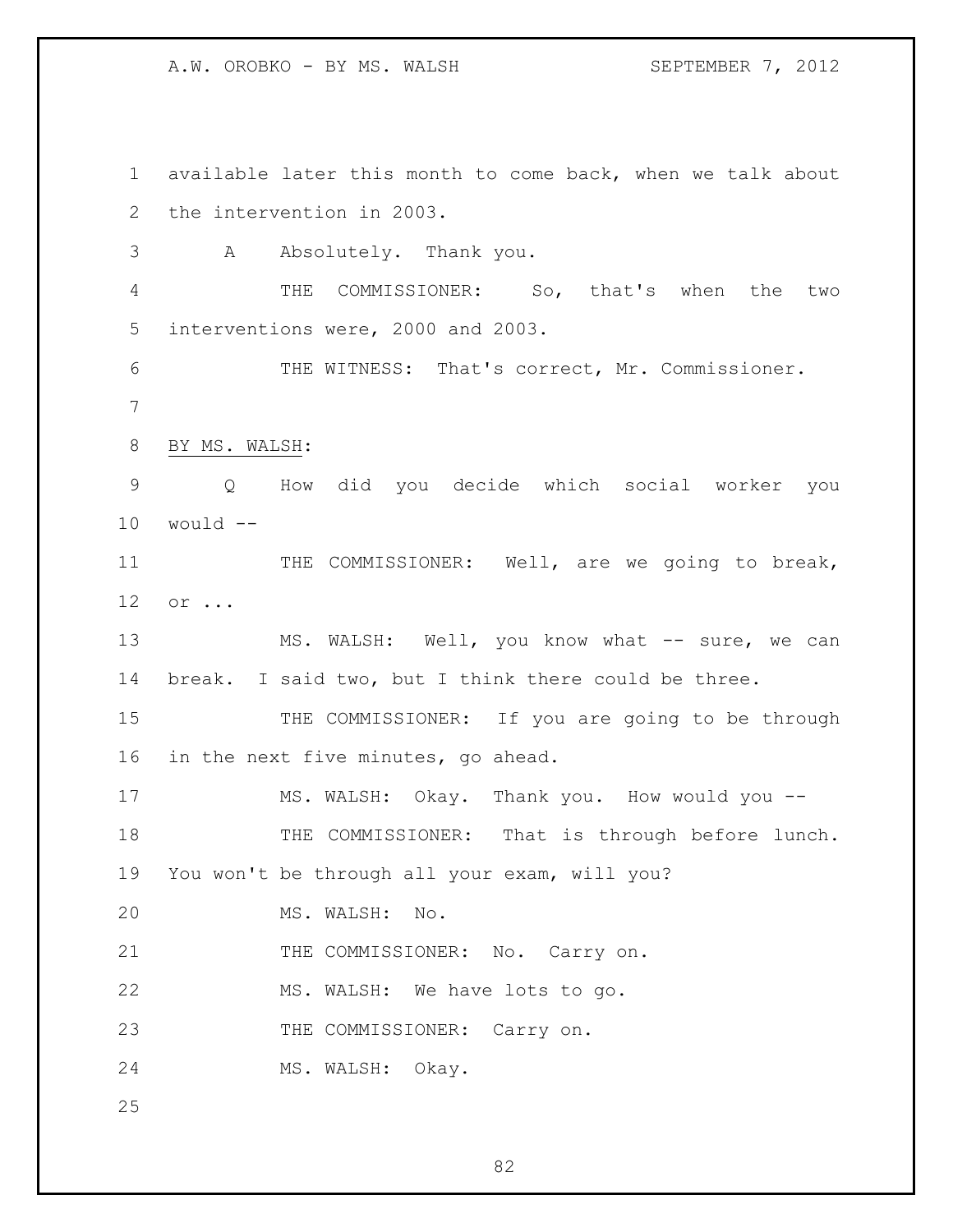BY MS. WALSH:

 Q How would you determine which social worker you assigned the file to?

 A Well, it wasn't like dealing black jack, that's to be sure. I think a few things factored in. First of all, I would look at the case and anticipate what's the nature of our involvement, what is the frequency or intensity of, of our involvement going to be? I would then determine, okay, within my unit, which workers, what is their current capacity. So, whose caseload is sitting at what -- you know, who, who's got case, case demands, you know coming up? So, I would look at a worker's existing caseload. I would look at other things, like, did a worker have a vacation period coming up? Was there training scheduled for them, and that might not have been a good choice to assign someone a case if they were one day away. So, essentially, it was -- those were the things that were my main considerations. Underlying all that was just a 19 sense of fairness, that, you know, what we -- everyone carried their weight within that team. Everybody was, was very happy and agreeable to be a contributing member and understood, you know, when it was their turn, it was their turn.

 Q Okay. One more question and then we will break. In the period 2000 to 2005, were there any circumstances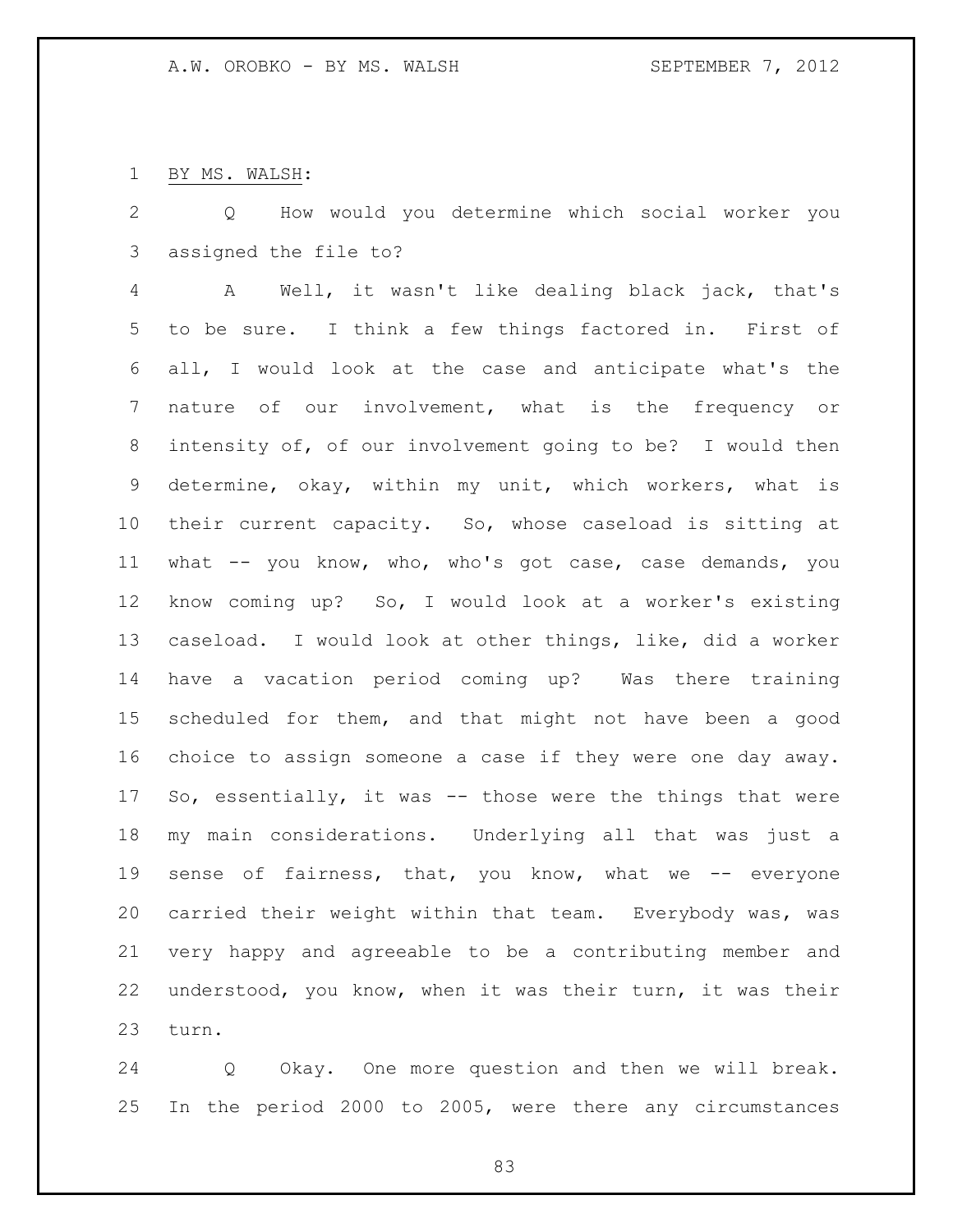where you, as an intake supervisor, would refuse to accept a referral from either the AHU or CRU?

 A There were, there were occasions in that timeframe when matters would come to my attention, I would review it and I would walk myself back downstairs and sit down with the CRU supervisor and have a frank discussion 7 about the appropriateness of the assignment to us. Yes, that, that, that happened. I'm not going to say it happened frequently, but it did happen on occasion, yes. The remedy for that, the --

Q What would be the reason for doing that?

 A Oh, I think the reasons are probably -- would be that I may have felt that with a little bit further intervention downstairs, that the matter could have been disposed there. I may have walked the matter down because I simply thought that the, the presenting information was just not, not detailed enough or that maybe there were some blocks of information that had not been obtained and I would have, I would have expected that to have been obtained at that level. Generally, those are the two reasons why I would go back downstairs and say, Let's have a discussion about this. To say outright refusal, I would never -- I never walked down with that intention. I would walk down with the intention of having a discussion with the supervisor, saying, you know, these are my concerns.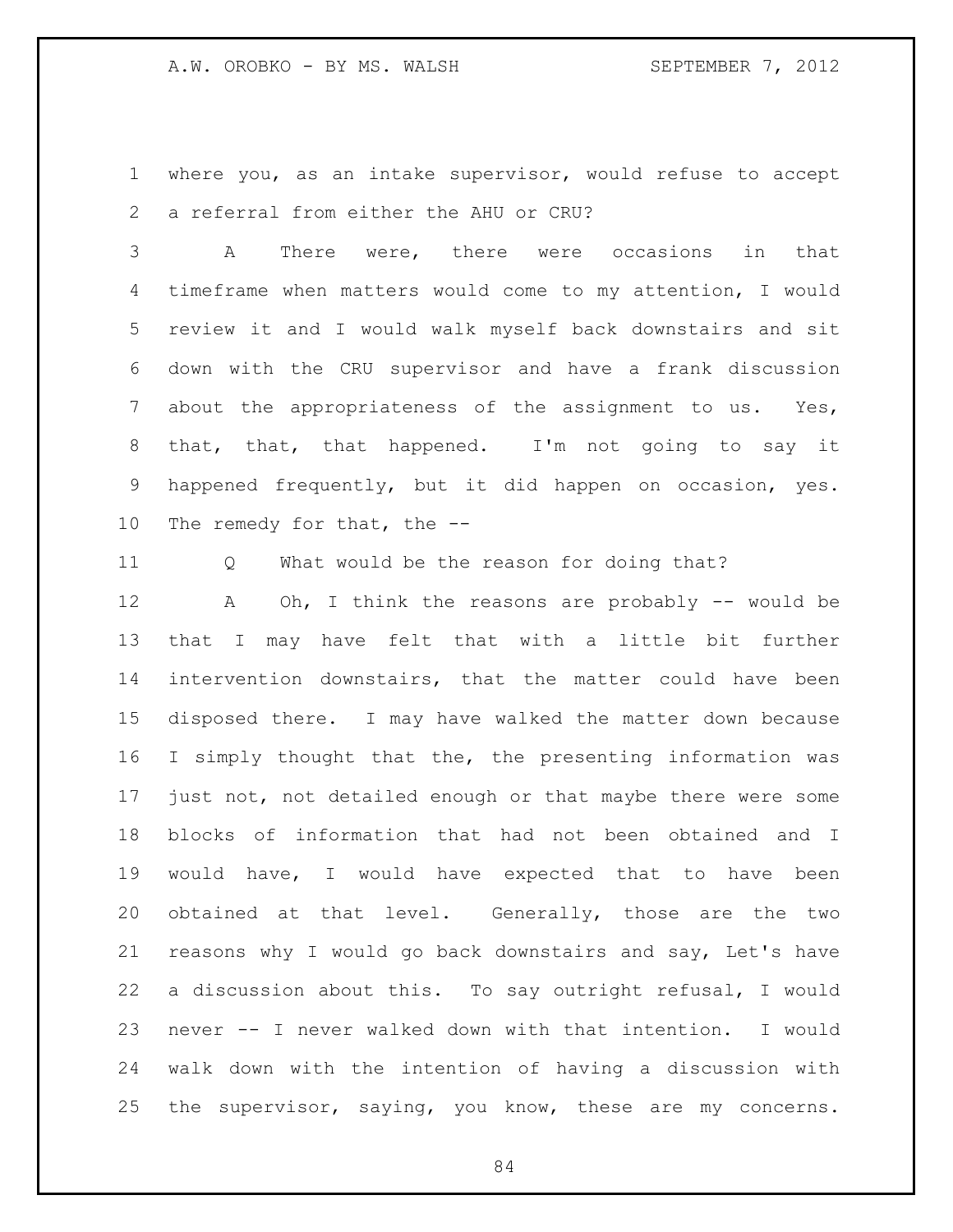What do you think? And then we would come to usually an agreeable solution, which would be either the CRU supervisor saying, Okay, Andy, I get it. Let me take it back and we will work on it a little bit more. Or an agreement having been made that, you know, what, that's fine. I'll take this one. We'll work it through upstairs, but you know, this has been a teaching moment for both of use and let's build that into a future practice.

Q Can you give us a concrete example?

 A Well, you know, perhaps we would receive an intake from downstairs that said, Mrs. Smith called, not happy with her teenage daughter, smoking drugs and not going to school. And then that would come up to me. I would look at it, and I'd say, you know -- I'd go back downstairs to the CRU supervisor and say, You know what, could you maybe just call Mrs. Smith back. Make her aware of some things that are available to her in her community. For example, reaching out to the school social worker or the school guidance counsellor or were there any other maybe internal family resources that could step in. So, that would be an example, I think, where I would just think, maybe there's just a couple of steps here you might be able to do. You know, again, I'm aware that they're busy down there, as well. But, you know, maybe that would be sufficient and the matter could be suppressed down here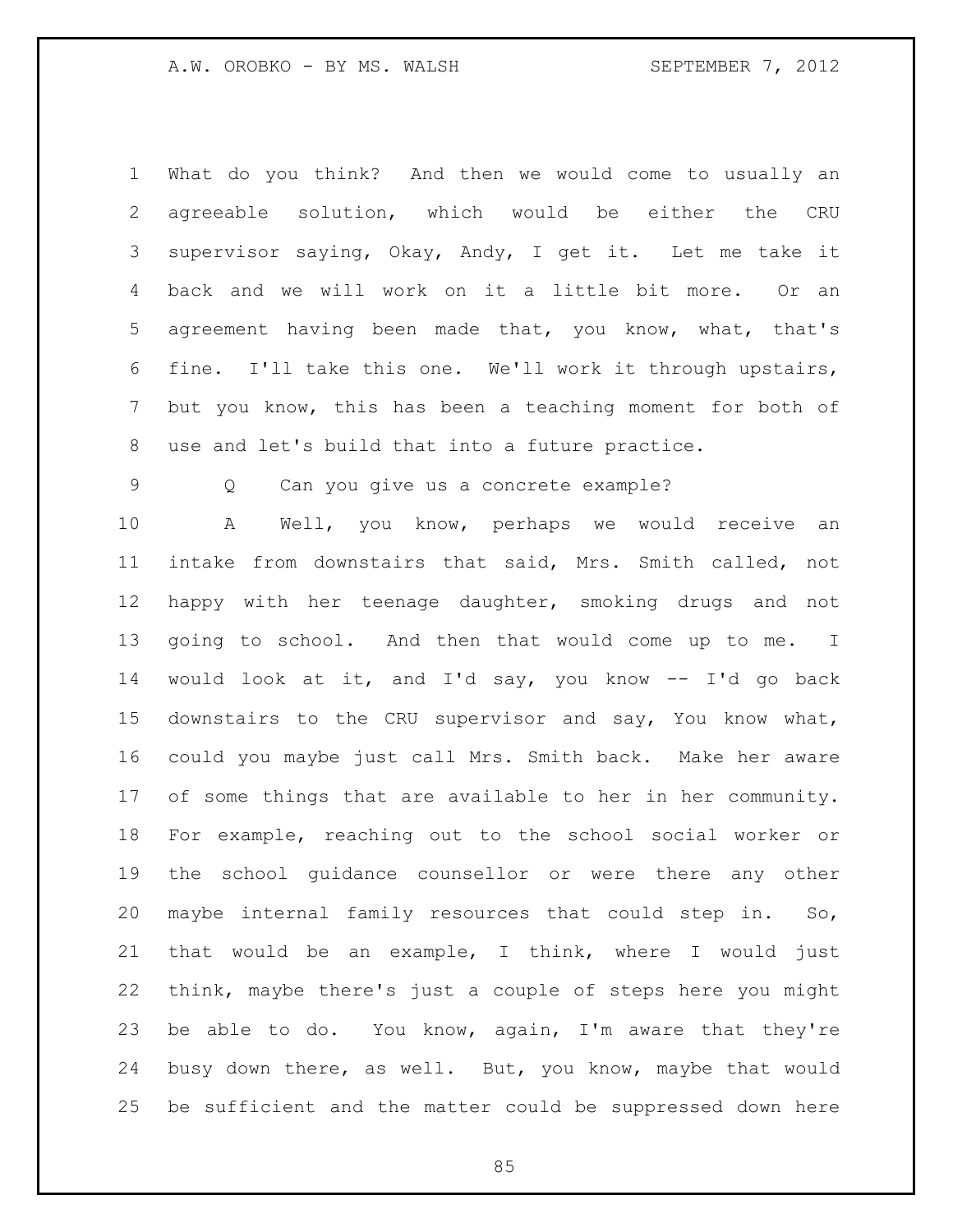and it doesn't need to come upstairs.

| $\overline{2}$ | Would the level of risk be something that you<br>Q          |
|----------------|-------------------------------------------------------------|
| 3              | would take into account in terms of whether or not you      |
| 4              | walked a file back downstairs?                              |
| 5              | No, I couldn't think of any situation where an<br>A         |
| 6              | issue of risk would have been my, my sole precipitating     |
| $\overline{7}$ | reason, no. No. Generally, essentially, was just blocks     |
| 8              | of information that were perhaps not gathered initially, or |
| 9              | -- to the contrary, actually, maybe where this is --        |
| 10             | there's a very marginal risk here, if at all. A little bit  |
| 11             | of intervention down here and the matter can be kept.       |
| 12             | And then --<br>Q                                            |
| 13             | As a point of contention and risk being the<br>A            |
| 14             | reason I'd walk it back downstairs - no. No.                |
| 15             | If the matter were other than marginal risk?<br>Q           |
| 16             | Then the matter would stay with me.<br>A                    |
| 17             | And if you and the CRU supervisor couldn't reach<br>Q       |
| 18             | an agreement, did that ever happen?                         |
| 19             | I'm going to say on a, on a case<br>A<br>by case,           |
| 20             | specific basis, resolution always happened. I, myself,      |
| 21             | can't recall of any situation where I would -- on a single  |
| 22             | shot case, go to somebody for arbitration. We found a way   |
| 23             | to deal with the issue in the short-term. Bigger issues,    |
| 24             | like I say, if there was a pattern that was developing or   |
| 25             | maybe us, on the second floor, were receiving certain       |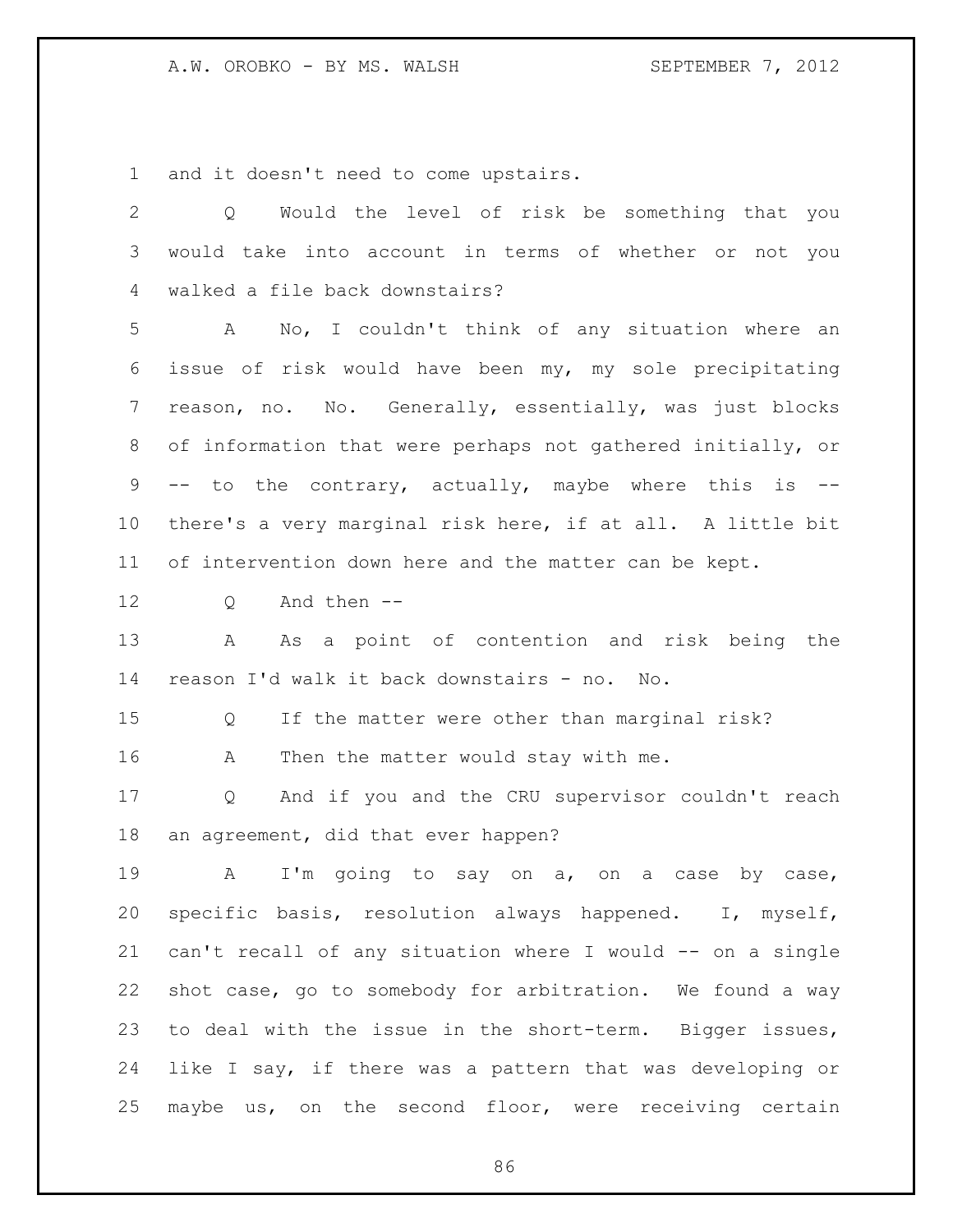intakes, like there was a pattern to them and maybe we sort of collectively thought that, you know, maybe downstairs could maybe take this in a different approach. Those larger matters, and certainly we would have, you know, gone to our assistant program manager. But I have no recollection of any case, any specific case where I asked for arbitration or mediation from our director, no. Q So, the assistant program manager was your supervisor. A That's correct. MS. WALSH: Okay. And we will get into that after the lunch break. Let's take our lunch break now, Mr. Commissioner? 14 THE COMMISSIONER: All right we will adjourn until 1:30. MS. WALSH: All right. Thank you. 18 (LUNCHEON RECESS) BY MS. WALSH: Q Mr. Orobko, I'm going to ask you just to speak a little more slowly. I have a sense you are a fast-talker, but if you wouldn't mind. I'm having trouble keeping up with you and I'm not even trying to make notes. A Understood. There's much to be said, but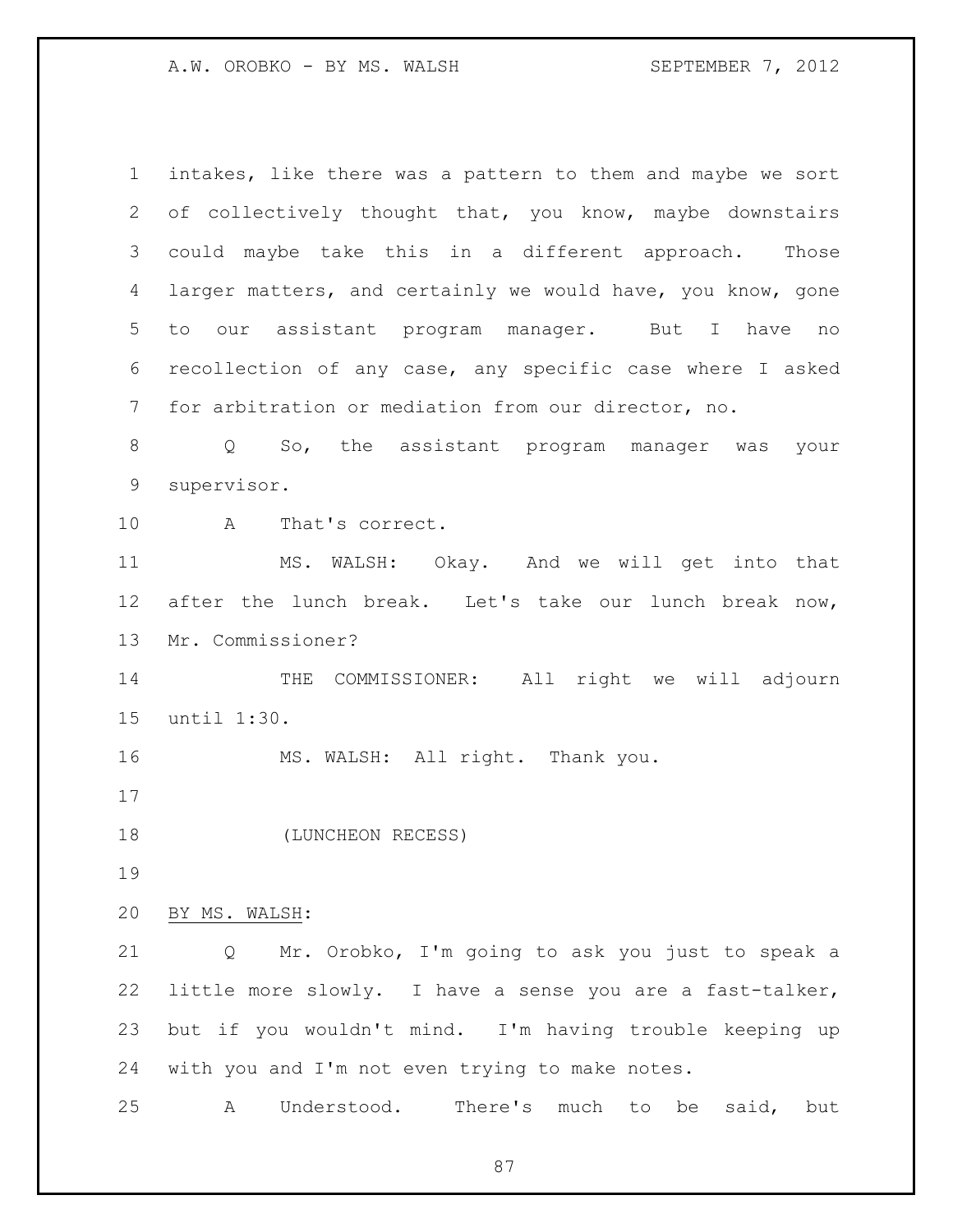understood.

 Q Okay. Thank you. And you will have your full opportunity to say everything you need to say, that we want to hear from you, but it will be more easily understood if you speak just a little slower. Thank you. I appreciate that.

 So, when you worked as a supervisor in North Winnipeg intake in 2000, how many workers did you supervise?

 A In 1999, when the intake function became centralized, I was initially assigned seven social workers and one administrative support staffer. That, that number remained intact until 2001 and the advent of the CRU units, and at that point, I lost one of those staff who became a fulltime CRU employee. So, that number of six social workers and one admin support, that remained static until, I believe, 2004 or possibly early 2005 and, at that point, I was assigned a seventh social worker and I maintained that complement of seven staff until my departure in 2005.

 Q All right. And do you recall what -- for the period 2000 to 2005, what would the average caseload be for the workers that you supervised?

 A At any given time, any of my intake staff would have anywhere between 20 and 40 active assessments that they were charged with. To give you, give you some other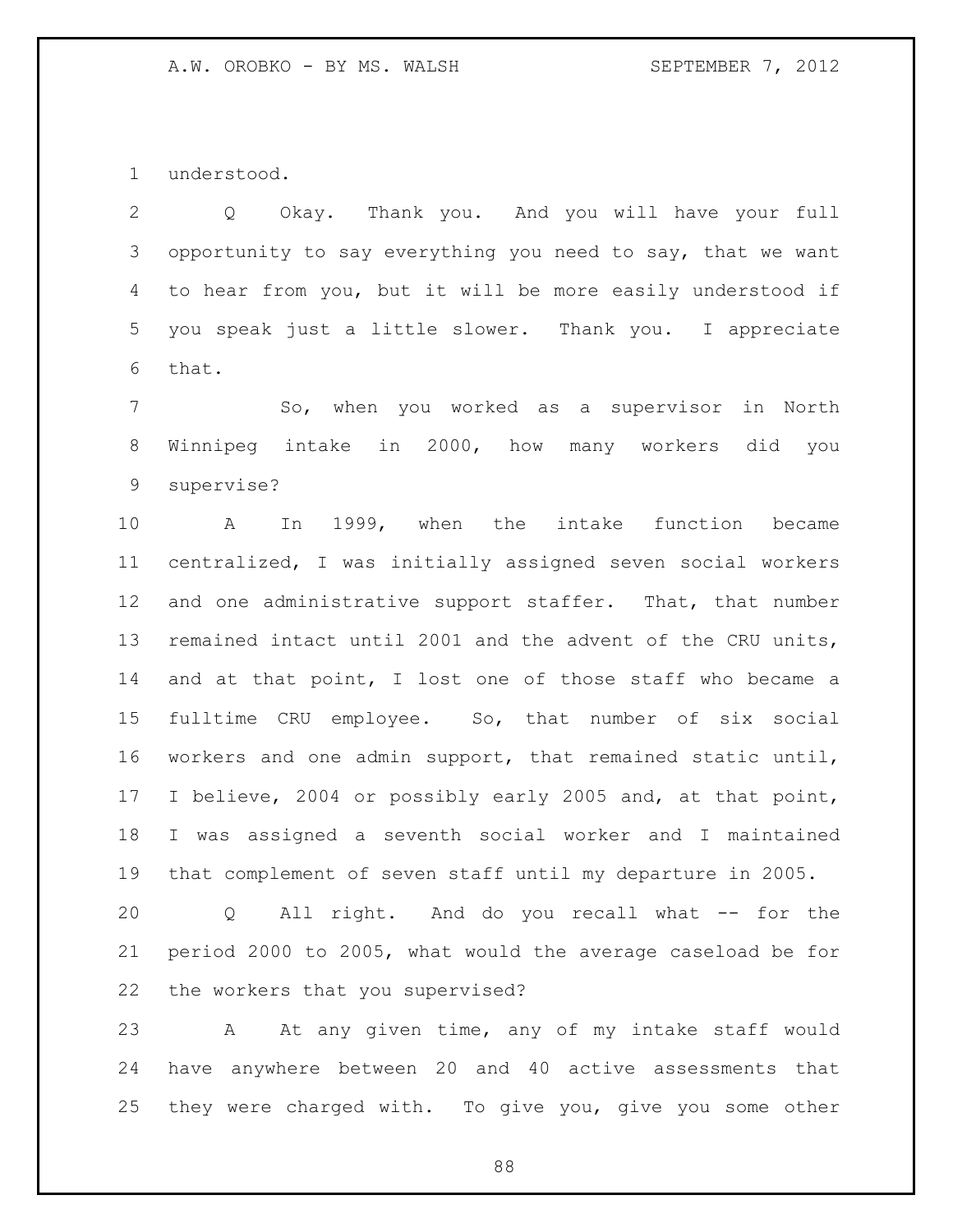breakdowns on that number, on a weekly basis, staff were getting anywhere between five to eight brand new intake assignments every week. So, the case count for the unit, at any one time, could be, could be 200 active cases. I believe in the year 2003 my unit responded and supported over a thousand families in North Winnipeg, in the calendar year 2003. And those numbers are, are staggering.

 Q And do you make a distinction - I asked the question in terms of cases - do you make a distinction between the concept of caseload and workload?

11 A Absolutely.

12 0 What is that distinction?

13 A Absolutely. I'll start it this way. In, in 1999 the Child Welfare League of America, since 1920, which has been long recognized as the, as the experts in excellence in child welfare service and they have all sorts of 17 research and all sort of -- you know, the pursuit and development of excellence in child welfare. And in 1999 they released a -- what I came to view as a landmark document where they recommended that the optimal number of cases for an intake worker to be dealing with was 12. Now, that number 12 was, was to be assigned over a 30 day period, meaning, essentially, you know four weeks of five working days. And the Child Welfare League of America stated that this -- and this was not 12 cases at any one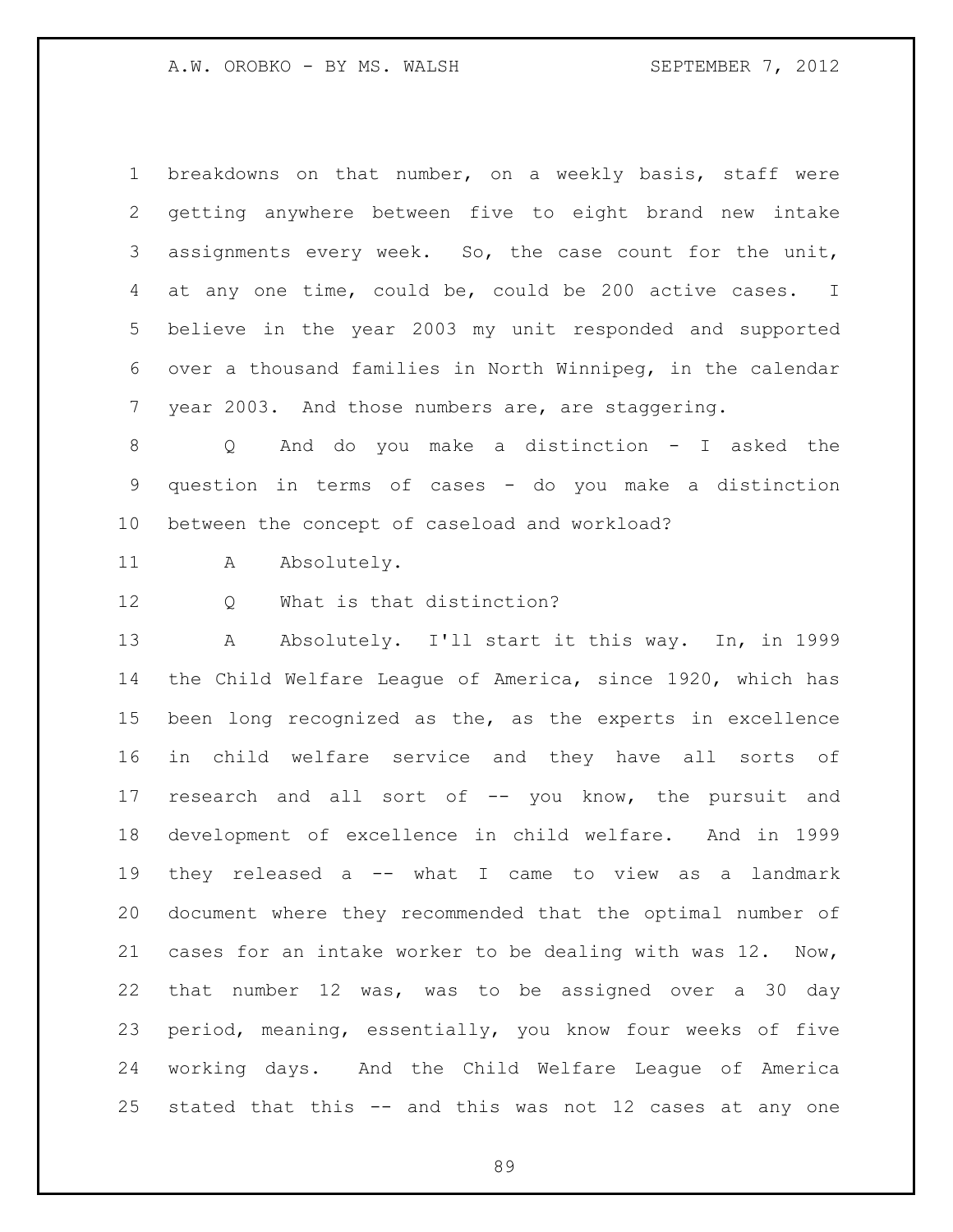time. And the intake worker should have a 30 day period to complete 12 assignments and intakes, like 12 cases properly, to do proper assessments and proper dispositions. 4 And we were routinely at double or triple that amount. So, I think that's maybe my starting point when it came to workload assignment. 7 The issue of -- so, that is just numbers. There's you -- there's the first part of that question, caseload. So, caseload if we just simply define as the number of cases at any one time.

 Workload specifically refers to the tasks, the resources, the time necessary to complete the functions or the requirements of any one particular case.

 THE COMMISSIONER: What did you say, the time it takes?

16 THE WITNESS: The, the time --

17 THE COMMISSIONER: This was workload.

18 THE WITNESS: This is workload.

THE COMMISSIONER: How do you define that?

 THE WITNESS: I defined workload as the time, the functions and the resources needed to successfully bring a case to some form of disposition.

23 THE COMMISSIONER: To successfully bring the case to ...

THE WITNESS: To a successful disposition.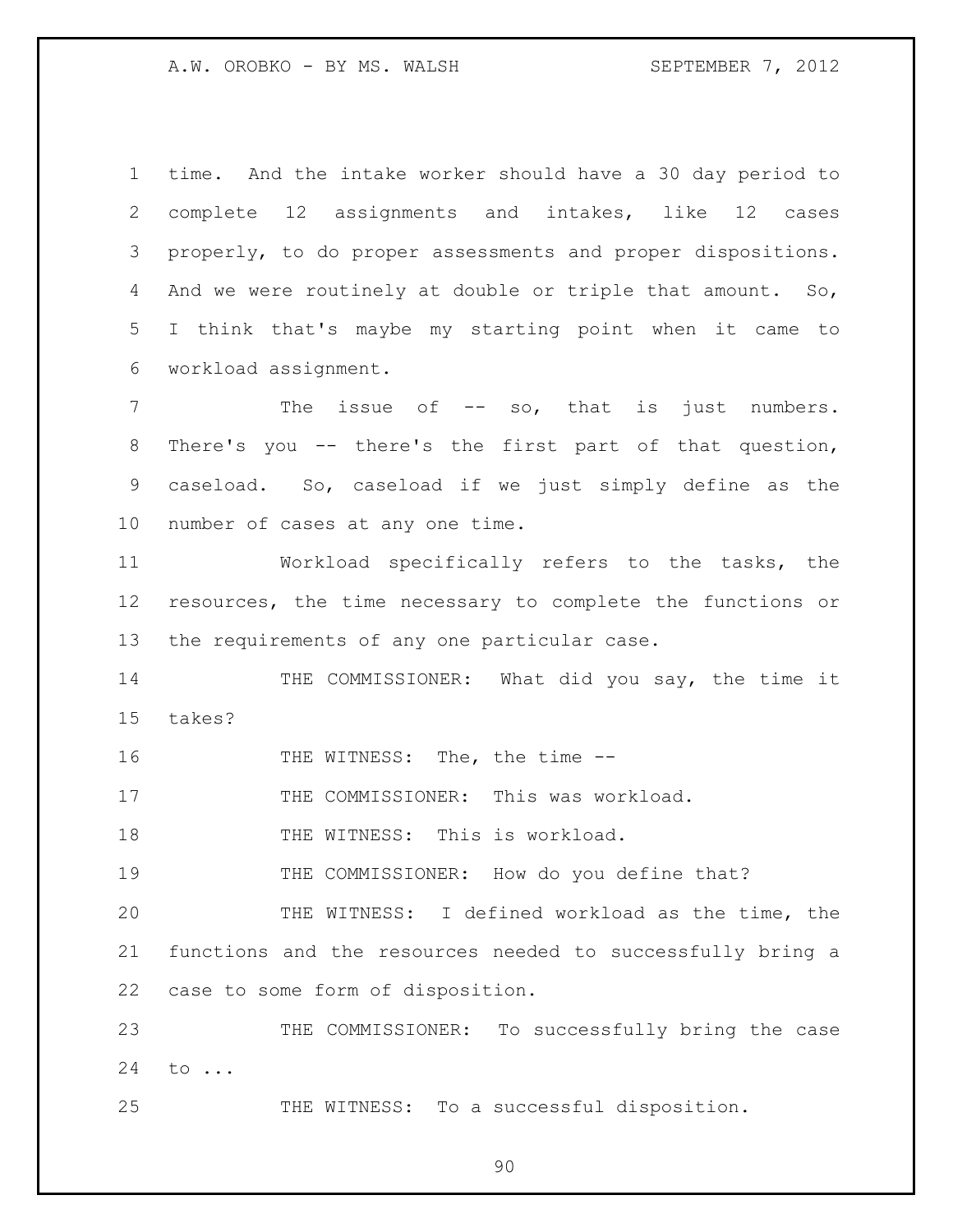So, if we understand caseload is exactly that. It's a number.

```
4 BY MS. WALSH:
```

```
5 Q Number of cases.
```
 A It's a number. And numbers are what numbers are. They can be very nebulous. I hate to say this to you. So, in terms of workload, then, that was the actual -- the time, the resources, the functions that we needed to do to, to deal with those cases.

 We provided intake service in North Winnipeg and, and I'm not -- I was born in North Winnipeg. I still live near North Winnipeg. It was, it was, it was never lost on me or any of my staff that we were providing intake service in what was arguably the most difficult community in Canada.

17 Provincial studies, federal studies have always came to the same conclusion. That community in North Winnipeg was, was afflicted with staggering rates of poverty. There was a time when there was a certain postal code area in North Winnipeg, I believe it was the R2W postal code, was the poorest community in Canada, poorer than any First Nation community, which have long held that, that distinction.

So, our community, and this is on -- this is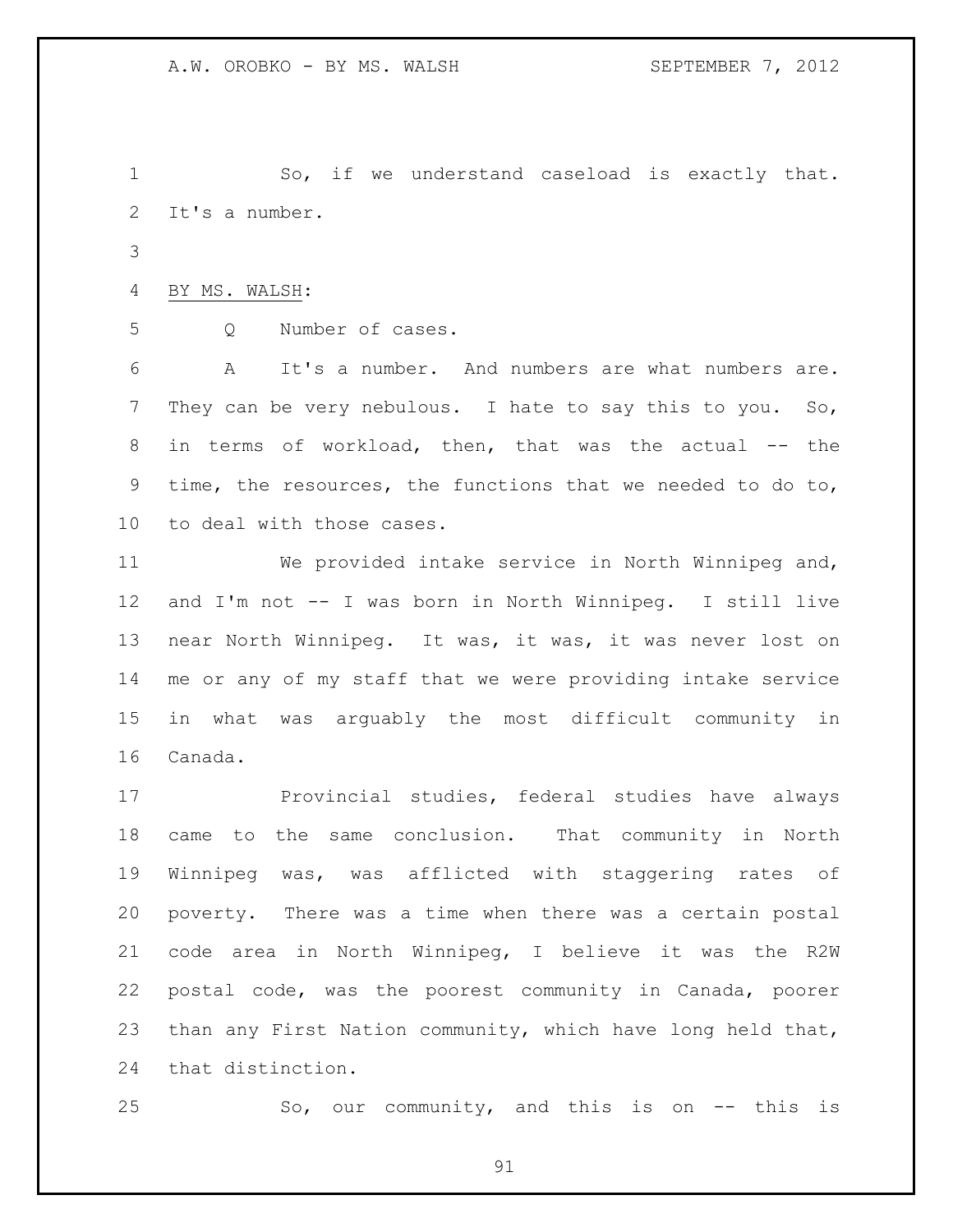workload, so if you can just indulge me, Ms. Walsh. So, the rates of poverty, the lack of economic opportunities, illiteracy, an over, an over-preponderance of single parent households, substandard, non-affordable housing, lack of accessibility to, to, acceptable medical care, the prevalence and the, the, the, octopus-like grasp that the gangs have in North Winnipeg, controlling the drug trade, the sex trade and the violence that went with it, that was our starting point. That was the community that we plied our trade within. So, there's our backdrop. That's our backdrop. And now let's talk about our families.

 The families in North Winnipeg and Ms. Saunderson was so eloquent this morning, the cases that came to our attention and the families that we were charged with, with trying to serve, came with an over-representation of, of, of, of family violence, of addiction issues, of compromised parent -- parental capacity, compromised parent motivation 18 and, and, and when we know -- we understand the community that these families are living in and all of those inter- generational factors that Ms. Saunderson talked about this morning, this was our work.

 Q So, how does that affect or relate to workload? A So, we are talking about -- the families that we were charged with, with assessing and serving and supporting these families were presenting with, with the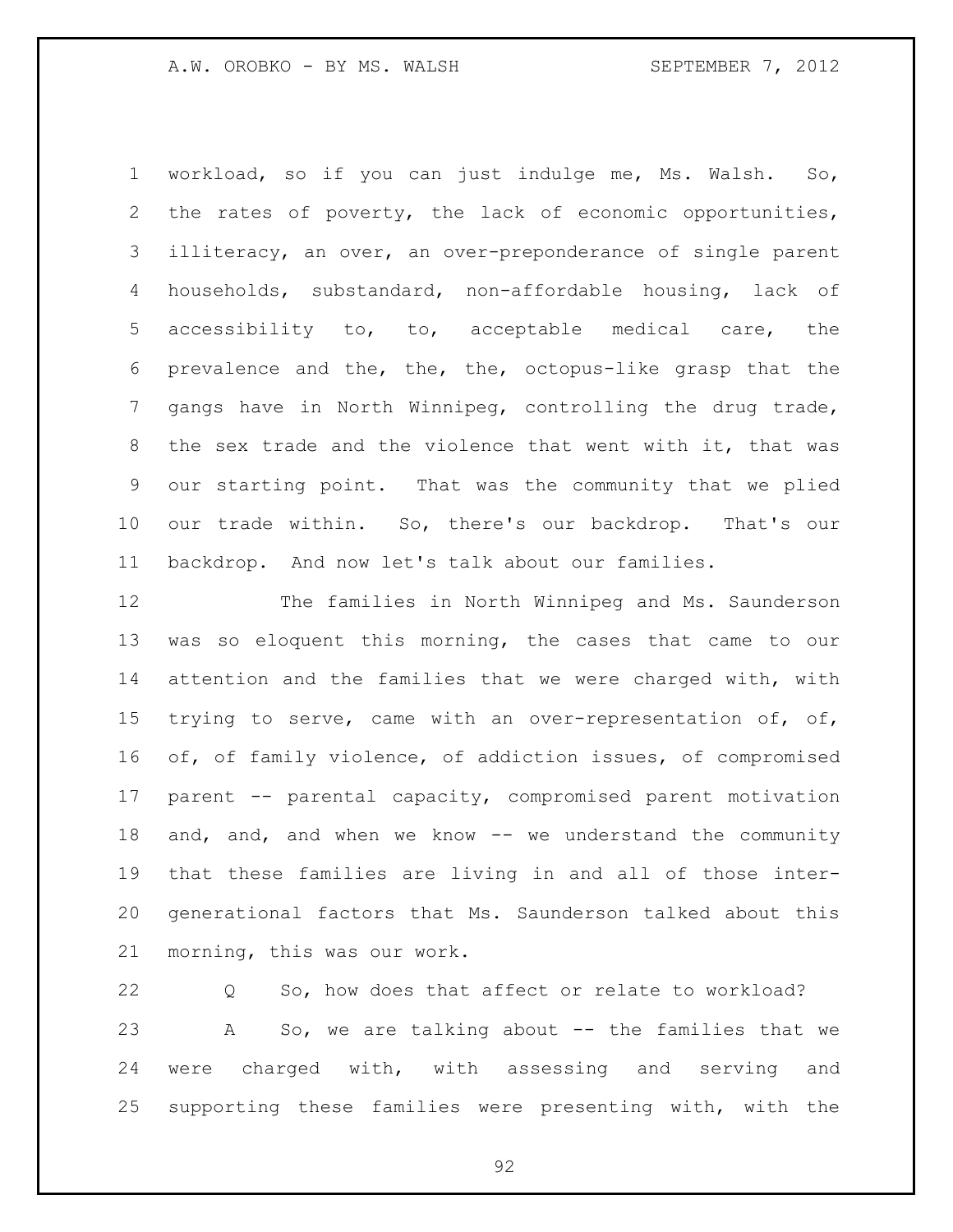most complex constellation of need, with the most complex constellation of risk, and it was all intertwined over, over, over most like an inter-generational time were spent with these families. So, our -- when we did our work, the time needed to, to assess, the time needed to build relationships with these families, the time needed to identify needs, the time and the resilience and the capacity to try to bring these families to a point where they would acknowledge that and accept our service and allow us to guide them, allow us to take them to a place where they could get it, that was workload. It wasn't, it wasn't a one-shot, you know, isolated microscopic response. We waded into families with the most chronic and the most complex need and risk, and that was our workload.

 Q And that's distinguished from caseload, which you're saying is just the number of files themselves.

17 A Absolutely.

Q Separate from the nature of the work.

19 A Absolutely.

 Q Okay. So, how did you, as the supervisor of the intake unit, how did you manage this workload that faced your unit?

 A I'll, I'll just expand a little bit from this morning. My response to our workload issue was sort of -- I took one of two routes. One of the routes, of course,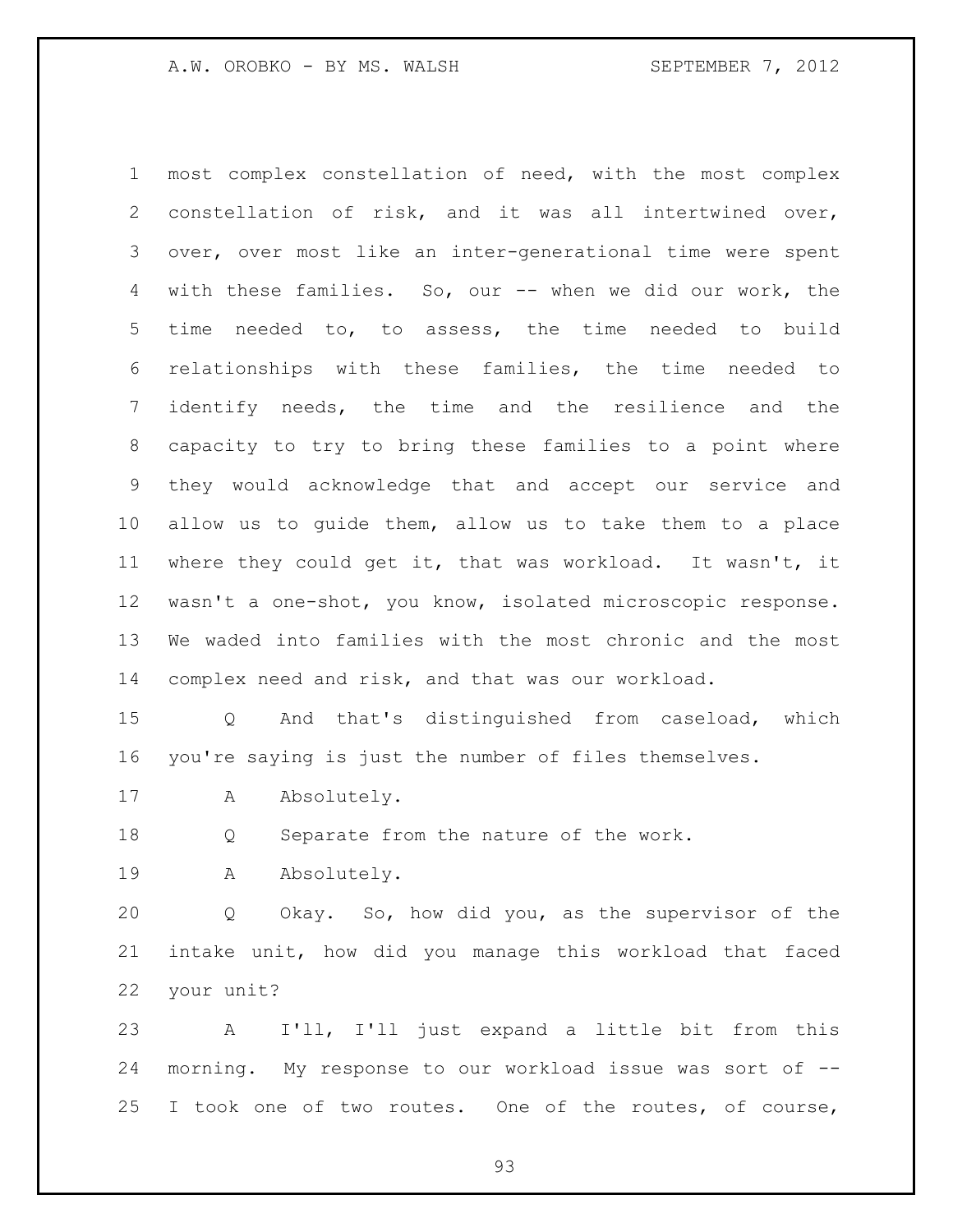was raising the matter, you know, with my agency, raising the matter with, with my assistant program manager. And I wasn't the only one with caseload issues and workload issues. We were all partners in this -- in that same predicament. So, as a group of managers, that was one of our responses, to raise this with our, with our assistant manager or ultimately assistant managers because there was a new group came on down the road. So, certainly, that was a never-ending process and it was a dynamic process and it was a discussion that we always held.

 Q And is this true for the period 2000 to 2005? A Correct. Everything I talk about here today reflects that time period.

Q Okay.

 A It does. So, so the question is what did I do? Right. So, number one, collectively, as a group of supervisors, put the issue front and centre with our, with our senior leadership.

 Collectively, as a group, and again with the participation of, of our senior leadership, tried to find some broader remedies within our own house. You know, later on, around 2004, we came up with a workload distribution model, you know, trying to kind of weigh and measure and balance the workload out a little bit better between units. So, those were some of the like -- those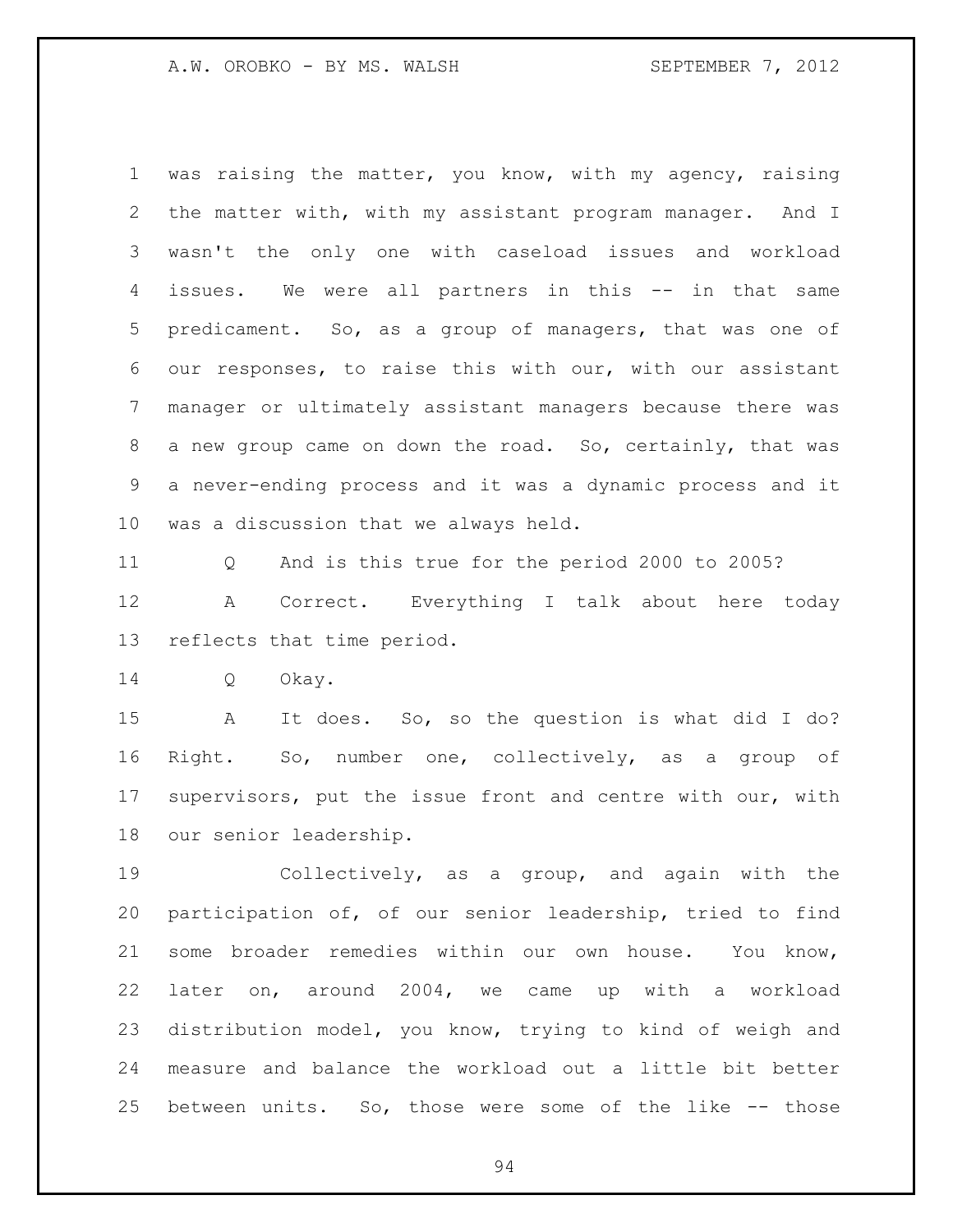were some broader initiatives that we did collectively as a group.

 Individually, as a unit supervisor, some of the remedies that I mentioned to you this morning. I dealt with workload at the unit level by syphoning off cases and maintaining my status as an active social worker. And I was, I was a working supervisor. I probably averaged a caseload of 20 myself in that, in that timeframe. I brought children into care. I took them to court. I believe, in 2005, just as I was finishing up my time with Winnipeg CFS, I actually kept a case to the point where I obtained permanent orders on, on two children and you know, handed the matter over for permanency planning as I left the agency. So, I was a working supervisor and that helped me deal with the, with the workload.

 I talked to you this morning about the marshalling or sequestering of work, that I would use my professional discretion and my professional judgment and simply hold matters in my office until capacity arose somewhere, whether it was within my unit or whether some, some arrangement had been worked out with some of the other supervisors, whereby they would take some of my excess and my unit would go off a rotation, for example. So, but holding that workload until capacity developed elsewhere.

Workload, I suspect the way, probably the most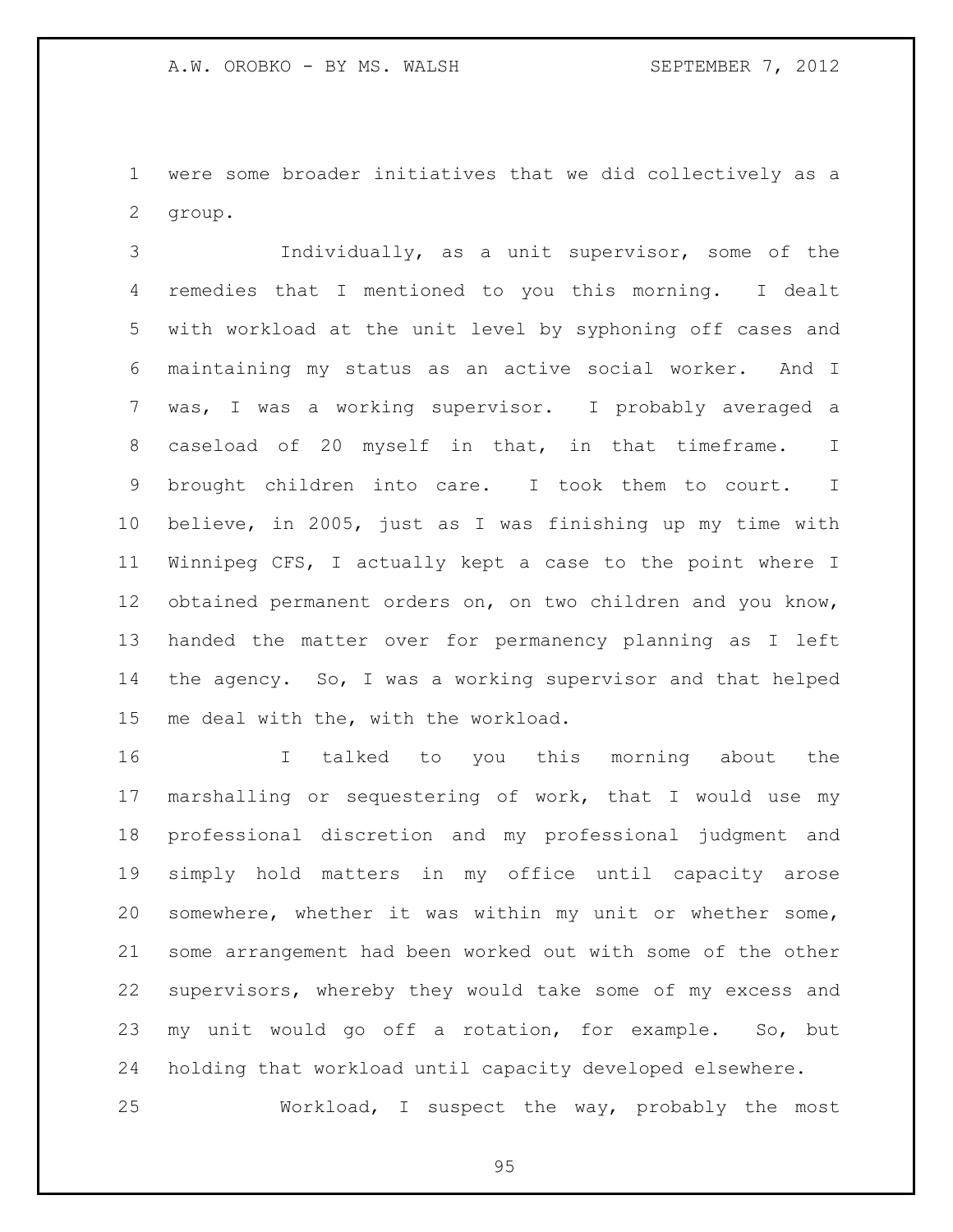primary way we, we dealt with the workload struggle was I entrusted my staff with their professional decision-making and their professional judgment to use the best discretion possible with their work.

 Now what I -- by that what I mean is I essentially told my staff -- I -- and again, understand, I was blessed with a wonderful, well-trained, well-seasoned staff. From 1999 through 2005 I had the same corps of social workers. I had no turnover. A number of these 10 workers I had actually hired in previous years Ms. Saunderson, I hired her in 1992. And it was a wonderful group of practitioners, and I said to them, I trust you to use your professional judgment here, and if you need to priorize your workload, and if you need to make professional decisions to stand some things down and you need to attend to other things, if you need to manage your workload that way, I absolutely support that, and any decisions you make, any choices that you make, anything -- any decisions that you don't make, you've got my full support to do it.

21 So, that was a strategy that we used. And I think the fourth strategy, as a unit supervisor, that we used is, over those years, I assumed all responsibility for court work in my unit. It was, it was never lost on me what I believed to be a somewhat sort of a waste of time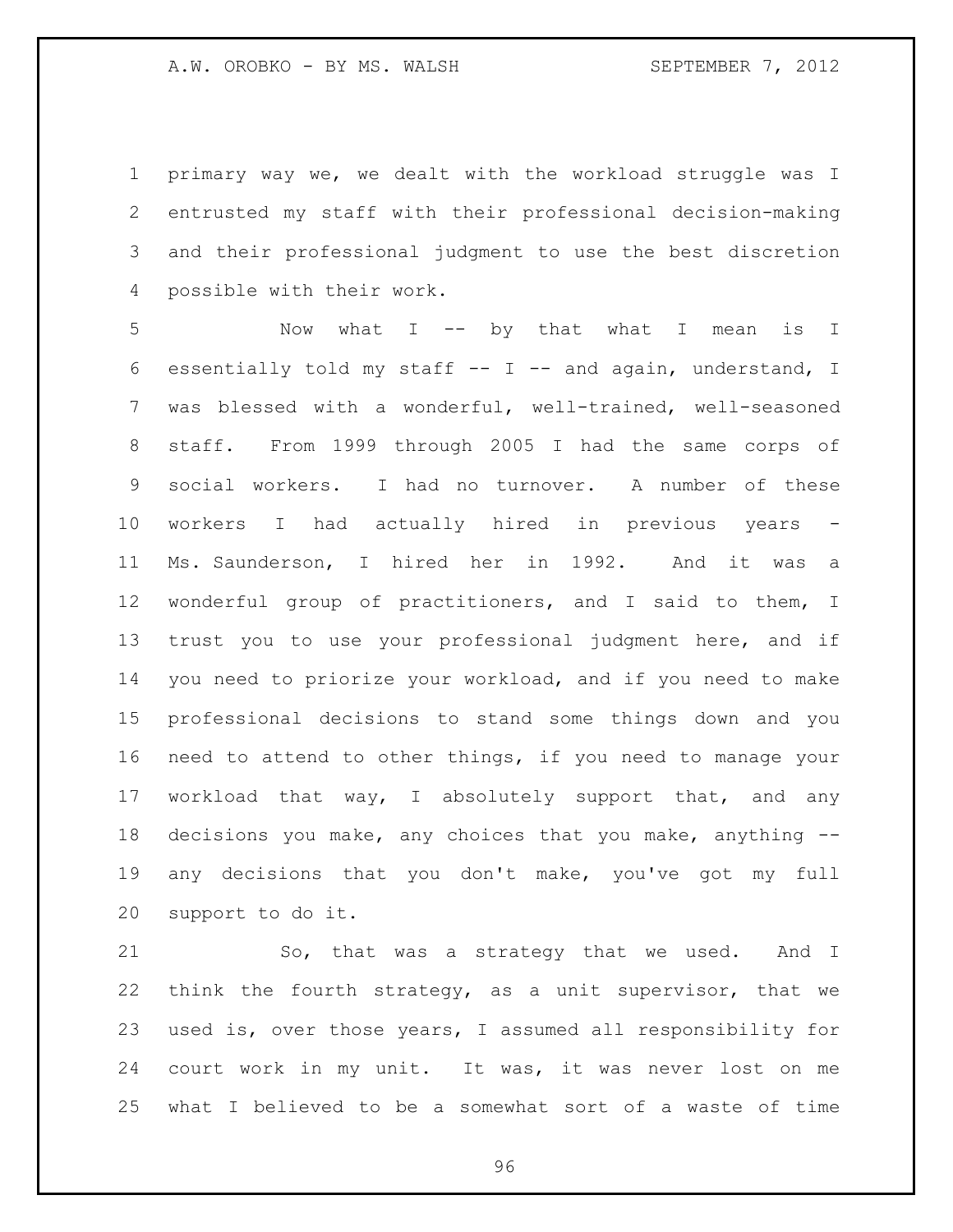and resources when I would go down to docket court on Wednesday morning, for example, and I would see four social workers from the same unit all sitting there, waiting to do, to do a presentation in court. And I, and I thought there's got to be a more efficient way to use our, our resources. So, one of the things we did within North intake, is that I assumed all the responsibility for all of the court work.

 Q And I'm going to walk you, soon, through one of those appearances relating to Phoenix.

 A Certainly. So, rather than have four intake workers sitting for three hours, waiting their turn at docket, I just assumed responsibility for all of that, did all of the court work and then it freed up staff to have capacity elsewhere.

16 So, those were the things that we put in place at the unit level, to deal with workload, workload issues, a continued discussion with management about workload, at senior leadership, continued discussion with them and then being active participant in some, in some initiatives or in some remedies across the whole, across the whole program.

 Q And in terms of making your concerns about workload known to your superiors, what was the response?

 A That's a, that's a, that's a much -- it's a much more complex answer.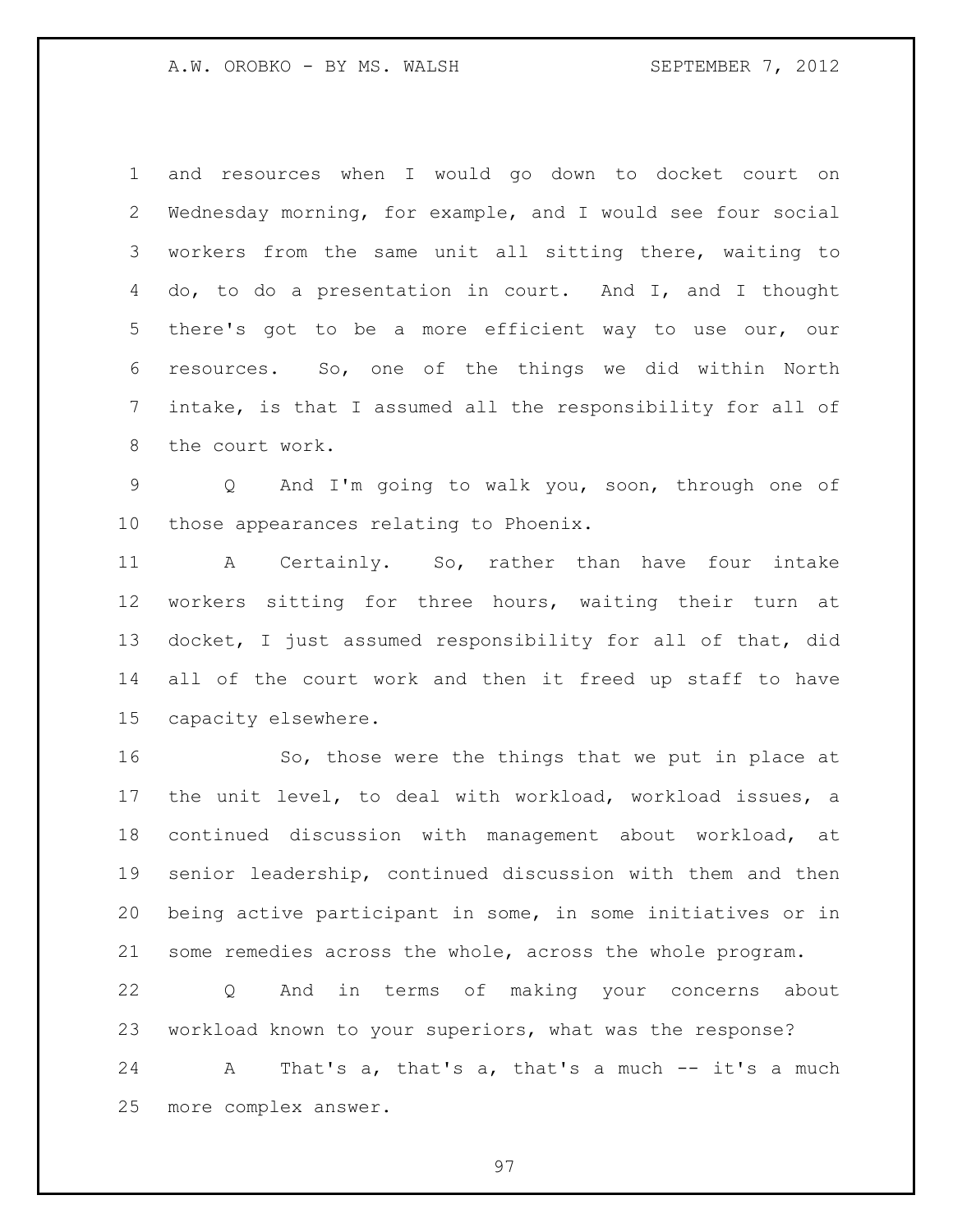1 Q Can you give a briefer answer?

A Well, there's --

Q Did you receive a response that satisfied you?

 A Yeah, yeah. Again, the answer is much more complex than that, as well. I, I understood, from 1999 to 2005 that the time, the energy and focus of the provincial government, of Winnipeg Child and Family Services and the Manitoba Government Employee's Union, their focus was on the CWI, the child welfare initiative.

 In 1999 there was a change in government and the decision was made --

12 Q Yes, we heard about that.

13 A All right. And we all heard the anecdote about the dusty, unwrapped cover of the AGI being found in the minister's office.

 In 1999, that decision was made and for the next six years energy and focus and attention and financial resources were, were directed that way. It was always my belief that we were, we were marking time. We actually --

 Q Did you receive a response to your workload concerns that you raised that satisfied you?

A No.

Q Okay.

 A That satisfied me, no, but again, I need you to understand the context of this because just to say no might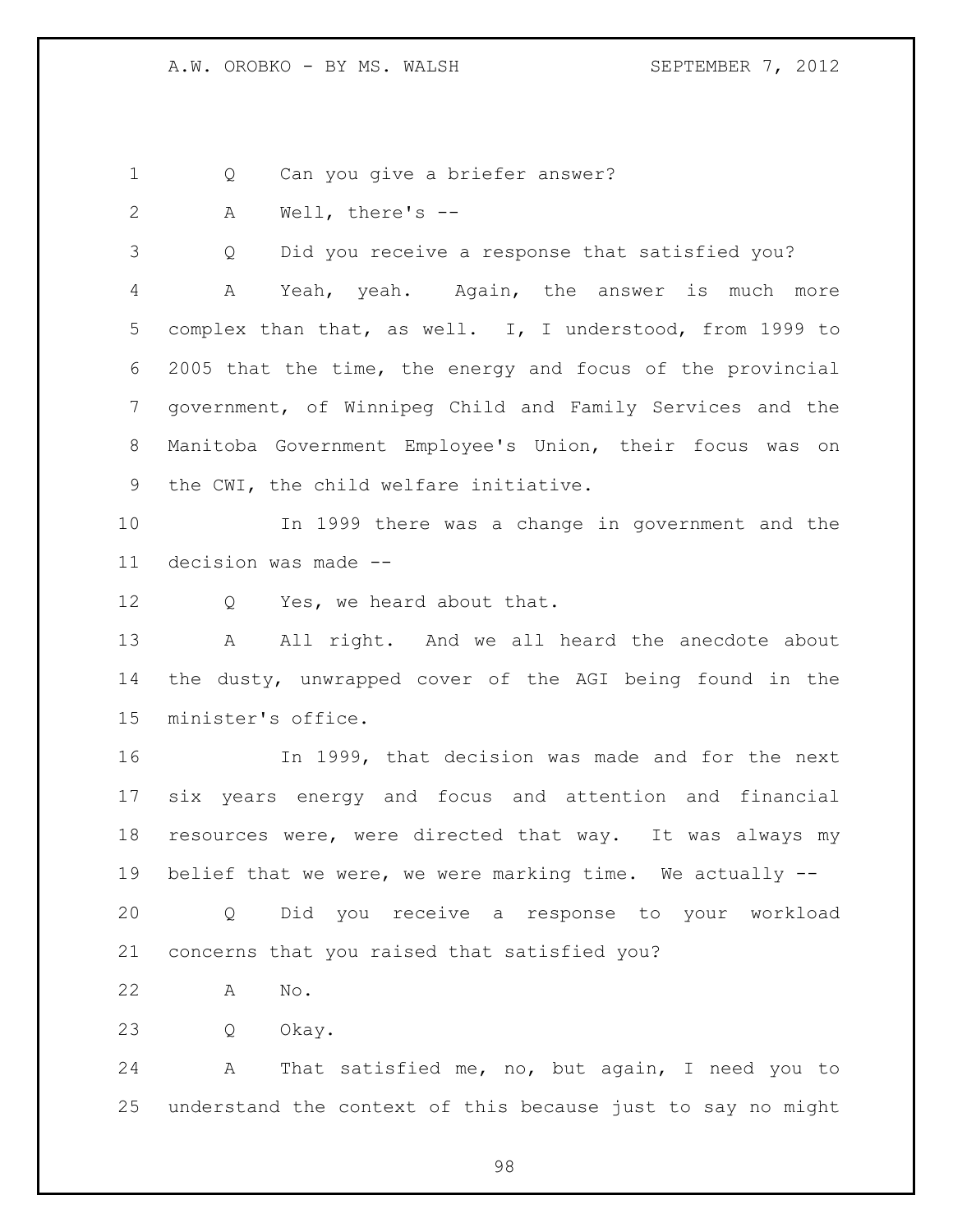imply that people didn't care or that people didn't want to help, but you know, those were in very difficult times.

 Q So, during the time that you were an intake supervisor from 2000 to 2005, did the workload ever lighten?

 A No. The volume of work that came to our attention remained constant through that time.

8 O Okay. In terms of your duties as a supervisor, what were they, specifically?

 A The -- three -- I would suggest three primary responsibilities. Number one was to provide case-specific consultation and decision-making on cases, on the work that we were doing.

 My second responsibility would have been to ensure appropriate and acceptable performance of all my 16 staff, so do any training, any performance review, any, any performance correction, anything that was needed, that was a primary responsibility.

 Thirdly, aid my staff in professional development, and like long-term career professional development.

 Those were always my three -- I always defined myself by those three responsibilities: case-specific performance and long-term professional development.

Q Did you have regularly scheduled meetings with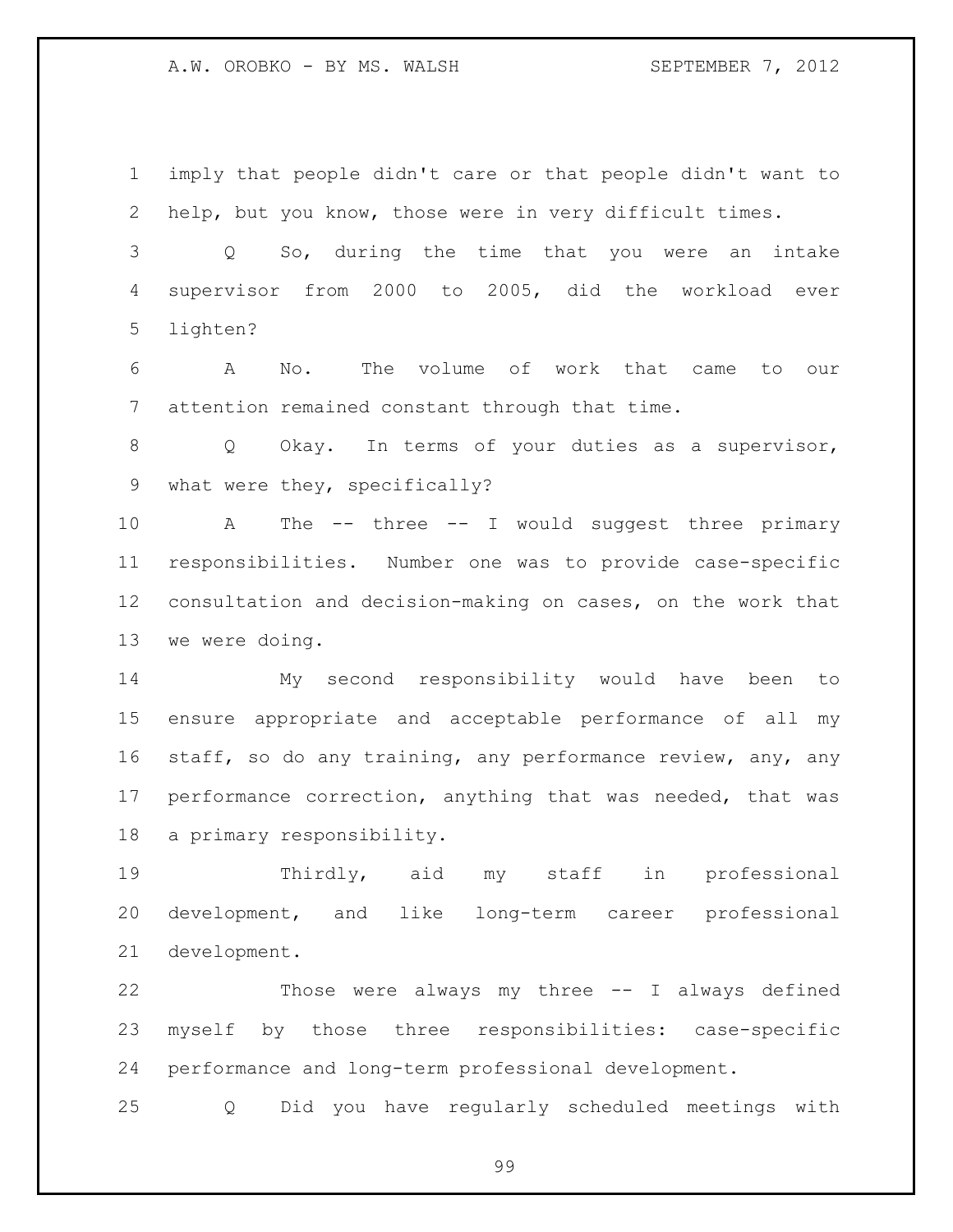your workers?

 A Yes, we met as a group, almost without fail, every Friday morning, I believe, at 835 Portage, and that was a wonderful occasion for -- there was group, like there was a group supervisory value to that, you know, because -- training, performance, you know, new trends, you know, new things in the literature. There were opportunities for that, but probably there was more fellowship and bonding than anything else.

 Q Did you also have individual meetings with supervisors?

12 A With supervisors or ...

Q I'm sorry, with workers?

 A Oh, with my staff. I supervised my staff in the following manner: it's a model that I think -- I think the majority of my colleagues up there were using, but maybe I was specific but -- because intake work is fluid, is dynamic. It never changes, and it is so rapid in its ability to morph, I was -- the -- (inaudible) with my staff that you needed to come see me when -- anything having to do with case specific discussion or decision-making or consultation. That had to be as needed and when needed and standing.

 Q And were you available for that? A I, I believe in all my years there, I was always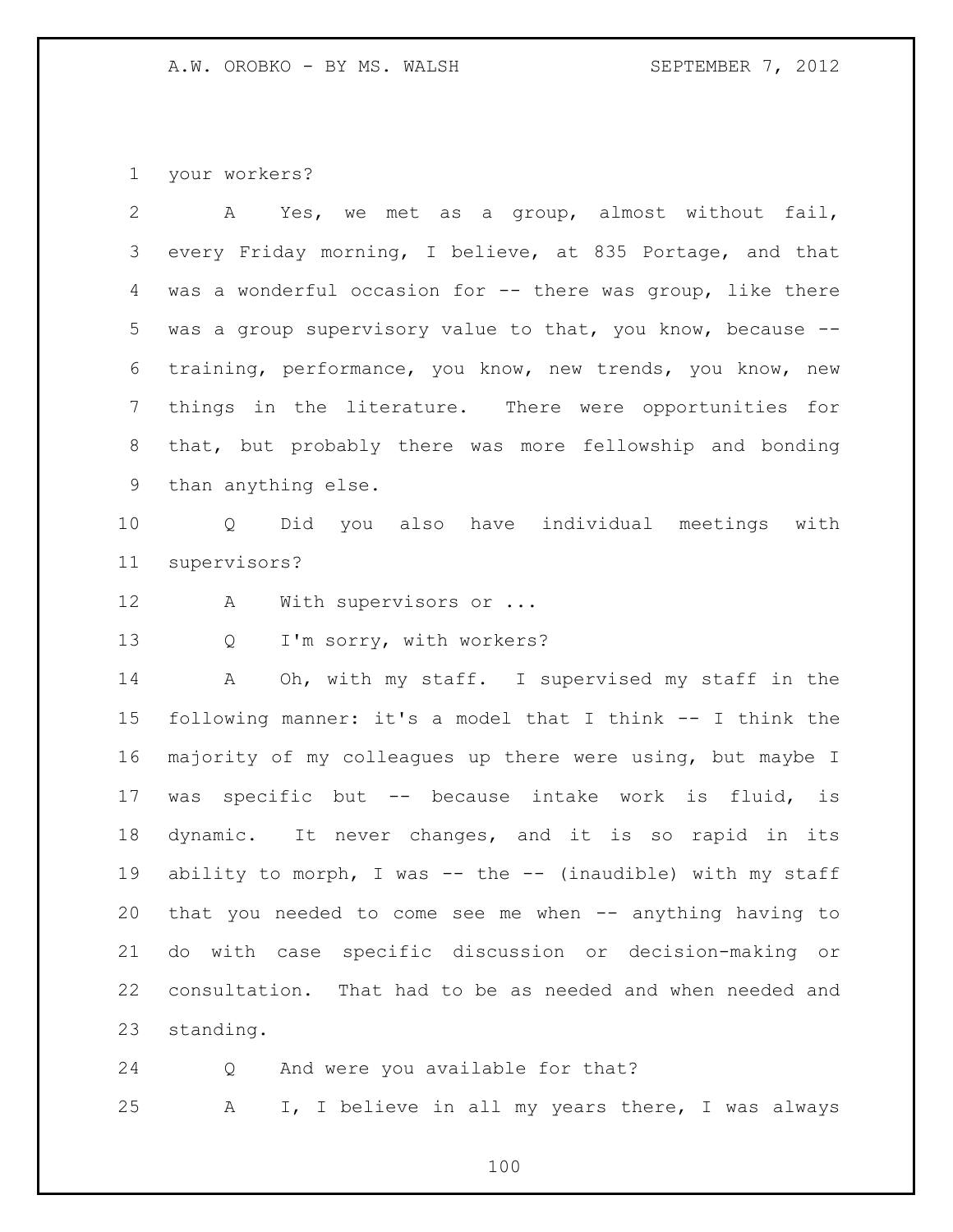available to my staff. If I happened to be out at court, or if I happened to be on, on my own call, then, you know, I'd have a telephone with me. But I provided supervision to my staff. So, there's three layers to it. The first layer was always immediate and -- immediate availability and accessibility for those case-related matters. And again, Ms. Saunderson talked about that, discussing apprehensions, discussing the return of a child home, particularly complex cases. You know, what are we going to do? Discharging a child from care. So, that -- and that was just the nature. You couldn't schedule that. The work was just too dynamic. That had to be as needed, when the staff needed it. So, that was my -- sort of my first layer of how I supervised.

 The whole issue around performance review or performance correction, again that had to be as needed.

Q Okay.

18 A I couldn't say to a staff person, you know, we're going to have a regularly scheduled supervision in six weeks. I mean, if I identified a performance issue, it wasn't fair to them to leave that for six weeks, nor was it good for the community either.

 So, again, performance review or any performance correction was absolutely as needed and was as spontaneous as it needed to be.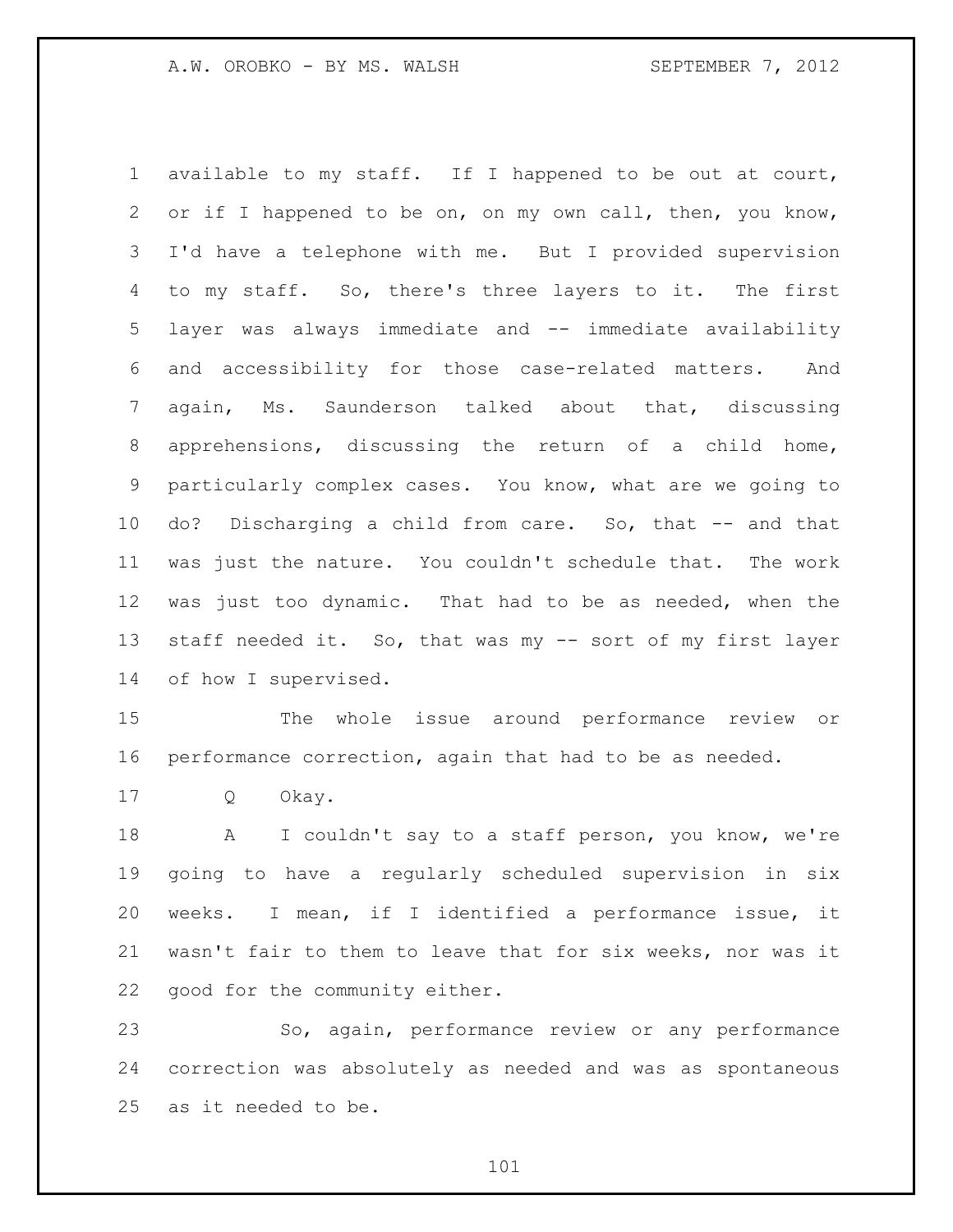Q Okay.

 A And, again, Ms. Saunderson talked about that, the two-way nature of that.

 Q Were there any standards or requirements as to when a worker required to meet with you as a supervisor?

 A I'm sorry. Well, that would get me to my -- sort of my third layer of supervision.

Q Okay.

 A Which would be trying to schedule a standing time to do long-term professional development. And long-term professional development, you know, looking at training needs, looking at career goals and then how could I help be a conduit towards that. On that particular matter, I'll say that I was never able to be as accessible as I would have liked to have been. The workload, the volume and all 16 of those things, so the ability to sit down at any one time with Ms. Saunderson and say, Let's talk about career, let's talk about professional development and let's talk about any of those things, that was difficult. It was difficult to do.

21 0 Were --

 A There was a policy, yes. It was flashed on the 23 screen yesterday, so  $I - - I$  think that came in towards the end of my time there.

Q Right. That was in 2004.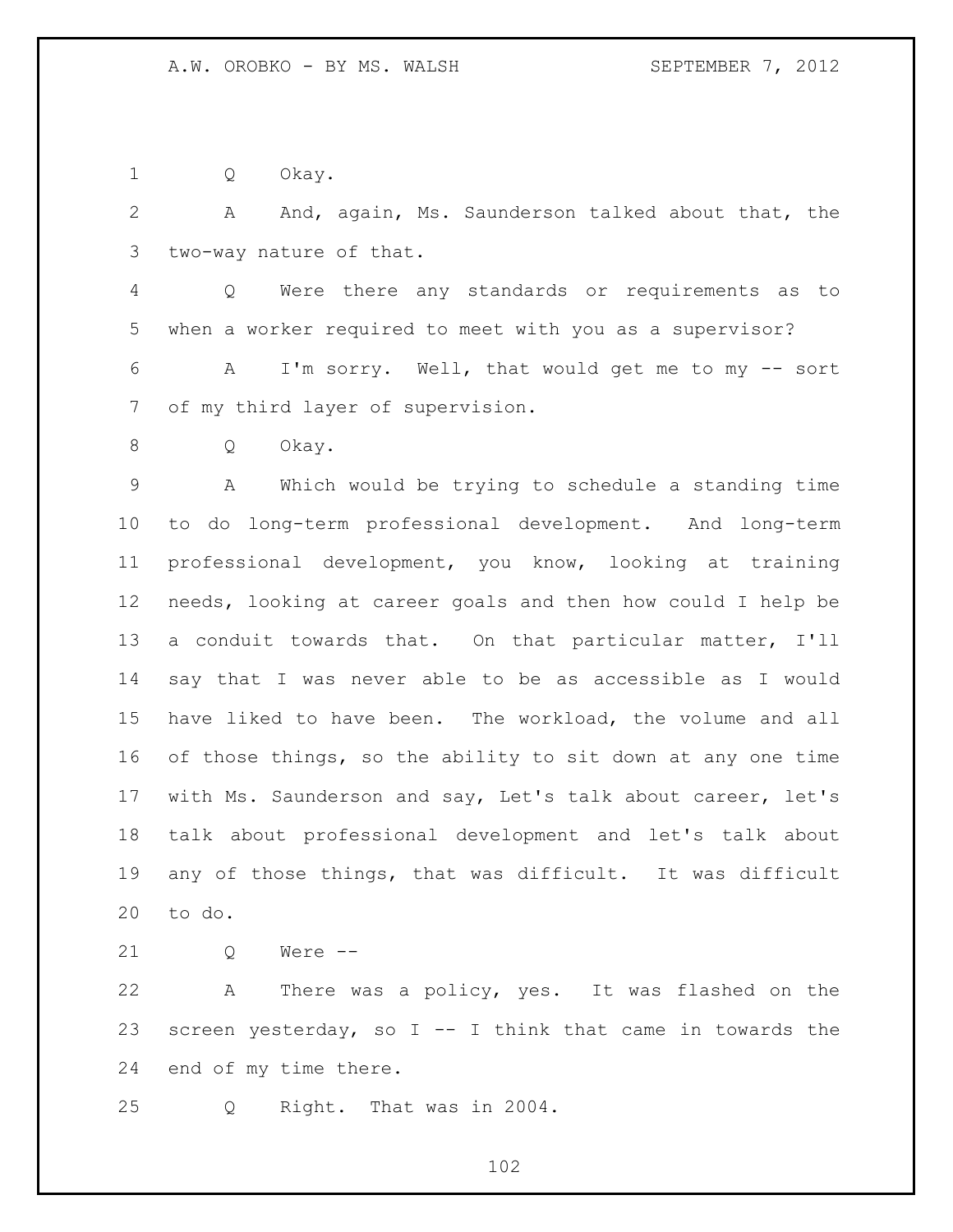A Right, yeah. So, again we did our best to meet that.

 Q Were there any types of decisions that workers needed to get supervisory approval on?

A Yeah. There were the "must sees".

Q What were those?

7 A The "must sees". That they had to see a supervisor if they were planning to apprehend a child, or if they had -- because there was -- because of the nature of the situation they had to apprehend -- like, and they couldn't stop in the middle to call a supervisor if they were in a crisis situation. So, absolutely, the decision to apprehend a child, that was a must see.

 Another must see was any decision to discharge a child out of care and back, back to parental control. That was one of those must sees.

 Q And when you say "must see", did you actually, physically have to sign off on a document?

 A No, it was, it was overwhelmingly done in a verbal nature.

Q Okay.

 A And then that discussion should have found its way into the worker's recording at some point.

Q Okay.

A So, that was a -- that was one of the must sees.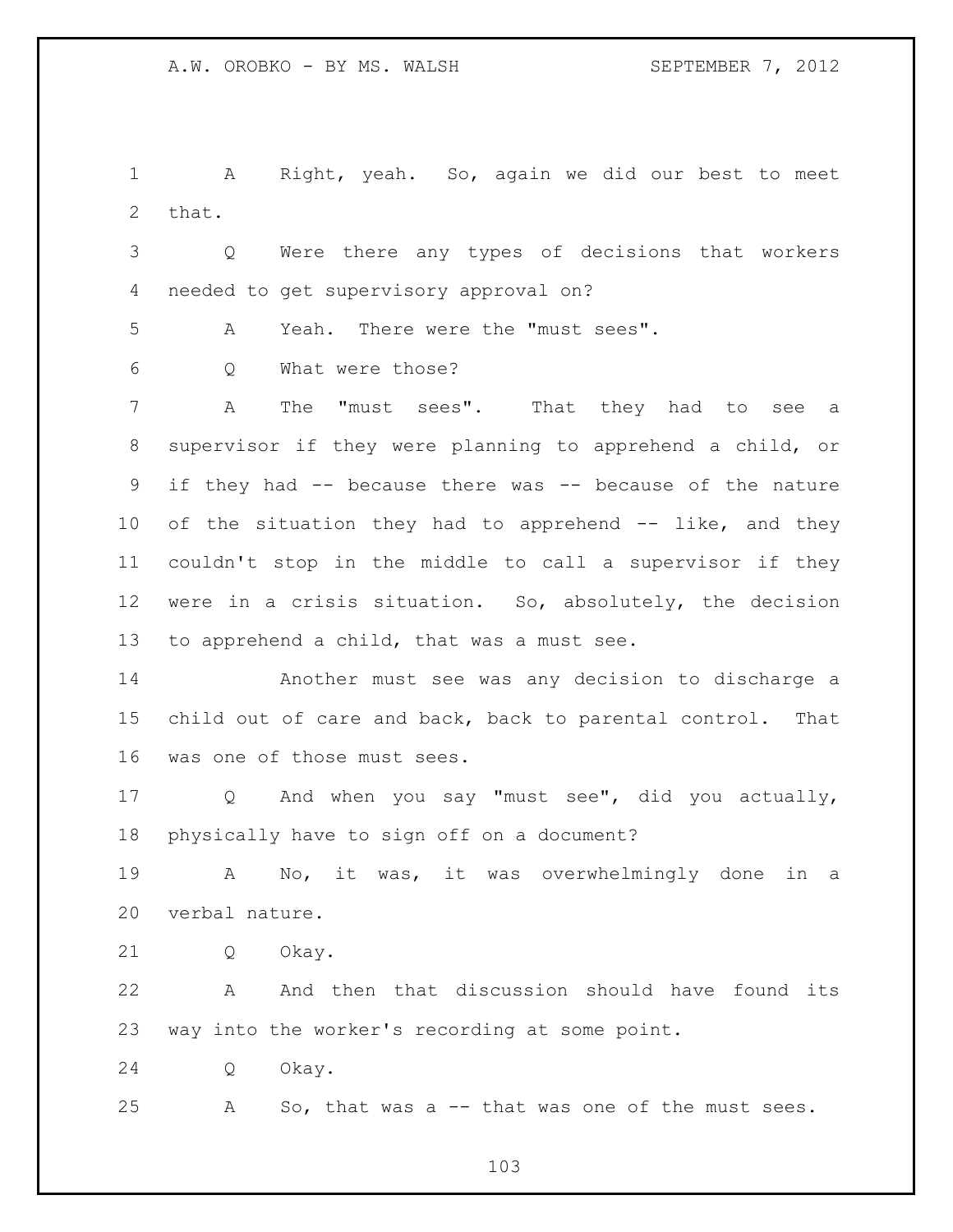Another must see was the decision to transfer a case, like we believed this was one that we were going to send on for long-term service. So, those were the must sees.

 I guess another must see was, was, essentially -- like, any complex cases or -- like other -- like uber- complex cases or cases that maybe had a high political or a media profile to them. Those were, you know -- those were the kind of cases you really must come see.

 Ms. Saunderson seemed to remember financial matters and food vouchers and taxi. I was rather laissez- faire. If my staff thought they needed it, they were welcome to do it. I never made a big issue about that.

Q What about closing a file?

 A Closing a file, the decision to close a file the workers would make, and I told my staff that, again, their -- I so valued and so trusted their judgment, so I said, You bring, you bring a file to the point of closure. You take care of your file recording. You give it to Anna, our secretary, and, and I will -- Anna will close it off, so it will be closed off on CFSIS to you. All right? And again, Ms. Saunderson raised that this morning.

 Q Would you have to give prior approval before the worker could give instructions to close the file?

A No. In those days -- and again, you -- we're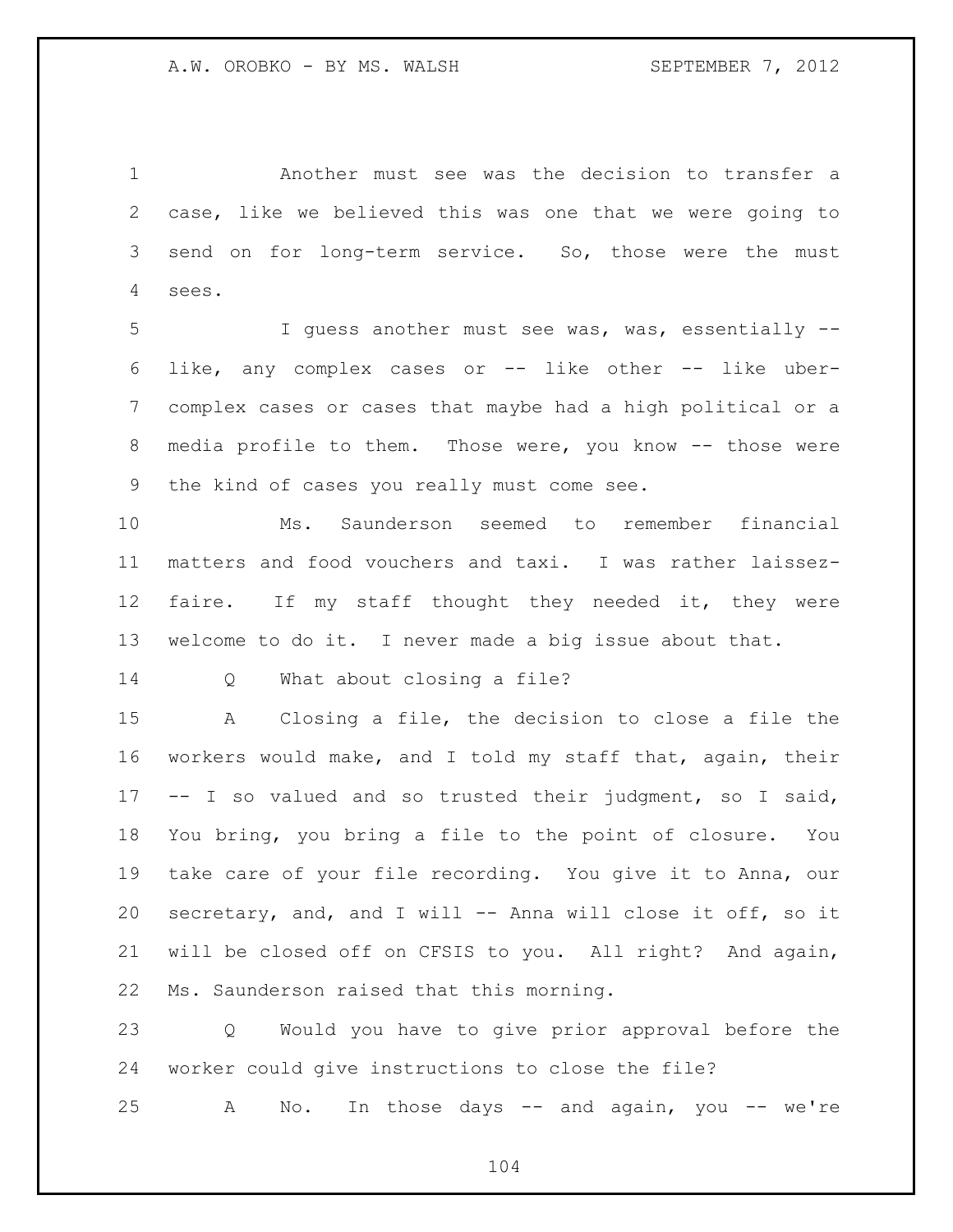| $\mathbf 1$ | talking about an incredibly seasoned group of staff who,   |
|-------------|------------------------------------------------------------|
| 2           | whose -- who had my fullest confidence and my trust. So    |
| 3           | that they would bring a matter to closure, and then the -- |
| 4           | and after Anna, our admin, had sort of closed it off on    |
| 5           | CFSIS, it did come to me. And I, I reviewed and ultimately |
| 6           | signed off on every single closing that anybody in my unit |
| 7           | did.                                                       |
| 8           | Q So, if you didn't agree with the decision to             |
| 9           | close, could you override that decision?                   |
| 10          | Oh, absolutely. Oh, I maintained that, that<br>A           |
| 11          | caveat. I am hard-pressed to think of any time when I did  |
| 12          | that. It was an exceptional group of staff.                |
| 13          | And who did you report to?<br>Q                            |
| 14          | From 1999 through 2004 it was Ms. Rhonda Warren.<br>Α      |
| 15          | What was her position?<br>Q                                |
| 16          | I believe the --<br>A                                      |
| 17          | THE COMMISSIONER: Rhonda who?                              |
| 18          | WITNESS: Oh, I'm sorry, Commissioner.<br>THE               |
| 19          | Rhonda Warren.                                             |
| 20          | THE COMMISSIONER: Oh, yes, okay. I've heard the            |
| 21          | name.                                                      |
| 22          | THE WITNESS: I can't recall her working title.             |
| 23          | I think it was like an assistant program manager. I think  |
| 24          | that was the title that she -- so, she was acting in that  |
| 25          | sort of program manager capacity over all of the intake    |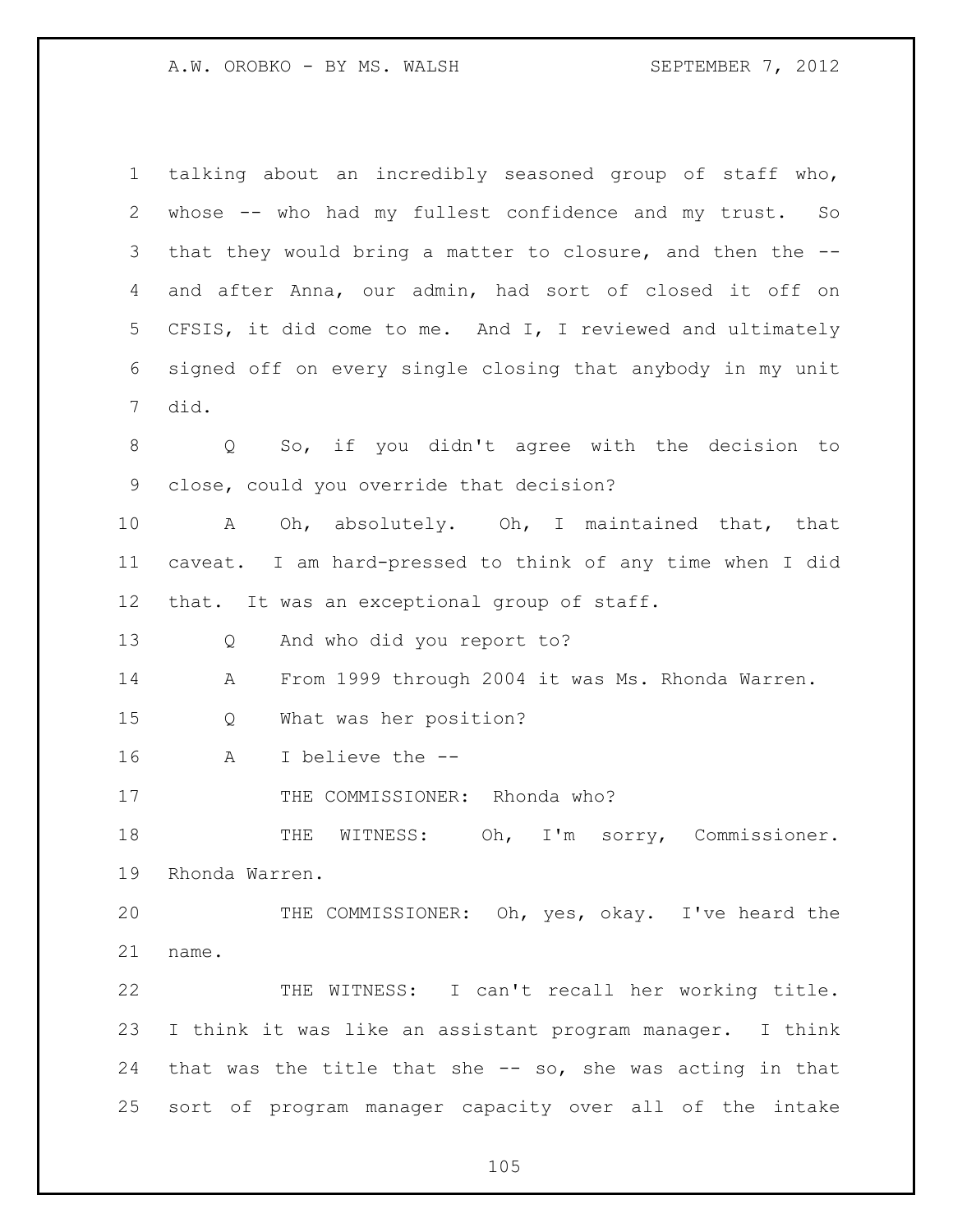function and there were other assistant program managers who were overseeing all of the family service function, but my direct supervisor in '99 through '04 would have been Ms. Warren, and then -- and she was singlehandedly managing that -- all of 835 Portage, that huge complex entity. She was managing it all.

 In 2004 Ms. Warren was reassigned to other duties within the agency and in her, in her stead came three individuals, three senior leadership came back: Mr. Dan Berg who ultimately became my direct supervisor. He was there I think it was in like an acting program manager capacity. There was a Mr. Robert Wilson. He was there in an acting program manager capacity, and then there was Patrick Harrison. Again, I believe his working title was actual program manager for intake. So all of the duties that had previously been housed with Ms. Warren for those first five years were now distributed to the three gentlemen that came.

BY MS. WALSH:

 Q Okay. And did you receive supervision of any sort, from either Ms. Warren or any of those three gentlemen?

 A As my memory serves, Ms. -- starting in 2009 (sic) and probably for the early time there, Ms. Warren, I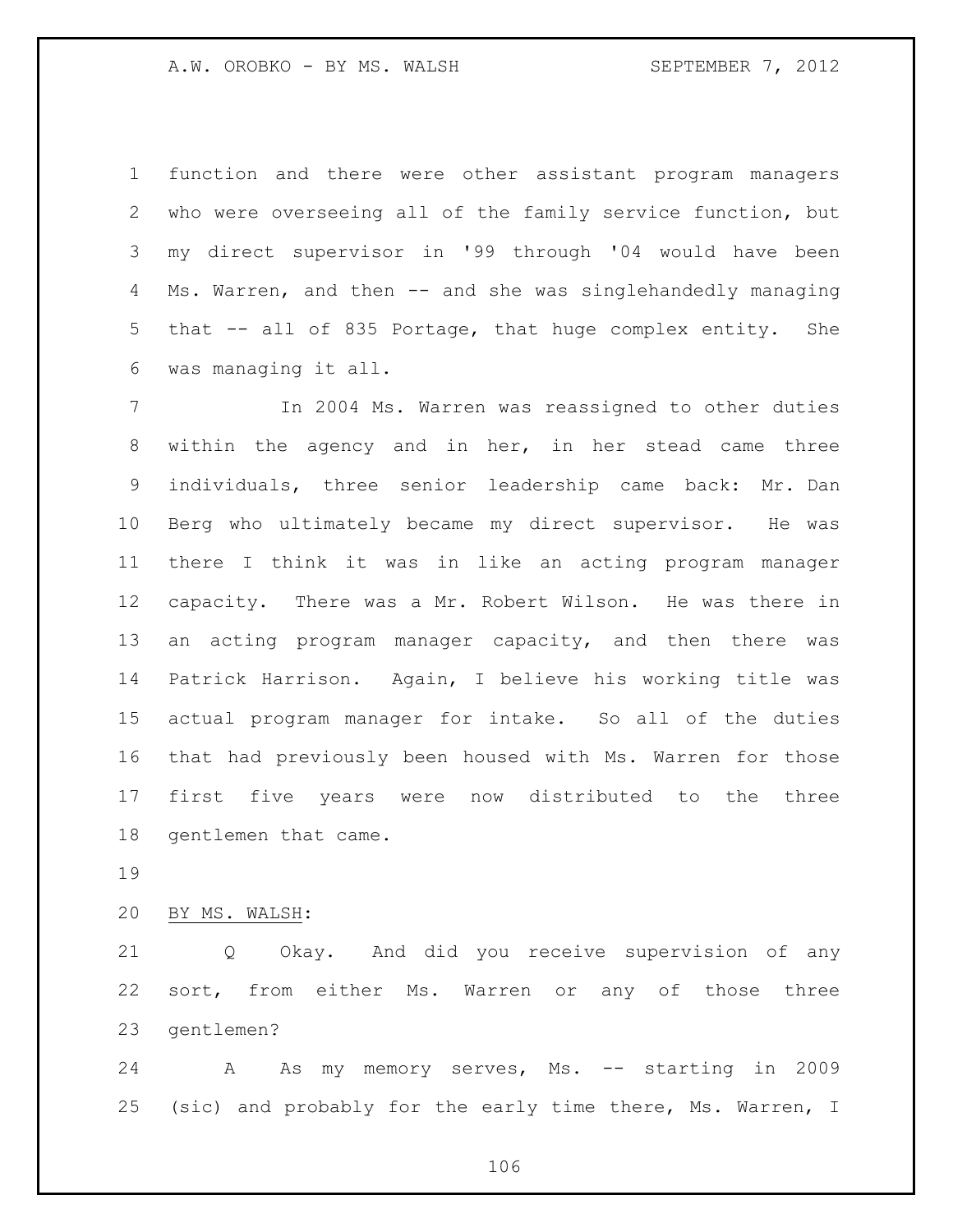thought made --

Q Sorry, what year?

 A Starting 2000 -- sorry. Starting in 1999 and in 4 the early part of her tenure there, there was an effort made by Ms. Warren to schedule standing supervision with the supervisors, but as the years went on, that just became more ad hoc and more as needed and when needed. And then when Mr. Berg came in, again, he sort of, again, made a concerted effort to have standing supervision, and I believe I met with Mr. Berg at least on a monthly basis, on a sort of scheduled planned way. I would say -- it would probably average -- it was probably monthly for the time he was there.

 Q Okay. And what, what did you use to guide you in your performance as a supervisor - standards, best practice, what did you rely on?

 A There was, there was -- there are program standards and agency policies. We'll -- let's use -- we'll stick with program standards. There are program standards that are rooted in best practice, and best practice I'll, I'll generally define as the, the, the sort of an empirical based approach, you know, supported by the literature, supported by the discipline, the field of social work, about how to, in the most effective and efficient manner possible, serve a family. So, within the program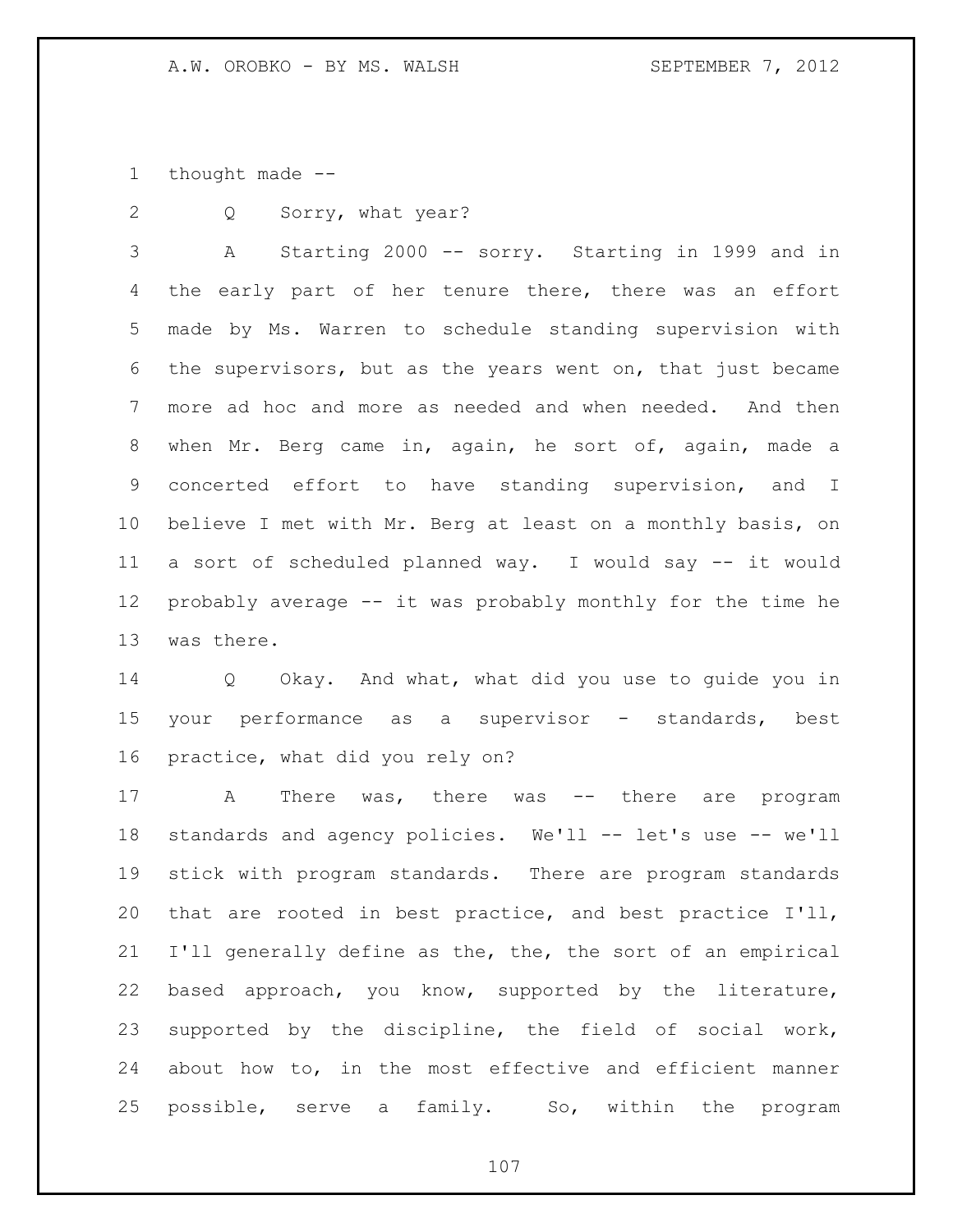standard --

- Q Sorry, just, just so --
- A Sorry?

Q You defined best practice as what?

 A I would define best practice as, as an empirical- based approach wherein the, the best and the most effective way to serve a family, like in a, in a child welfare setting that is supported in the literature, that is supported in the profession, that best approach, that best practice approach came to be rooted in program standards. So, whether it was the big new program standard manual that every office, you know, had a, had a, had a copy of or whether it came to be in subsequent agency policies or procedures, best practice as defined by the literature and by the profession found its way there.

 We all knew what best practice was. We certainly knew what the program standards called for.

Q How did you know that?

 A Well, we read the darn thing. We read the darn thing, but, you know, we were all a group of varying intense -- not intense, very intent professionals. We were 22 all abreast of the best standards. You know, we kept up with the literature.

 Q And when you say "we", are you talking about you and your six workers?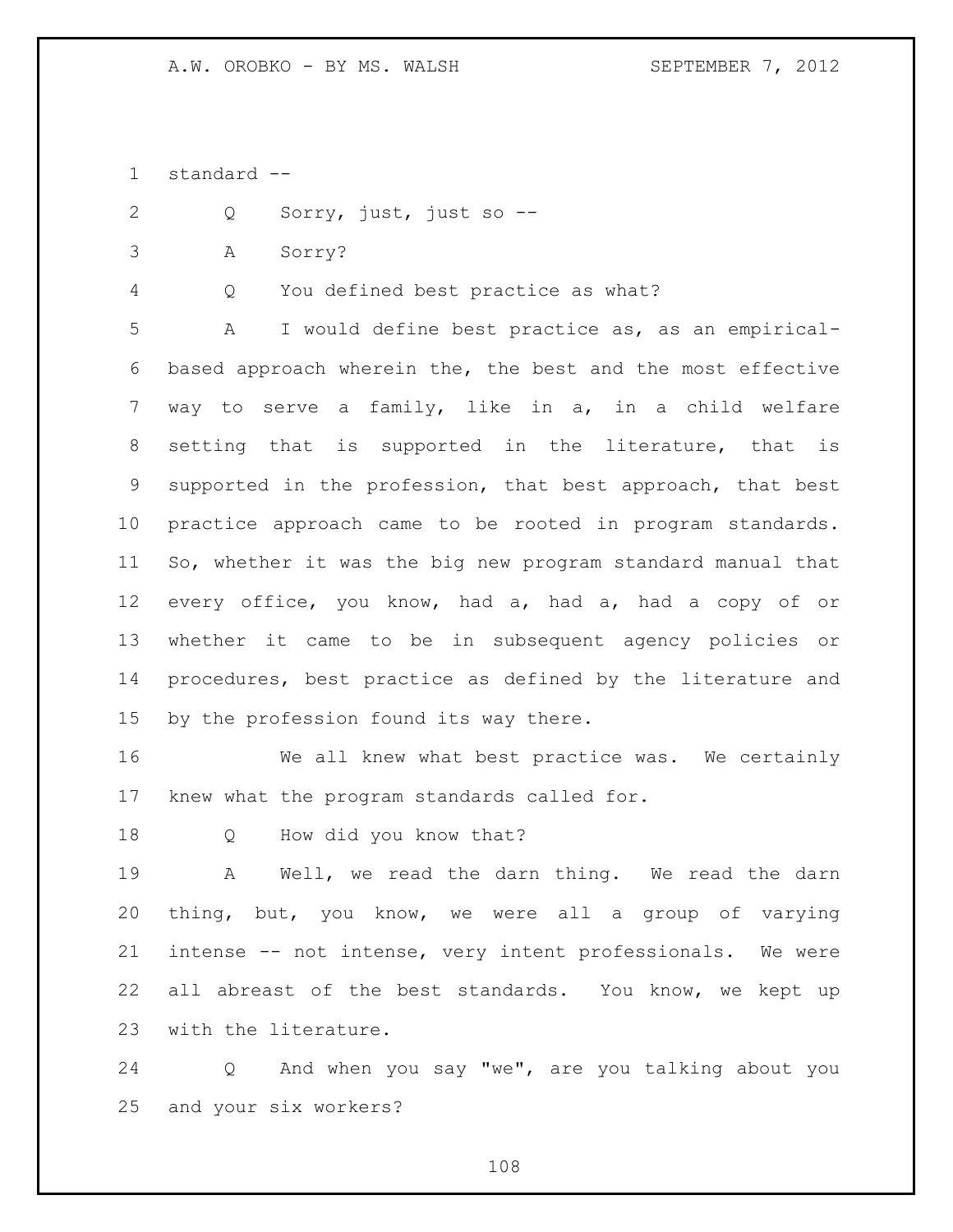A You know, I would say "we" generally as a collection. You know, just we, us, intake, us.

Q Intake? All of intake?

 A Well, yeah, as a group of professionals, I would generally say that understanding and knowing what best practice was, whether we -- that was -- we did it through self-directed learning, whether we did it through collegial teaching, whatever it was, we all knew what best practice was, we did.

 So, I understand that and how it came to be rooted in standards, but what guided me, Ms. Walsh, was not best practices defined in standards. What guided me was the best practice that I or any of my staff could do at any given time, on any given day given the demands on us and given the resources at our disposal, and that was my guiding philosophy. And that's what guided me all those years.

 Q And is that something less than what the standards or best practice would actually require?

 A I would say it was -- I would say it was, it was something different. Less than -- I don't know how to respond to that, but it was the best practice that we could do at any given time and any given day.

 Q And what's the reason for that qualification? A Because we were, we were being asked to deliver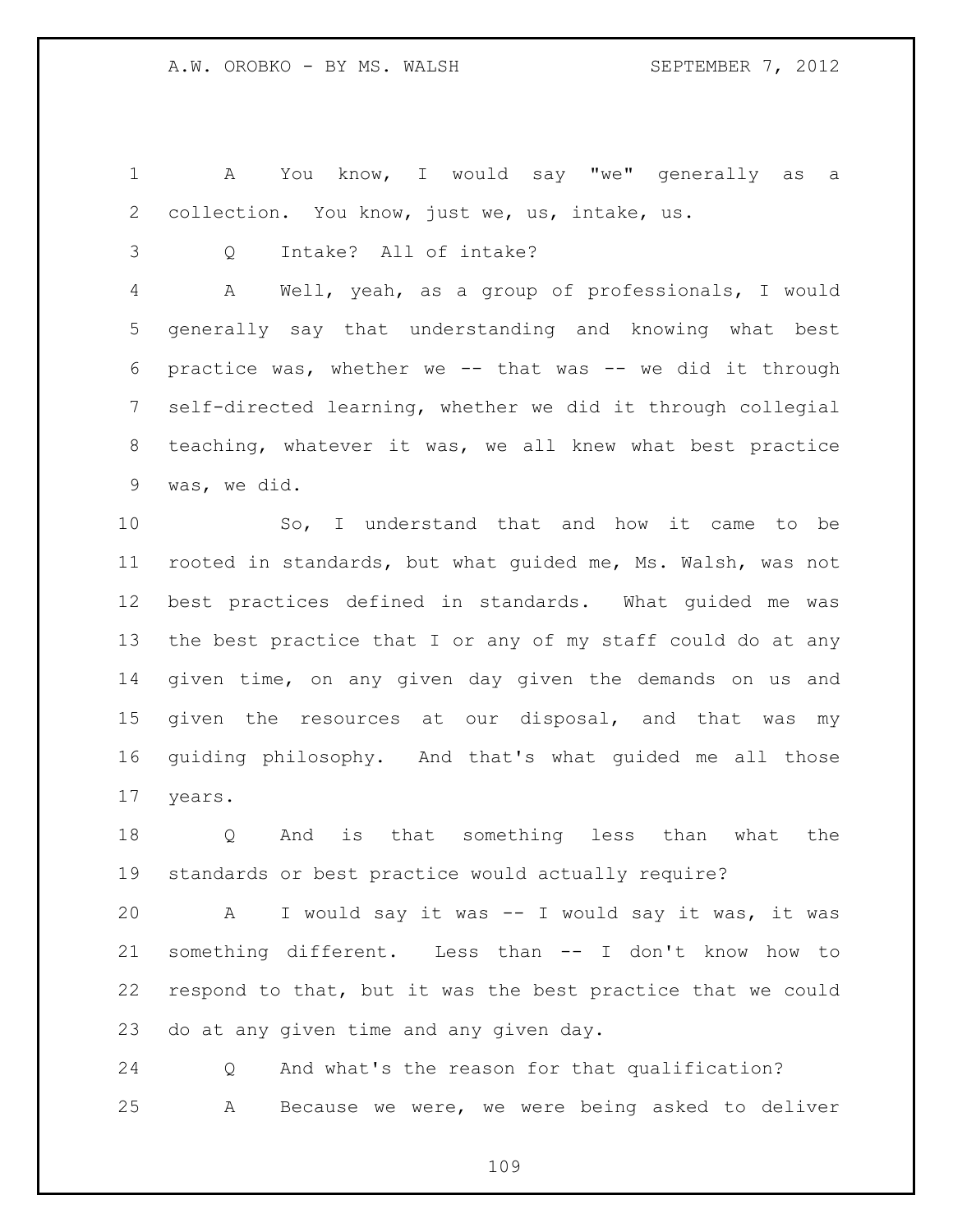child welfare service in probably the most daunting community in this country and with human resources that were grossly insufficient to meet the needs of that community. And that was borne out by literature, and that was borne out by the Child Welfare League of America. We, we clearly knew that being asked to deliver program standards and, and -- which, again, incorporated all the best practice that we knew, with the human resources that were given to us was absolutely unattainable. We were never placed in a position to have success that way.

 And in spite of all that, we achieved untold success with thousands of families in North Winnipeg.

13 THE COMMISSIONER: I thought you just said that given the human resources that were available to you made success impossible.

 THE WITNESS: Success in terms of meeting the existing standards of the day, Commissioner. The success that we achieved was real time, real world success with our families, because I have a group of staff that --

THE COMMISSIONER: That's what you did achieve.

21 THE WITNESS: We did. We did. I will probably and with great integrity say that that small group of workers, through a combination of their resolve, their commitment, their excellence and their dedication to this work, and against all odds, still achieved untold success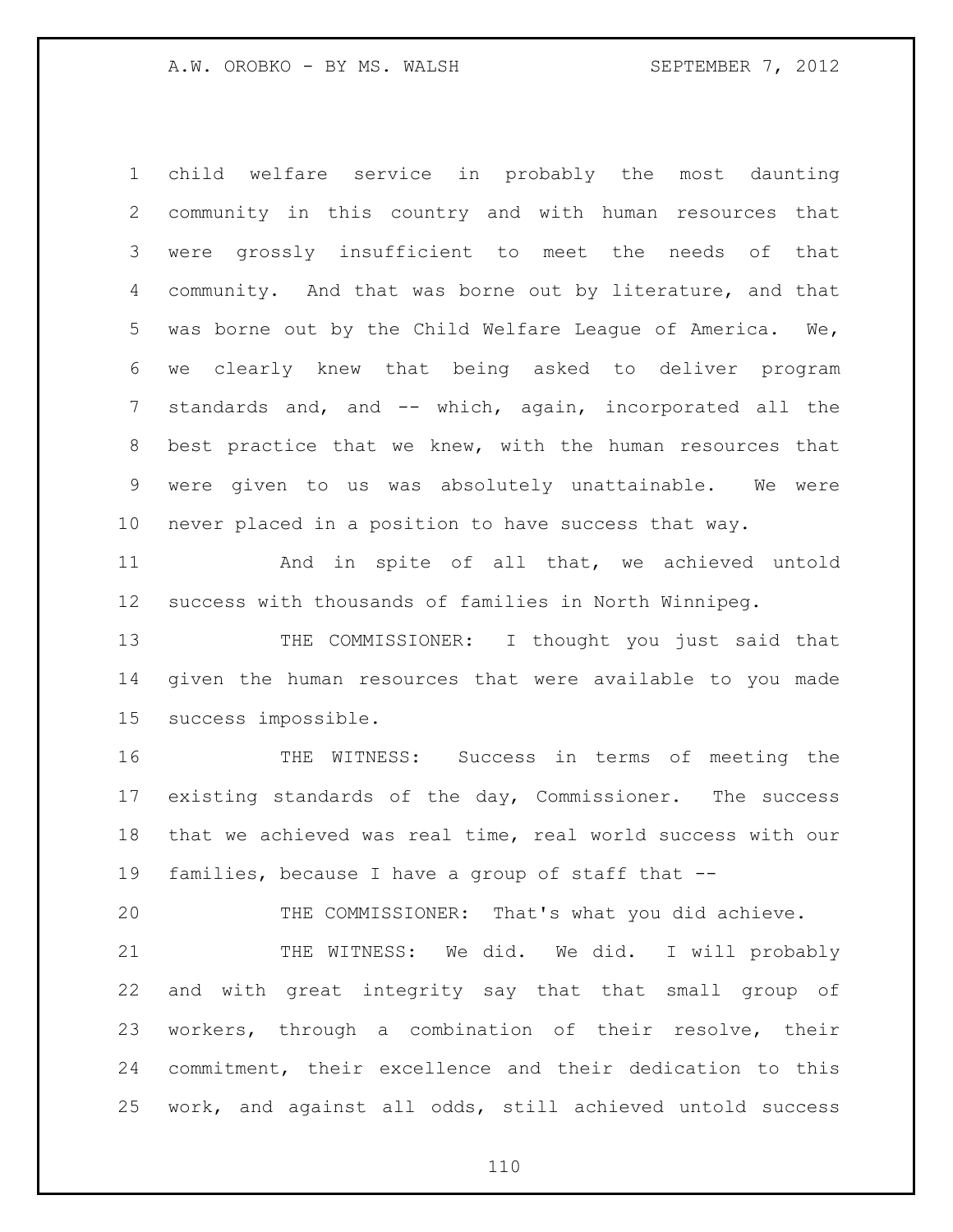for families and kept families safe and kept children safe, helped families with good outcomes.

BY MS. WALSH:

Q Let me ask you this --

 A We just got there, we just got there in a different way.

 Q What, if any, impediments were there to your workers delivering services according to best practice or standards?

 A The, the, the absolute disconnect between the staffing resources needed to, to deliver best practice compared to the staffing resources we had. It was that simple.

 Q And were children ever at risk because of those impediments?

17 A I am, I am not aware of anything that we ever did as a unit where we were consciously aware of children having been left at risk or at unacceptable risk. Of course there were children at risk. Every child in this community at any given time, and any date, could be at risk. That's just reality. But were we ever consciously aware of a family where we knowingly knew that there was an acceptable level of risk to a child and we did nothing 25 about it - never.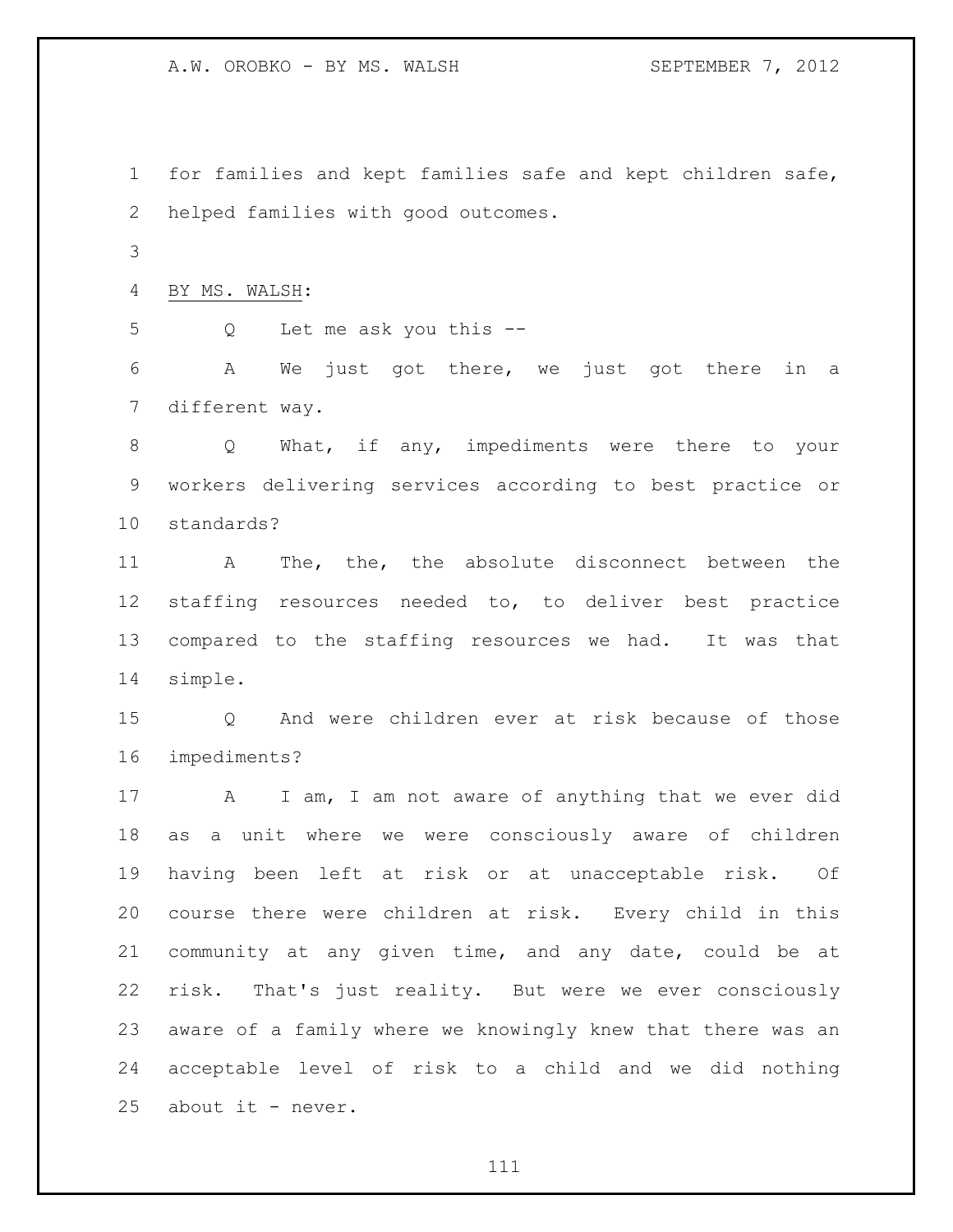Q That's not what I asked. I asked whether, based on the impediments, children were ever at risk. A In terms of my unit and our practice and our approach - no. Q Did you receive any training in terms of how to be a supervisor of an intake unit, or otherwise? A I believe in 19 -- in the mid-1990s Keith Cooper was the CEO. I believe at that time the agency contracted with or sort of bought into the competency-based approach to training. And in the mid-1990s - I can't be any more specific than that - all of the supervisors in the agency underwent competency-based training for child welfare supervision. And I think that was over -- probably over a one-year period there was a group -- I think four, four different modules that we attended to over a twelve-month period. And that was in 1995/96, I believe. Q Okay. Were you, during the period of 2000 - 2005 specifically aware of what the foundational provincial standards said or required?

 A I've never used -- I am not aware of the -- or not familiar with the phrase "foundational standards". I heard Ms. Saunderson use that phrase. I'm not -- I knew what the program standards were.

Q Okay. I think they're the same thing.

A Yeah, the provincial program standards, there was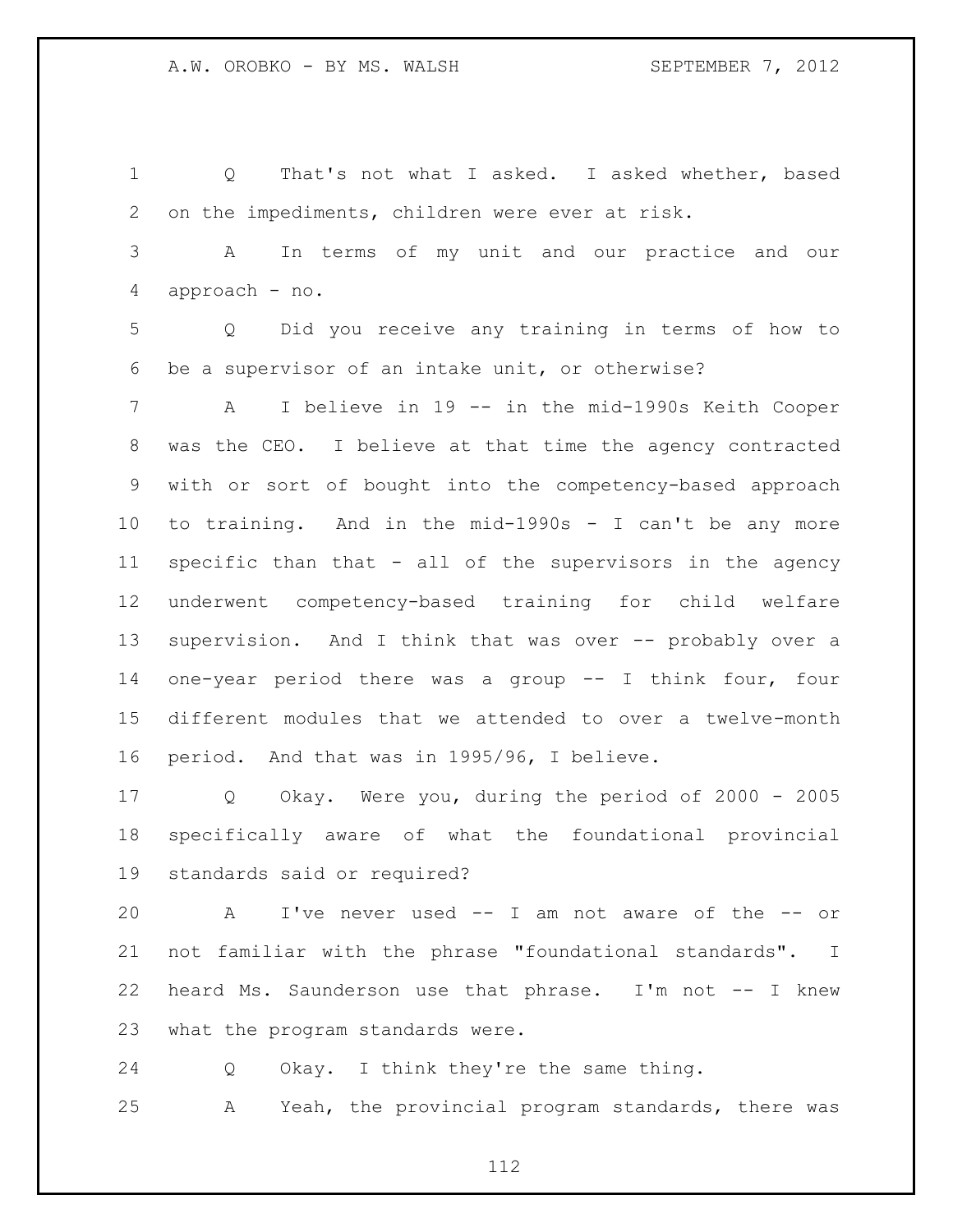a big large blue binder. I referenced one of the standards in my recording here, Standard 421 talks about Aboriginal -- you know -- so, I was aware of that document, yes. Q You were aware of what the standards said? A Certainly, yes. Q And had you received training in them, not for supervisory work but generally, as a social worker? A No. My exposure to -- formal training, no. Certainly my original supervisor made me aware of them through some self-directed learning. You know, I certainly became familiar with them, but formal training, no. Q And what about the workers you supervised? Do you know what training, if any, they had on the provincial standards? A During the time I served as a supervisor there was no -- at that time, there was no formal institutional training of workers in the standards. The standards were to be taught, shared with the staff through their supervisor. Q And did you do that? A I would have made my staff aware of the standards, and I would have used it as a tool in terms of guide and a guide to best practice. There weren't -- not

 everything in the standard was, you know -- there were things with merit. For example, we were -- there was a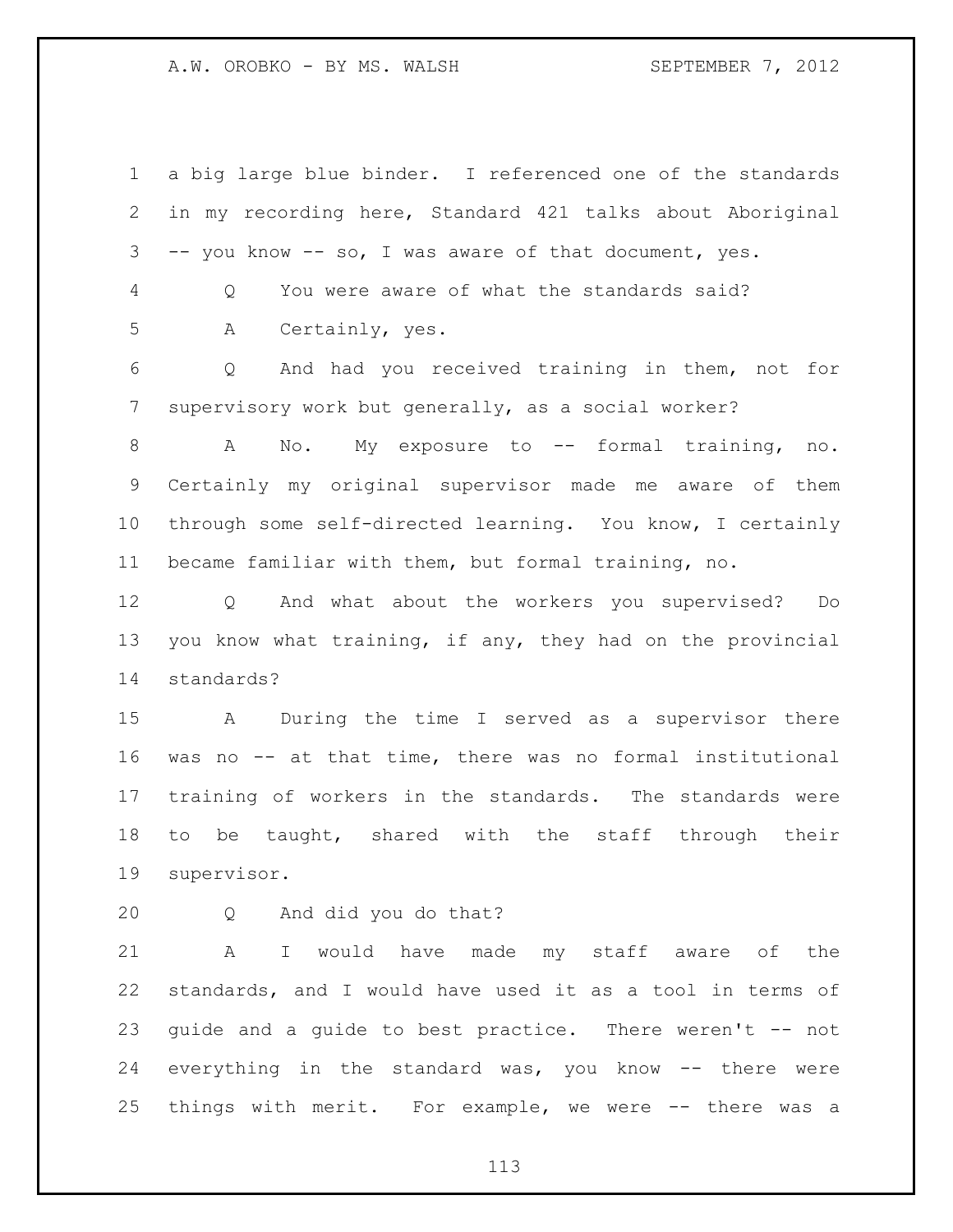group of us. We were -- at my very first jobs. It was actually -- at the McPhillips office for CFS and I believe it was Gordon Overly said, you know, I've been looking through the standards, and the standards talks about this place of safety thing. Hey, why don't we use this, you know? So, there were things in there that we did come to -- be of value. But certainly, you know, use it as a guide, as part of self-directed learning. Certainly, I would have said to my staff, These are the provincial standards. All right. It's a best practice model approach. We're, we're going to have extreme difficulty meeting those standards. Whenever we can, we will. But, you know what, in part of your learning process, make yourself -- you know, use a self-directed approach and learn them.

 Q All right. Let's turn to your specific involvement with Phoenix Sinclair and her family. Do you have any independent recollection of the work that you did with Phoenix and her family, other than from reviewing the material in the CFS files?

 A Up until, up until yesterday morning, I had absolutely no distinct or unique recollection of the events, and my recording is all that I can speak to. I will say I had a very pleasant exchange with Mr. Sinclair yesterday morning, and after meeting him and seeing him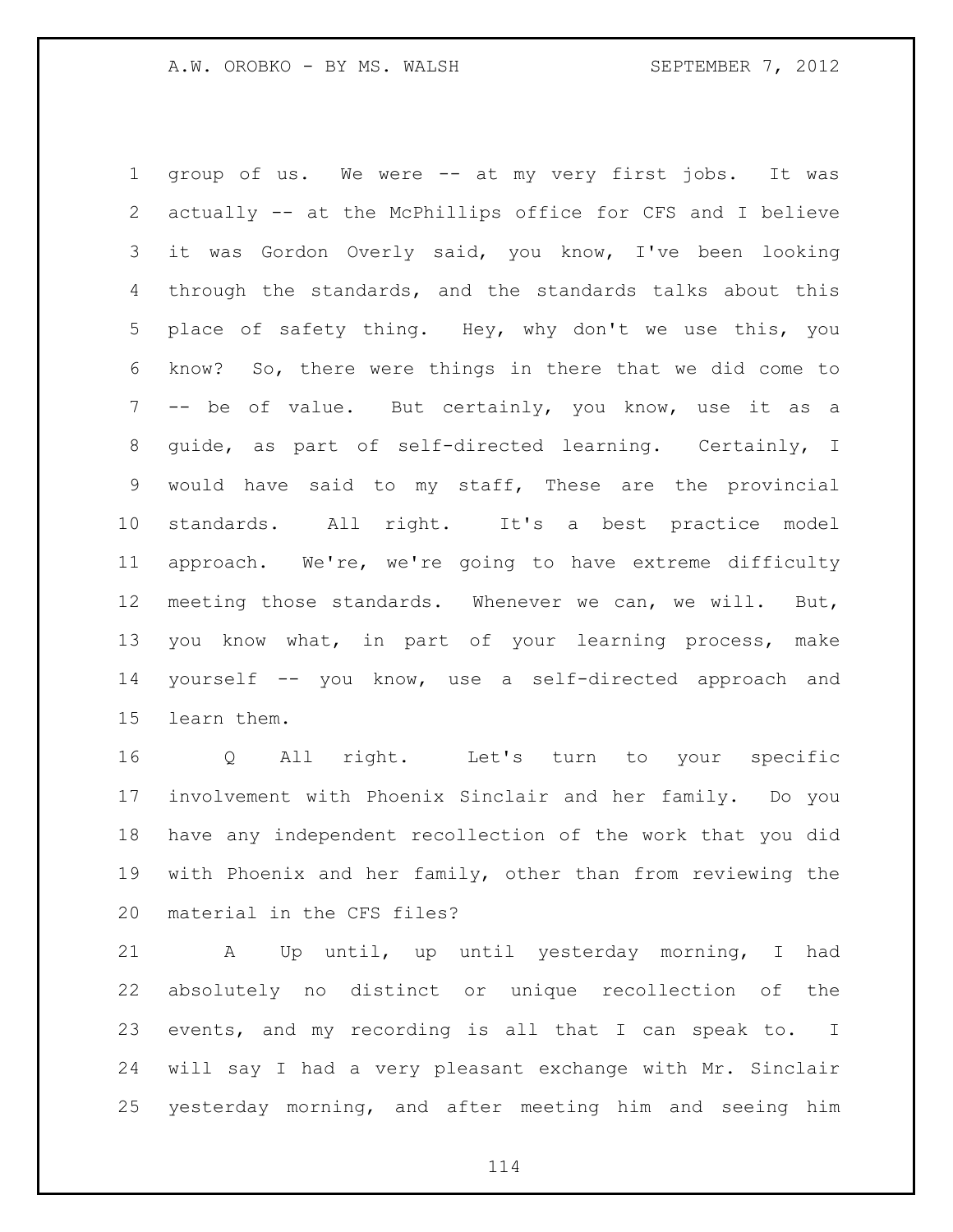again in person and face-to-face, I, all of a sudden a bit of a memory came back from my meetings with him in the past, but, but beyond that, no, no other memory.

 Q Okay. So, let's, let's go to CD 1795, page 37107 and this is in Samantha Kematch's file, her protection file. The page that we are looking at is a Winnipeg Child and Family Services after-hours unit report to intake, dated April 24th, 2000 regarding Samantha Kematch and Steve Sinclair. Now, did you receive this document?

 A The practice of the day is that this document would have come to me. I would have read it and then following same, would have assigned it.

 Q Okay. And you told us how you make that determination. In terms of reading the document, and if we can just scroll into the information on the document, what information, in this report, was of significance to you as an intake supervisor? There is also, I think, a hard copy of the document in front of you.

A That's fine.

20 Q Do you want to start at the ...

A Well, I can -- I'll just, I'll speak generally.

Q Yeah.

 A And I think that would be sufficient. There are -- when we would assess any child welfare matter that came to our attention, and this being no different than any, any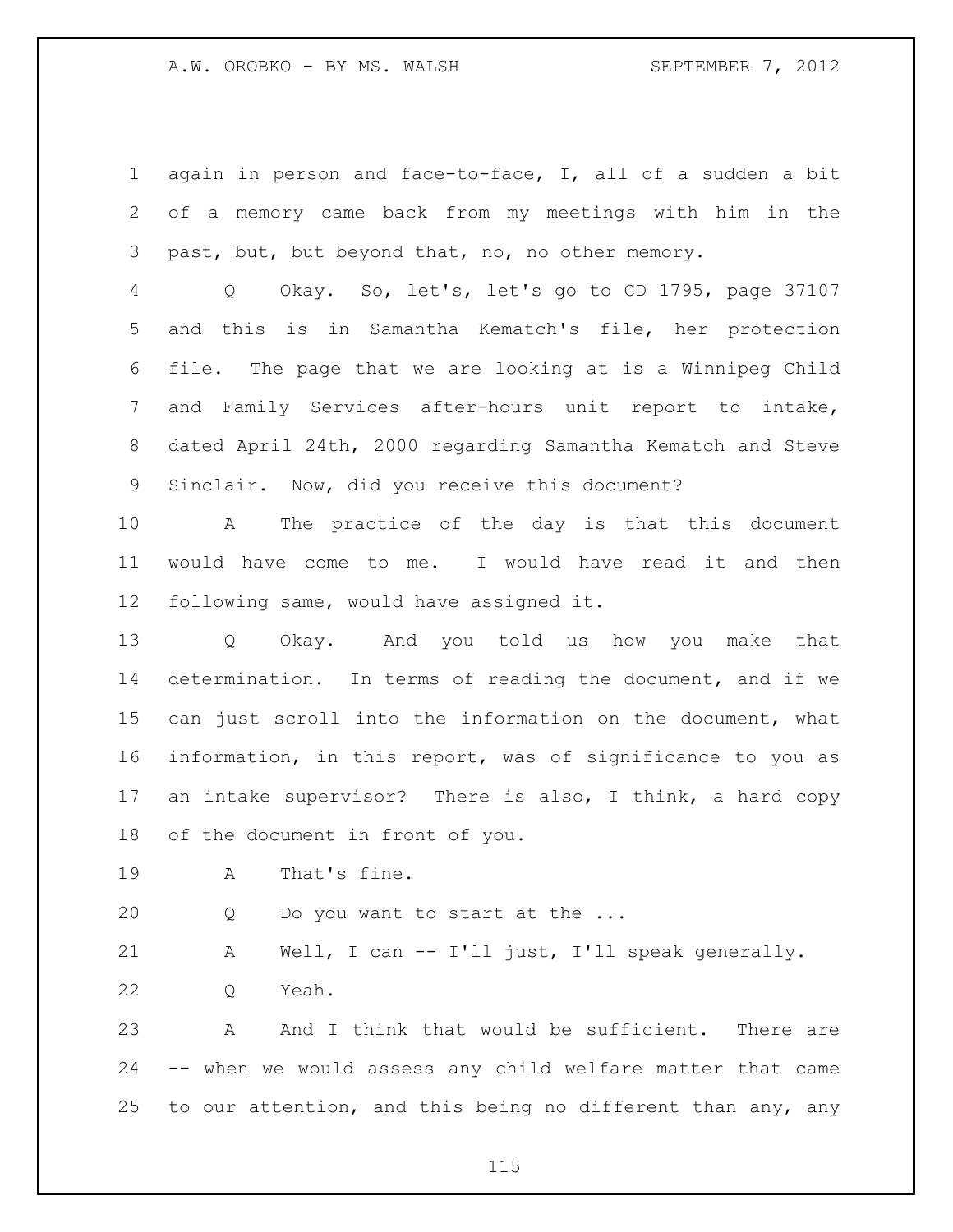| $\mathbf 1$ | other one, there are -- there were essentially were, were   |
|-------------|-------------------------------------------------------------|
| 2           | two primary lenses that we would use to look at. What is    |
| 3           | the parental commitment or motivation to parent? And, what  |
| 4           | is the parental capacity to parent? And those were --       |
| 5           | Okay. Maybe define those two things for us,<br>Q            |
| 6           | please, because I know you refer to them in one of your     |
| 7           | reports.                                                    |
| 8           | Yeah. Well, number one is: do you want to<br>$\mathbf{A}$   |
| 9           | parent?                                                     |
| 10          | Q So, what is parental motivation? Is that what             |
| 11          | you are telling us?                                         |
| 12          | $\mathbf{A}$<br>Parental motivation, parental commitment    |
| 13          | colloquially, do you want to parent.                        |
| 14          | Okay. And parental capacity?<br>$Q \qquad \qquad$           |
| 15          | A<br>Parental, parental capacity, you know, are you         |
| 16          | able to parent.                                             |
| 17          | Q Okay. So, that's something you're looking for as          |
| 18          | the intake supervisor?                                      |
| 19          | A Yeah. So, in this particular case, again, so as           |
| 20          | I looked at this through those two lenses it became clear.  |
| 21          | This was a very well done report and this document is clear |
| 22          | that there were serious concerns raised on both those       |
| 23          | fronts - parental motivation or commitment to parenting,    |
| 24          | which was, which was -- which, which was ambivalent, at     |
| 25          | best, and then, of course, you know, swung, swung in the    |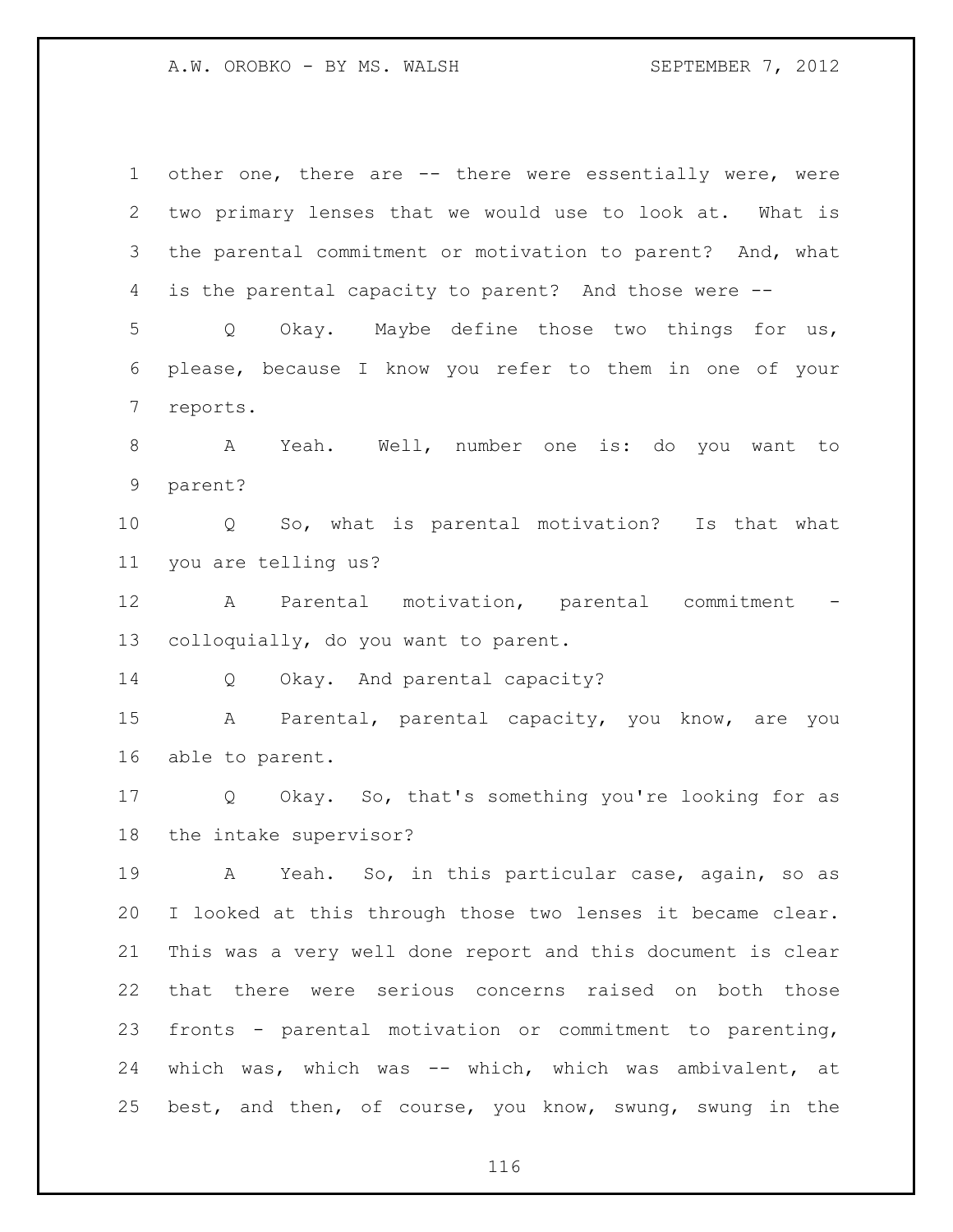latter -- in the next couple of days. And parental capacity, both of those just -- were -- just stood out so distinctly for me that we've got problems with both of these.

 Q Okay. And ultimately, you assigned the file to Ms. Saunderson.

A Correct.

 Q And then we heard Ms. Saunderson's evidence that she had to transfer the file to you because of a conflict of interest with her cousin.

11 A That's correct.

 Q So, let's go, still in the same CD, to page 37038. So, this is the first page of an intake transfer summary, and if we go through it to the end of the document, it goes to page 37042, so if we can scroll through it, please, right to the end of 37042. So, at the end of the document, on the last page, the document is signed by Ms. Saunderson. Your name is there too, but not your signature. Is there any reason?

 A No reason that I can think of. My, my -- I have two signatures at the very end of this document. Again, this is, this is the -- Ms. Saunderson signed off at the section where her direct involvement ended.

Q On April 28th, 2000.

A Yeah.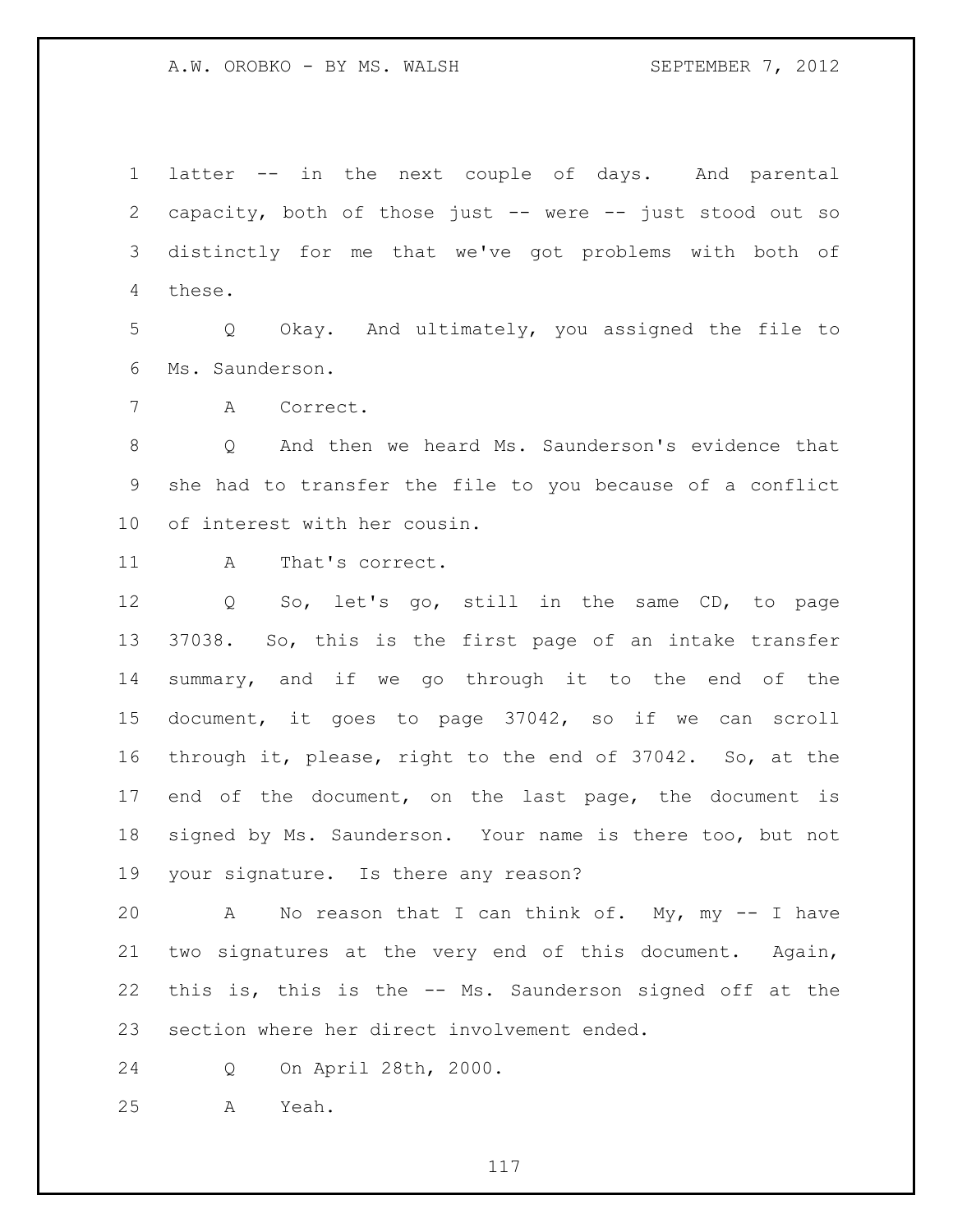Q Yes.

 A And my direct involvement carried on for a few days. I think there are two of my signatures or initials at the bottom. So, that served as my validation and approval of Ms. Saunderson's work.

 Q Okay. And did you have any input in creating the document up to this point?

 A No. At that point, all the information, the data, the assessments, that was all Ms. Saunderson's design and construct.

11 Q Okay. Now, when it was determined that Ms. Saunderson had a conflict of interest, you took the file over yourself as opposed to transferring it to another worker. Why was that?

 A Yeah. Well, as mentioned earlier, I was a working supervisor and, you know, I loved the work. And so it just seemed to me that the tasks that were needed to bring this file to some point of resolution essentially, you know, meeting the parents, providing service, attending court, you know, sort of supervising a visit. It seemed to me I could probably more effectively do those things quickly. I already understood the case. Ms. Saunderson had come in and talked about it. It just seemed to be a more efficient use of our resources for me just to follow through with this as opposed to assign it. And as I was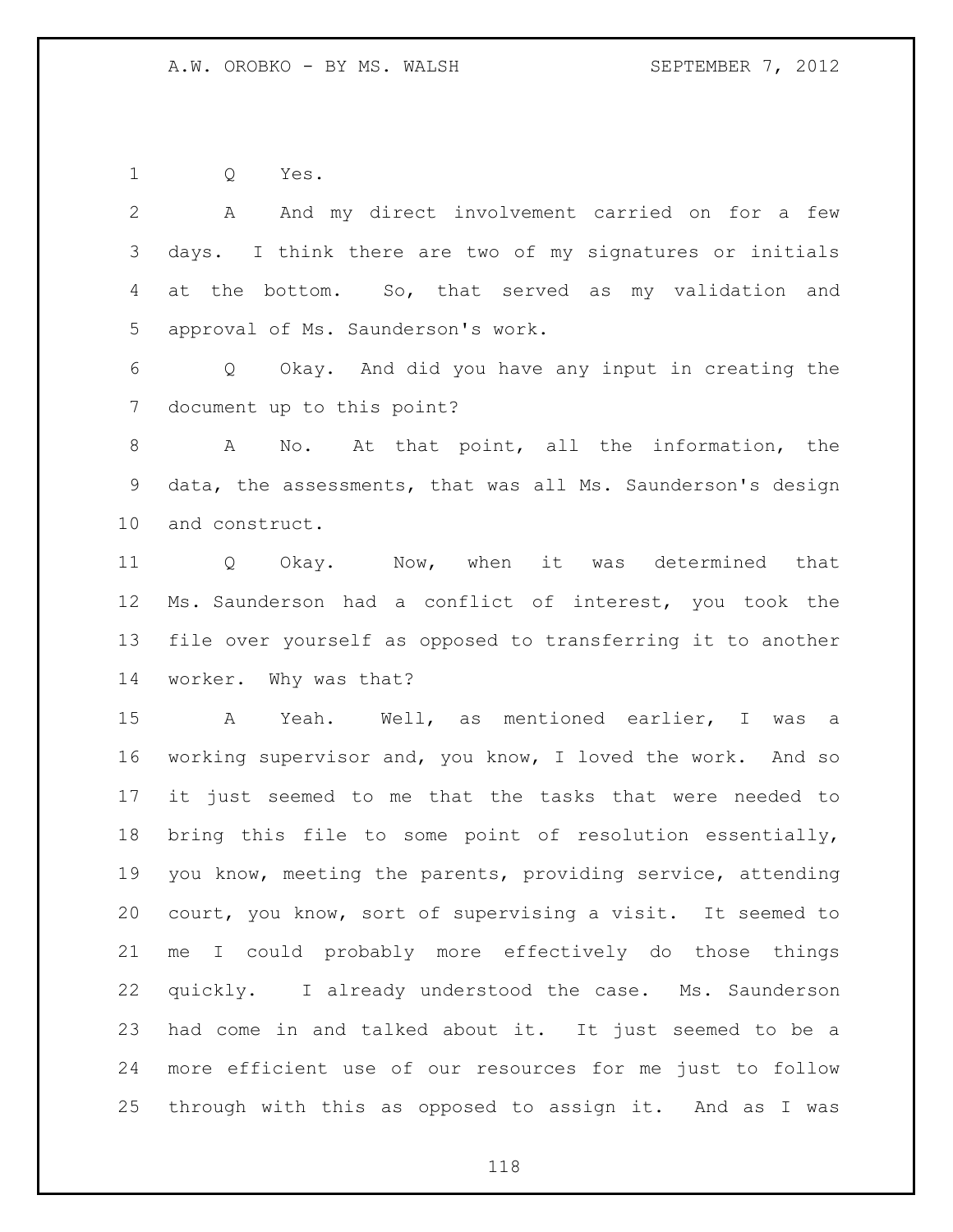going to court on the matter anyways, it just seemed an opportune time to meet the family, do the service, service of notices. I think was just good case management, really. Q All right. So, if we turn to the preceding page, 37041, just -- the paragraph above the heading, Assessment. It says: Samantha and Steven along with 8 Nikki Taylor, came into the office for their visit with Phoenix. All parties were introduced to Supervisor Andy Orobko who will be 12 taking over management of the case until it is transferred to family 14 service unit. He advised everyone present of the reasons that the file can no longer remain with 17 this writer. From this point, the file will be closed to this writer. So, that's the point at which you were introduced to the family and took over the file; is that right? A The recording would suggest that, yes. Q Okay. All right. Now, was it clear that the family was going to be moved on to long-term family service?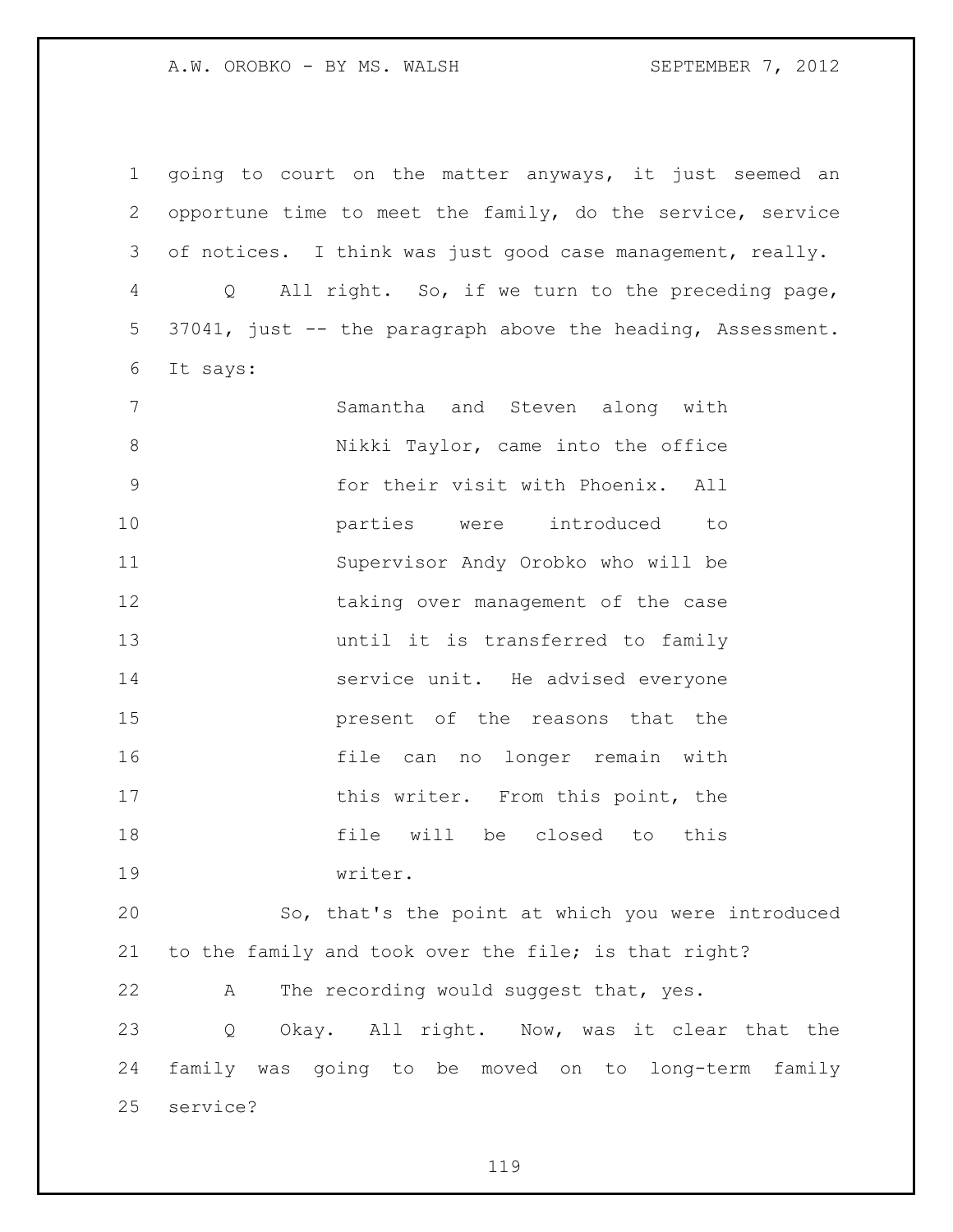A I think in my mind, I was probably at 90 percent certainty when I received the original after-hours report that that was going to be a likely outcome.

Q And why is that?

 A Again, the severity and the intensity of the concerns regarding parental commitment, parental capacity. I think it became clear to me that that far outstripped out ability at intake to, to, to respond to or to somehow 9 provide any remedy to. That was -- it was clear to me that that case was going to require long-term assessment. I think even prior to meeting the parents, I was, I was at that point.

 Q Okay. So, if we turn to page 37042, the 14 paragraph above the paragraph with the heading, Assessment, third line down it says:

 This writer has yet to receive written documentation around the reasons that Samantha's son became a permanent ward of Cree Nation CFS. Once this information is **received**, it will need to be incorporated into the final assessment of the family and the recommended plan.

So, we heard from Ms. Saunderson that she had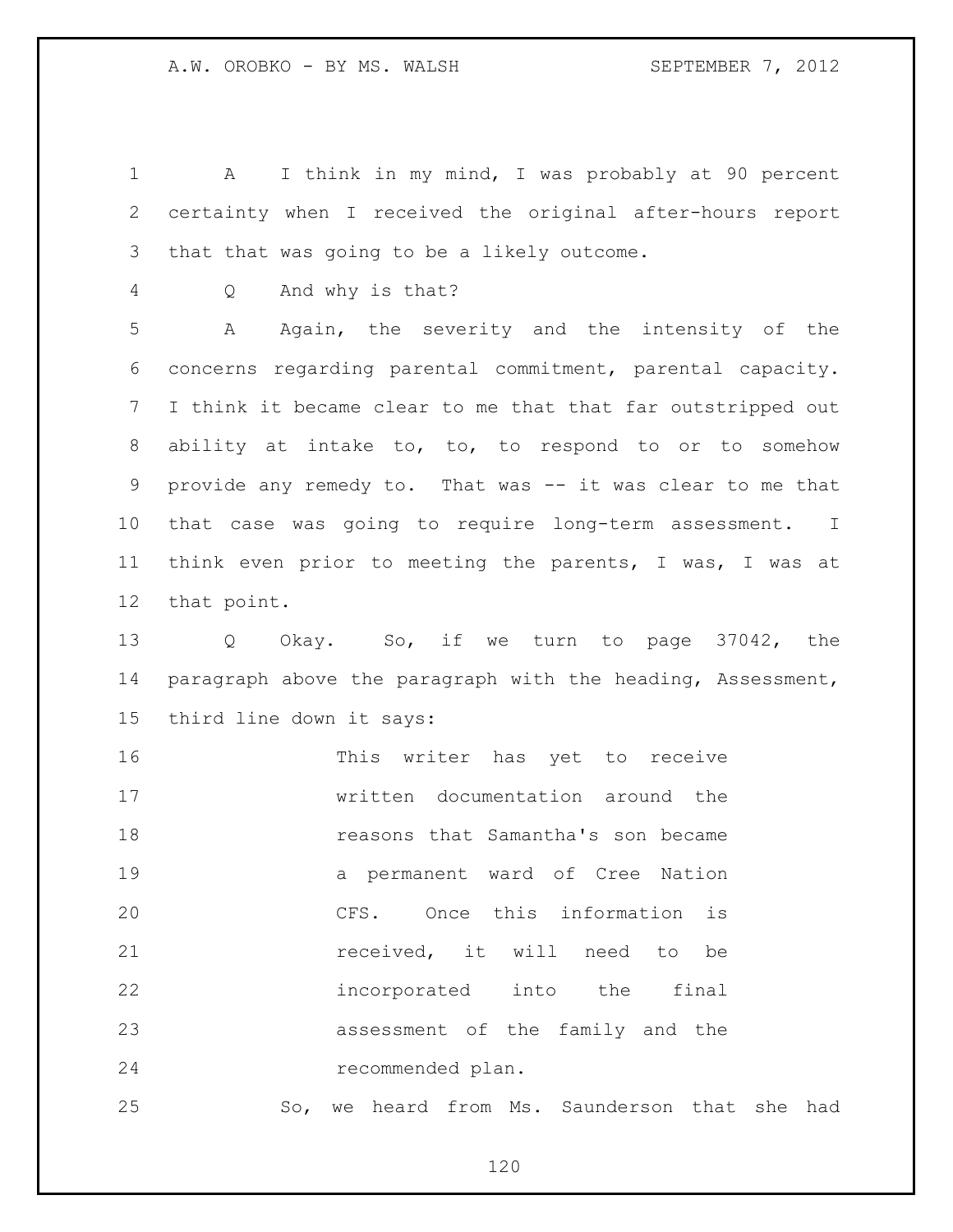requested certain information from Cree Nation Child and Family Services about Ms. Kematch's first child, and she didn't receive the information while she was still involved with the file, but ultimately, you did, right? A That's correct. The information from their protection file was -- Q Regarding? A Regarding Samantha Kematch as mother and how did the -- how matters progressed with her biological son. That was forwarded to me. I think the dates are there, but that was forwarded to me within the next few days. Q That's right. And so if we turn to page 37082, still in this CD, 1795. 14 THE COMMISSIONER: Page what? Oh, I see it at the top. Yeah, okay. BY MS. WALSH: 18 Q So, actually, if we scroll to the top, you can see when the fax was sent. This fax was sent on April 28th, 2000, even though it's dated April 27th. And this, I understand, is the protection file regarding Ms. Kematch's first child -- A All we -- Q Or a package, a package of material from that

file.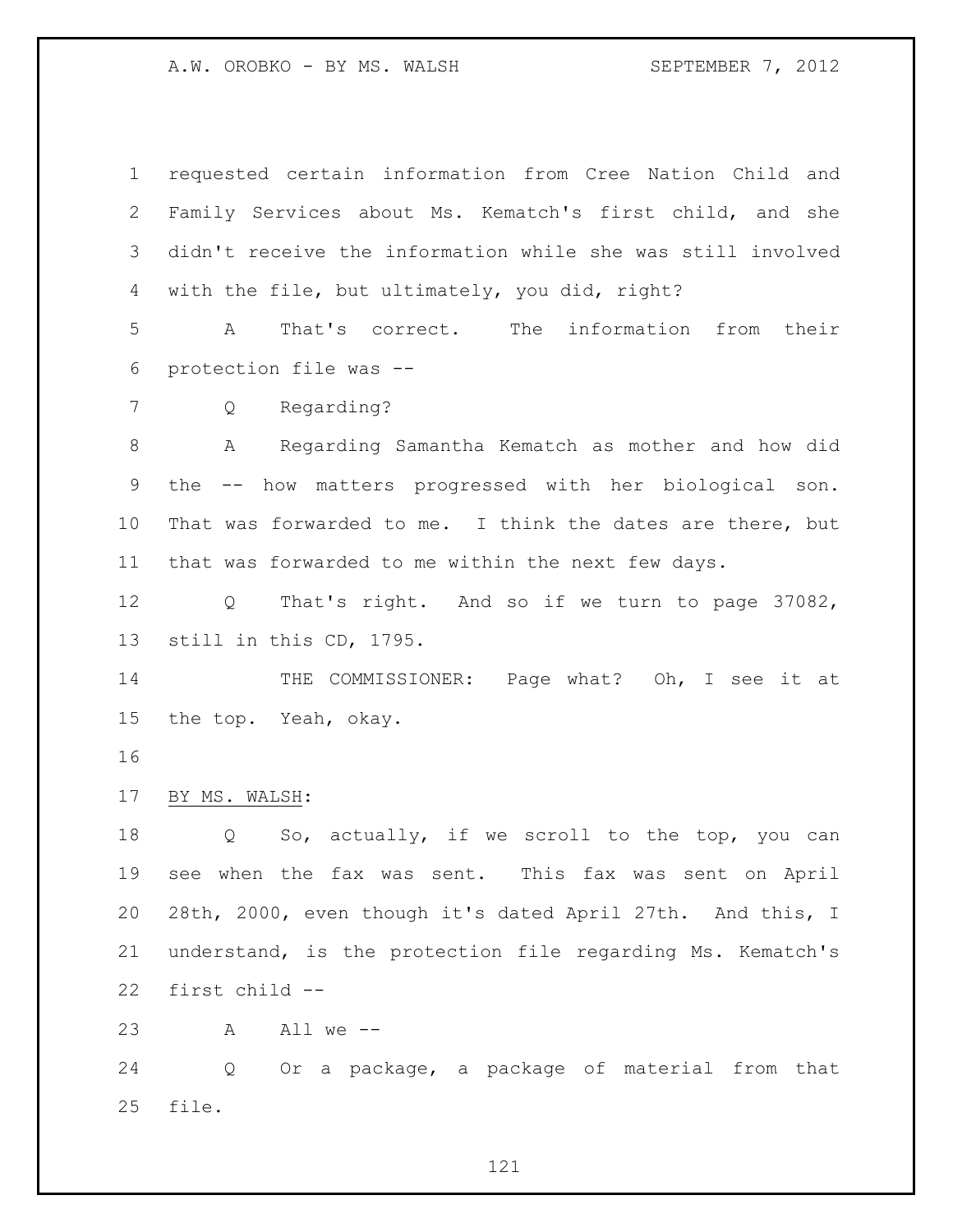A Yeah. I'll assume if we scroll down, that's borne out, but yes.

 Q And just so that we're clear, because I don't know that it's ever been made clear, the father of Ms. Kematch's first child was not Steve Sinclair.

A Correct.

Q Right.

 A I have no direct knowledge as to the first father.

 Q So, if we go to the end of the package of material that was sent over, at page 37091, that's a social history and if we go to the second last page of that social history, 37093, this is what the information that Ms. Saunderson requested, this is what it said, under the heading, Family Background Information:

16 The child's biological mother, Samantha Kematch, was a permanent ward of Cree Nation Child and Family Caring Agency up until she turned age of majority. His biological father resides at First Nation and has not had any contact with him since the birthday July 23, 1999. Prior to giving birth to this child, Samantha had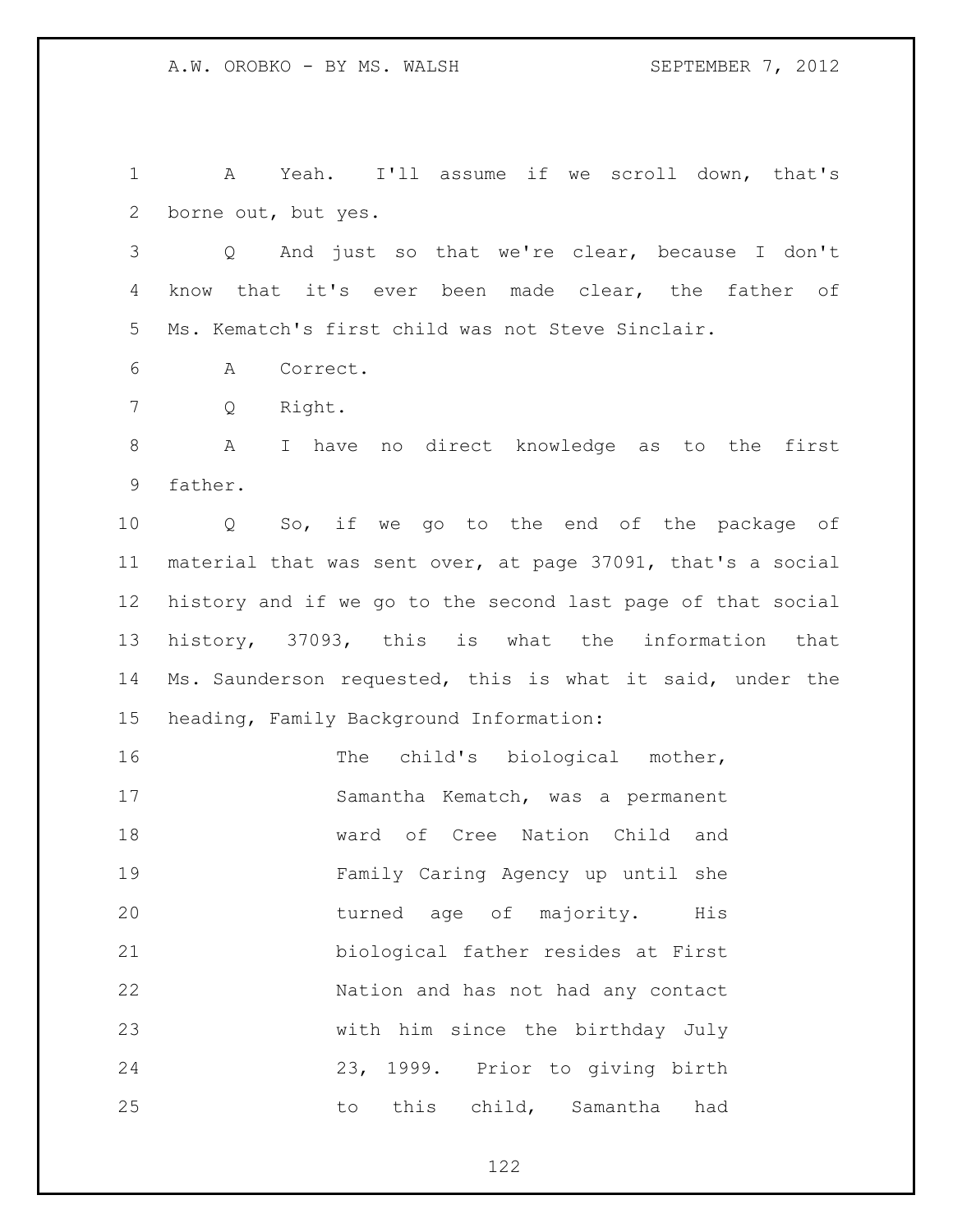concealed her pregnancy and did not receive any prenatal care. St. Boniface hospital made a referral to Cree Nation Child and Family Caring Agency when Samantha gave birth. She appeared very distant with hospital staff and from her newborn. She appeared emotionally flat when discussing future plans for her newborn. She 11 had informed the nursing staff that she did not know she was pregnant with this child until she was approximately eight months pregnant. Since July 23, 1999 the child was placed under apprehension and upon discharge from the hospital 19 two days later, it was placed with 20 a foster mother. On September 14, 1998 the

 child was removed and placed with his mother, Samantha at Oskki-Ikwe (and my apologies for pronunciation) a facility for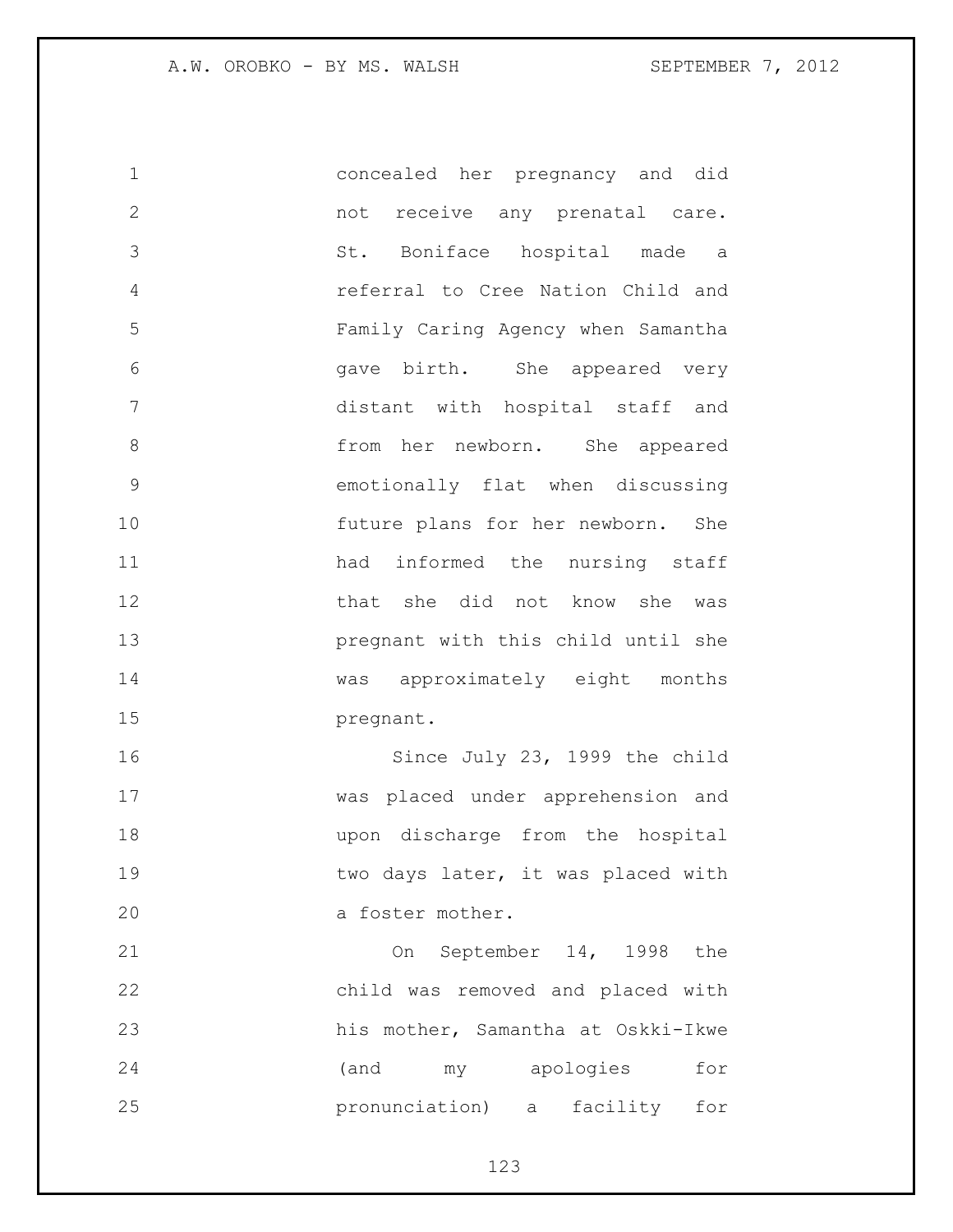young mothers at Waywayseecapow. Prior to moving to the facility, Samantha was in an independent living program at McDonald Youth Services. Just after eleven weeks at the facility, both Sam and the child were discharged because of 8 safety concerns for the child. Again, the child was placed with foster placement, where he has been since. Samantha returned to 12 the independent living program under McDonald Youth Services **until** the age of majority. Activities of mother is unknown at 16 this time. 17 And then, on the last page of this package that was received, page 37094, the last entry under Plans: Cree Nation Child and Family plans are to transfer the child's case 21 to the appropriate native agency when permanent order of 23 guardianship is granted. The agency recommends the child not be removed until long-term placement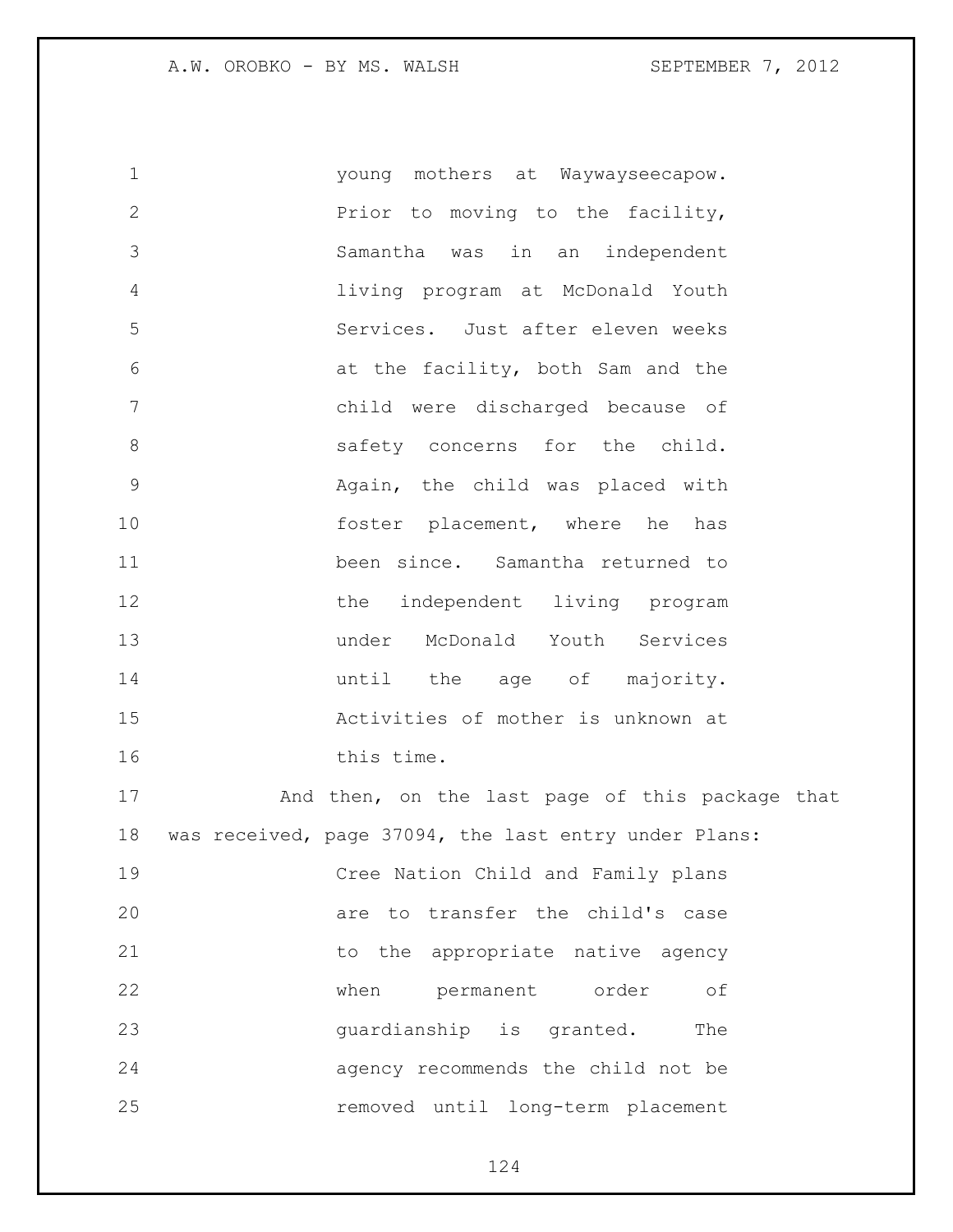is found.

 So, what was the purpose of requesting and obtaining this information?

 A Simply to, to ascertain the, the circumstances, the contributing factors, the variables that all led to her first child being removed from her care and ultimately ending up in the permanent ward-ship of another agency. And information, again, would be -- was vital to us in a real time sense to help assess her current pregnancy -- or her current child and her current relationship.

 Q And how was that? How was it relevant to assessing the situation with Phoenix?

 A From a, from a risk management and a risk prediction perspective, past human behaviour is, is a, is a strong predictor of future human behaviour. So, if we were -- and again, this is -- to be clear, this is, this is one piece of information, past history, that we are going to use in a collage of other things to assess, you know, a parent and the safety of the child. But, again, if, if there had been previous concerns around parental motivation or parental commitment to parenting, it was important for us to know in the context of her current commitment, which, of course, we were -- was vague and wavering when after- hours went out to see her, and then flipped when Marnie met them.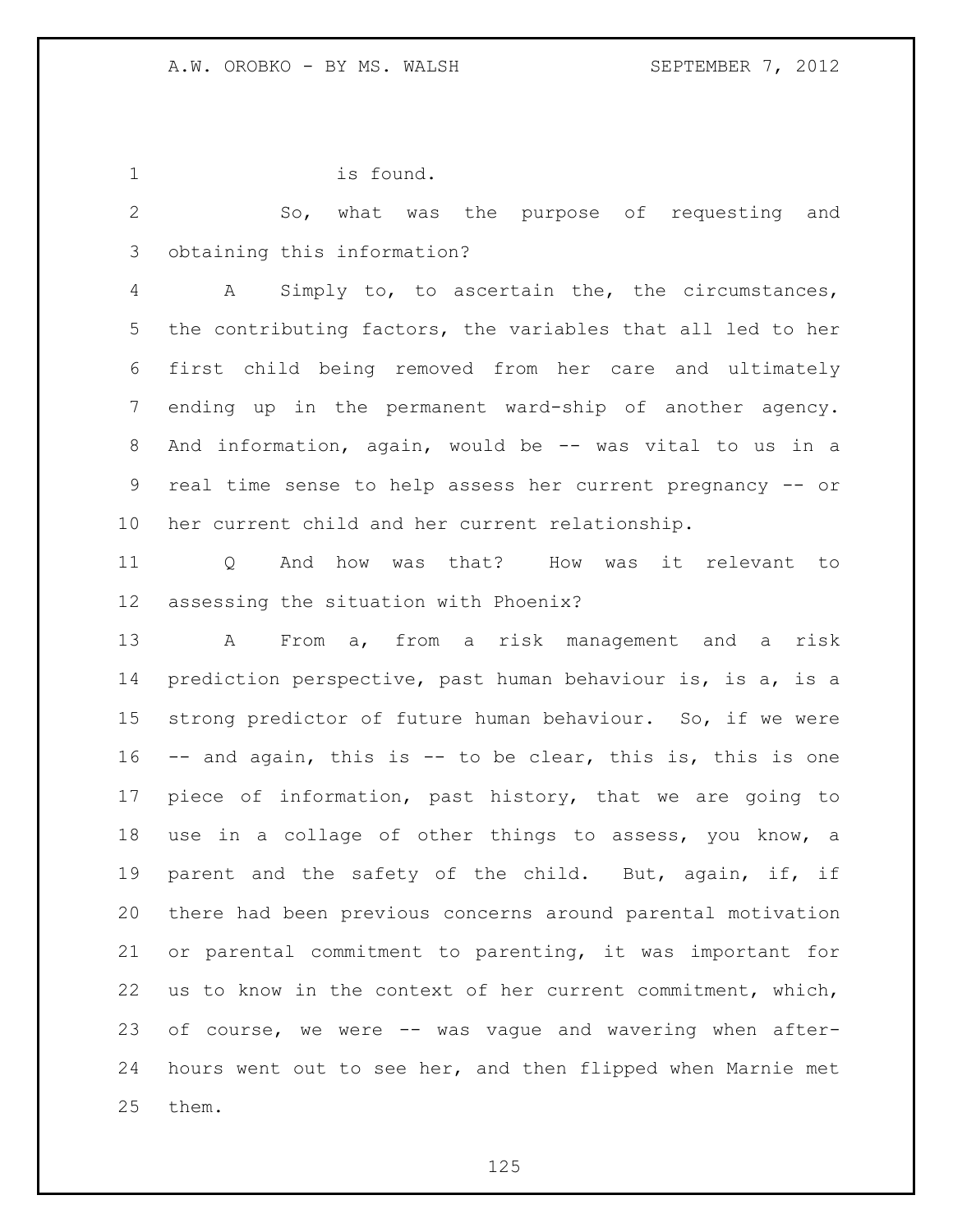Q So, did the information that you received from the protection file regarding Ms. Kematch's first son, what, if anything, did it tell you about her motivation, her parental motivation and parental capacity with respect to her first child?

A It suggested a lack, a lack of same.

 Q And so then that posed a concern with respect to her parental motivation and parental capacity with respect to Phoenix.

A Correct.

 Q At least in terms of something that needed to be assessed.

A Correct.

 Q And that's partly why you were certain that the matter needed to go on to family services.

 A Yes. At, at the point of our involvement, that initial involvement, again, we have no confidence that parental motivation and commitment was sound and unwavering. And then, of course, other things that I'm sure you will ask me about later, other things then started to surface regarding parental capacity, as well.

 Q Okay. So, you already did have a concern about her parental capacity and parental motivation with respect to Phoenix.

A Correct.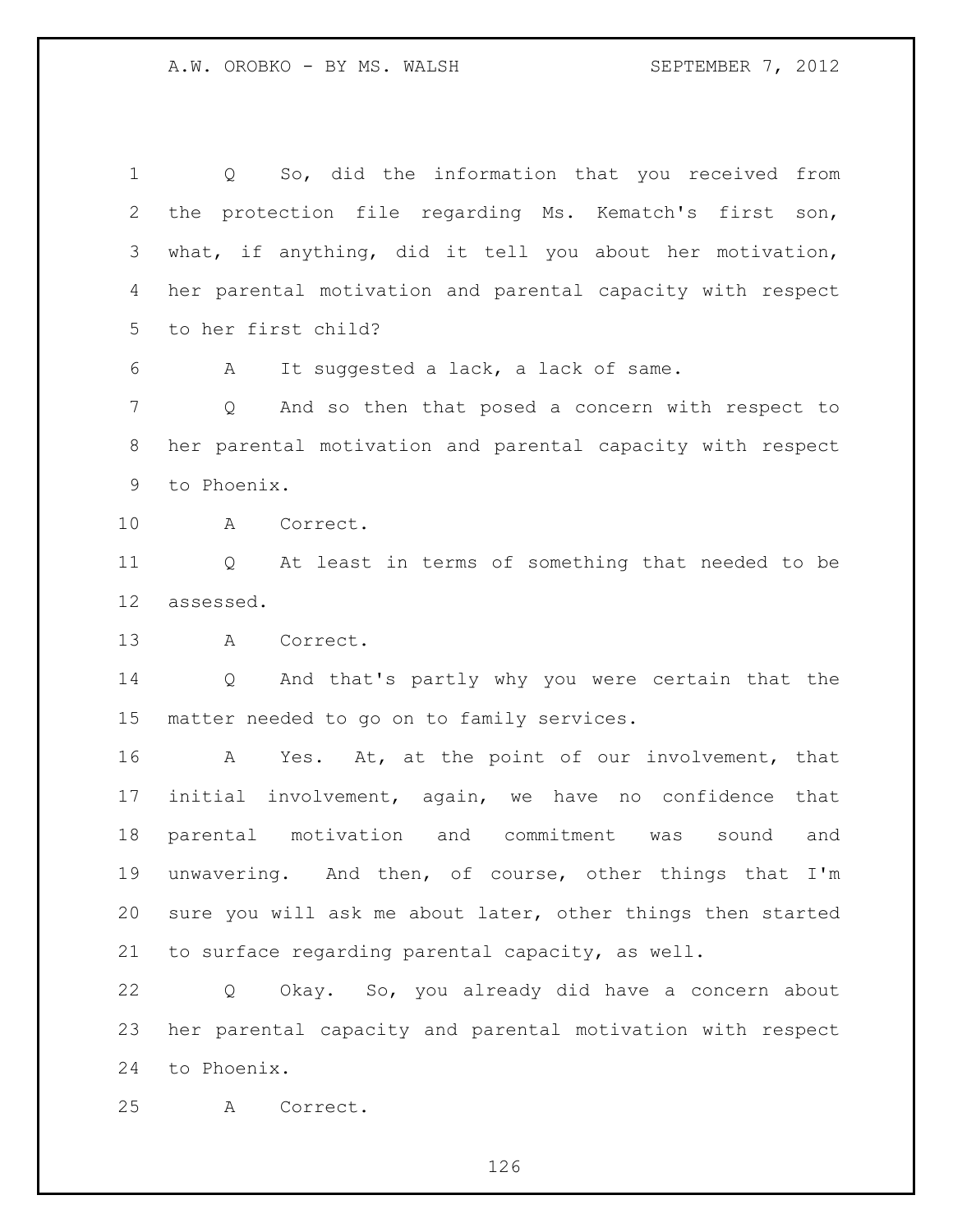Q Okay. Now, if we -- we were at page 37042. The summary continues at page 37035. And at the top of the page it's titled, Continued Summary of Service and Intervention. And at this point, you were making the entries in the file; is that right? A That's correct. Q Okay. So, we have an entry for April 28th, 2000 and it says: Office visit between Phoenix and her parents at 831 Portage Avenue. Was that where your office was? A That's correct. Q Before the door moved. 14 A Exactly. Right you are. Q Okay. And you go on to say: Following same, the writer conducted interviews with Samantha 18 and Steve. At the couple's request, Nikki Taylor, parents' advocate from Boys and Girls Club, was excused for part of the meeting. She rejoined the meeting in its latter stages. Both parents were served for the May 3rd docket date. See assessment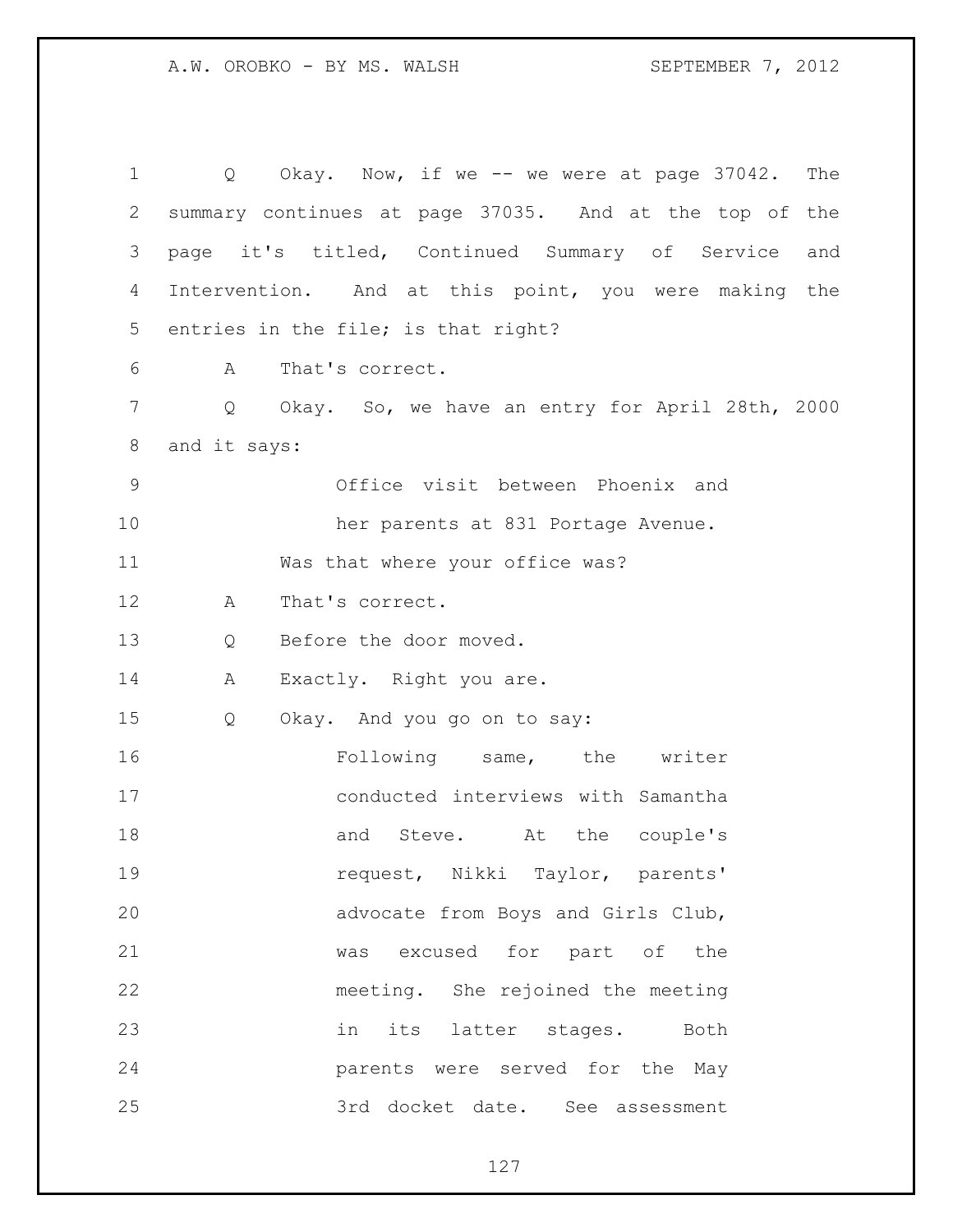1 for particulars. And so then, when we look at the next entry, you've got May 1st, phone call to Gloria Woytiuk (phonetic). She was advised to serve both Cree Nation and West Region.

Now, what was that all about?

 A The program standards of the day required us that upon the apprehension of a child of aboriginal descent or aboriginal origin, if that child had entitlement to treaty status with any First Nation, whether they had obtained it yet or not, then the standard of the day, Section 421, standard, required us to serve notice on the aboriginal agency that had jurisdiction for that particular First 14 Nation community. So, after, after, after this conversation with the parents, the information would have come from that that, that led me to -- we need to serve Cree Nation and also need to serve West Region.

Q Okay.

 A Because, again, Phoenix may have been entitled to treaty status with possibly either of those bands.

 THE COMMISSIONER: And what was the directive or requirement? Was it regulatory or statute?

23 THE WITNESS: I believe it was regulatory, yes, yes.

THE COMMISSIONER: Provincial or federal?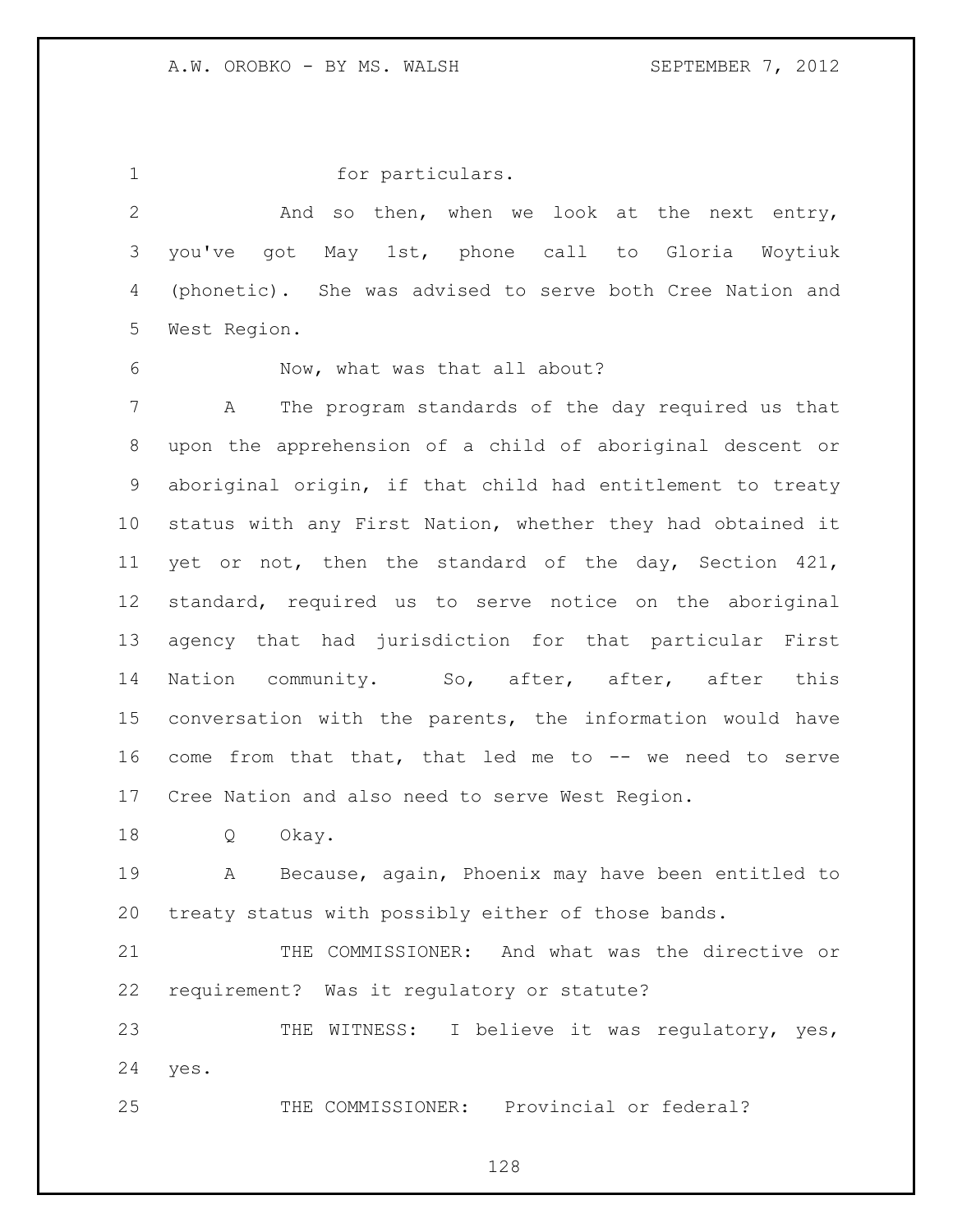THE WITNESS: This was provincial, Commissioner. 2 THE COMMISSIONER: Thank you. BY MS. WALSH: Q So then we are still on page 37035, under the heading, Further Assessments. And you go on to discuss the meeting that you had with the parents, with Steve Sinclair and Samantha Kematch. And you say: As of this writer's meeting with Samantha and Steven on April 28, 2000 the parents are indicating a desire to continue their common-13 law relationship, with Phoenix being in the family fold. Is that what you meant by I think earlier you said they did a flip or a reversal? A That's correct. From the -- from our initial point -- from the agency's initial point of contact, from the hospital's initial point of contact on the day that the child was born to this day, again, we had -- there had been a 180 degree turn, from expressing non-desire to parent the child, again, citing the maturity, We're not ready. We're not financially prepared, to now reversing that and now saying they want to, they wanted to have the whole family unit unified.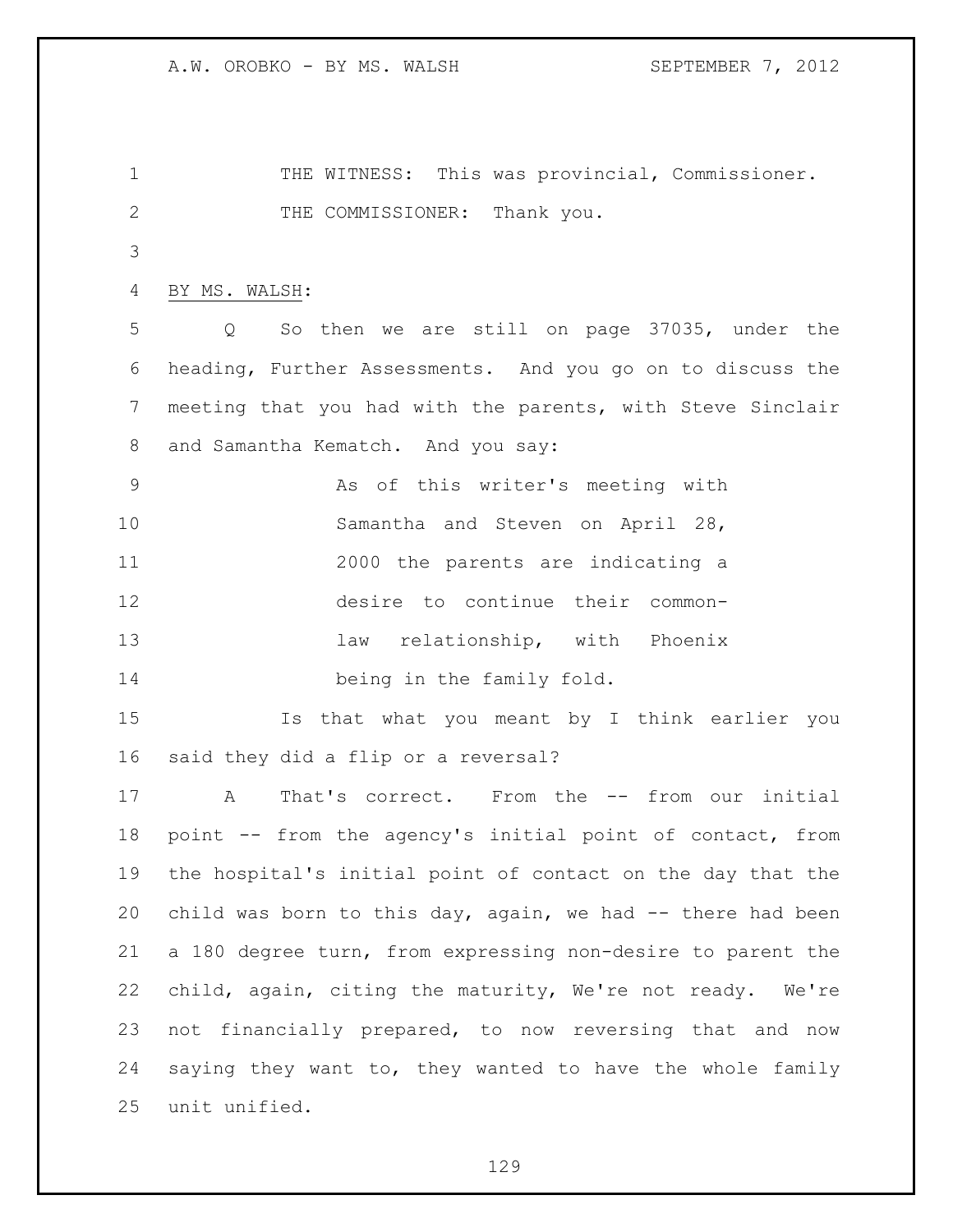Q Okay. And you go on to say: They advise that they came to this position after much deliberation and discussion. 5 And then you say: The writer aggressively challenged the couple on their ambivalence **b** towards parenting this child and the lack of prenatal care. The hiding of the pregnancy and Samantha's seeming disinterest with respect to her first child were raised as well.

 Can you just explain what you meant by saying you aggressively challenged them on those matters? What were you doing?

 A My line of, my line of questioning and my approach with them would have been very direct. It would have been very particular and would have cut to the core of the matter. Aggressively, that's not to imply that I was yelling and shouting. And, Mr. Sinclair, hopefully, I wasn't yelling or shouting that day. But maybe "robustly" was a better word, but again, it would have been cutting to the, cutting to the quick: Samantha, you've got -- and again, this is not a direct, this is not a direct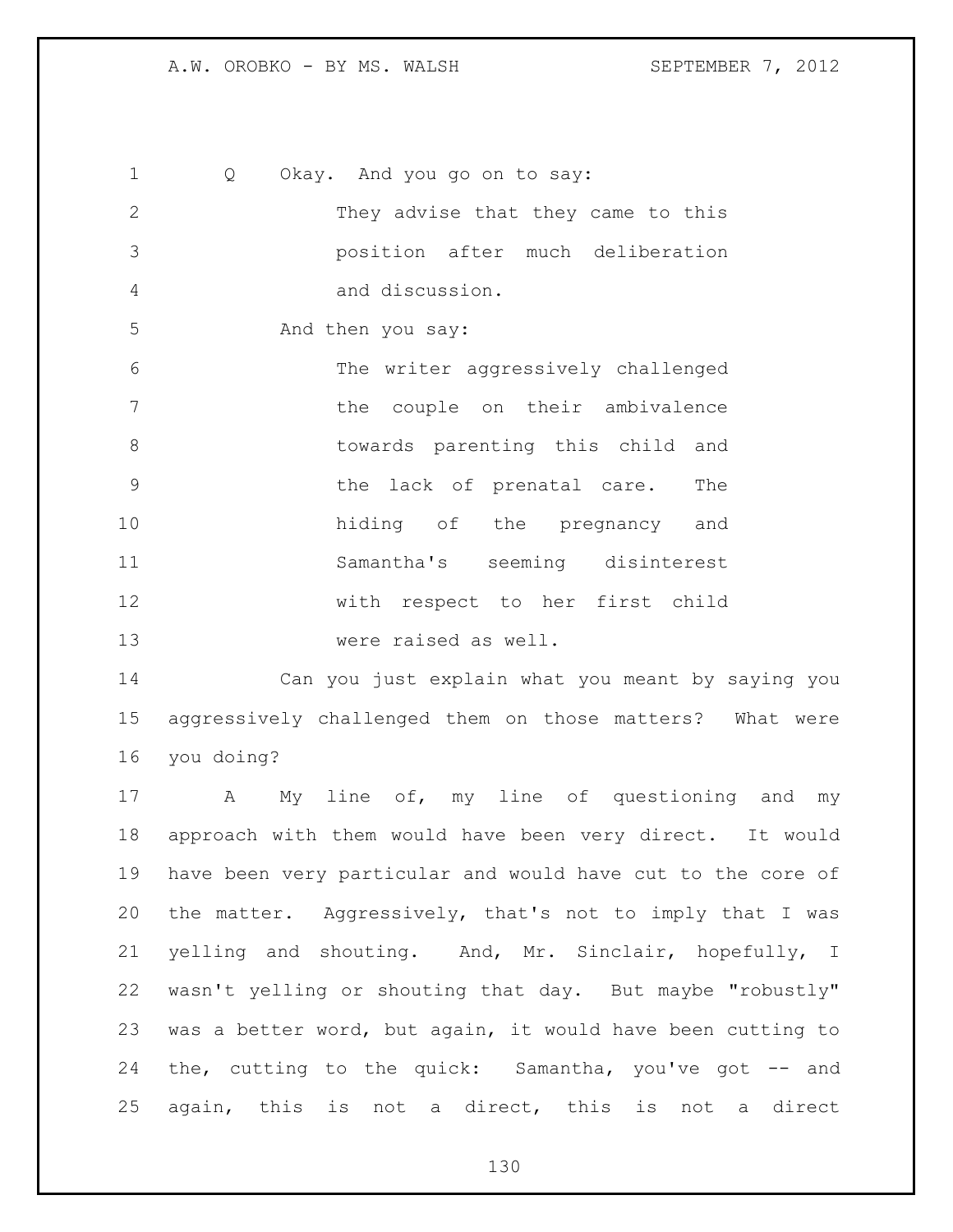| $\mathbf 1$ | recollection, but having met hundreds of families in this  |
|-------------|------------------------------------------------------------|
| 2           | situation, I can almost paraphrase what I would have said. |
| 3           | I would have said, Samantha, help me understand what's     |
| 4           | going on here. Like, why didn't you tell anybody? You      |
| 5           | know, what's going on here? That's the way I would have    |
| 6           | approached it. That's been my style for 20, 20 odd years.  |
| 7           | So, that's what it was: direct, focused and, and directly  |
| 8           | querying them on, on commitment and motivation.            |
| 9           | So then you go on to say:<br>Q                             |
| 10          | Throughout our conversation,                               |
| 11          | Samantha remained flat and stoic.                          |
| 12          | She responded to questions in a                            |
| 13          | simple and cautious manner, often                          |
| 14          | pondering her response for a                               |
| 15          | moment or two before uttering                              |
| 16          | same. Complex questions often                              |
| 17          | received simplistic responses                              |
| 18          | which<br>failed to<br>shed<br>any                          |
| 19          | meaningful light<br>on<br>issues,                          |
| 20          | especially around why she hid this                         |
| 21          | pregnancy and why she has failed                           |
| 22          | to maintain contact with her first                         |
| 23          | child. Her responses heavily                               |
| 24          | consisted of shrugs and "I don't                           |
| 25          | know". Her presentation<br>is                              |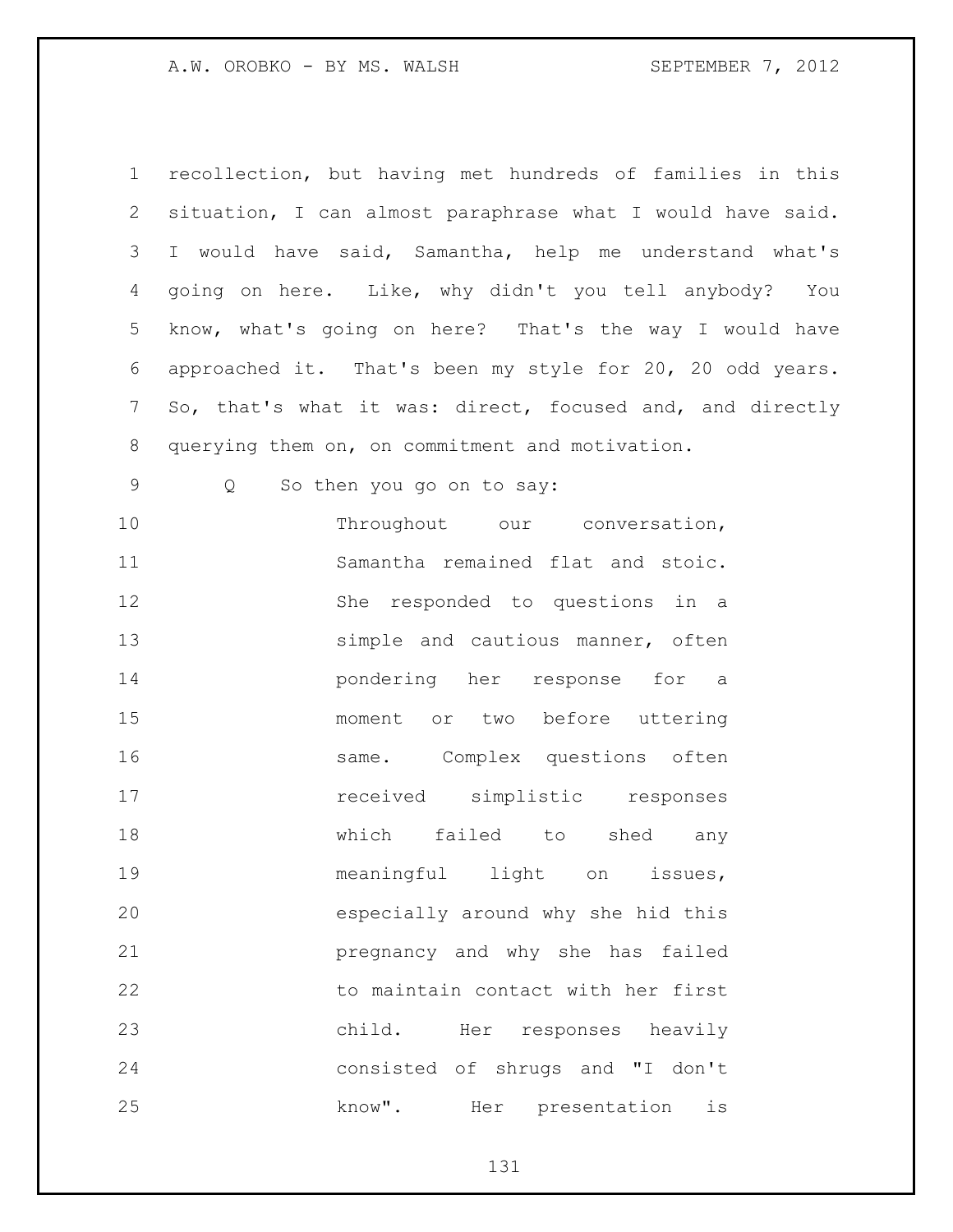suggestive of some developmental or psychological difficulties. However, same will need to be determined. Samantha had great difficulty expressing why her first child came permanently into Cree Nation's care, nor could she account for why she had expressed no desire in maintaining any 10 contact with the child.

 Steve presented as a **12** relatively articulate and 13 thoughtful young man. He indicated that he permanently came into Winnipeg Child and Family Services care when he was 13 and he remained in the care of this agency until attaining the age of majority.

20 At this point, Steven's biological mother's file remains closed and his child in care file is sealed. He advised that his experiences in agency care have prompted him to parent his child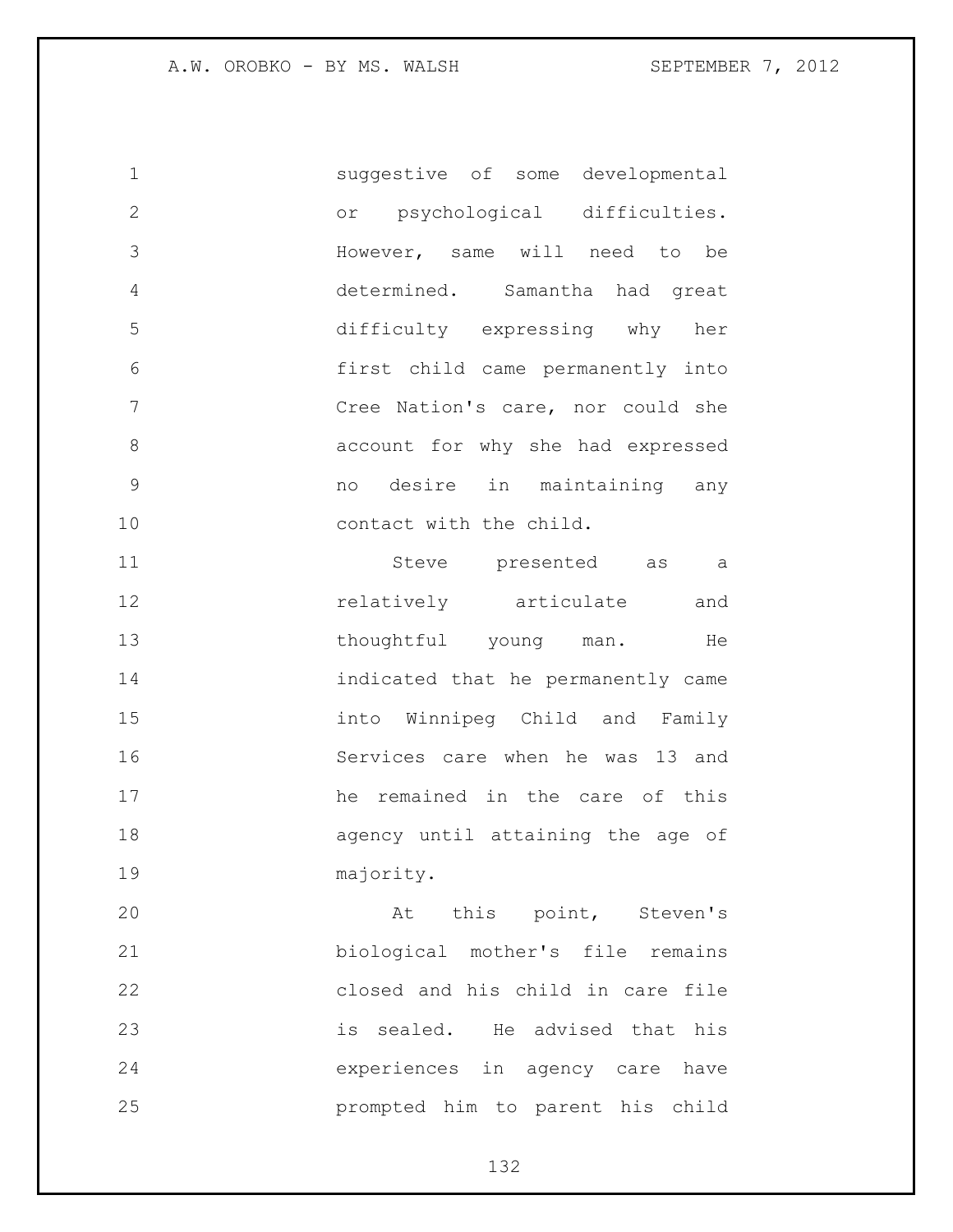so that Phoenix might escape similar experiences. Steve chose not to share many details of his 4 time in agency care, and he will consider this writer's request for a consent to be signed so that the CIC file might be opened and 8 reviewed.

 At this point in time, the couple resides together and 11 support themselves via moneys **12 received** from income security. Their worker is Heather McShane 14 and the couple denies any domestic violence of substance abuse.

 Both parties were served for court and the following case plan was shared.

 Before we get to the plan, did you want to make any comments about the notations that you've written there? A Well, again, I have no recollection of that meeting, other than what is shared there. I thought the question that was going to be posed to me was, Mr. Orobko, you know, why did you come to the point where you thought that there was some psychological difficulties? I was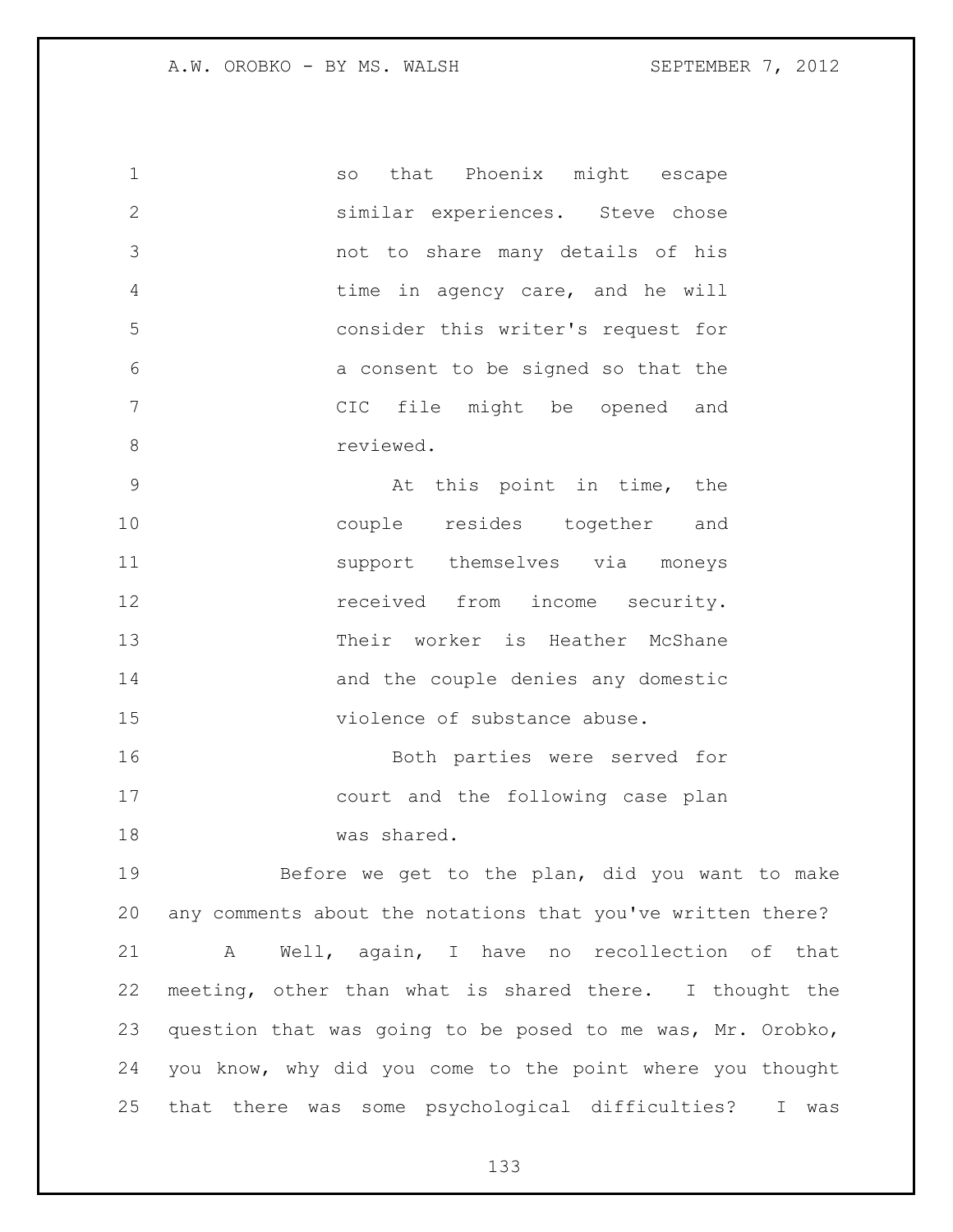anticipating that.

Q Sure.

 A I'll answer, if I can ask myself the question. Q Sure. Why did you ask that? Why did you query that?

 A Yeah, my recording lists observations, you know, the observation of the flatness and the stoic, stoic presentation, how she answered questions and all that. So those were my observations of her mannerisms and behaviour at the time. When I processed that through more of a -- sort of a kind of a clinical, a clinical framework, here's what I was seeing. I was seeing difficulties with comprehension and expression. Essentially, there was a, there was a number of cognitive functions that I was, I was seeing difficulty with: comprehension and expression, memory recall, processing time and processing speed. So, when I looked at how she was presenting to me that day, that's what struck me. You know, is there some underlying psychological concern here? It wasn't lost on me because by this time I had, I had some knowledge of Ms. Kematch's history. Again, this is not, this is not a direct recollection, but I'm going, I'm going to assume that at that time, probably a couple of things were running through my mind. Knowing the family history, I was probably thinking, has there been some undiagnosed fetal alcohol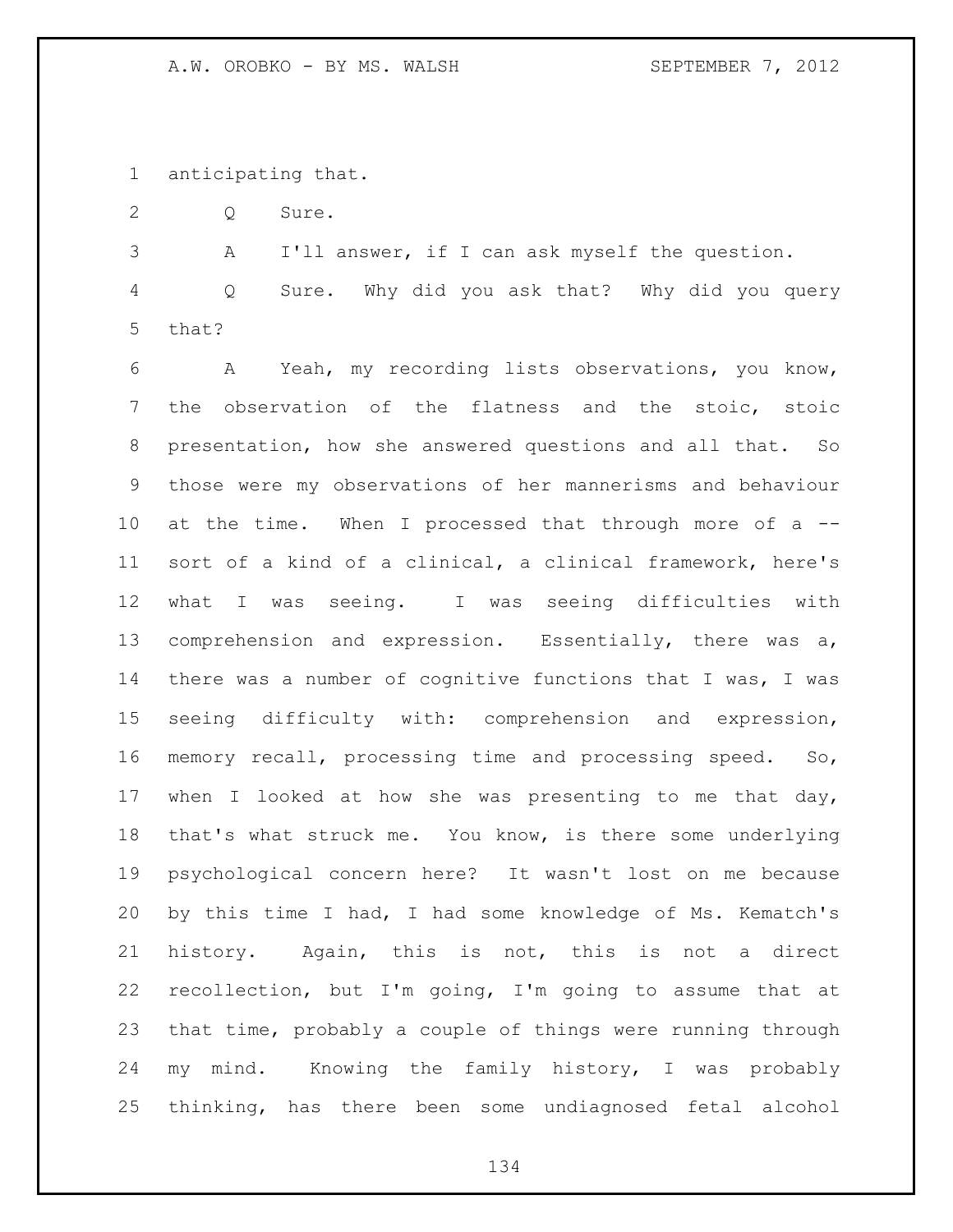spectrum disorder? Is that a possible root cause of what we're seeing here? I probably would have been querying things like post-traumatic stress disorder, again understanding the traumatic history she came from. So, for me, then, that presentation struck with me. That is, there is some underlying psychological disorder or disability here.

 Q Okay. And so that was something you thought needed to be followed up on.

 A Well, because -- exactly, because, again, that, for me then, that then spoke to the heart of parental capacity.

 Q Okay. We were about to go through a case plan. Who came up with this case plan?

 A The case plan, because by this time, Ms. Saunderson had recused herself from this whole case, the case plan would have been my design and my construct.

Q And did the parents have any input?

 A No. It wasn't a case -- it wasn't -- this wasn't a client-director or client-specific case plan. The -- but again, there was an opportunity there for them to have some control over the case plan. For example, the --

Q We'll, we'll go through it in a minute.

A Oh, okay, sure. Okay.

Q But so this was a plan that you came up with, and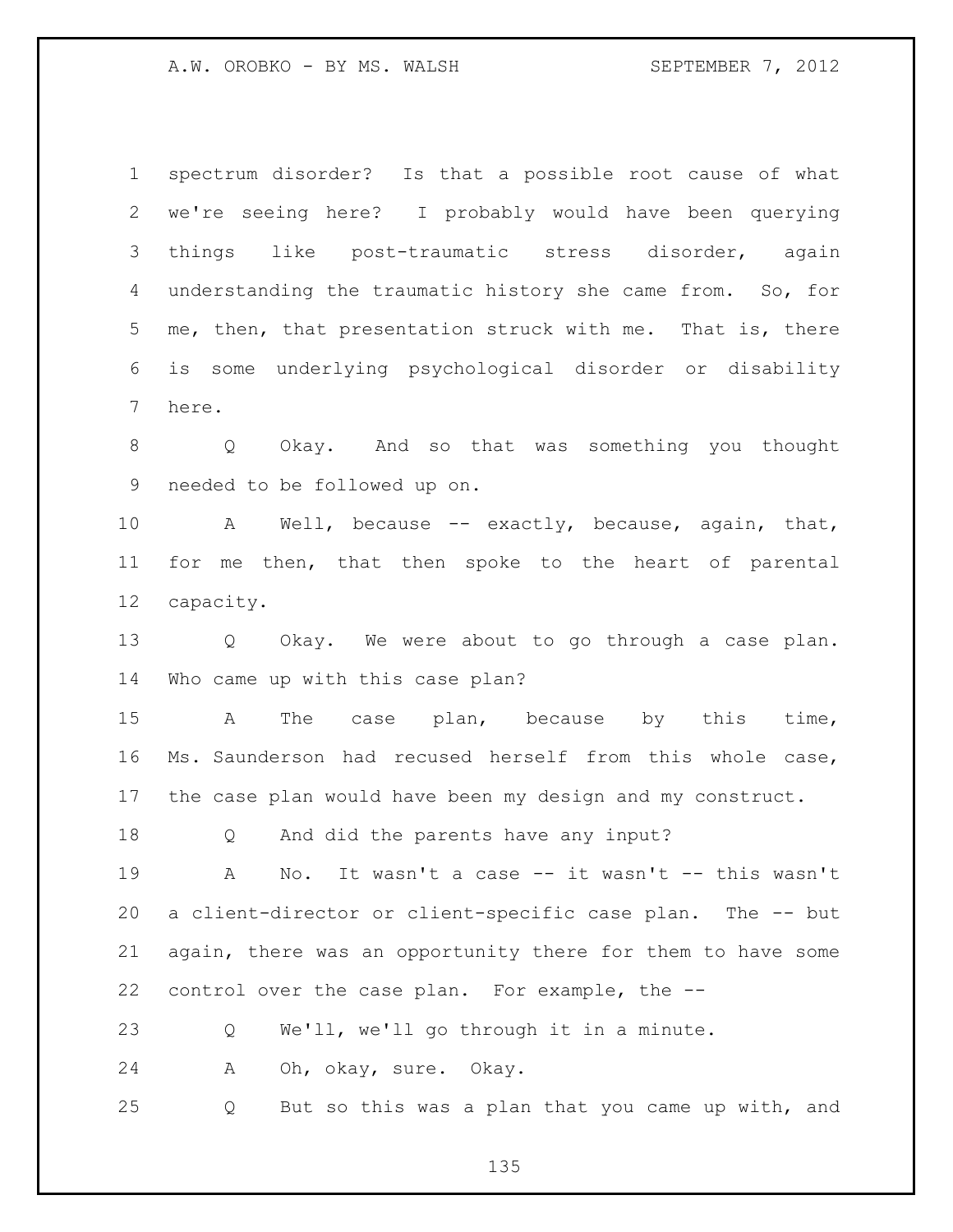what was the purpose of coming up with this plan?

 A In the -- and during -- in those days, (it sounds like this is Jurassic era) in those days, the arrangements and understanding that we had with the family service units in North Winnipeg was that at the intake level, if we were going to be transferring a case to them for long-term follow-up, the understanding and arrangement was that we could design the case plan at the intake level. We could attend court and seek out orders and we could put this all in -- within the body, within the body of the file and transfer it to them with case plan, with recommendations and with court orders already, already attached. And that 13 was the way -- again, that was the arrangement and understanding that we had between my unit, North intake and the four North Winnipeg Family Service units.

Q Okay.

17 A So, the purpose, again, what it was. It was --18 they, they -- it was -- at that time, that was my best professional decision and my best professional judgment about the plan that would give this family the best hope for successful outcomes.

 THE COMMISSIONER: And was it to North Winnipeg Family Services that this referral would now go?

 THE WITNESS: That's correct, Commissioner. There were four -- there were four distinct family service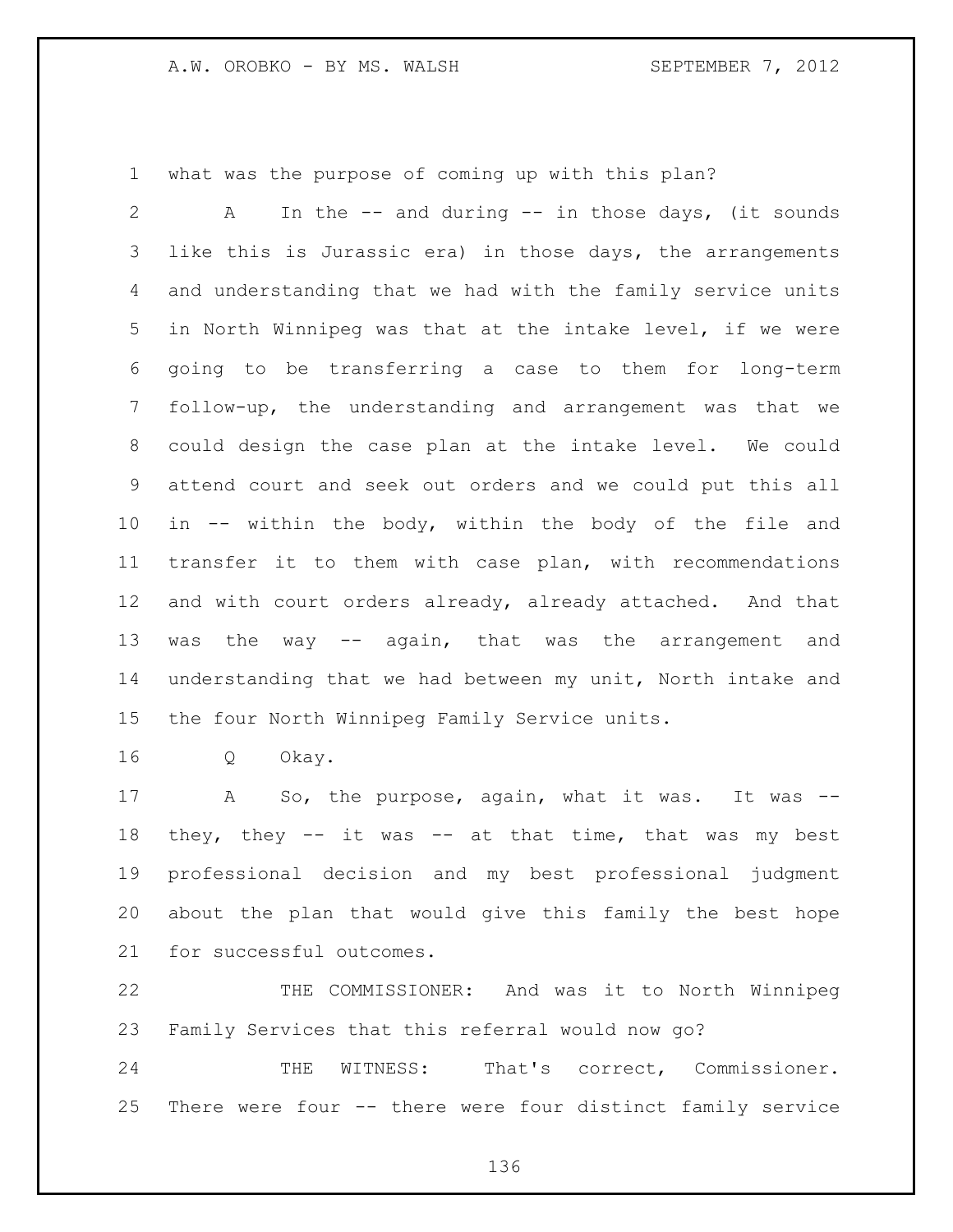| $\mathbf 1$ | units in North Winnipeq. Two were located at an office on       |
|-------------|-----------------------------------------------------------------|
| 2           | Jarvis Avenue, one was located at an office on Keewatin         |
| 3           | Street and the fourth was located at an office on               |
| 4           | McPhillips Street. At that time, there was still a              |
| 5           | geographical sort of distribution to the cases, so families     |
| 6           | that sort of lived within, like, the north end, those           |
| 7           | families were going to the Jarvis office. So that's why I       |
| 8           | was already able to anticipate that the Jarvis office would     |
| 9           | be getting this file.                                           |
| 10          | THE COMMISSIONER: This was going to the Jarvis                  |
| 11          | office.                                                         |
| 12          | THE WITNESS: That's correct, sir.                               |
| 13          |                                                                 |
| 14          | BY MS. WALSH:                                                   |
| 15          | So now the plan has seven points. Let's go<br>$Q \qquad \qquad$ |
| 16          | through it. The first point says:                               |
| 17          | This agency to assign a<br>family                               |
| 18          | services worker from the<br>Jarvis                              |
| 19          | office for ongoing service and                                  |
| 20          | intervention.                                                   |
| 21          | Next:                                                           |
| 22          | three-month temporary order of<br>A                             |
| 23          | quardianship will be pursued.                                   |
| 24          | That's the court proceeding, right?                             |
| 25          | Correct, ma'am.<br>A                                            |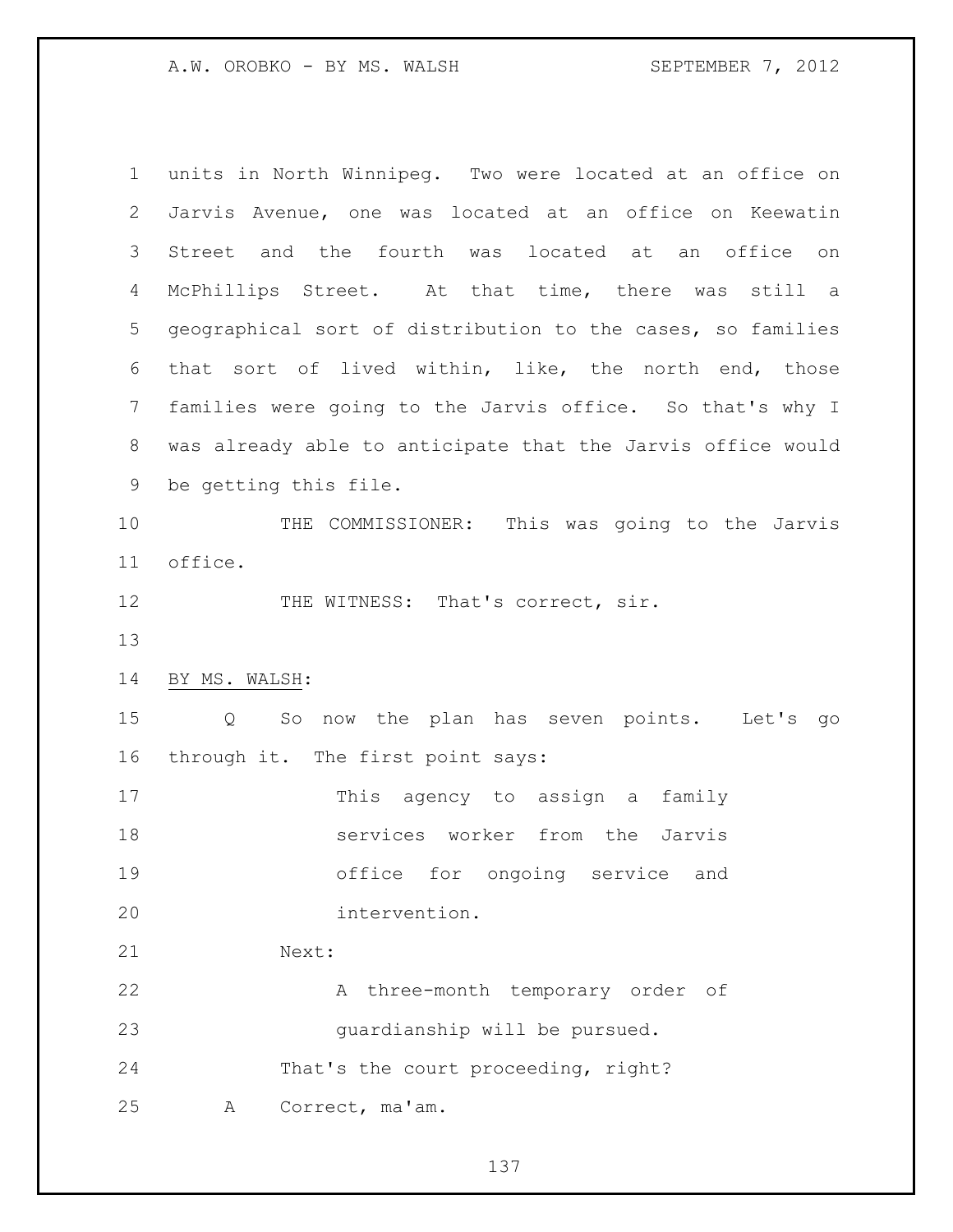Q Okay. Three: This agency will await further case history from Cree Nation Child and Family Services and incorporate same into the ongoing case plan. Now, is that the information that actually you received on April 28th or was there more that was coming? A As of the writing and typing of this document, I still did not have, on my desk or in front of me, the information from the protection file. So, you recall Ms. Saunderson said the first package of information was the child in care information. Q Right. 15 A The second package, as I -- as this was being typed obviously had not yet been in my possession. I did speak to it in a subsequent addendum, though. Q Okay. Right. And we saw that you did receive the documentation, but I just to confirm that's the same documentation, it's the protection file regarding Ms. Kematch's first child. A That's correct. Q Okay. Number four: Some form of psychiatric/psychological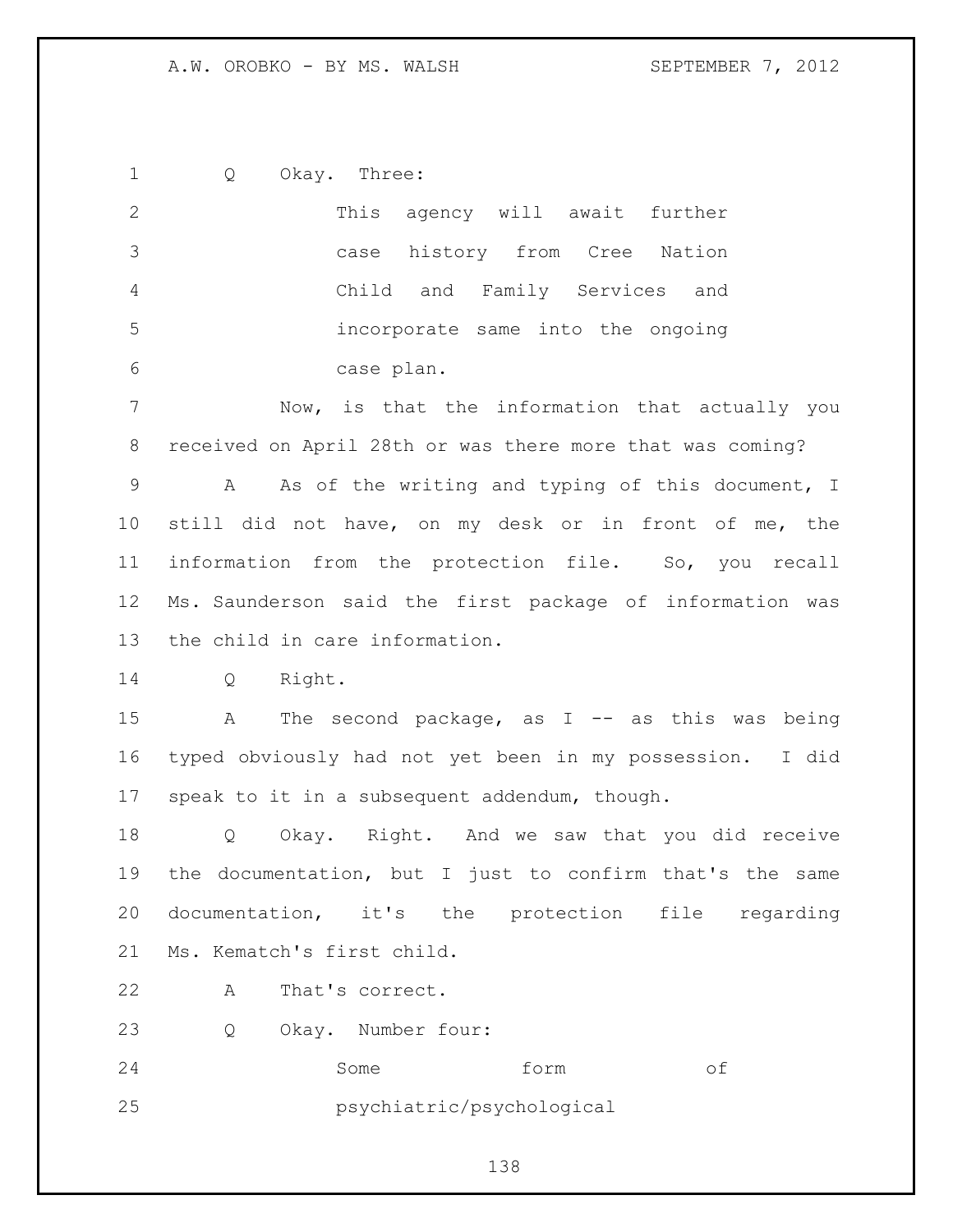assessment will need to be undertaken with respect to Samantha, this to be arranged by the agency or the couple.

Now, what are you looking for there?

 A Well, I was trying to cover a couple of bases there. One was to give the parents some ownership or, or 8 some investment in this procedure. So -- and again, they 9 had an advocate, Ms. Taylor, and so for -- so essentially saying to the family, like, Listen, okay, we need this assessment, but you know, if there is somebody that you can find or you can settle on or you can uncover for us, and if that person meets our needs, then that's great. We'll use it. So, I think just trying to get the family engaged in the process.

 Secondly, probably just trying to help out the family service worker, who I, I, I well knew the demands and volume of work that they were dealing with. So, if the family was able to, you know, locate an assessor and it met with the approval, then that's great. It saves the family service worker some work.

 Q But in terms of the assessment itself, what was the purpose of the assessment?

 A The purpose of the assessment was to, to, to assess and try to either validate or refute my earlier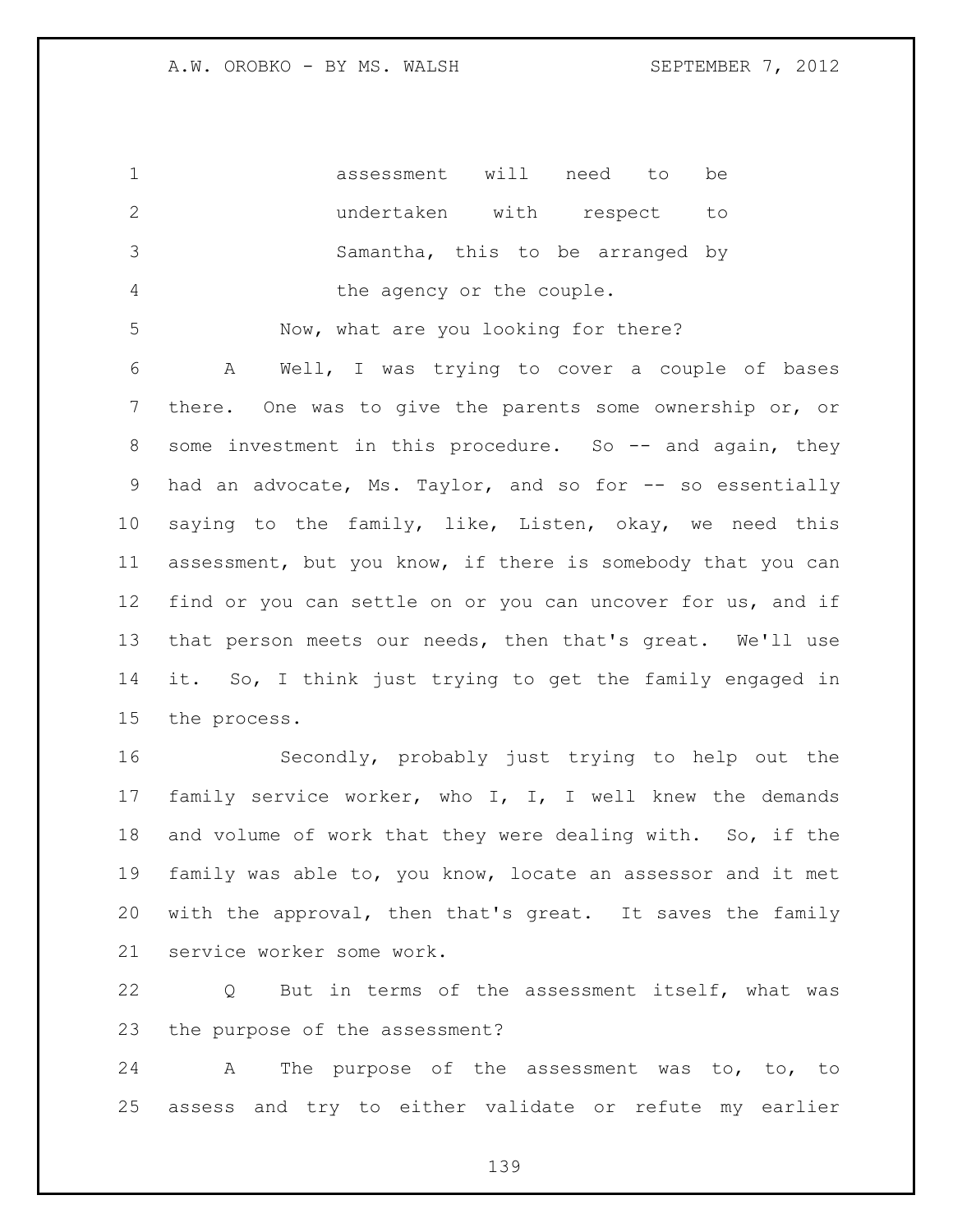concern that, that Ms. Kematch was suffering from some form of mental disability and/or disorder.

Q Was it a parental capacity assessment?

 A No. I, I was -- the purpose of this was simply trying to get just a -- if it was going to be either a psychological assessment, just like a WAIS or WISC assessment, just to look at the cognitive functioning and processing. Parental capacity assessment, I wasn't suggesting that at this point.

 Q Okay. And just going back. The, the three-month temporary order, why three months?

12 A As I -- Ms. Saunderson mentioned this morning, and it bears repeating again. The mantra of our unit all those years ago was that our business is hope. All right? And so we, we brought that approach to every case. So, there, there -- this was a family, even from day one, like our initial involvement -- there was concern. I looked at it and I thought about all my years, and I thought, Oh, man, is this going to work for these people? But I thought, you know what, they absolutely deserve a chance. But -- and then we have Phoenix. If things were not going to go well for the family, if they were never able to demonstrate capacity or commitment to parent and permanency planning had to be considered for Phoenix as it had been, her older sibling, then we couldn't drag this thing on for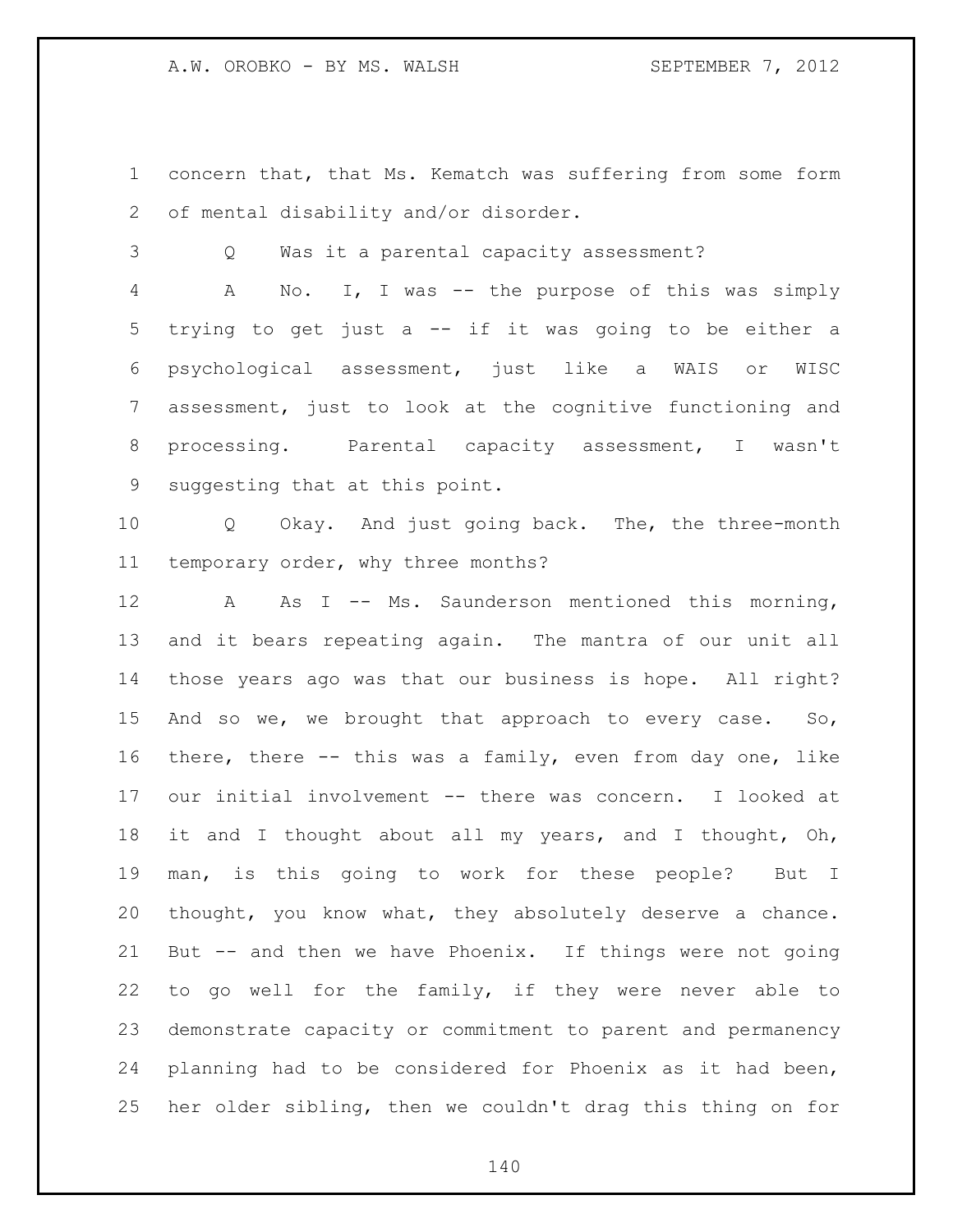- two years, to give the family two years to kind of, well, are you going to make this work or not?
- Q Why not?

 A Well, everything that we, we understood about attachments and about bonding and about, and about normal infant and child development. It was critical to us that as soon as possible that Phoenix would settle into, into a family or if she would settle into a home where there was permanence and stability, now whether that -- our hope was that that was going to be with Mr. Sinclair and Ms. Kematch because our business is hope, right? But if that wasn't going to work out that way, then, then the child was still young enough that this child could attach and bond in some 14 other family unit. So, by asking for a three-month order of guardianship, it brought an urgency to the matter. So, essentially -- I, I probably would have said to Mr. Sinclair and Ms. Kematch, you know, You've got three months. We can't afford to wait forever for Phoenix. You've got three months. We need to get this assessment done. You need to be committed to visits. You need to be committed to these other things and within that -- so, within that three months, my belief was that the family service unit should have a good sense as to are we going to -- is this -- are we going to reunify here, or does a permanency planning route have to go. So, it brought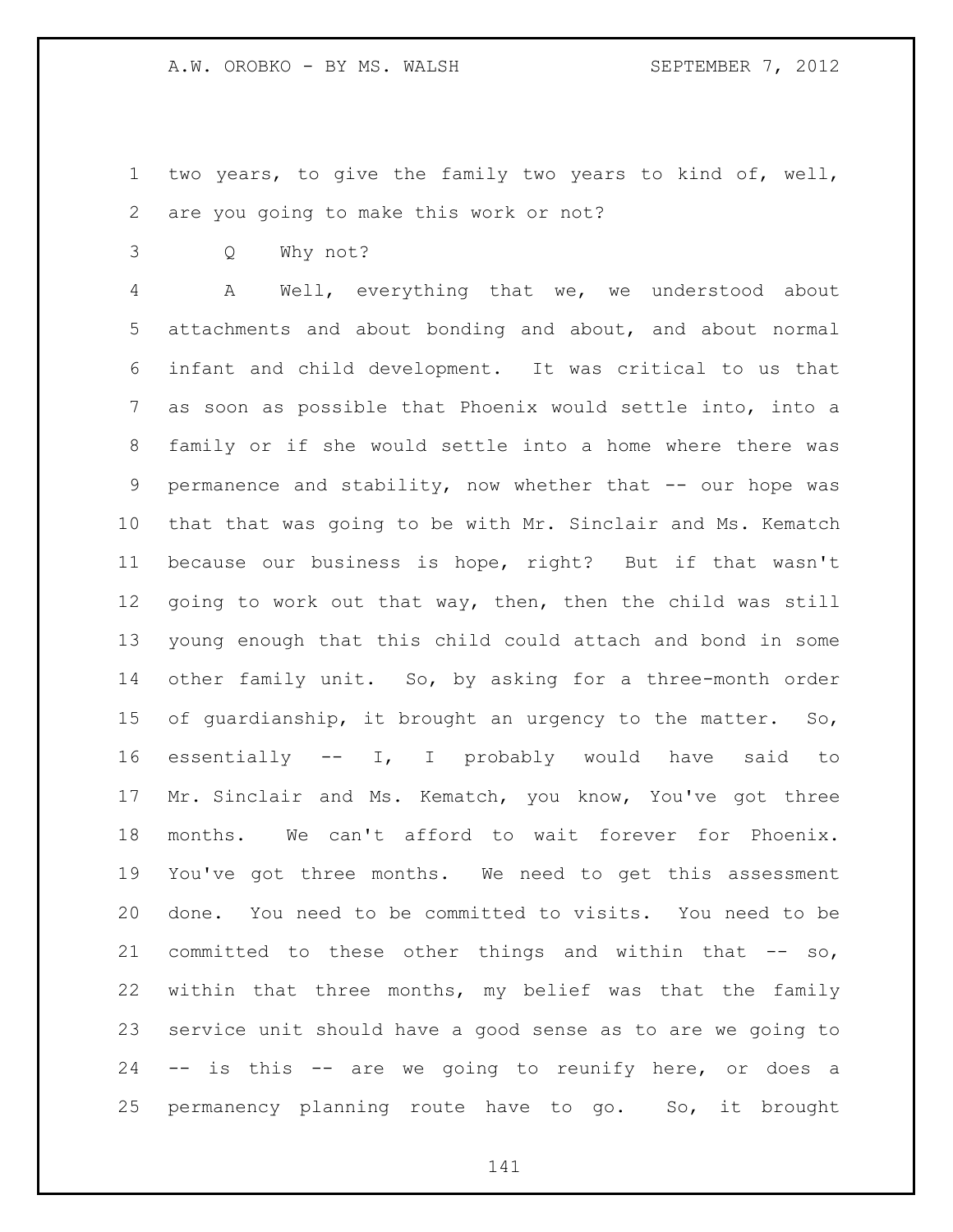urgency to the matter, condensed it and forced people to get to the table.

 Q Because you expected that the items in this plan would have to be dealt with within that three-month period? A Well, it would have to start to be dealt with. I knew it was going to be difficult to get a psychological assessment done in -- you know, in that timeframe, but at least steps towards it, you know, like maybe one or two sessions had already been completed, but visits had already been established. Parenting program had been attended. It was -- that three-month window was our, was our opportunity to start to do some observation of a behavioural commitment to parenting.

Q Okay.

15 A Anybody can say, I want to parent and I love my kids, but we've got to measure that behaviourally. That three months would have given us that ability to observe that.

 Q Right. So, just continuing with the plan, item number 5:

21 Both parents are to commence participation in an appropriate parenting program. Who was to arrange that?

A That would have been another example where I, I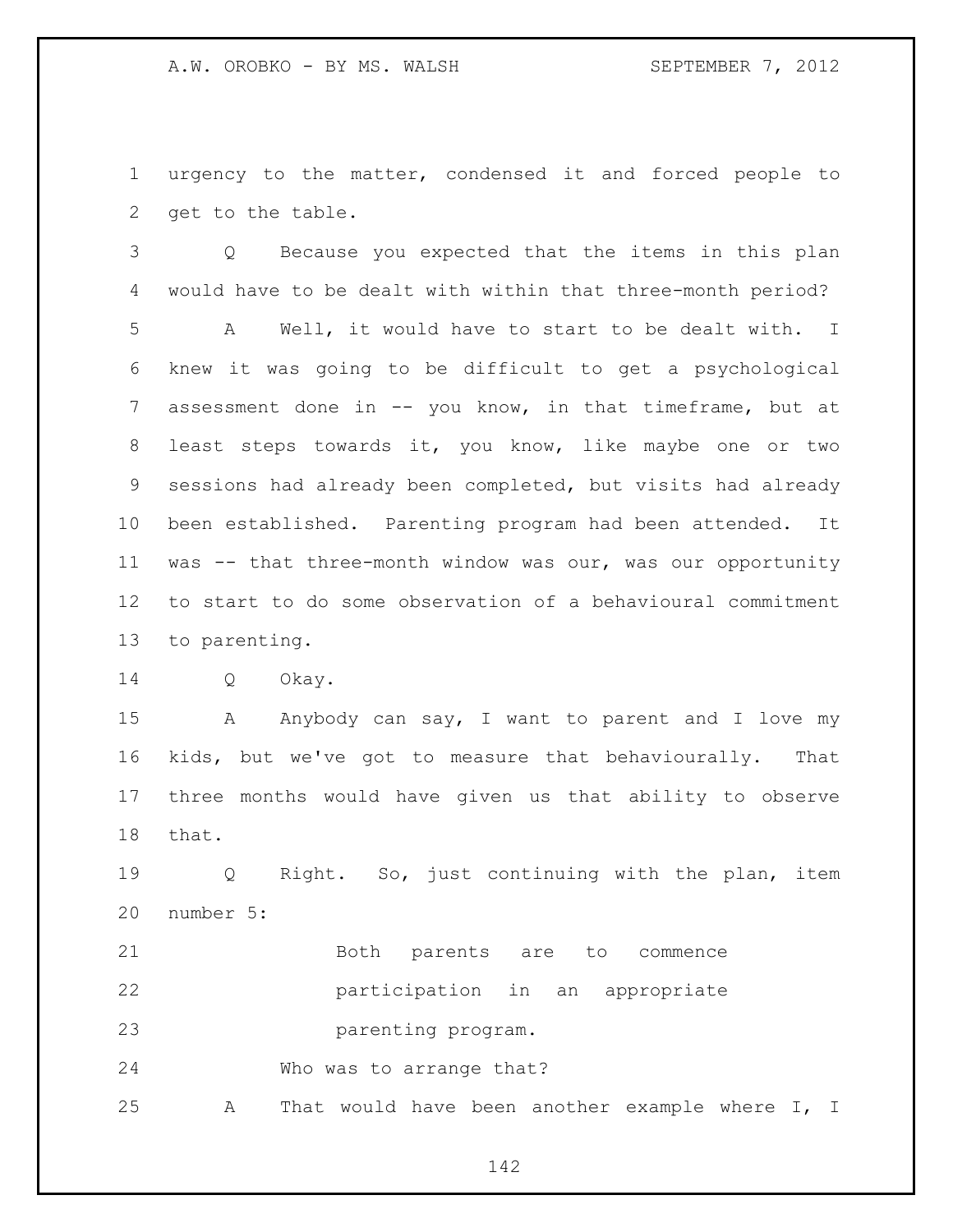-- again, my recording doesn't reflect it, but again, my practice of the day was let the family get invested in that and say to the family, Are you connected somewhere in your community? I knew that Mr. Sinclair had, had been connected to the Ma Mawi agency, to some degree. I knew they ran parenting programs. So, I left -- I think I left that one as is for either the family to suggest a resource that they might have felt comfortable with or maybe the family service worker had a line on something.

Q Okay. Number 6:

 Both parents to attend all weekly visits with Phoenix. Visits to be transferred to the Jarvis office as soon as possible.

15 That's pretty evident.

 A I think so. Again, another way to behaviourally demonstrate commitment. Also, capacity, you know. Can you, you know, make bus arrangements? Can you, say, do you -- can you mark this on your calendar, just simple ways of looking at somebody's capacity to care for a child. Can you make an appointment on a week-to-week basis to see your child?

Q And would the visits be supervised?

 A We -- Ms. Saunderson testified that we were not supervising. You know, we had no reason to believe there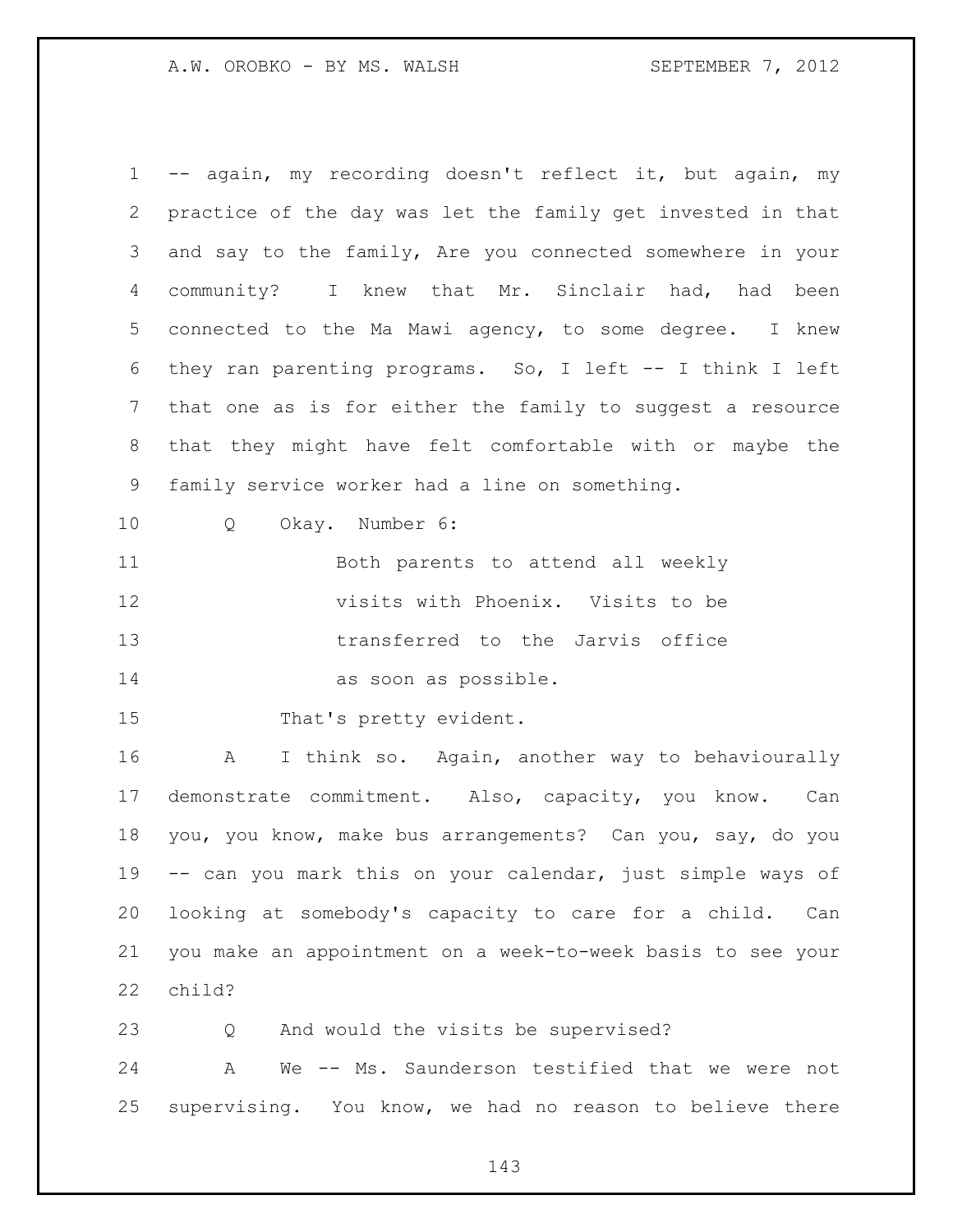was a flight risk. We had no reason to believe that there was any imminent risk to the child in either parental -- either parents' care in our office. So, the loose supervision would have -- for us, would have amounted to, you know, periodically checking in to see how the visit was going. Again, that was a rather secure building at 831. No one was slipping out a back door with anybody there, so ... Q Right. A So, I made no specific recommendation about supervised. So, the implication would be that visits needn't be supervised. Q Okay. And then finally: Steven's child in care file may need to be reviewed should he agree to sign the appropriate 17 consents for same. So, why did you put that in the plan? A Mr. Sinclair was a young man. At that time, I think he was 18 or maybe 19, but he was, he was a young man, as well. There's been, there's been much debate already in this room about why do you access child in care files, or why don't you, or should you or shouldn't you. And Ms. Saunderson was eloquent on a number of those things. It was clear -- my recording speaks clearly to a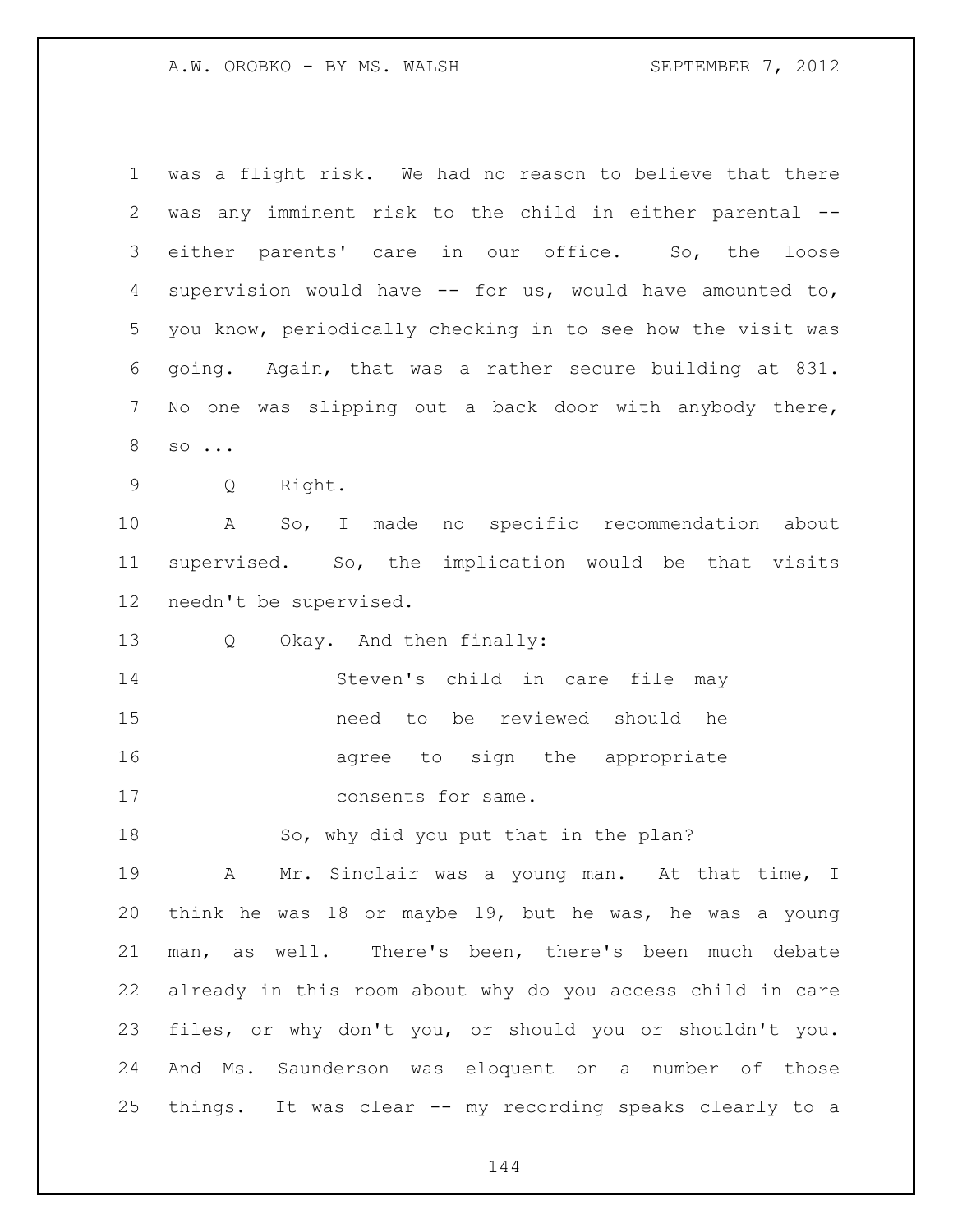-- and all the recordings speaks clearly to a young man who had experiences in the child welfare system that had pained him, that were troubling to him and, and that, and that were forming a significant part of, of who he was. His simple comment that it was because of my experiences in the child welfare system, that's one of my motivations to parent my own child. That's huge. That's absolutely huge. So -- but again, there was, there was possible anger, blaming, trust of child welfare. So, for me to, for me to say to him, and again my recording reflects it, Steven, would you kind of think about this? What do you think? You know, could we kind of go into the file? It could be helpful to us, help us better understand you. But again, I, I wanted to present that to him initially, to have, to have the right to think about that and agree to it on his own. It made much more sense in terms of building a relationship with him, giving him some control over the events in his life, for him to say to us, Okay, you know what? Yeah, I'll let you guys do that. That was huge. We were, we were all aware of statutory provisions how to get into a closed file. We all knew that, but from a best practice approach for a guy who was already clearly telling us, This is a part of my life that is -- that I've struggled with. I'm not sure I want you guys looking into it. It made no sense to, to take that kind of a hand, a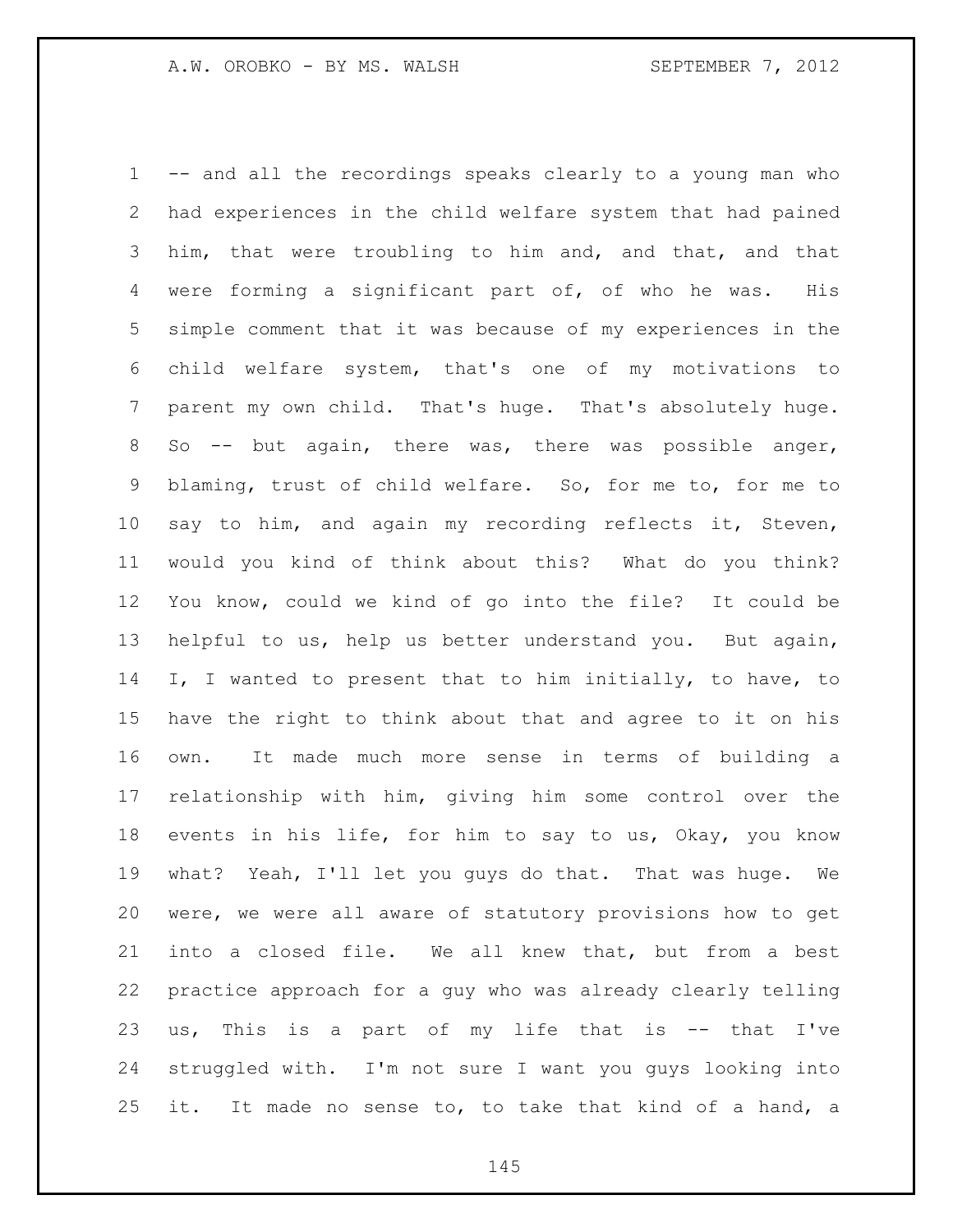A.W. OROBKO - BY MS. WALSH SEPTEMBER 7, 2012

 heavy-handed approach. So, that's, that's where I left it. I left it at that. Ms. -- sorry.

 Q Why did you think the information in there would be important to know?

 A The -- I think I mentioned, again, there, there may have been information in his file about, about the, about incidents or traumas or, or occurrences in his life that would better help us understand what he was struggling with, in the current sense.

Q As a parent?

11 A Well, as a, as a young man and as a parent, sure. There was no information, obviously, there that would have spoken directly to parenting, but again, just help us understand -- again, we are all make-ups of our childhood, we all are, all of us.

Q Right.

 A So, so that would have been critical, saying you know, maybe there's stuff there, Steven, that can help us understand you know, why you are and who you are and what's important to you. Information regarding past strategies, past ideas, past individuals who may have had success working with him, that would have been critical for us to know.

24 But that all being said, the -- again, the best source of all that information and the best way for us to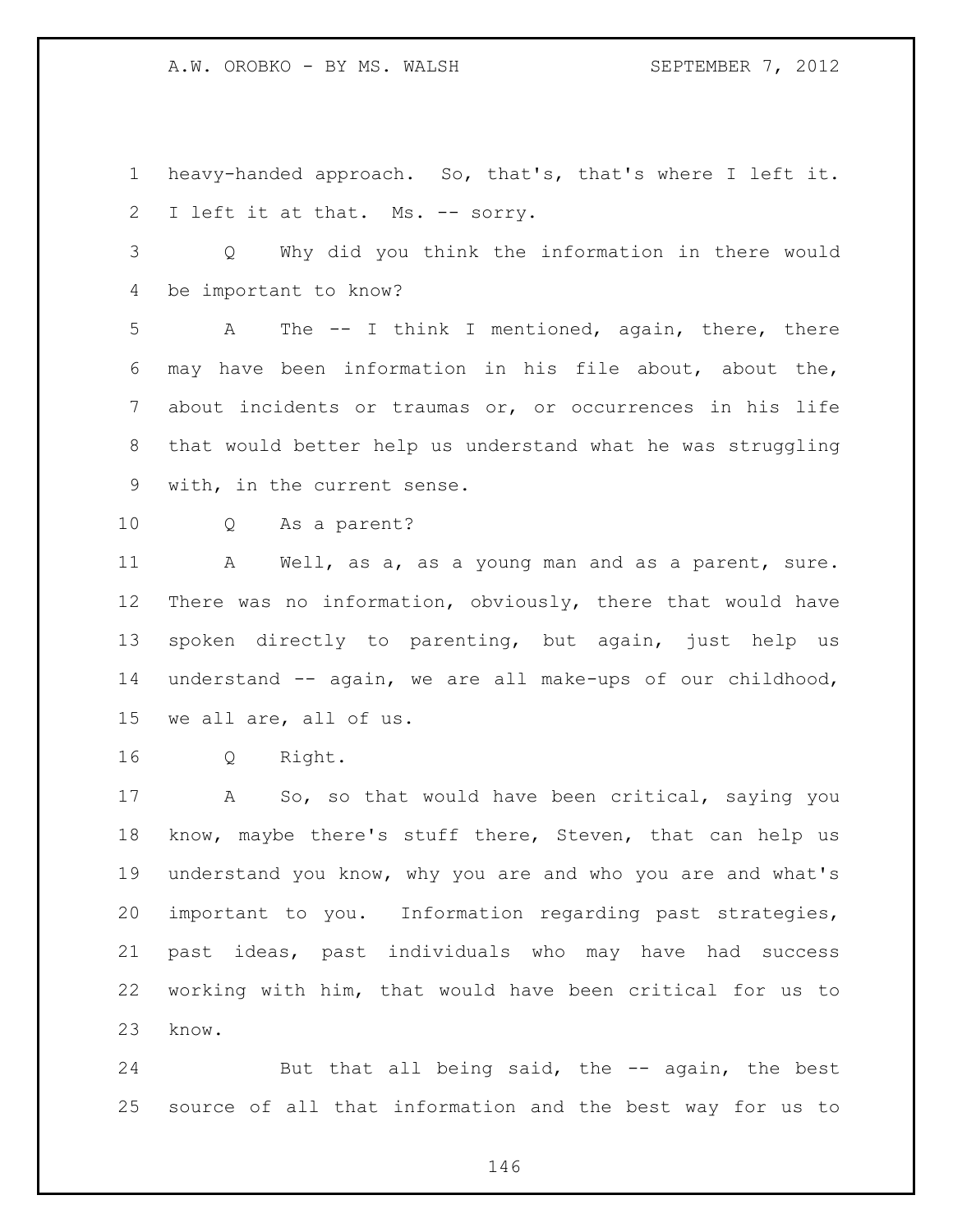| 1               | proceed would always have been for Mr. Sinclair to share          |
|-----------------|-------------------------------------------------------------------|
| 2               | that with us. Ms. Saunderson said that, and I'm going to          |
| 3               | reiterate that, as well. And so we would have given full          |
| 4               | opportunity. For me, that was just saying, Steven, think          |
| 5               | about it and letting the family service worker know that,         |
| 6               | you know what, this might be a possible, something possible       |
| $7\phantom{.0}$ | for you in the future and left it at that.                        |
| 8               | So then, the last page of this summary, page<br>$Q \qquad \qquad$ |
| 9               | 37037, you say, in the last paragraph:                            |
| 10              | The assigned worker shall have two                                |
| 11              | primary issues to sort through in                                 |
| 12              | the coming months. Firstly, the                                   |
| 13              | question of parental motivation                                   |
| 14              | and commitment will need to be                                    |
| 15              | assessed and weighed on an ongoing                                |
| 16              | basis. Secondly, it will be                                       |
| 17              | necessary to determine Samantha's                                 |
| 18              | parental capacity. The preceding                                  |
| 19              | case plan should serve to quickly                                 |
| 20              | help the assigned worker<br>with                                  |
| 21              | these<br>matters so that long-term                                |
| 22              | planning can quickly occur<br>for                                 |
| 23              | Phoenix.                                                          |
| 24              | give us<br>example of<br>So,<br>you<br>what<br>can<br>an          |

Ms. Kematch would have had to demonstrate to show parental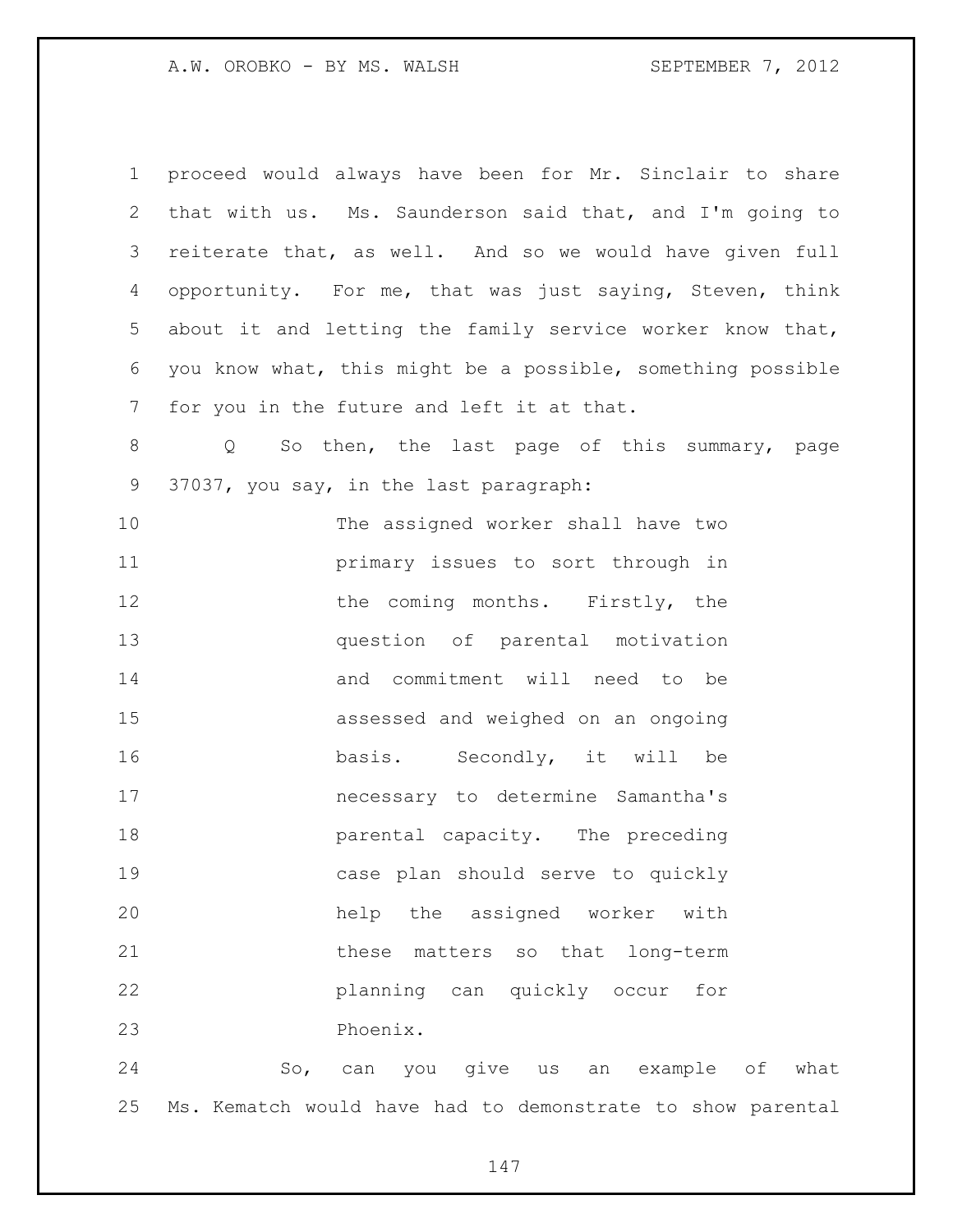capacity or parental motivation? What would a worker have had to look for?

 A Well, number one would -- let's start with the most simplest form of assessing, a stated verbal intention that I want to be the primary caregiver to my child. And I'm not being silly, a stated verbal intention, I want to do this. All right. And in her situation, because of 8 ambivalence and not a strong commitment to the first -- her first child and because of our earliest experiences at the outset of this case, I, I think -- for me, I, I -- it would have been beyond the point of, well, you've got to show me. So we would now be looking for behavioural expressions or behavioural indicators of that parental commitment.

 The case plan that I've laid out there gave Ms. Kematch and Mr. Sinclair, gave them opportunities and gave them windows to demonstrate that through behavioural expression. And again, the things -- you know, attending parenting programs and completing them, committing to this assessment and completing it, you know, regular visitation with your child. So, for me, all of those would have been good indicators of, of the formation of a parental motivation to parent.

 Q Okay. Now, at -- still in this CD 1795, starting at page 37263 to page -- well, that page says, Worker Handwritten Notes, and then if you go to the next page, for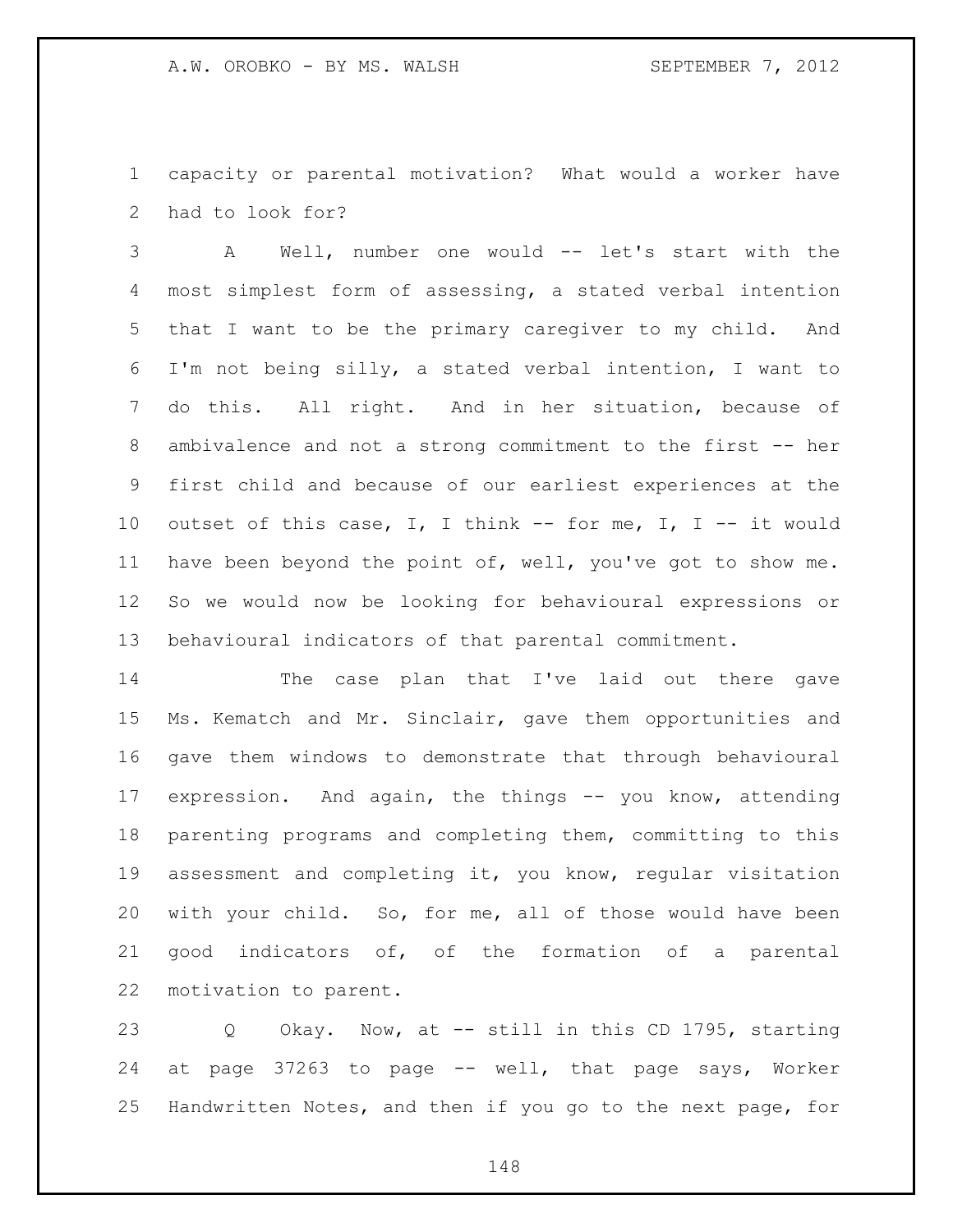instance, 37264, all the way to 37269 are a series of handwritten, pages of handwritten notes. Is that your handwriting?

 A Yes, that is a -- is my handwriting, as sorry and as pathetic as it looks.

 Q And these notes were kept in Ms. Kematch's protection file?

 A Yes. These notes would have been made at or soon after their -- you know, my point of contact that they represent. These handwritten notes would have -- they were typed. The inquiry should know I do my own typing now. But they would have been typed by my administrative support person. You've seen her typed version. These would have been inserted into an envelope, I believe, and tucked into the back of the file.

 Q And they appear to be a verbatim repetition of what's included in the summary we just reviewed.

18 A Correct.

 Q So, for instance, the page that's up before us 37269, you will see a paragraph, the second paragraph says: The assigned worker shall have two primary issues to sort through ... And we just reviewed that.

A Right.

 Q So, that's -- that -- your handwritten notes were then committed to the typed documents that were the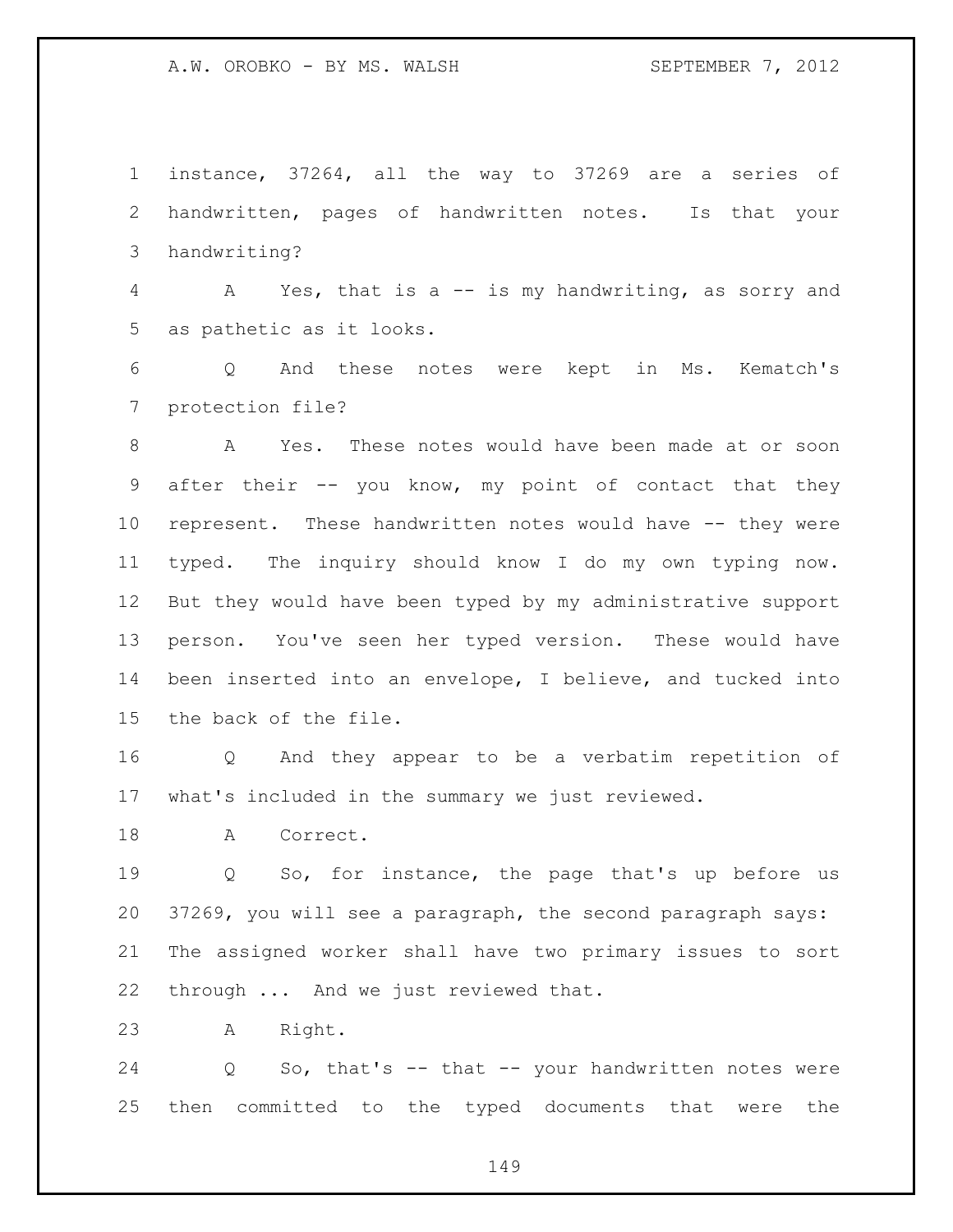summaries.

| $\overline{2}$ | Right. Yeah, as, as Ms. Saunderson testified,<br>A         |
|----------------|------------------------------------------------------------|
| 3              | neither her nor I sort of kept a list of point by point    |
| 4              | As soon after as possible we committed our<br>notes.       |
| 5              | recollection into this sort of chronological essay style.  |
| 6              | Q And then you prepared an addendum, which is at           |
| $\overline{7}$ | page 37034. These are your entries, and if we look at the  |
| $8\,$          | bottom of the document, it is dated May 3rd, 2000 and are  |
| 9              | those your initials?                                       |
| 10             | Correct.<br>A                                              |
| 11             | Okay. So, at the top of the page, you've got,<br>Q         |
| 12             | Further Service Provided and under the entry May 2nd, 2000 |
| 13             | you say that you received:                                 |
| 14             | Fax correspondence received from                           |
| 15             | Cree Nation CFS. Included within                           |
| 16             | this package are letters directed                          |
| 17             | from Cree Nation to West Region                            |
| 18             | and Island Lakes, indicating Cree                          |
| 19             | Nation's desire to seek out<br>a                           |
| 20             | permanent order of quardianship                            |
| 21             | with respect to the first child.                           |
| 22             | case particulars<br>Formal<br>are                          |
| 23             | provided, as<br>is the original                            |
| 24             | referral letter from St. Boniface                          |
| 25             | Hospital.                                                  |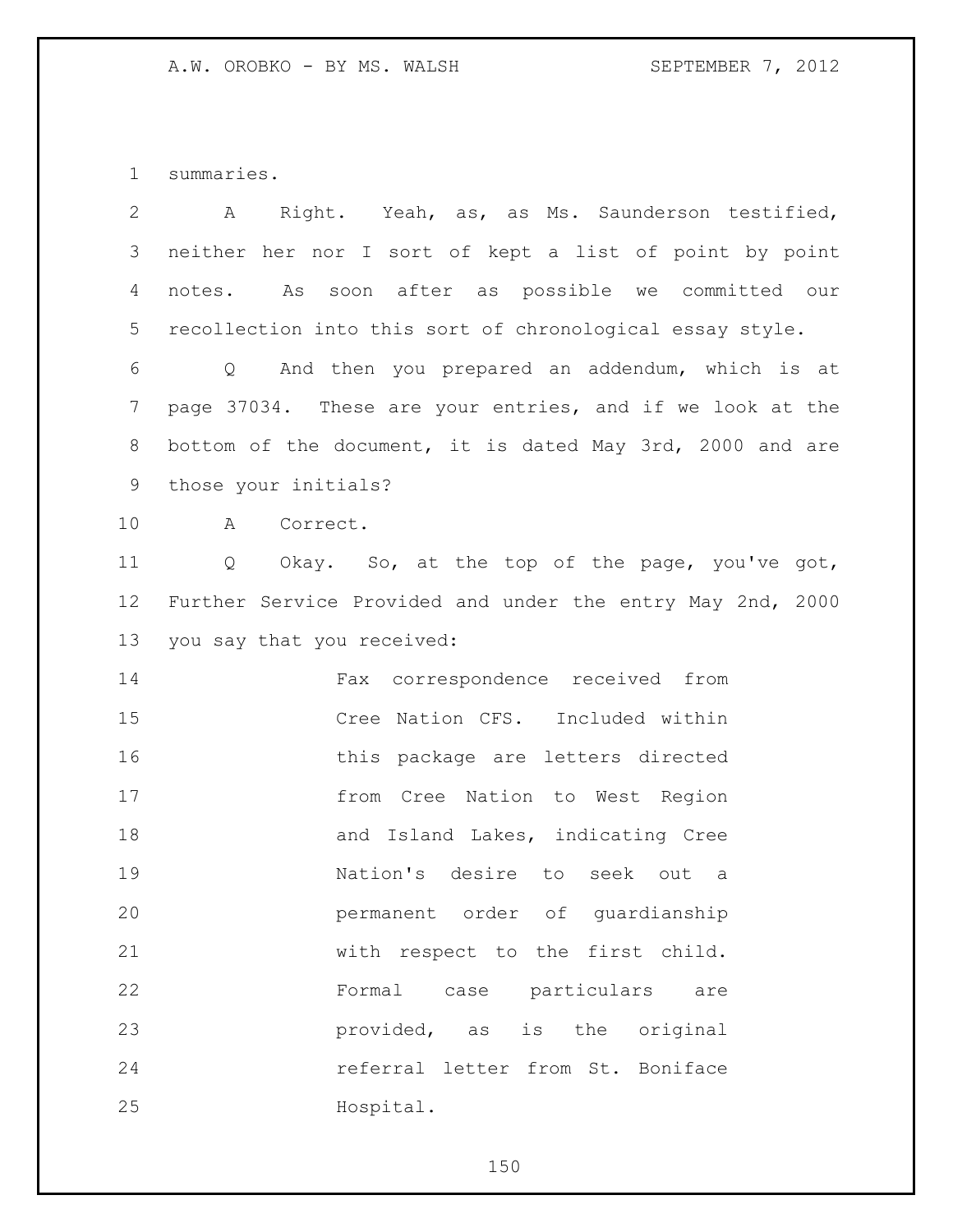1 And then you say: See further assessment for particulars. So, skipping over one paragraph, you've got a heading, Further Assessment and you indicate: At this point in time, the previously stated case plan, when reviewed against the just received information from Cree Nation would still appear to be the most prudent course of action. The major concern expressed throughout the Cree Nation data revolves around Samantha's seeming disinterest in parenting her first child and there appearing to be no concerted effort by Samantha to 18 work towards reunification. **Interestingly enough, and to**  Samantha's surprise, the child is not yet a permanent ward of Cree Nation and the next court date in this matter is May 17th. Samantha was strongly advised to contact Cree Nation and consult with legal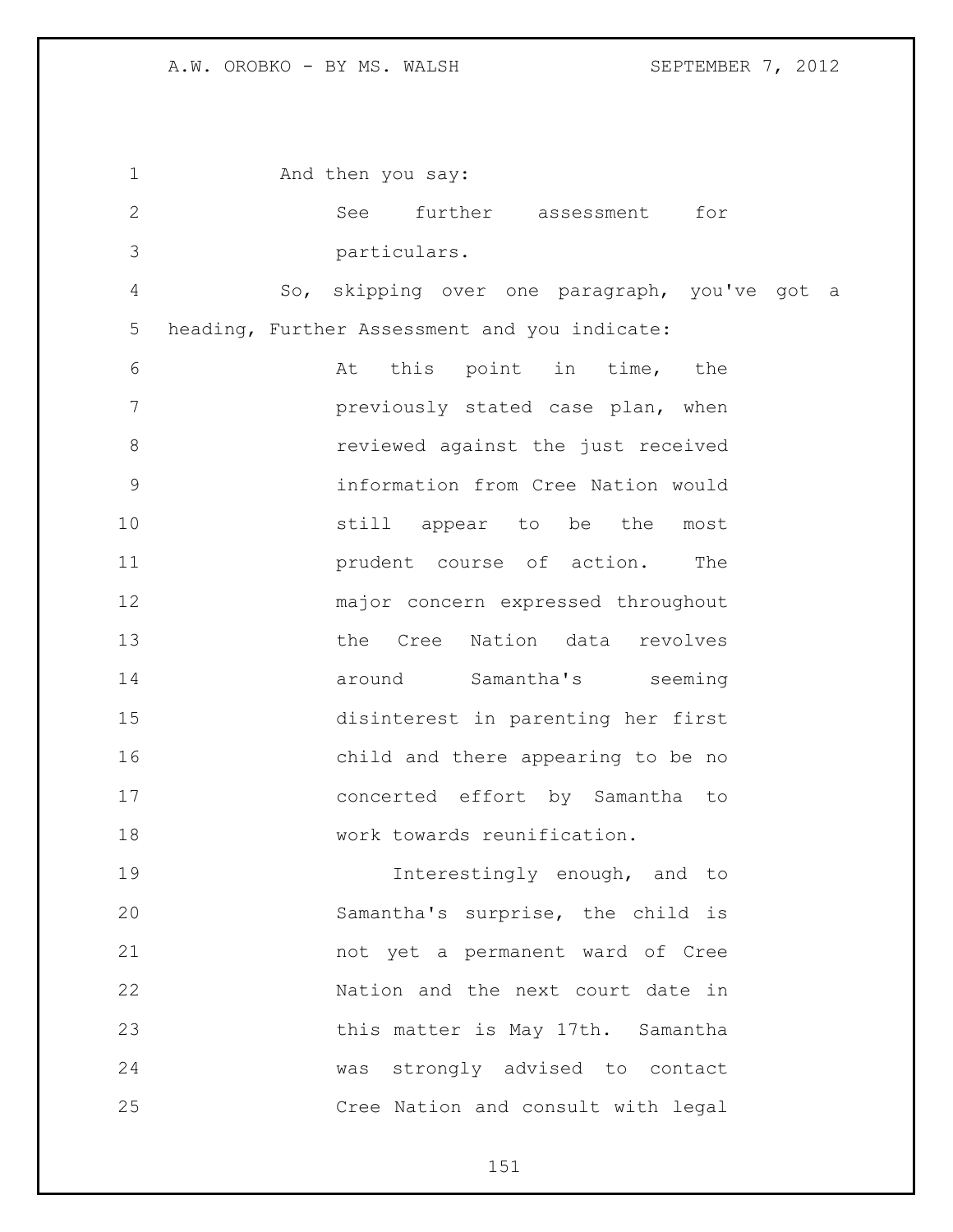counsel should she wish to fight for the child. Her intentions remain unknown at this point. In summary then, Steven and Samantha consented to the three- month order and agency plan. Nikki Taylor is helping Samantha locate a psychologist for the assessment and Steven will be approaching the Andrews Street Family Centre around the parenting **program.** Both parents have been advised of the imminent case **transfer to the Jarvis office.** 

15 So, the only thing we haven't looked at, then, is what happened between -- before -- or by the time you wrote this addendum was you attended in court with Mr. Sinclair and Ms. Kematch, right.

A Correct.

 Q Okay. So, let's look at the transcript from those proceedings.

22 THE COMMISSIONER: Well, now --

MS. WALSH: Would you like to take a break?

 THE COMMISSIONER: I'm just wondering if this is a convenient time. We're moving into --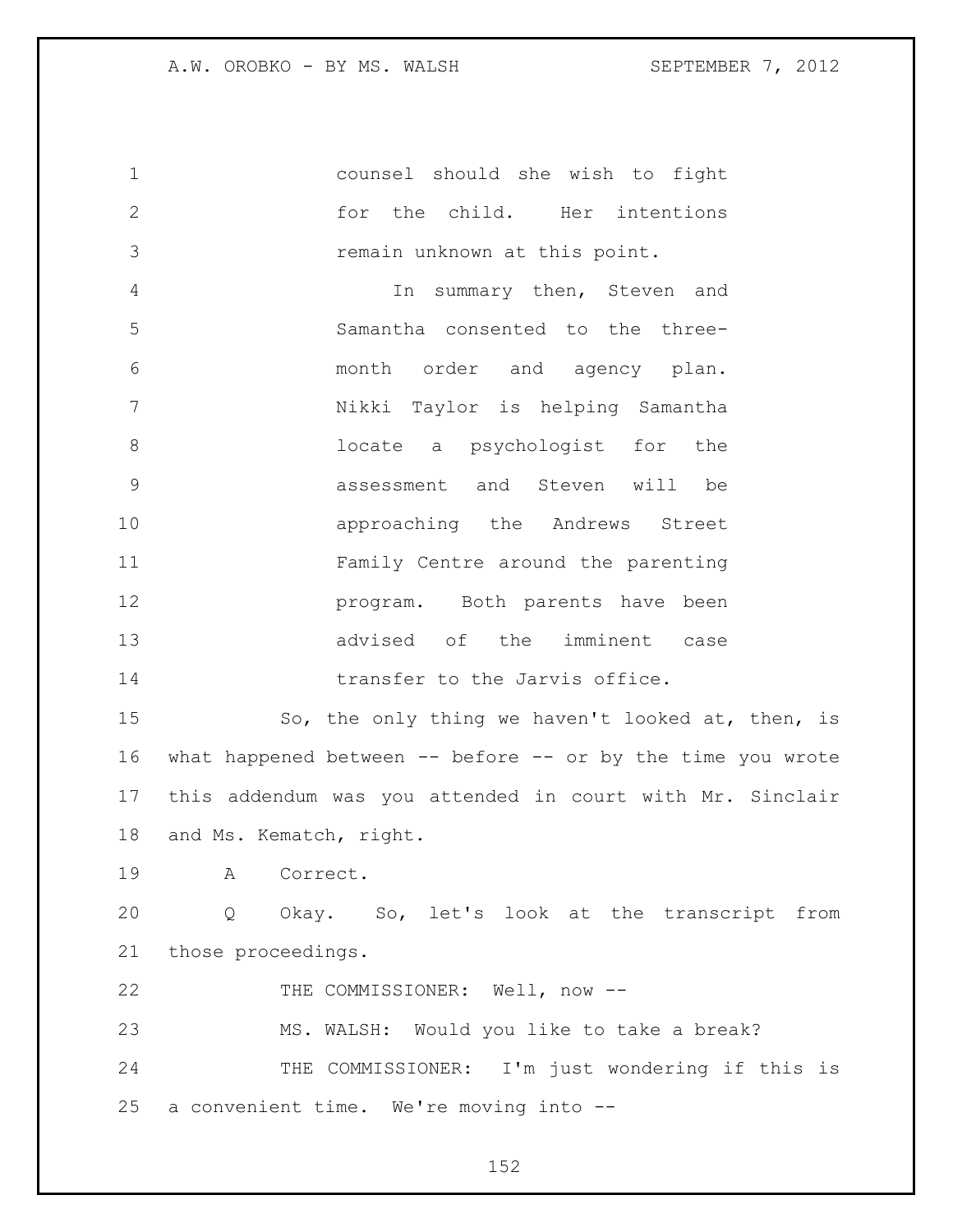1 MS. WALSH: I'm thinking it is. THE COMMISSIONER: All right. We will take a 15 minute break. MS. WALSH: And I won't be too much longer. Thank you. (BRIEF RECESS) 9 THE COMMISSIONER: Ms. Walsh? MS. WALSH: Mr. Commissioner, over the break we received the decision from the Court of Appeal. You will recall that the authorities at ANCR had applied to the court to order you to state a case regarding certain issues, and we've received the Court of Appeal's decision which says that a stated case should be made by you. The effect of that is, according to the provisions of the Evidence Act that pending the decision of the stated case, no further proceedings shall be taken by the commission. THE COMMISSIONER: Thank you. As a result of that, we will, of course, immediately adjourn. I will endeavour to have the stated case in the hands of the registrar of the Court of Appeal certainly by mid-week next week, if not earlier. And the court has spoken and we will, of course, abide, in total, with its decision and I will comply with the request. So, I don't think there's